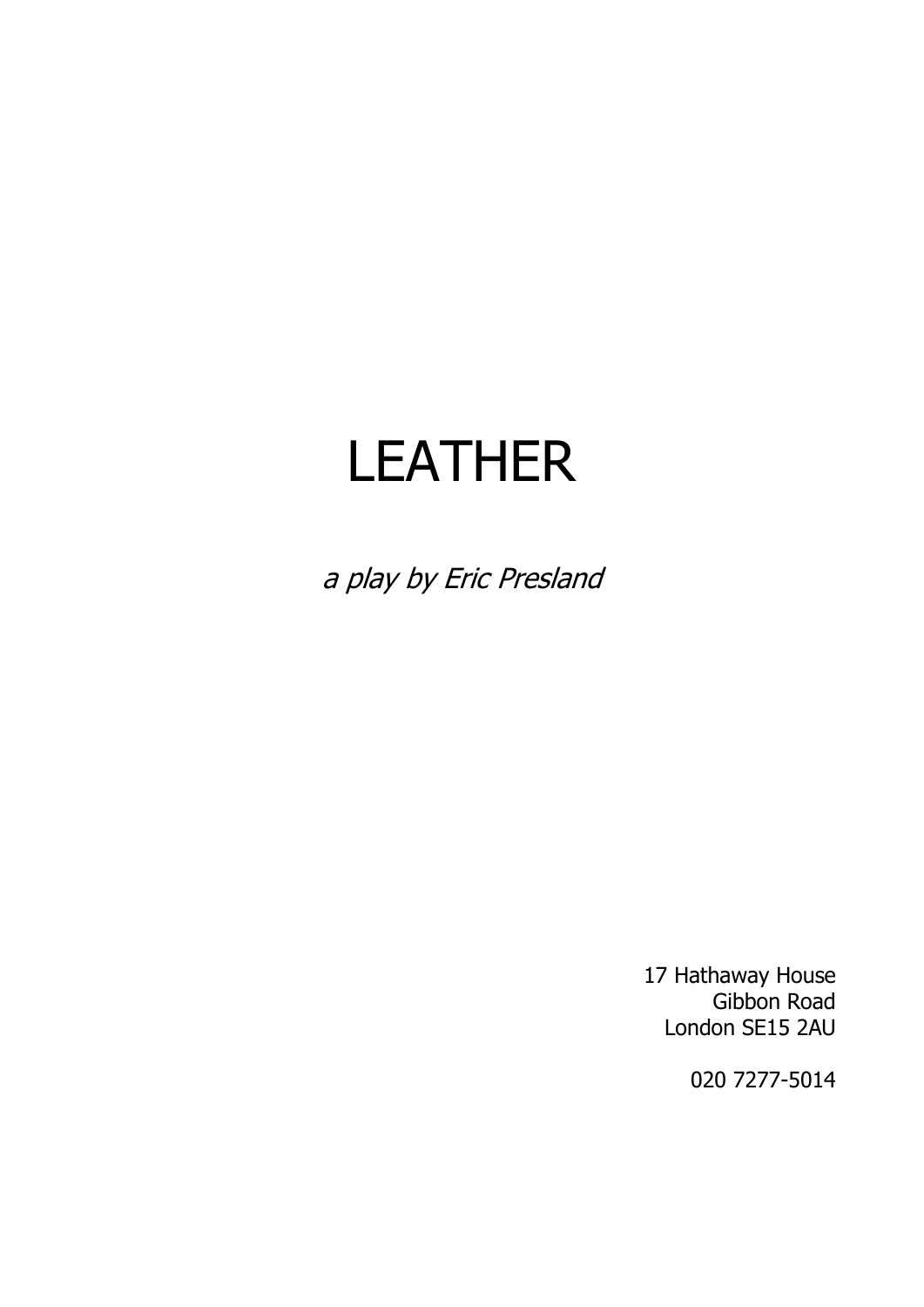## **CAST**

| <b>Phil Stewart</b><br>Gordon Bainbridge                                                     | - Middle-class, nervous, meticulous, 40s.<br>- Geordie, quiet, small, long hair, suppressed<br>hatred, 20s. |
|----------------------------------------------------------------------------------------------|-------------------------------------------------------------------------------------------------------------|
| Clive                                                                                        | - Barrister. Breezily self-assured.                                                                         |
| <b>Terry</b>                                                                                 | - Doctor, very gentle manner, early 30s.                                                                    |
| Alan<br>Police constable<br>Man on the Heath<br>Hugo<br>Mr. Justice Newton<br><b>Buckley</b> | - Serious, donnish, Marxist                                                                                 |

The last six parts can be played by one actor.

### **SET**

Two rooms of Phil's flat - living room and bedroom. Bedroom austere and functional, one print over the bed, bedside table with alarm clock and lamp. Desk in the living room, filing cabinet in the corner with lots of papers falling out. Cushions on the floor for guests, a large comfortable armchair for Phil. A forestage area for all other seems.

## **TIME**

1985-86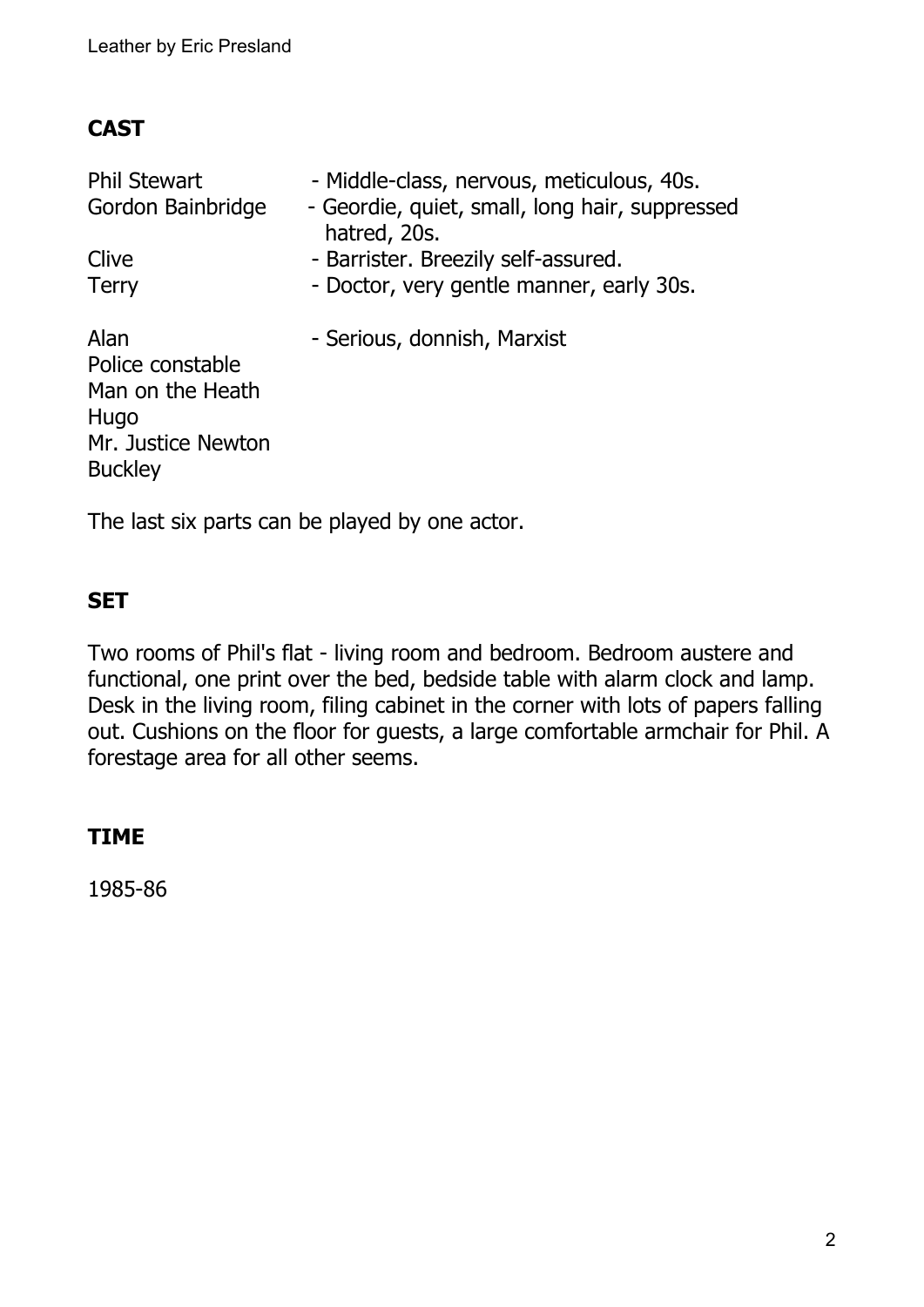#### ACT ONE

Scene One

THE FLAT. OCTOBER 5TH .

[GORDON and PHIL are heard offstage. They are laughing and a bit drunk. PHIL opens the door with a flourish.]

| PHIL:                                                         | <i>[Fanfare]</i> Da-da!                                                                                        |  |
|---------------------------------------------------------------|----------------------------------------------------------------------------------------------------------------|--|
| <b>GORDON:</b>                                                | Is that all?                                                                                                   |  |
| PHIL:                                                         | What? Do you want me to carry you over the threshhold?                                                         |  |
| <b>GORDON:</b>                                                | You couldn't.                                                                                                  |  |
| PHIL:                                                         | I can be very butch when I want to.                                                                            |  |
| <b>GORDON:</b>                                                | Promises!                                                                                                      |  |
| PHIL:                                                         | I can.                                                                                                         |  |
| <b>GORDON:</b>                                                | Sure. [They are still in the doorway upstage.]                                                                 |  |
| PHIL:                                                         | I'll prove it.                                                                                                 |  |
|                                                               | [He goes to pick GORDON up. They both laugh. GORDON is fighting back. ]                                        |  |
| <b>GORDON:</b>                                                | OK, OK. I believe you. [GORDON's resistance is suddenly in<br>earnest. I believe you. No, Phil. Stop it. Stop. |  |
| [There is panic in his voice. PHIL stops. Embarrassed pause.] |                                                                                                                |  |

PHIL: I'm sorry. It was only a joke.

[He pulls GORDON into the room, puts his arms round him. GORDON ignores him.]

It was only a joke.

GORDON: I know. I know, love. I'm sorry.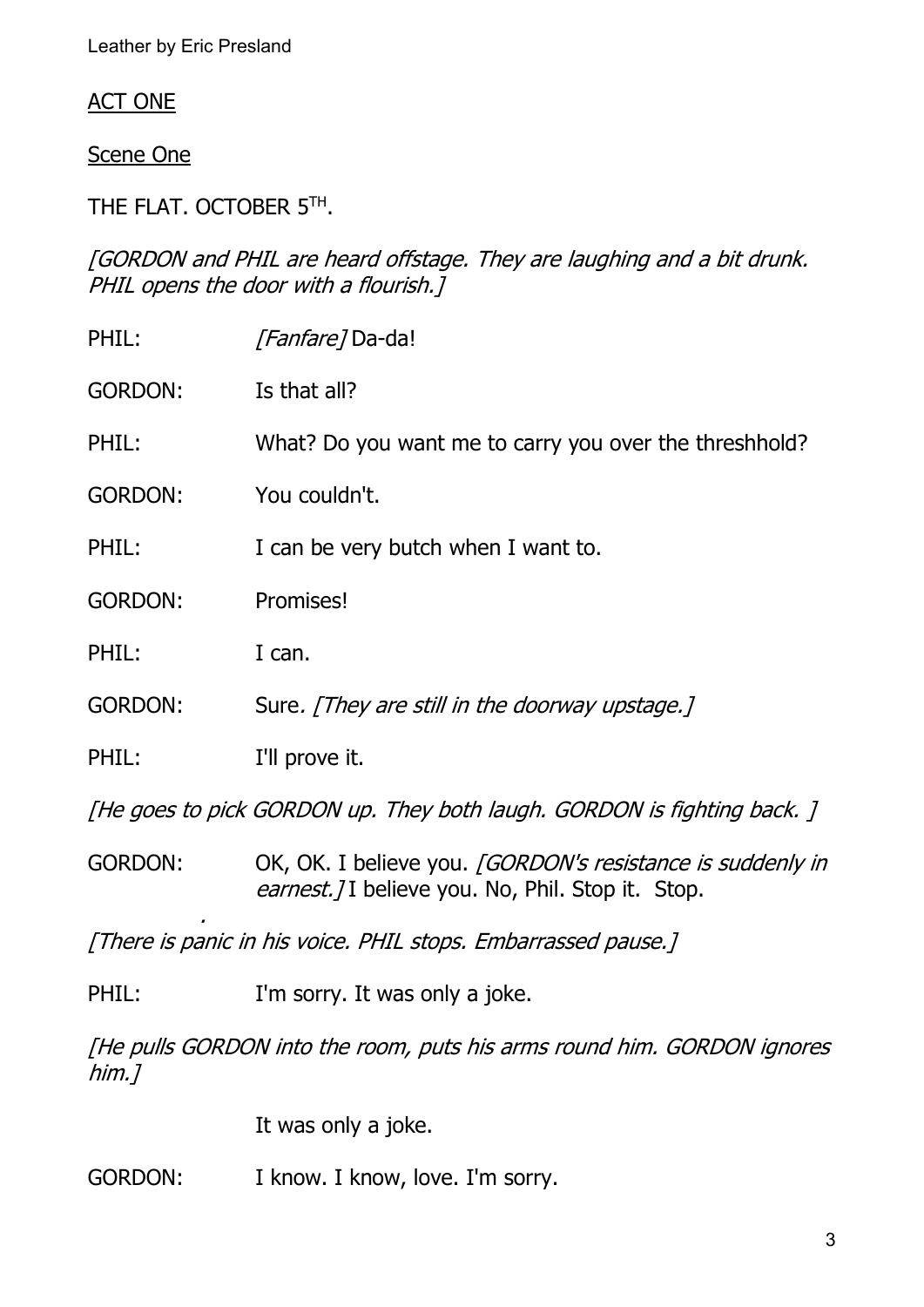| PHIL:          | What is it, Gordon?                                                                                                                                                                                                                                                                                  |
|----------------|------------------------------------------------------------------------------------------------------------------------------------------------------------------------------------------------------------------------------------------------------------------------------------------------------|
| <b>GORDON:</b> | I'm sorry.                                                                                                                                                                                                                                                                                           |
| PHIL:          | It was only a joke.                                                                                                                                                                                                                                                                                  |
| <b>GORDON:</b> | I'd better go.                                                                                                                                                                                                                                                                                       |
| PHIL:          | Please                                                                                                                                                                                                                                                                                               |
| <b>GORDON:</b> | I'm sorry.                                                                                                                                                                                                                                                                                           |
| PHIL:          | Stop saying you're bloody sorry. Just tell me what's up.<br>Please.                                                                                                                                                                                                                                  |
| <b>GORDON:</b> | I can't.                                                                                                                                                                                                                                                                                             |
| PHIL:          | Why not? Don't you trust me?                                                                                                                                                                                                                                                                         |
| <b>GORDON:</b> | It's not that. I'd better go. [He turns at the door] I'm sorry.                                                                                                                                                                                                                                      |
| PHIL:          | It's OK, honest. Perhaps another time                                                                                                                                                                                                                                                                |
| <b>GORDON:</b> | Yeah sure                                                                                                                                                                                                                                                                                            |
| PHIL:          | It's funny to think we've been living so close, and never<br>realised it.                                                                                                                                                                                                                            |
| <b>GORDON:</b> | Yeah.                                                                                                                                                                                                                                                                                                |
| PHIL:          | I haven't seen you around at all.                                                                                                                                                                                                                                                                    |
| <b>GORDON:</b> | I haven't been going out much.                                                                                                                                                                                                                                                                       |
| PHIL:          | Not even in ASDA.                                                                                                                                                                                                                                                                                    |
| <b>GORDON:</b> | I don't shop much.                                                                                                                                                                                                                                                                                   |
| PHIL:          | I wasn't going to go to the Open Day. When councils lay<br>these things on it's usually a stage-managed job. They<br>listen to the local lesgays, explain why they can't have what<br>they want, blame it on cuts, and then go ahead and do<br>exactly what they always intended in the first place. |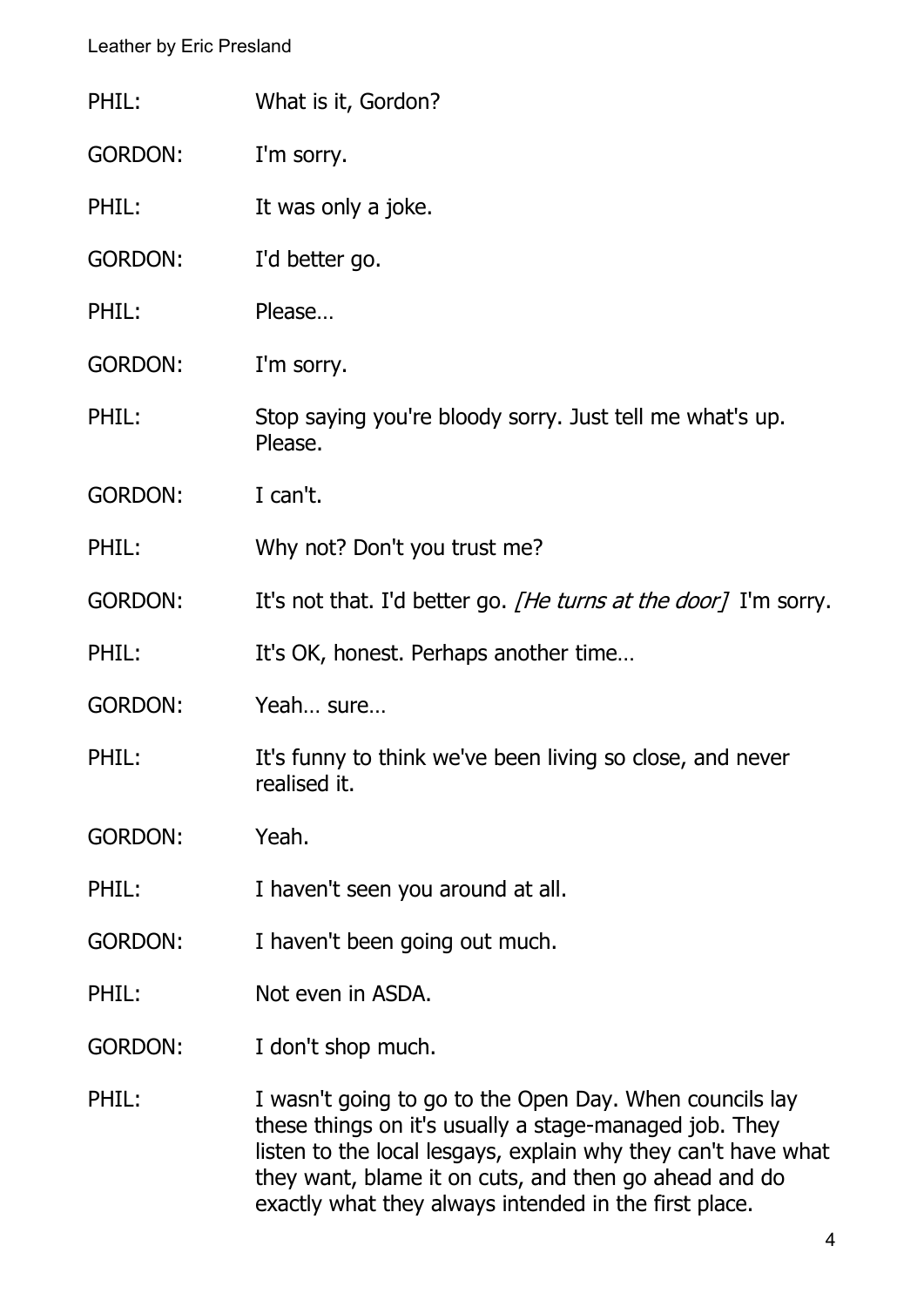| <b>GORDON:</b> | Yeah. It was a bit like that.                                 |
|----------------|---------------------------------------------------------------|
| PHIL:          | Good disco, though.                                           |
| <b>GORDON:</b> | Good music.                                                   |
| PHIL:          | Jo's an old mate of mine. That's the DJ.                      |
| <b>GORDON:</b> | I know. You introduced me, remember?                          |
| PHIL:          | So I did. I should lay off the Export.                        |
| <b>GORDON:</b> | It was cheap. [Pause]                                         |
| PHIL:          | Maybe see you in "The Ship" some time?                        |
| <b>GORDON:</b> | Maybe.                                                        |
| PHIL:          | I usually go in on a Friday.                                  |
| <b>GORDON:</b> | Right Well - goodbye. And sorry.                              |
|                | [He realises he is apologising again, smiles and rushes out.] |

PHIL: Shit!

[He looks at the bedroom doorway. Then kicks a scatter cushion savagely. Lights fade to –]

## **BLACKOUT**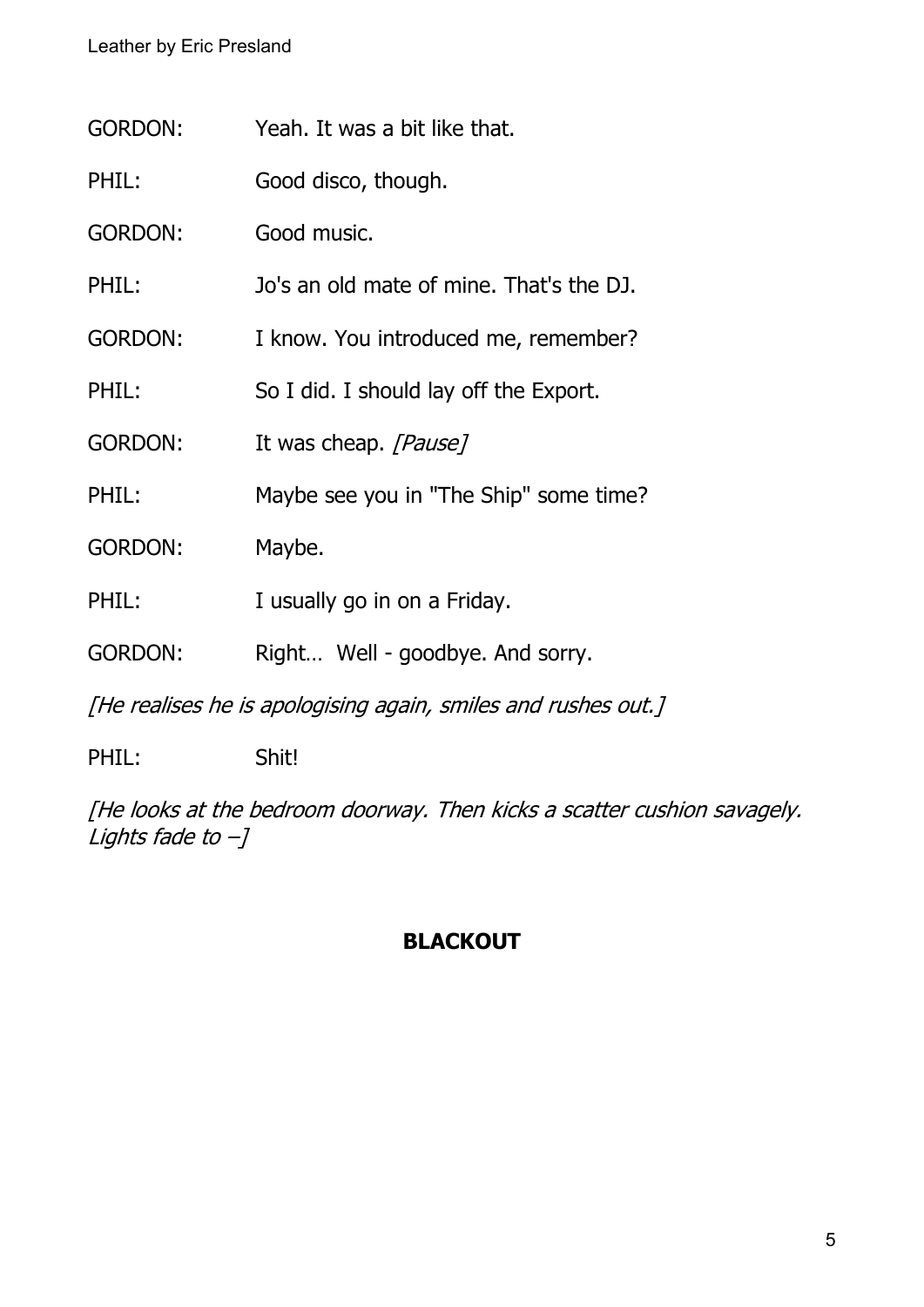#### Scene Two

THE FLAT. OCTOBER 17TH.

[A meeting has been in progress, and is now breaking up. PHIL has been chairing it and is the practical focus of attention, talking to ALAN. CLIVE hovers plaintively in the doorway, wrapping himself in an enormous overcoat. GORDON is relaxing inconspicuously on a cushion, an outsider. TERRY picks up coffee mugs, which he takes to the kitchen, then returns. He is wondering how to approach GORDON, to bring him into the conversation.]

- CLIVE: How much longer, Alan? I thirst after a gin and tonic as our opponents after righteousness.
- ALAN: Won't be a moment, Clive.
- TERRY: Where did you get that absurd coat?
- CLIVE: It is not absurd. It is highly sensible. Much more useful than your silly leather. The evenings are getting quite chilly, and my mother always told me to wrap up well against fogs. I have a delicate constitution.
- TERRY: The only delicate thing about you is your bank balance.

PHIL: Have you got enough photocopy paper?

- ALAN: Sure.
- PHIL: l'd like to get the leaflets into the pubs by Saturday if possible.
- ALAN: No problem.
- PHIL: After all, it's not every day the Council sets up a lesbian and gay working party. We want a good turnout for the elections.
- CLIVE: The pubs will be shut. I shall be lost in a desert of Chinese takeaways and all-night launderettes.
- ALAN: It's only twenty to eleven.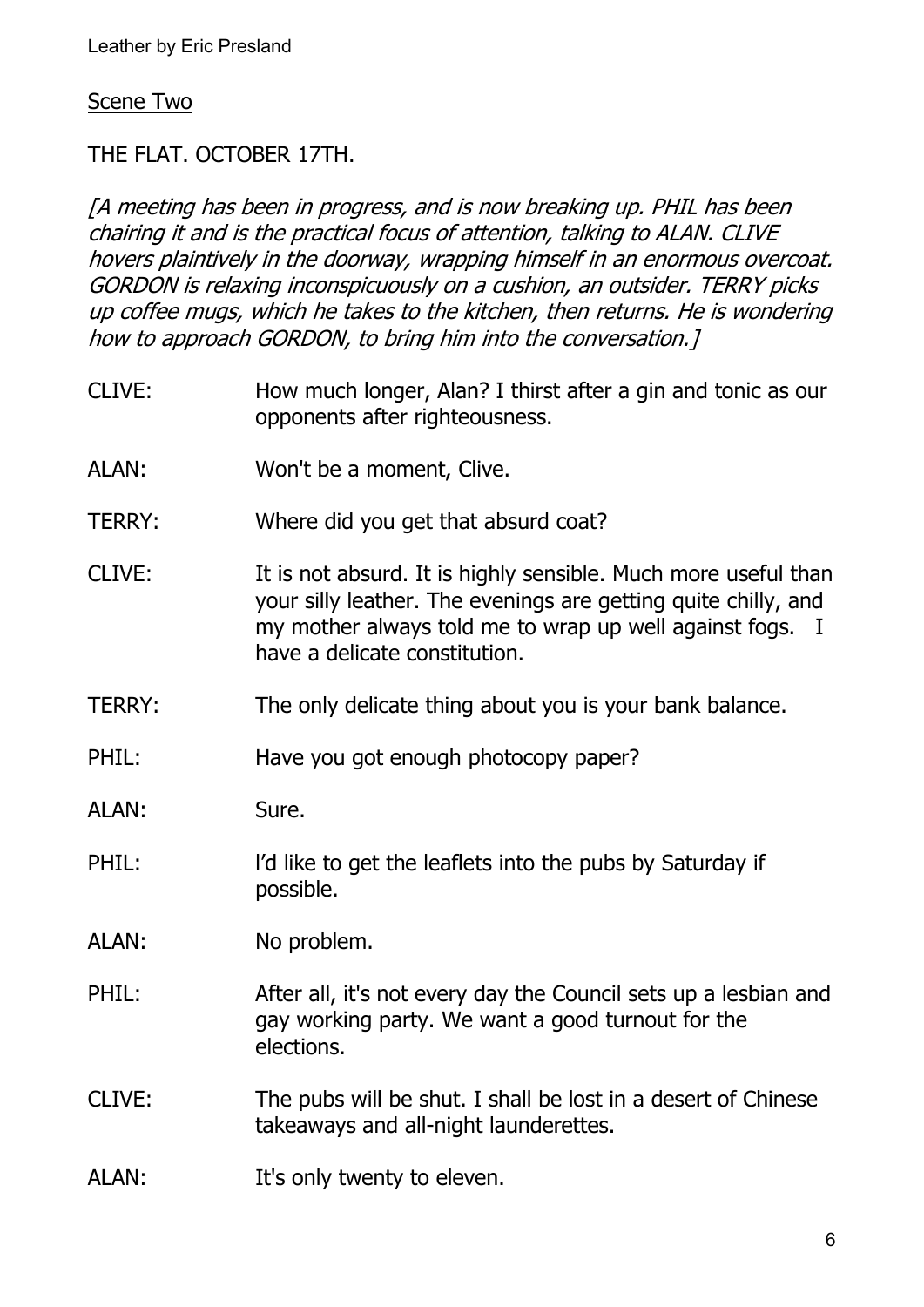CLIVE: Only! Only, he says. The sands of drinking time are running out, my oesophagus is as blotting paper. Anyway, it's quarter to eleven. I shall dehydrate. ALAN: I'm coming. [To PHIL:] See you. TERRY: [To GORDON: ] You were quiet tonight. PHIL: He's not been in London long. All this politics is very new to him. Nothing like this in Sunderland. GORDON: Nothing to say. TERRY: Unlike some others… Clive likes the sound of his own voice. CLIVE: [Turning back from the exit] Quite right too. It is extremely mellifluous. ALAN: I thought you said you wanted a drink. CLIVE: Bien sur. ALAN: Then what are you standing around nattering for? CLIVE: I come, Greymalkin. [To PHIL] Goodnight, my dear. Don't catch anything I wouldn't catch. ALAN: Out. *[Pushes CLIVE out.]* Night, all. PHIL: Coffee? TERRY: No, I'll be pushing off, ta. I'm on early shift tomorrow. To GORDON] Could you pass my helmet, please?

[GORDON reaches for the crash helmet. He weighs it in his hand, almost lovingly.]

- PHIL: Shall I see you before the meeting?
- TERRY: Probably not. I'm not even sure I'll make that, to be honest. Depends on rotas. Well - [Kisses PHIL casually] - see you, love. [Takes the crash helmet from GORDON] Goodnight -Gordon, isn't it? Take care of yourselves.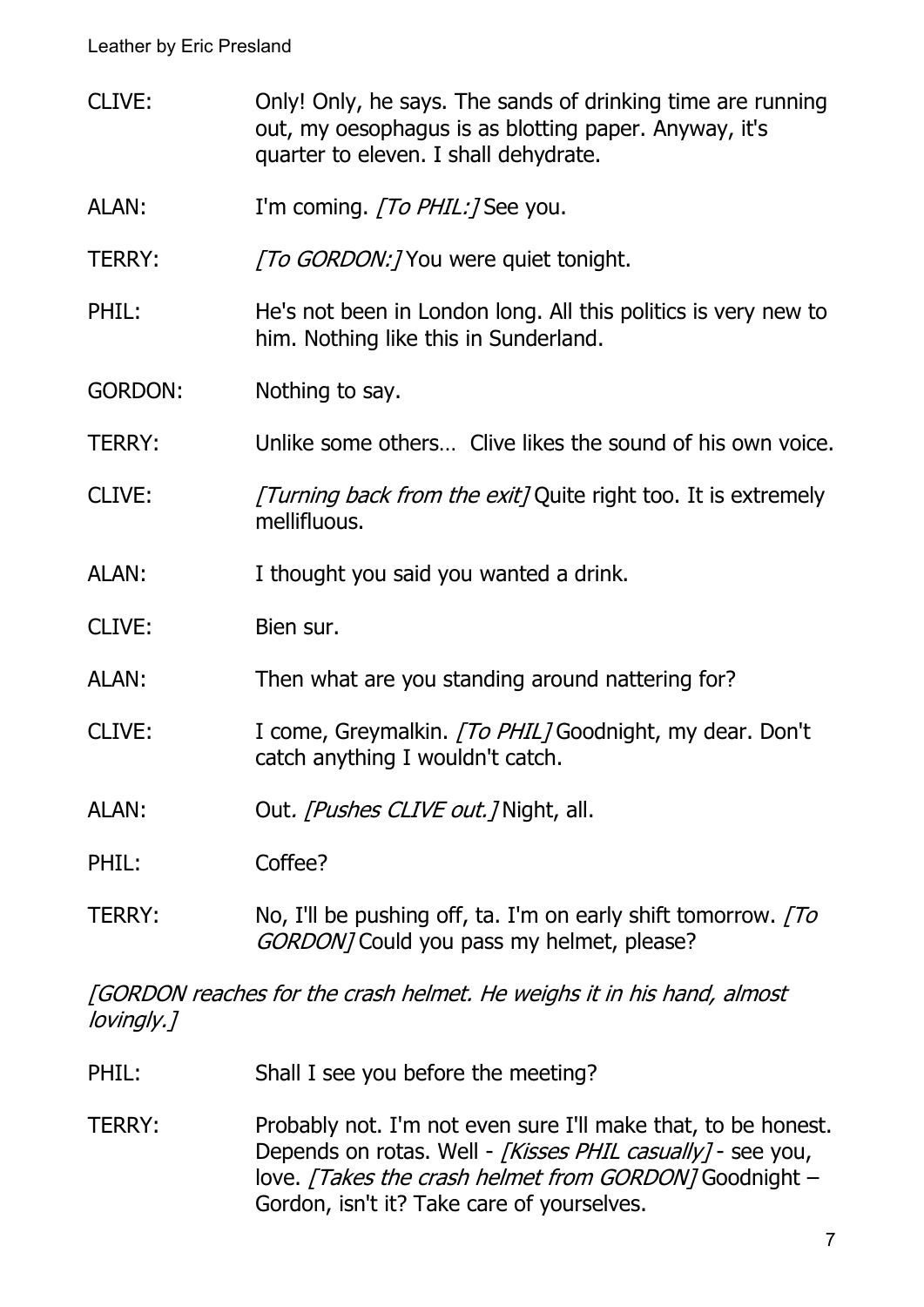# [TERRY exits. Pause.]

| <b>GORDON:</b> | He's nice, isn't he?                                                                                                                                                                                                                    |
|----------------|-----------------------------------------------------------------------------------------------------------------------------------------------------------------------------------------------------------------------------------------|
| PHIL:          | Who? Terry?                                                                                                                                                                                                                             |
| <b>GORDON:</b> | Nice hands. Strong and gentle.                                                                                                                                                                                                          |
| PHIL:          | Doctor's hands.                                                                                                                                                                                                                         |
| <b>GORDON:</b> | Can't stand the other one.                                                                                                                                                                                                              |
| PHIL:          | Don't tell me, let me guess.                                                                                                                                                                                                            |
| <b>GORDON:</b> | Pompous middle-class wanker.                                                                                                                                                                                                            |
| PHIL:          | It's only manner. Clive likes to wind people up. His heart's in<br>the right place.                                                                                                                                                     |
| <b>GORDON:</b> | It needs a stake through it. He was eyeing me up all<br>evening.                                                                                                                                                                        |
| PHIL:          | I doubt it. His affections lie elsewhere. Mainly with people of<br>a darker skin.                                                                                                                                                       |
| <b>GORDON:</b> | What's he doing here?                                                                                                                                                                                                                   |
| PHIL:          | It's a local group. He's local. Well, he was. Came along with<br>an Arab student he was having a relationship with. They<br>split up, but somehow he stayed. Sort of washed up on the<br>shore. I suppose we must make a good audience. |
| <b>GORDON:</b> | He's a waste of space.                                                                                                                                                                                                                  |
| PHIL:          | Do you think you'll come again?                                                                                                                                                                                                         |
| <b>GORDON:</b> | Sure. Why not?                                                                                                                                                                                                                          |
| PHIL:          | Good. I'd like you to. [Pause] I haven't seen you in "The<br>Ship".                                                                                                                                                                     |
| <b>GORDON:</b> | No.                                                                                                                                                                                                                                     |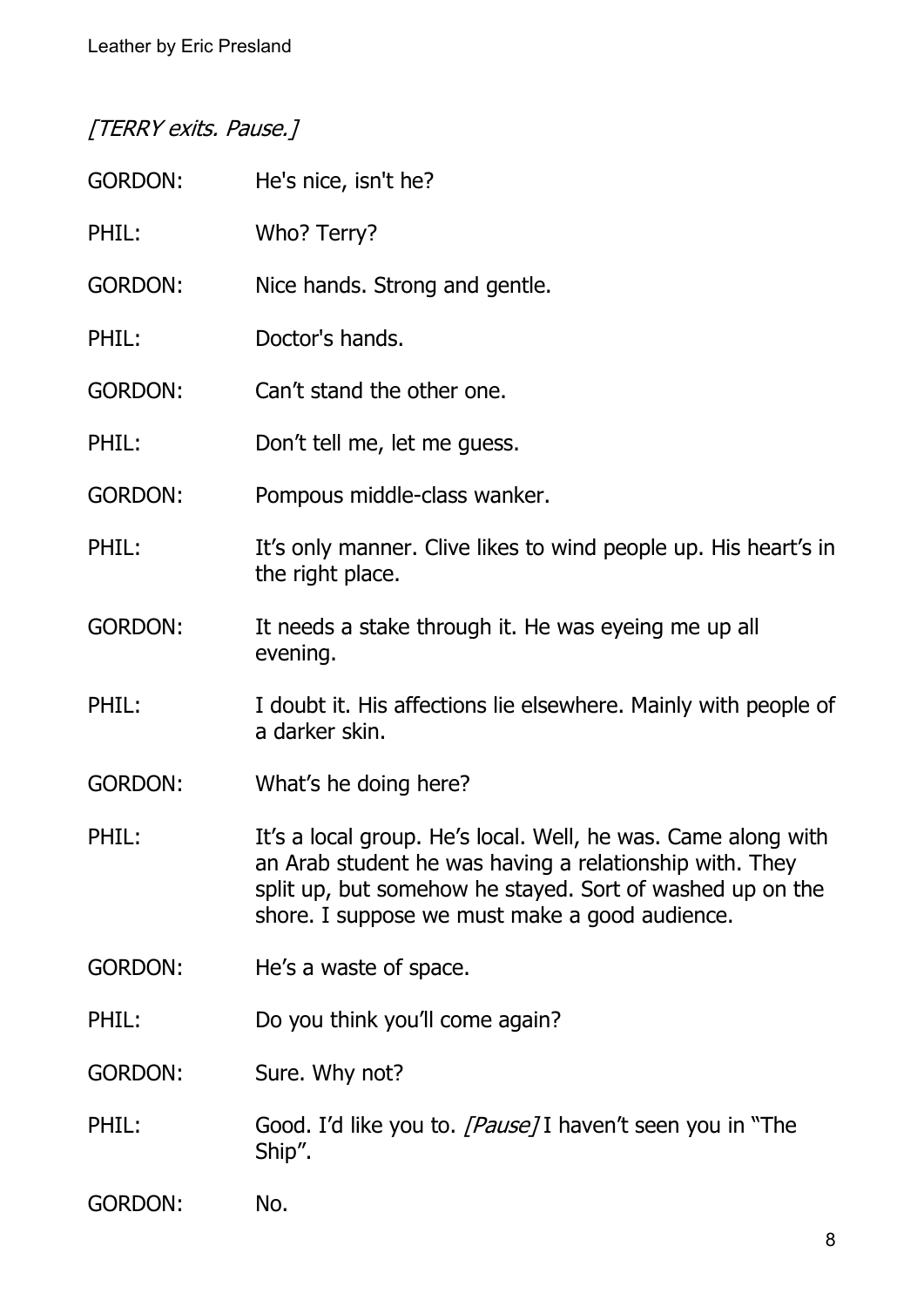| PHIL:               | I looked out for you.                                     |
|---------------------|-----------------------------------------------------------|
| <b>GORDON:</b>      | I remembered the meeting tonight.                         |
| PHIL:               | Yes. I'm glad.                                            |
|                     | [Pause. GORDON makes to get up.]                          |
| <b>GORDON:</b>      | Well, I'd better be off too.                              |
| PHIL:               | You don't mean that.                                      |
| GORDON: No I don't. |                                                           |
| [Pause]             |                                                           |
|                     | Phil About last time                                      |
| PHIL:               | Oh, forget it.                                            |
| <b>GORDON:</b>      | I didn't mean to $-$                                      |
| PHIL:               | It was my fault. Playing stupid games.                    |
| <b>GORDON:</b>      | It weren't that.                                          |
| PHIL:               | You just weren't in the mood.                             |
| <b>GORDON:</b>      | I was.                                                    |
| PHIL:               | OK, so your mood changed. Let's just forget it, huh?      |
|                     | [He goes close and takes GORDON in his arms. Kisses him.] |

| <b>GORDON:</b> | Love                                           |
|----------------|------------------------------------------------|
| PHIL:          | That's better, isn't it?                       |
| <b>GORDON:</b> | Yes.                                           |
| PHIL:          | Do you want a coffee, or do you want to crash? |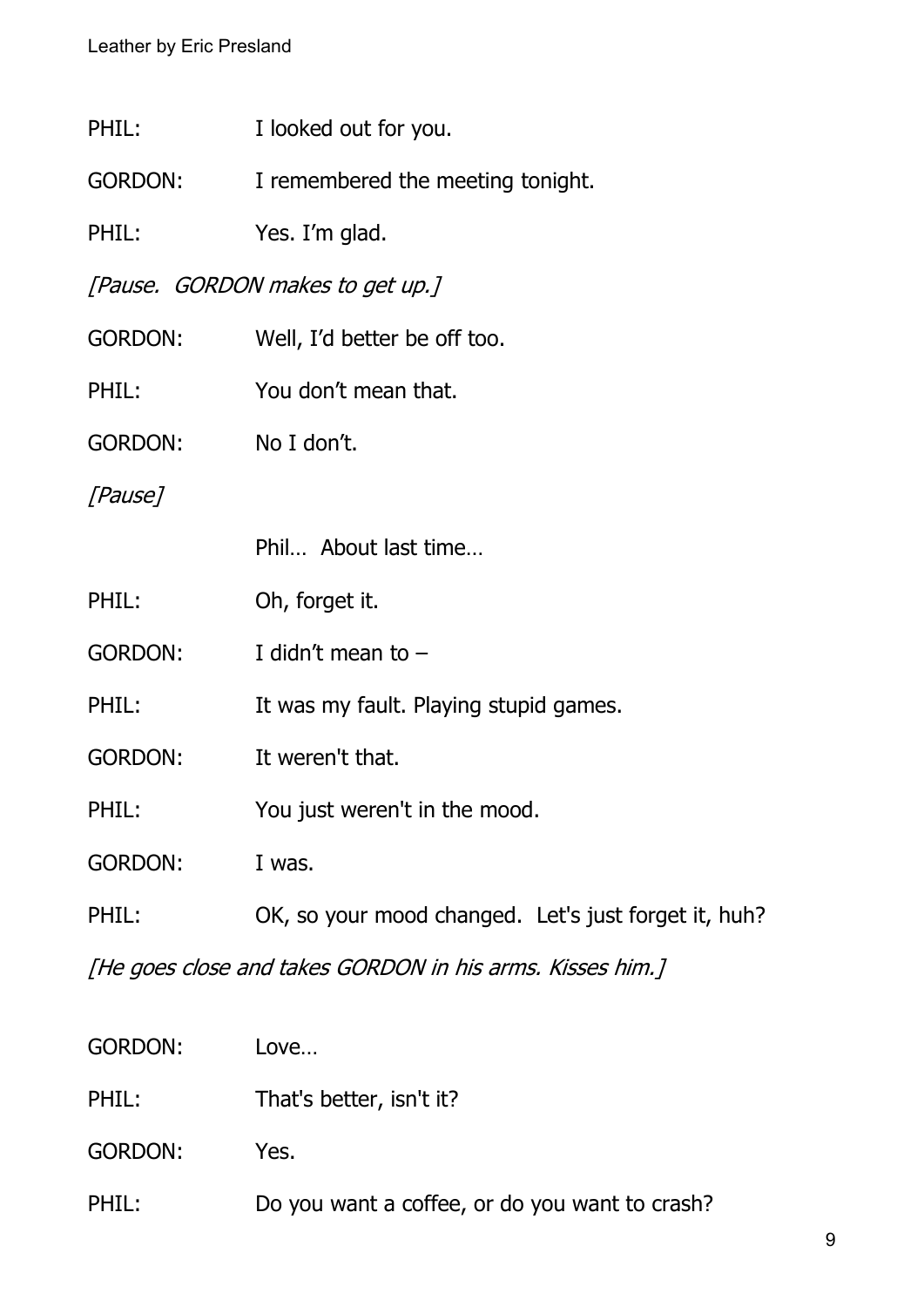| <b>GORDON:</b> | I don't like coffee and - yes, I'd like to crash. |  |
|----------------|---------------------------------------------------|--|
|----------------|---------------------------------------------------|--|

- PHIL: [Disengaging himself] I'll just clear up from the meeting.
- GORDON: Won't it wait?
- PHIL: I hate looking at it in the morning. Sends me off to work all tense.
- GORDON: Serves you right for working.

[PHIL packs papers carefully into folders and puts them away in the desk]

| PHIL:          | I use the system. I rob the rich and give to the poor.                                                                                     |
|----------------|--------------------------------------------------------------------------------------------------------------------------------------------|
| <b>GORDON:</b> | What do you do?                                                                                                                            |
| PHIL:          | I'm a tax inspector.                                                                                                                       |
| <b>GORDON:</b> | Pul-lease. Robin fucking Hood.                                                                                                             |
| PHIL:          | I work on corporation tax. If a Multinational has to fork out<br>a few extra million, that's something. It pays for a new<br>school or $-$ |
| <b>GORDON:</b> | Another missile, or a new batch of riot shields. It's a con.                                                                               |
| PHIL:          | So, it's a con. But I've got to think I'm doing something with<br>my life or I'd go mad.                                                   |
| <b>GORDON:</b> | I don't know how you stand it. Working with straights too.                                                                                 |
| PHIL:          | Some of them are quite nice, actually. Almost human.                                                                                       |
| <b>GORDON:</b> | I don't believe it.                                                                                                                        |
| PHIL:          | It's just that most of them are very ignorant.                                                                                             |
| <b>GORDON:</b> | And you believe in educating them.                                                                                                         |
| PHIL:          | I just do what I can when I can. What else would you do $-$<br>shoot them?                                                                 |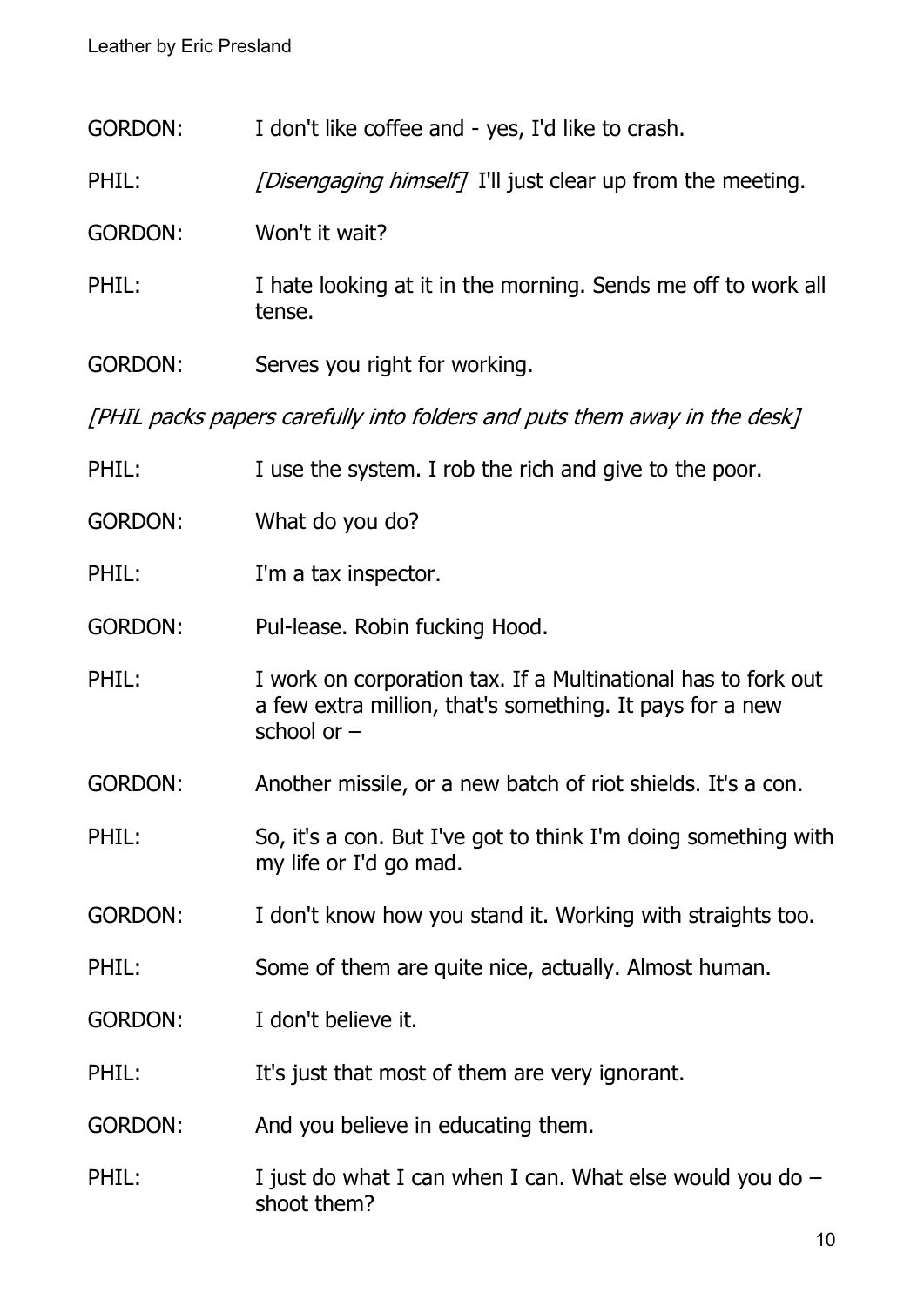- GORDON: Yes.
- PHIL: Well, I don't believe in violence because we can't win with violence. They're better at it than we are. Anyway, I don't like violence because it hurts.
- GORDON: You going to be all night doing that?
- PHIL: Hang on a moment. It's true that sometimes we're forced to fight, and sometimes we even win. But who wants to behave like their oppressors?
- GORDON: Let's drop it, please.
- PHIL: One of the creepiest things is the way people ape their oppressors. I remember standing in a leather bar once, listening to these two guys dressed as cops comparing notes. Turned out one was a real South African policeman.
- GORDON: I said, drop it.
- PHIL: Sorry. All done. *[He returns to GORDON*] Let's get down to more serious matters, shall we? [They kiss] You're very tense.
- GORDON: Sorry. [They kiss again.]
- PHIL: Something bothering you? You're kissing like a piece of sand paper.
- GORDON: It's not working.
- PHIL: Would you like to change your mind? Have a cup of tea?
- GORDON: No. *[He gets up.]* I'm sorry if I led you on.
- PHIL: What are you talking about?
- GORDON: I thought I wanted to stay, but I don't after all.
- PHIL: Maybe you just don't fancy me after all.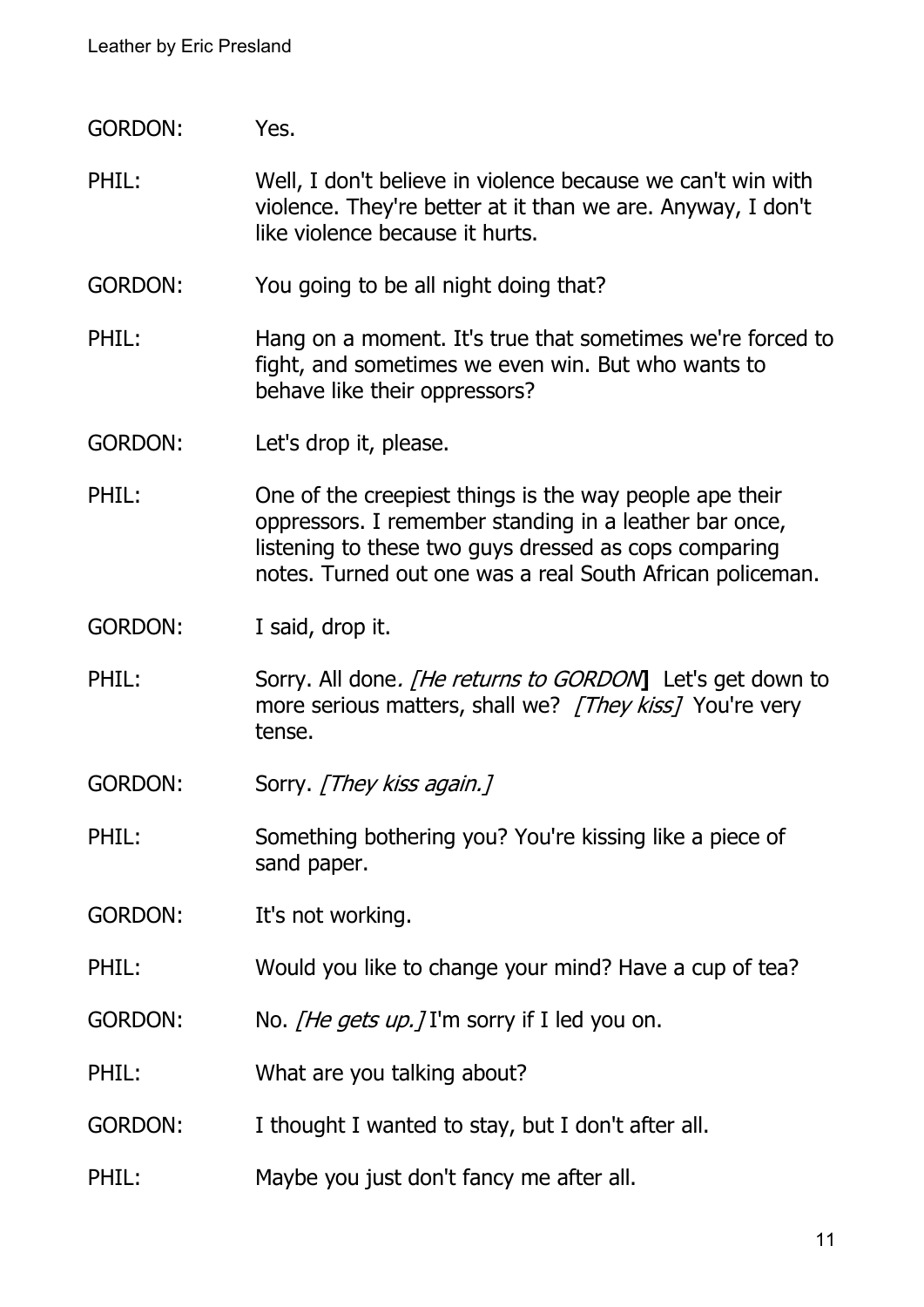| <b>GORDON:</b>   | Maybe I don't.                                                                                            |
|------------------|-----------------------------------------------------------------------------------------------------------|
| PHIL:            | Thanks a lot.                                                                                             |
| <b>GORDON:</b>   | No, I do, but $-$                                                                                         |
| PHIL:            | These things happen. If you ever change your mind?                                                        |
| <b>GORDON:</b>   | Yes                                                                                                       |
| PHIL:            | You can doss on the cushions here, if you want. I don't<br>mind.                                          |
| <b>GORDON:</b>   | No, I need the walk. It'll clear my head. [His hardness]<br><i>melts</i> ] Oh, I feel such a bloody fool. |
| [Exits angrily.] |                                                                                                           |
| PHIL:            | Gordon                                                                                                    |

[Sound of outer door slamming, then silence. PHIL stands motionless a long time, then picks up a mug and throws it at the wall, smashing it.]

#### **BLACKOUT**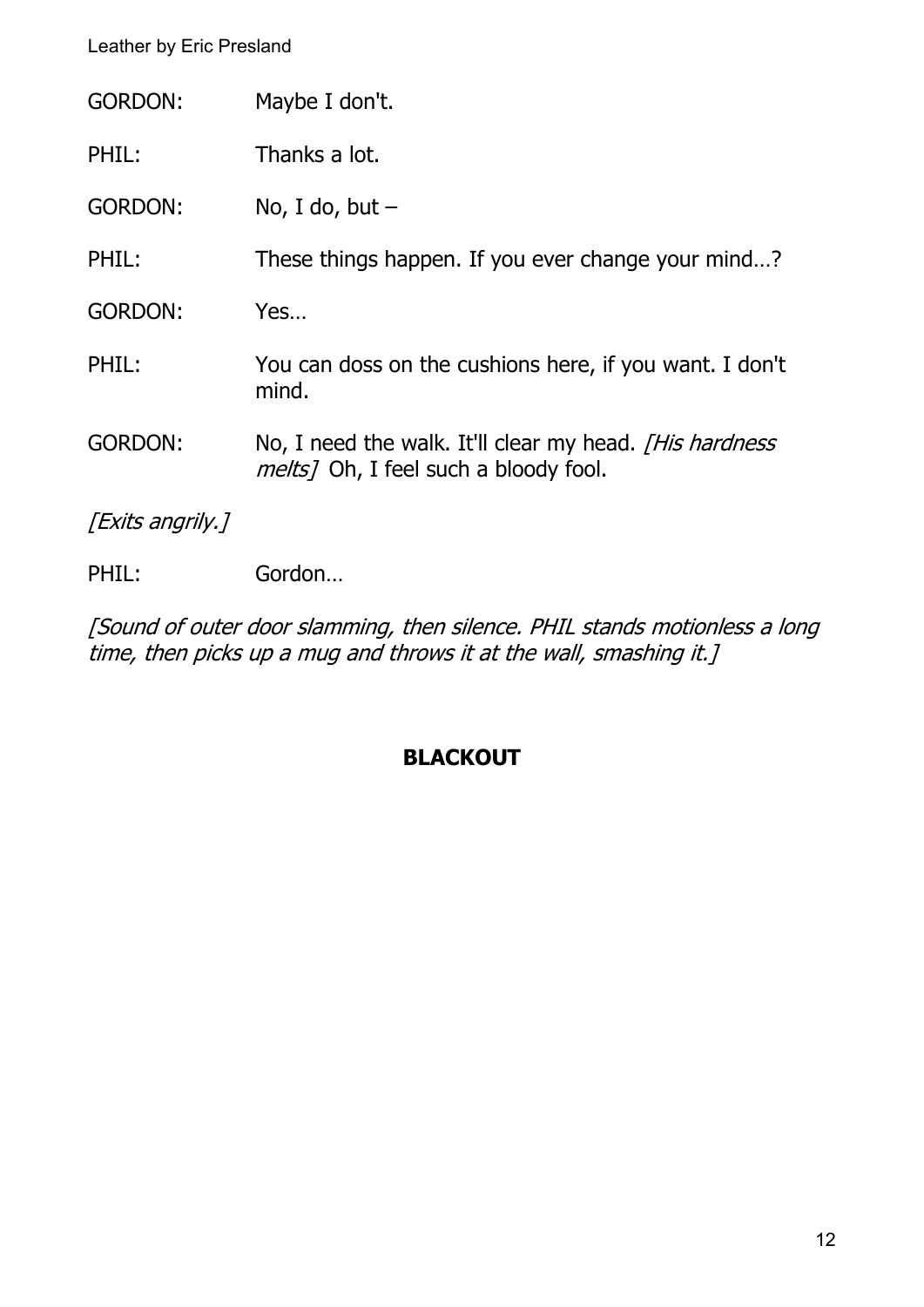#### Scene Three

THE FLAT. OCTOBER 23RD.

[GORDON and PHIL are finishing off a takeaway Chinese meal. There is a bottle of wine, nearly empty. They eat off the floor.]

GORDON: Phew! That was - not bad. PHIL: Not bad? That's the best sweet and sour in Streatham, and don't you forget it. GORDON: A Meeting is like bashing your head against a wall. It's wonderful when it stops. PHIL: Good turnout, though. Looks like we're getting things moving. We'll get that report in by the end of the month. It's the recommendations on education we're going to have most problems with, I know. But they can't say we're not representative. Not with those numbers. GORDON: All those dead trees. I hate it. When we going to get some real action? PHIL: You were very good. You really tore into that bloke from the SDP. GORDON: Well, he got my goat. "Maybe we are rushing things too much. Don't want to upset the boat. Education is a controversial area, perhaps better to stick to something safer, like employment... blah, blah." PHIL: I thought you didn't believe in education. GORDON: Not for queerbashers. Not for fascists. But for kids… lt's the only way to save them from turning into their parents. PHIL: You haven't got much time for parents, have you? GORDON: I hate them. Fathers... I was in hospital three weeks. Four broken ribs. I still get nightmares. PHIL: I'm sorry.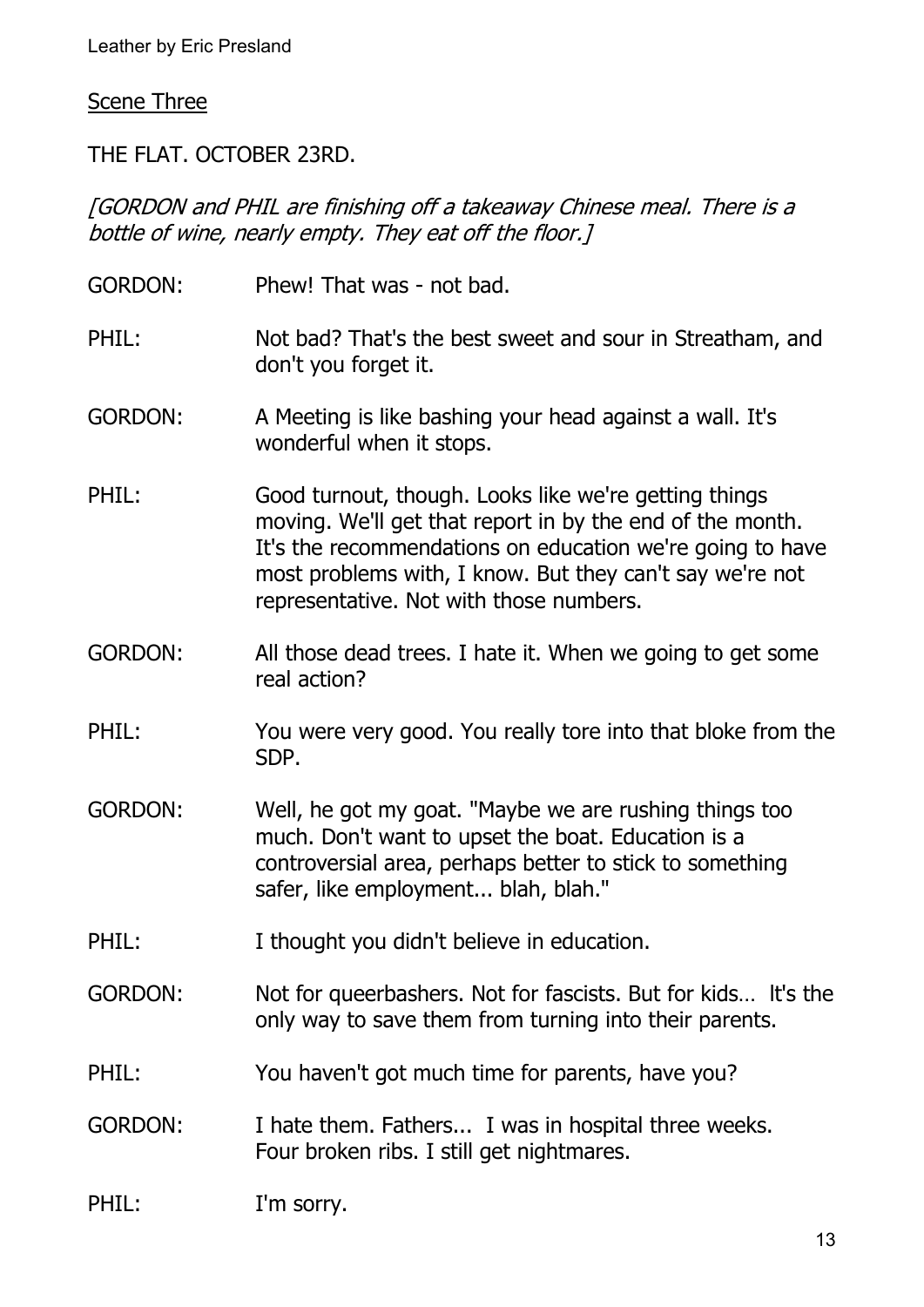| <b>GORDON:</b>                  | You learn to live with it.                                                                                                                                                        |
|---------------------------------|-----------------------------------------------------------------------------------------------------------------------------------------------------------------------------------|
| PHIL:                           | Do you want to talk about it?                                                                                                                                                     |
| <b>GORDON:</b>                  | Not really. Talking doesn't help.                                                                                                                                                 |
| [They pause and consider this.] |                                                                                                                                                                                   |
| PHIL:                           | I'm really sorry.                                                                                                                                                                 |
| <b>GORDON:</b>                  | Not half as sorry as I was. I didn't mean that. Look - let's<br>forget it, OK?                                                                                                    |
| PHIL:                           | OK. <i>[Another pause. PHIL yawns.]</i> Look, I'm going to have<br>to crash soon. I've got to be up at seven.                                                                     |
| <b>GORDON:</b>                  | Sure. I'll be off then                                                                                                                                                            |
| PHIL:                           | You don't have to go if you don't want - I mean, I'd be<br>really pleased if you'd stay. If you want to.                                                                          |
| <b>GORDON:</b>                  | I'd like that.                                                                                                                                                                    |
| PHIL:                           | Are you sure?                                                                                                                                                                     |
| <b>GORDON:</b>                  | Third time lucky?                                                                                                                                                                 |
| PHIL:                           | Gordon - don't let me push you into anything.                                                                                                                                     |
| <b>GORDON:</b>                  | I want to stay tonight.                                                                                                                                                           |
| PHIL:                           | Thanks.                                                                                                                                                                           |
| [They kiss]                     |                                                                                                                                                                                   |
| <b>GORDON:</b>                  | That thing You know $-$ what happened before $-$ I<br>couldn't help it, honest. I wanted to stay, I really did. It just<br>- happens sometimes. I can't help it. I can't explain. |

# PHIL: It's all right.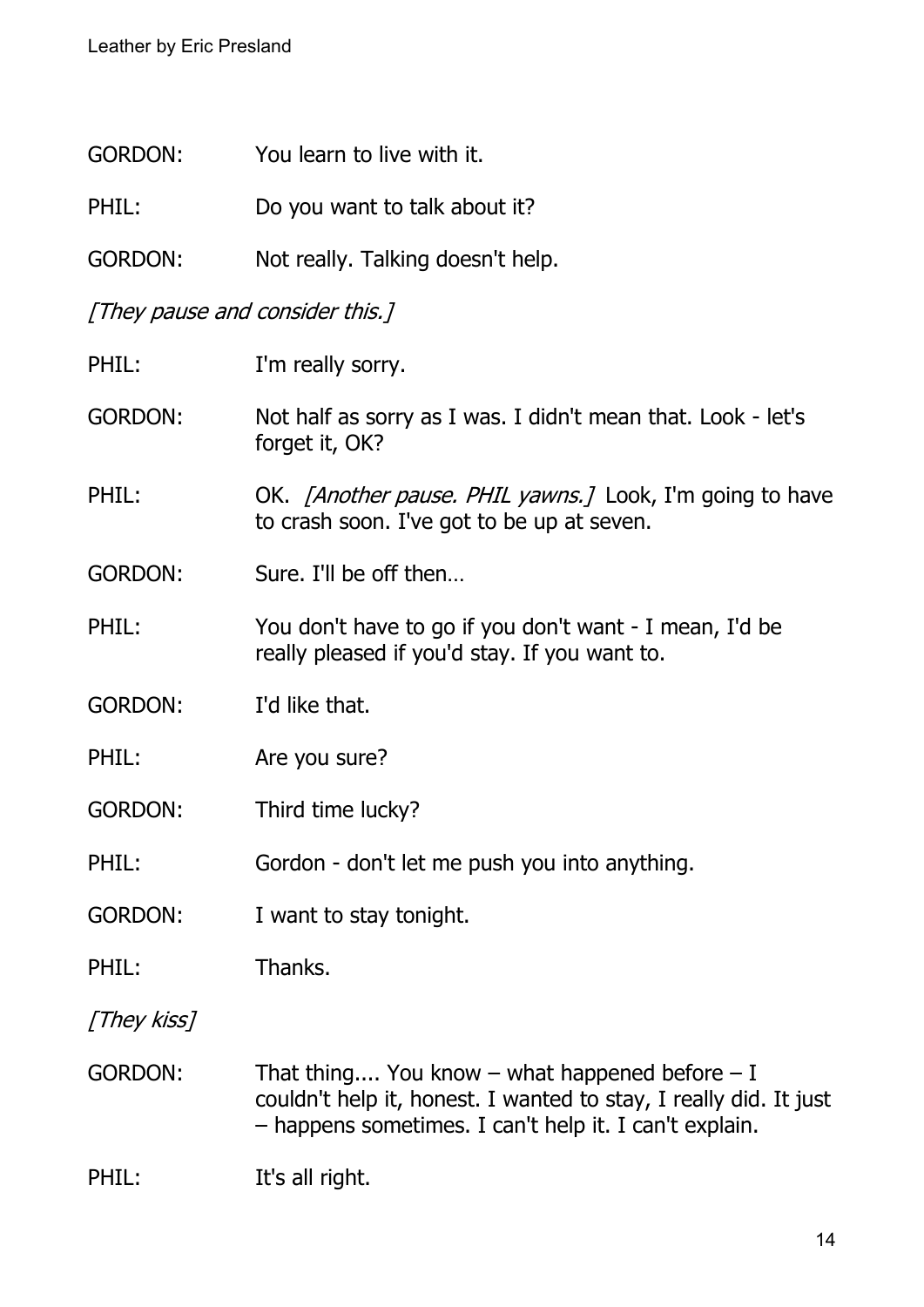- PHIL: I've got a lot of patience.
- GORDON: Oh. Love... [He nestles into PHIL's shoulder.] You can carry me over the threshold this time, if you want.
- PHIL: I'd throw up all those pork balls. Let's just crash, huh?

[They go through to the bedroom, suddenly brisk.]

| PHIL:          | What time do you have to be up in the morning?                                           |
|----------------|------------------------------------------------------------------------------------------|
| <b>GORDON:</b> | I don't.                                                                                 |
| PHIL:          | Oh, of course. Lucky for some.                                                           |
| <b>GORDON:</b> | Don't sign on till Wednesday.                                                            |
| PHIL:          | You could type up the minutes of the meeting. I'm going to<br>be really pushed to do it. |
| <b>GORDON:</b> | I don't think my typing's up to it.                                                      |
| PHIL:          | No point in being a gay activist if you can't type.                                      |
| <b>GORDON:</b> | Are you really stuck?                                                                    |
| PHIL:          | Can't think when I'll do it.                                                             |
| <b>GORDON:</b> | OK, then.                                                                                |

#### [They are now undressed.]

| PHIL:          | Shall I set the alarm for you in the morning?                 |
|----------------|---------------------------------------------------------------|
| <b>GORDON:</b> | Oh, I suppose so.                                             |
| PHIL:          | What time?                                                    |
| <b>GORDON:</b> | Ten. No, make it half past. I hate getting up in the morning. |
| PHIL:          | So do I. Still have to, though.                               |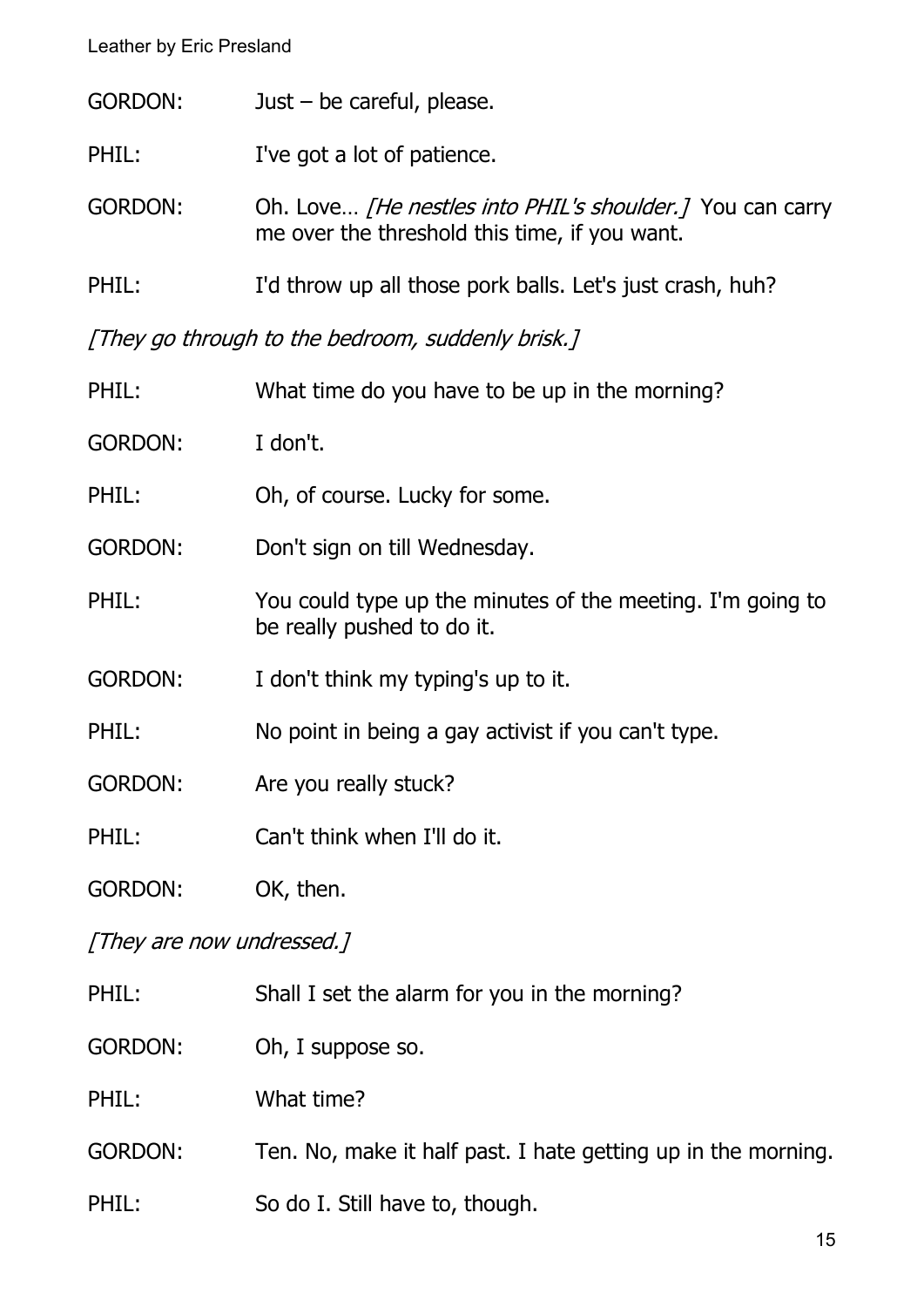GORDON: Why?

PHIL: Because I'm a capitalist lackey, and I've sold out. Come here. [They cuddle] Thanks for doing the typing.

GORDON: Don't you ever stop thinking about work?

PHIL: No.

GORDON: Bureaucrat.

PHIL: Slob.

GORDON: Taxpayer.

PHIL: Scrounger. *[He turns the light off.]* I'll try not to wake you up when I go.

GORDON: Stop planning tomorrow. We haven't had tonight yet.

[They kiss. GORDON pulls PHIL on top of him.]

| PHIL:          | Ow.                 |
|----------------|---------------------|
| <b>GORDON:</b> | What's up?          |
| PHIL:          | You caught my arm.  |
| <b>GORDON:</b> | Sorry.              |
| PHIL:          | It's all right now. |

[They start to make out. Suddenly GORDON switches the light on. He reaches for his cigarettes, shaking.]

PHIL: What was it? What did I do?

GORDON: I'm sorry.

PHIL: Sod being sorry.

GORDON: I can't…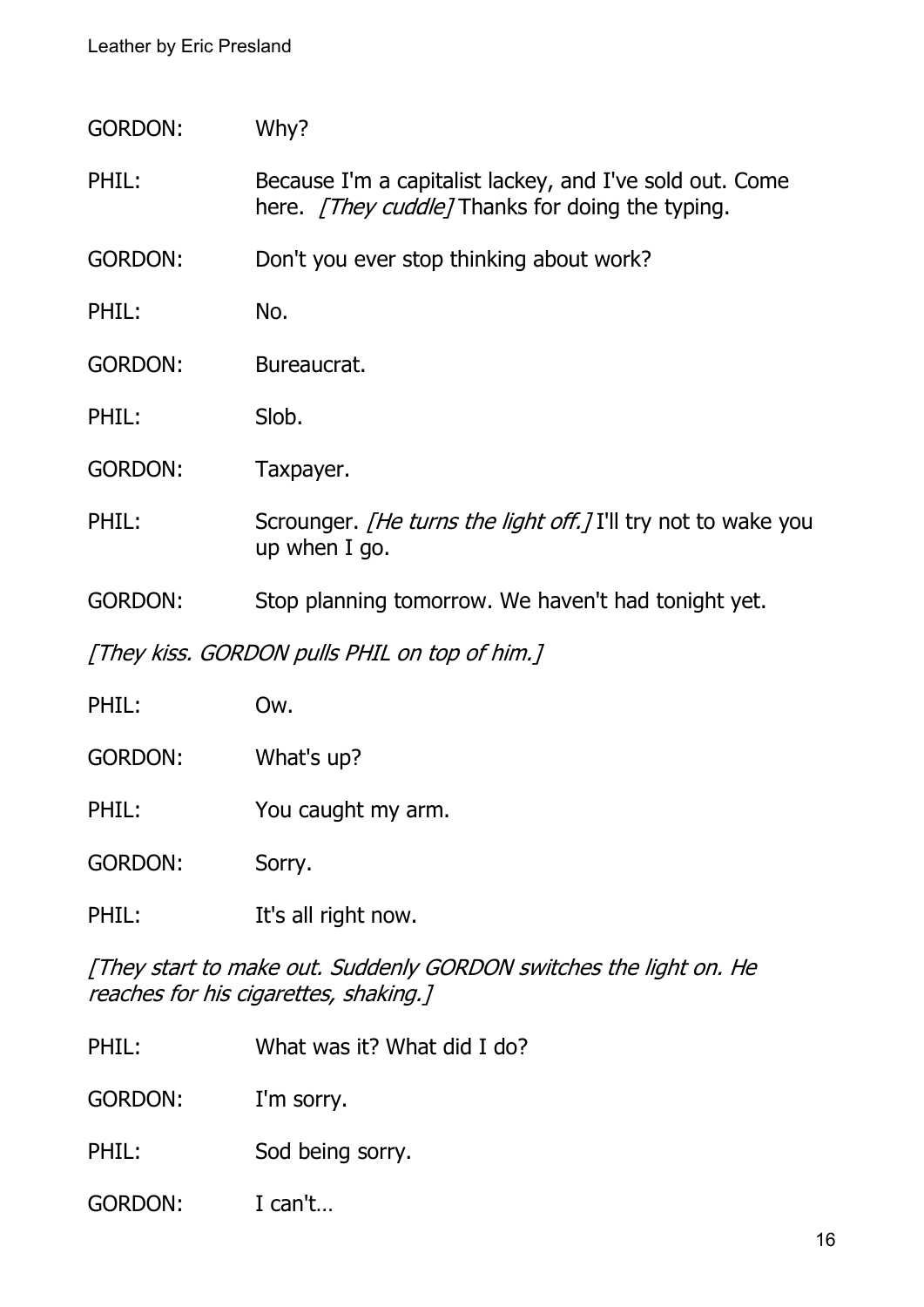PHIL: Stop saying you can't. That's all you ever fucking say. Look… Gordon… I really like you. I fancy you a lot. What's more, I don't think I'm fooling myself when I think you fancy me. That doesn't happen too often when you get to forty, believe me. So I'm not going to let it go without a fight.

#### [GORDON is silent]

I've said I'm patient. I've said I'm gentle. I think I am. I really want to help you. How can I help you if you won't tell me what's going on in your head? I'm not a fucking mindreader.

[He takes GORDON by the shoulders, half-aggressive, half-tender.]

You've got to help me to understand. This is the third time this has happened now. Anybody else I know would have said "Sod off, I don't want to know." It's not fair. It's not fair to me.

- GORDON: I'm sorry…
- PHIL: Sorry's no use. Listen... Do you trust me?
- GORDON: I don't know… Yes.
- PHIL: Do you believe I care for you?
- GORDON: Yes.
- PHIL: Then let me. Please.
- [Pause]
- GORDON: [Dragging the words out] Damaged goods.
- PHIL: What?
- GORDON: That's what you've got.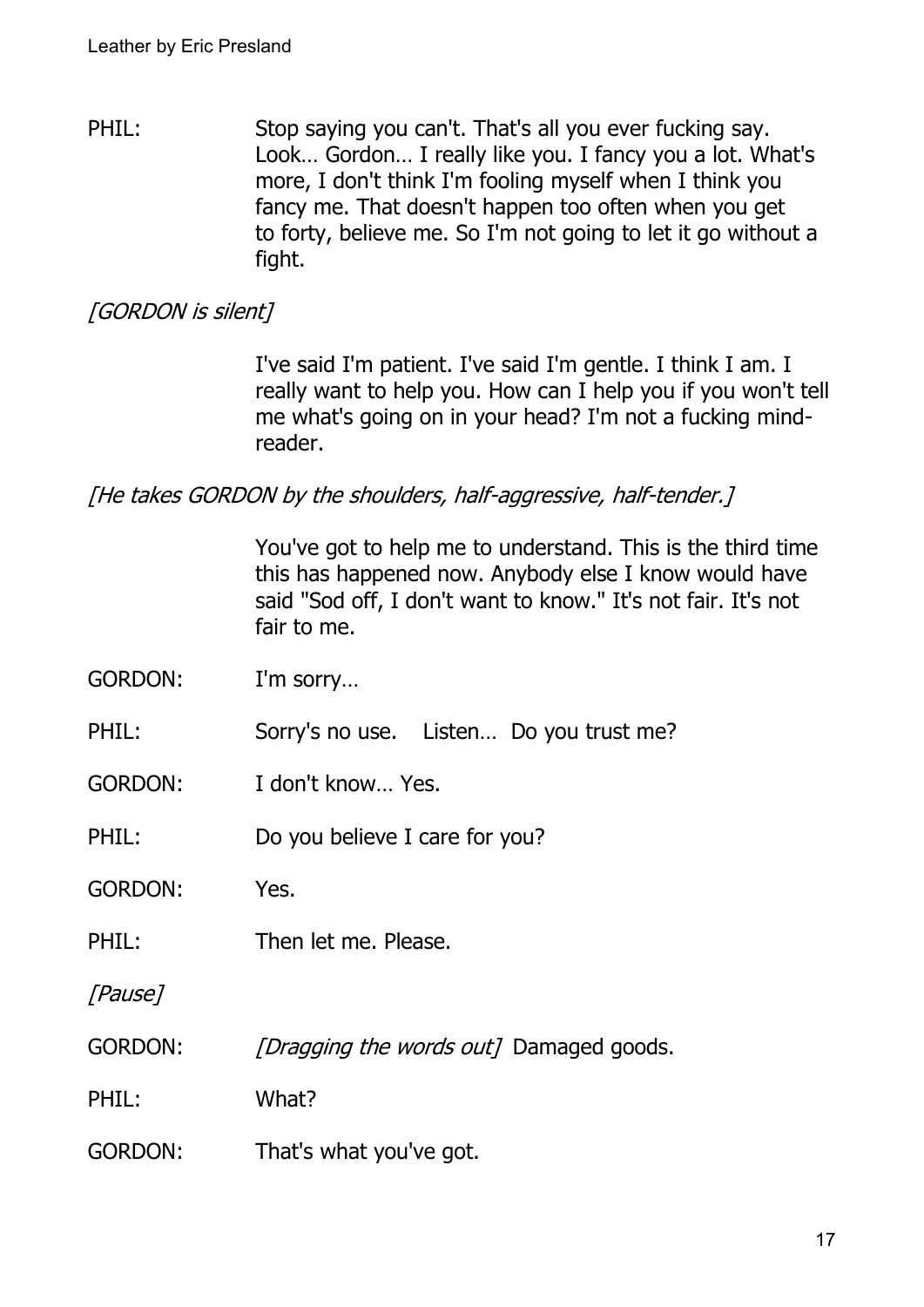PHIL: What sort of language is that? I mean… you don't think that I thought you were a virgin? Too likely…

[He laughs, but freezes at GORDON's lack of response. GORDON reaches in his shoulder bag, fumbles for a piece of paper, which he gives to PHIL.]

- PHIL: What is this?
- GORDON: Read it.
- PHIL: [Reads] To the General Surgeon, Alcombe General Hospital, Sunderland. [To GORDON] Are you ill, love?
- GORDON: Read it.
- PHIL: Dear Mr. Chatterton,

I refer to my telephone conversation of this morning. I am sending my patient, Mr. Bainbridge, to you for further examination and treatment.

The patient presented me with a confused history, complaining of severe rectal bleeding and painful defecation. Examination showed extensive erythema and lacerations around the anus. He had not had his bowels open for ten days. I did not do a rectal examination because of bleeding and spasm of the sphincter.

I have not taken bacteriological specimens for gonorrhoea, but have sent a blood specimen for syphilis serology, and for testing for HIV antibodies. There was no fever, but tenderness in the left lower gradient of the abdomen makes me suspicious of peritoneal damage.

I have prescribed Norgesic 50 mg as required…

- PHIL: I don't understand. What does it mean?
- GORDON: What d'you think it means?
- PHIL: I really don't know.
- GORDON: It means I was fucking raped. Are you satisfied now?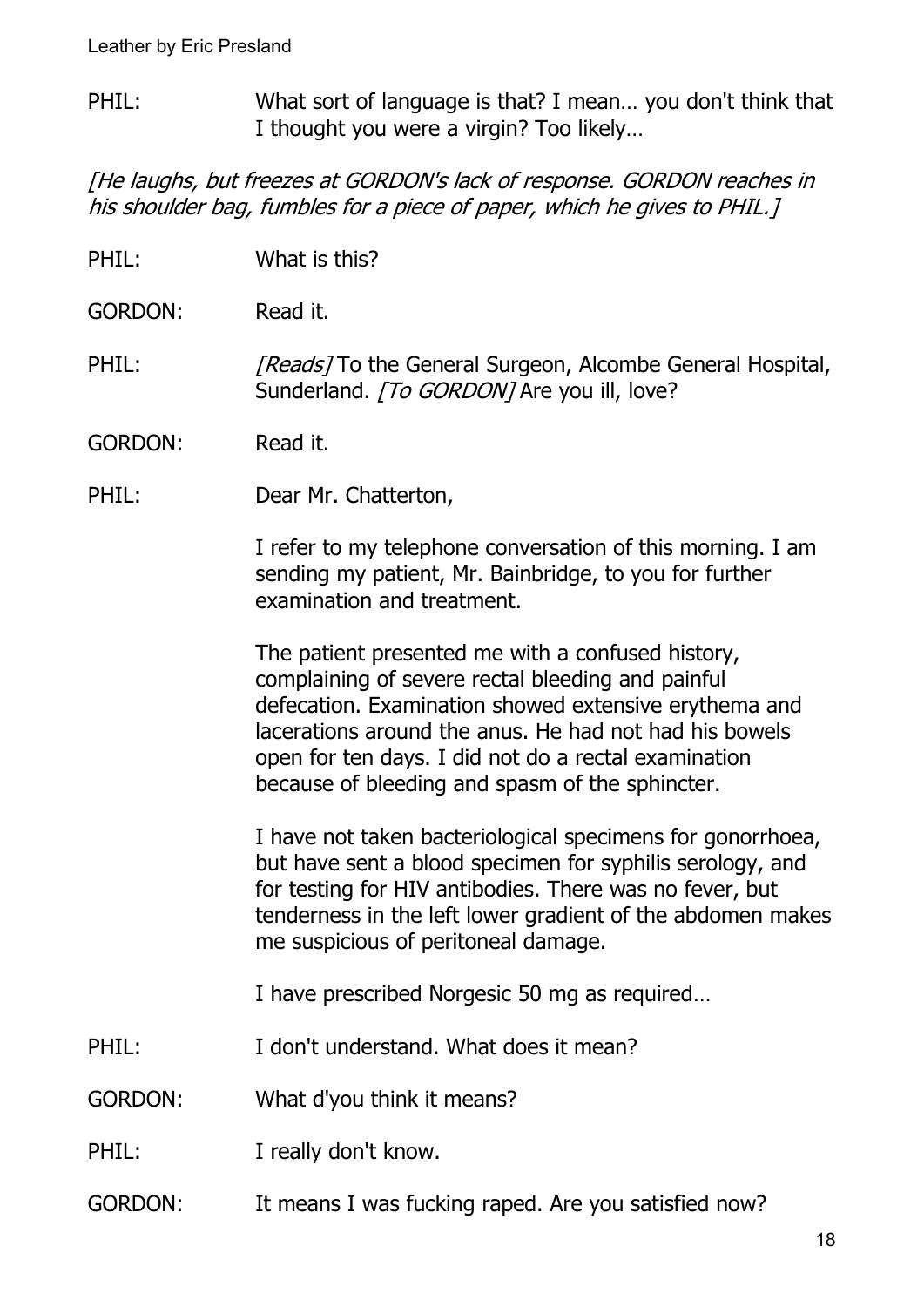[Instantly regretting his outburst] I didn't mean to  $-$ 

- PHIL: Raped? But you can't -
- GORDON: Men get raped too, you know.
- PHIL: I know, but [He gives up trying to explain, presses GORDON to him] Oh, you poor love.

[GORDON starts crying, quietly at first, then his body is shaken by enormous, hysterical, uncontrollable sobs. PHIL is helpless. Eventually the sobs subside.]

| <b>GORDON:</b> | I hate those bastards.                                                                                                                                                                        |
|----------------|-----------------------------------------------------------------------------------------------------------------------------------------------------------------------------------------------|
| PHIL:          | What bastards?                                                                                                                                                                                |
| <b>GORDON:</b> | Two of them. In leather. At this party. I can't talk about it.                                                                                                                                |
| PHIL:          | You don't have to.                                                                                                                                                                            |
| <b>GORDON:</b> | They come between us. Every time we - I could kill them.                                                                                                                                      |
| PHIL:          | We've got all the time in the world.                                                                                                                                                          |
| <b>GORDON:</b> | I keep hoping something will happen. We'll just do it, and<br>suddenly the feeling won't be there. But I keep seeing<br>them                                                                  |
| PHIL:          | But didn't anybody hear? I mean, you must have<br>screamed                                                                                                                                    |
| <b>GORDON:</b> | [Slightly evasive] The music was loud. Too loud. And<br>honey, when you've got twelve and a half stone sitting on<br>your head and shoulders and a pillow in your mouth, you<br>don't scream. |
| [Pause]        |                                                                                                                                                                                               |
| PHIL:          | When - when did this happen?                                                                                                                                                                  |
| <b>GORDON:</b> | Three months ago. Friday, July 12th. Between two-ten and<br>two-twenty am.                                                                                                                    |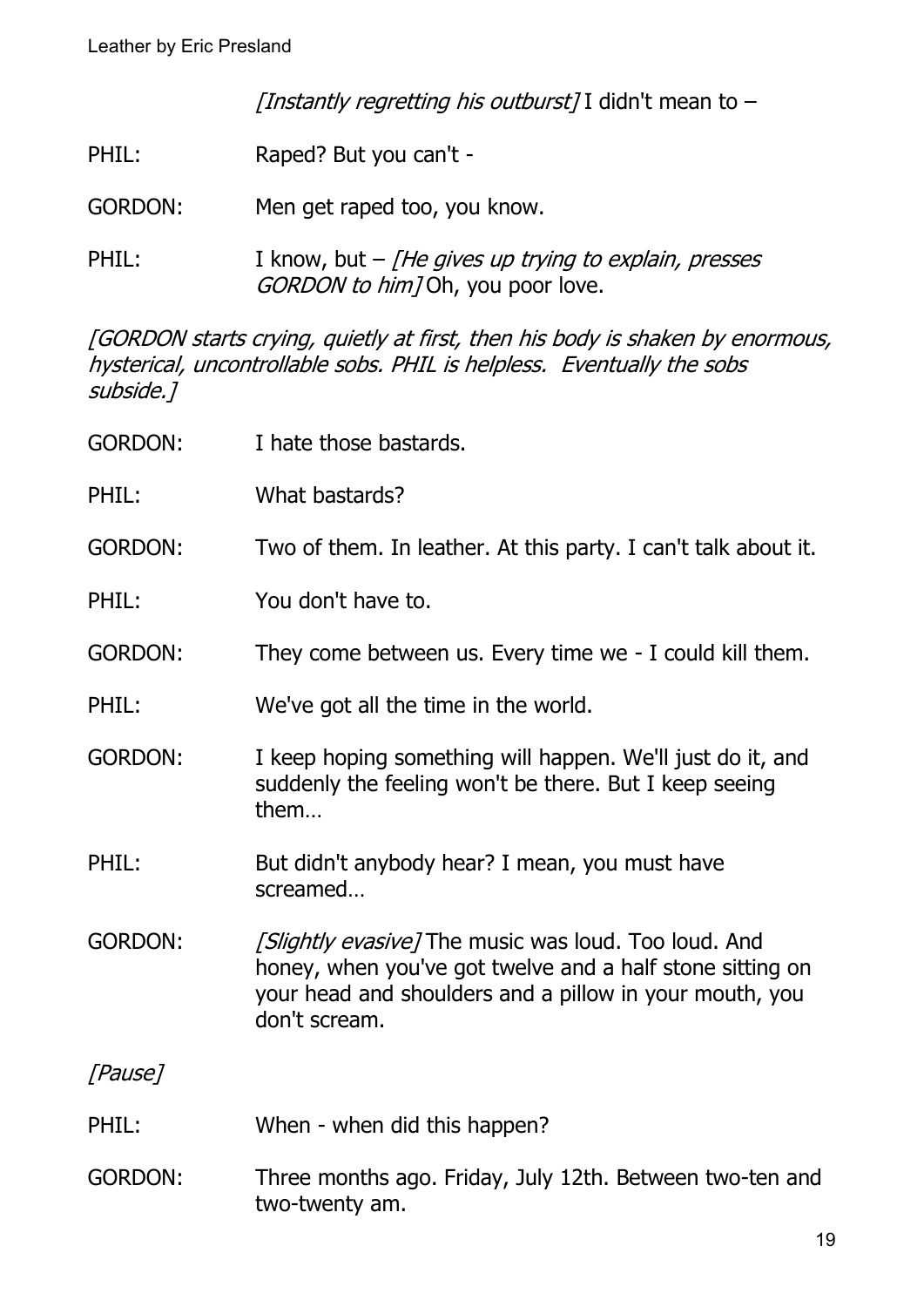| PHIL:          | You don't have to tell me $-$                                                                           |
|----------------|---------------------------------------------------------------------------------------------------------|
| <b>GORDON:</b> | Will you stop fucking asking me then?                                                                   |
| PHIL:          | Gordon $-$ I love you.                                                                                  |
| <b>GORDON:</b> | Don't, I'm not worth it.                                                                                |
| PHIL:          | I love you.                                                                                             |
| <b>GORDON:</b> | No.                                                                                                     |
| PHIL:          | <i>[Grabbing him and smothering him with kisses]</i> I love you,<br>I love you, I love you, I love you. |

[GORDON struggles, but gradually subsides in PHIL's arms.]

I think you're the best thing since –

- GORDON: KY? [They both laugh. Pause.]
- PHIL: Do you want to go to sleep now?
- GORDON: Yeah. Please.
- PHIL: Shall I switch the light off?
- GORDON: Please.

[PHIL does so. In the darkness  $-1$ 

GORDON: Yeah, much. And thanks again.

PHIL: All part of the service.

GORDON: Thanks anyway. Sleep well.

PHIL: You too.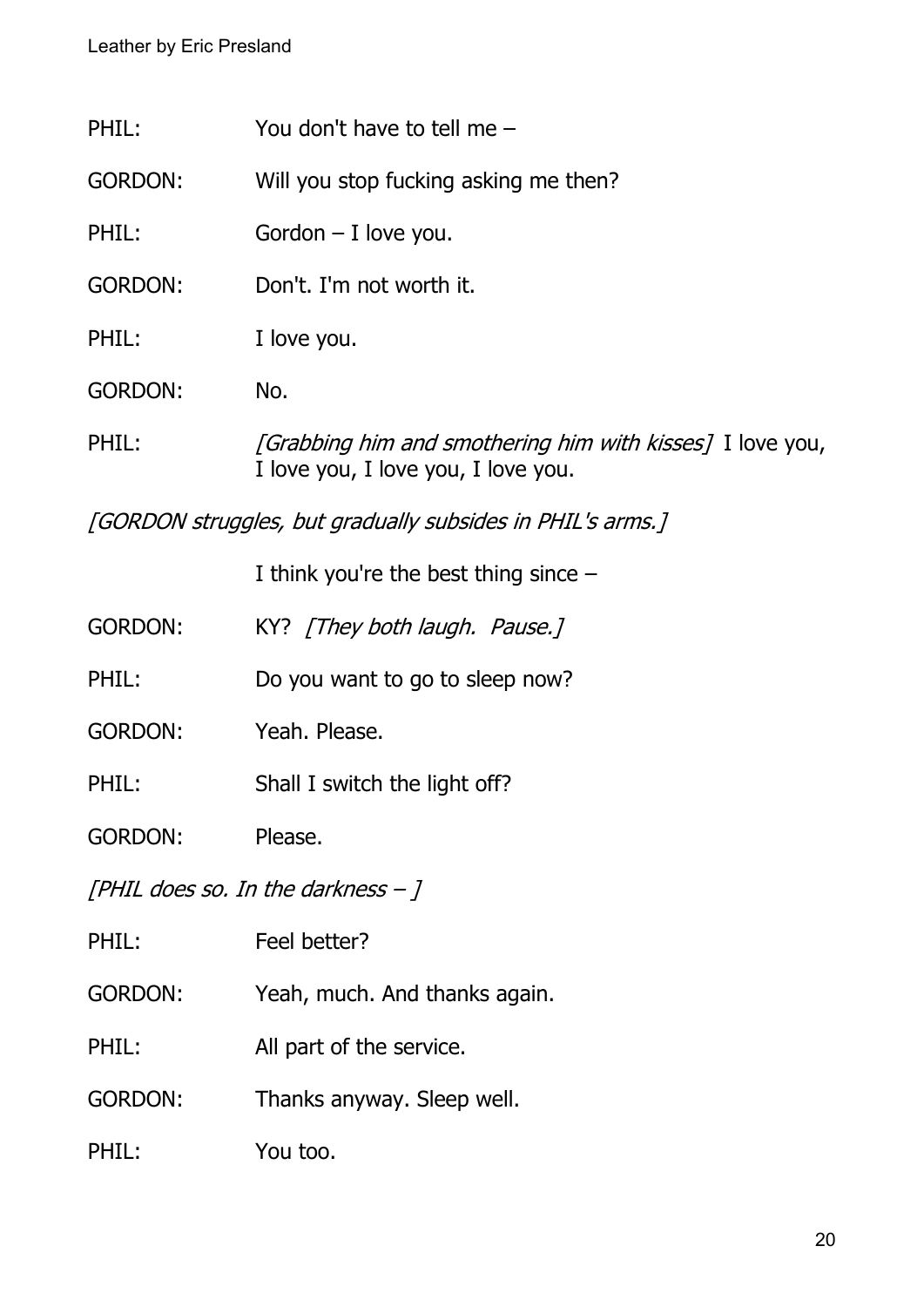[GORDON curls up against PHIL, instantly asleep. PHIL lies staring at the ceiling.]

### **BLACKOUT**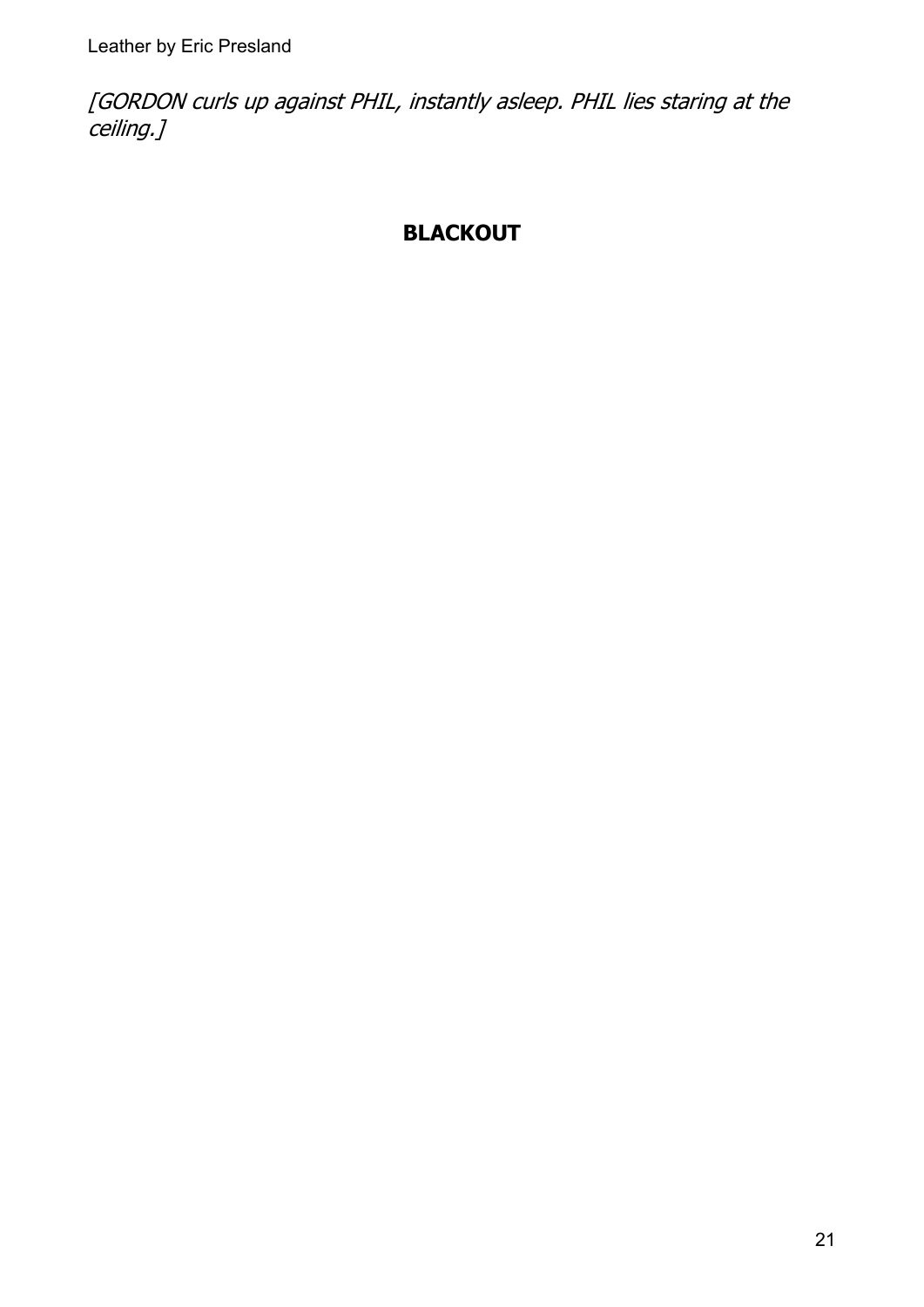Scene Four

THE FLAT. MARCH 3RD.

[GORDON has moved in. He is lying on the bed, reading a book. Attitude of boredom. He comes alive when PHIL enters the other room. PHIL is dressed in a suit, oddly in contrast with before.]

PHIL: Gordon?

GORDON: I'm in here.

[PHIL goes through. They kiss in a familiar fashion.]

Tea?

PHIL: Please...

[GORDON exits.]

- GORDON: [Off] Had a good day in the office, dear?
- PHIL: Stupid question. I've had a shitty day. Yesterday was a shitty day. Tomorrow's going to be a shitty day. It's going to be a shitty week in a shitty year, because it's a shitty office and a shitty job.
- GORDON: Funny. When I met you back in October, you talked like you were Robin Hood.
- PHIL: Well, you were attacking me. And I wanted to impress you. Actually it's not the job, it's my superiors. I think sclerosis of the brain is an essential qualification for being a senior Tax Inspector. I hate being so – straight.
- GORDON: [Head back around the door.] I think it rather suits you.

PHIL: **Just because you're into uniforms.** 

[GORDON freezes a bit.]

Sorry. Actually it wasn't such a bad day. I managed to take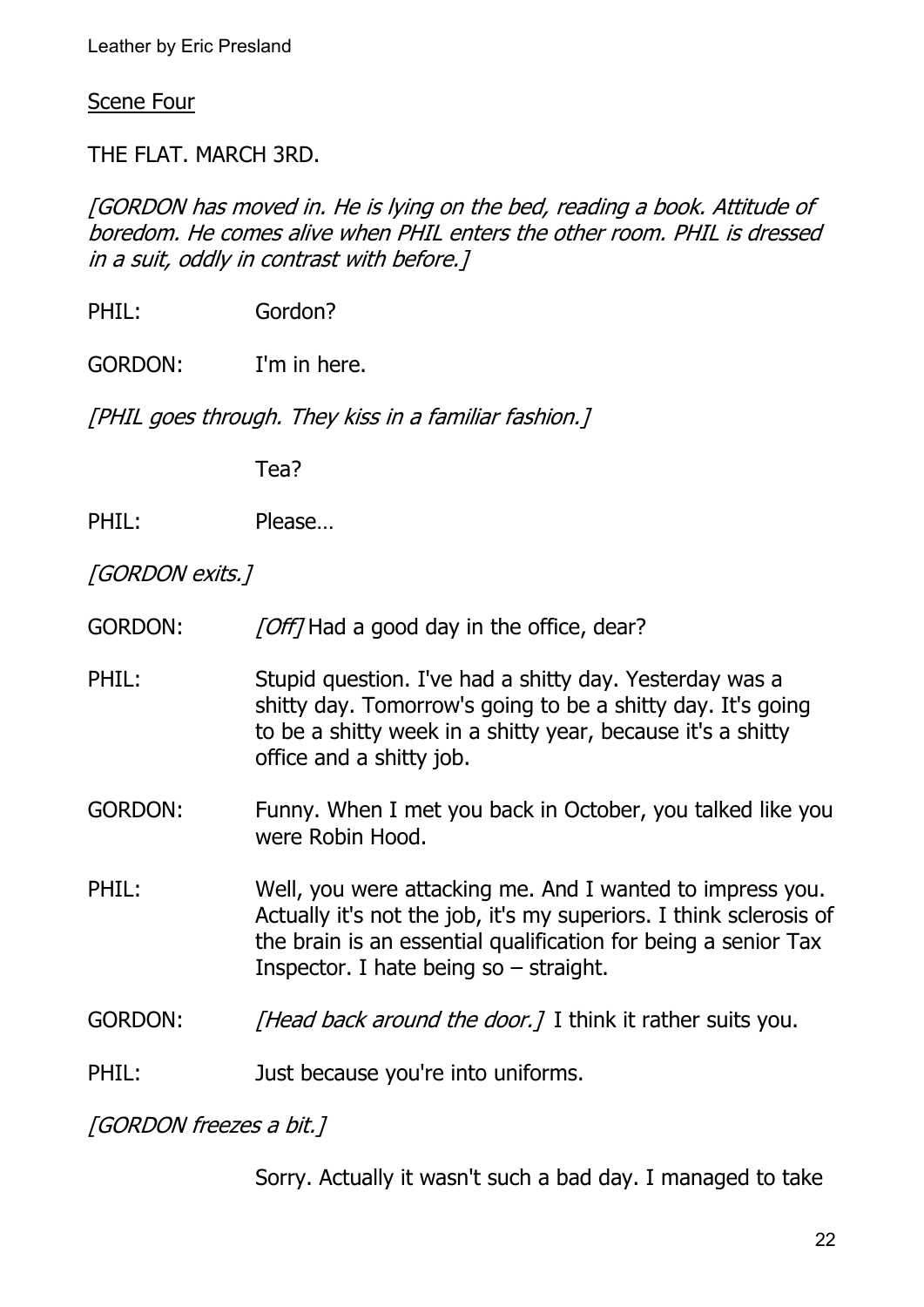two hundred and fifty grand off those bastards Fairbrothers. Pulling a fast one over stock relief.

[GORDON doesn't understand and is obviously not interested. Exits again.]

You?

| GORDON:        | I got some bread. And some milk.                 |
|----------------|--------------------------------------------------|
| PHIL:          | Good. Great. <i>[GORDON reappears with tea.]</i> |
| PHIL:          | Ow.                                              |
| <b>GORDON:</b> | Careful. It's hot.                               |
| [Pause]        |                                                  |

PHIL: Did you get the typing done?

[GORDON is silent.]

Oh for God's sake. The meeting's tomorrow. It's the last planning meeting before the rally. It's important.

- GORDON: I got a migraine.
- PHIL: You promised.

GORDON: I was tired.

- PHIL: You're always tired.
- GORDON: Don't shout, love, please.
- PHIL: I feel like shouting.

GORDON: Please –

PHIL: [With effort] It's OK. Doesn't matter.

[Holds GORDON]

PHIL: There was a demo went past the office today.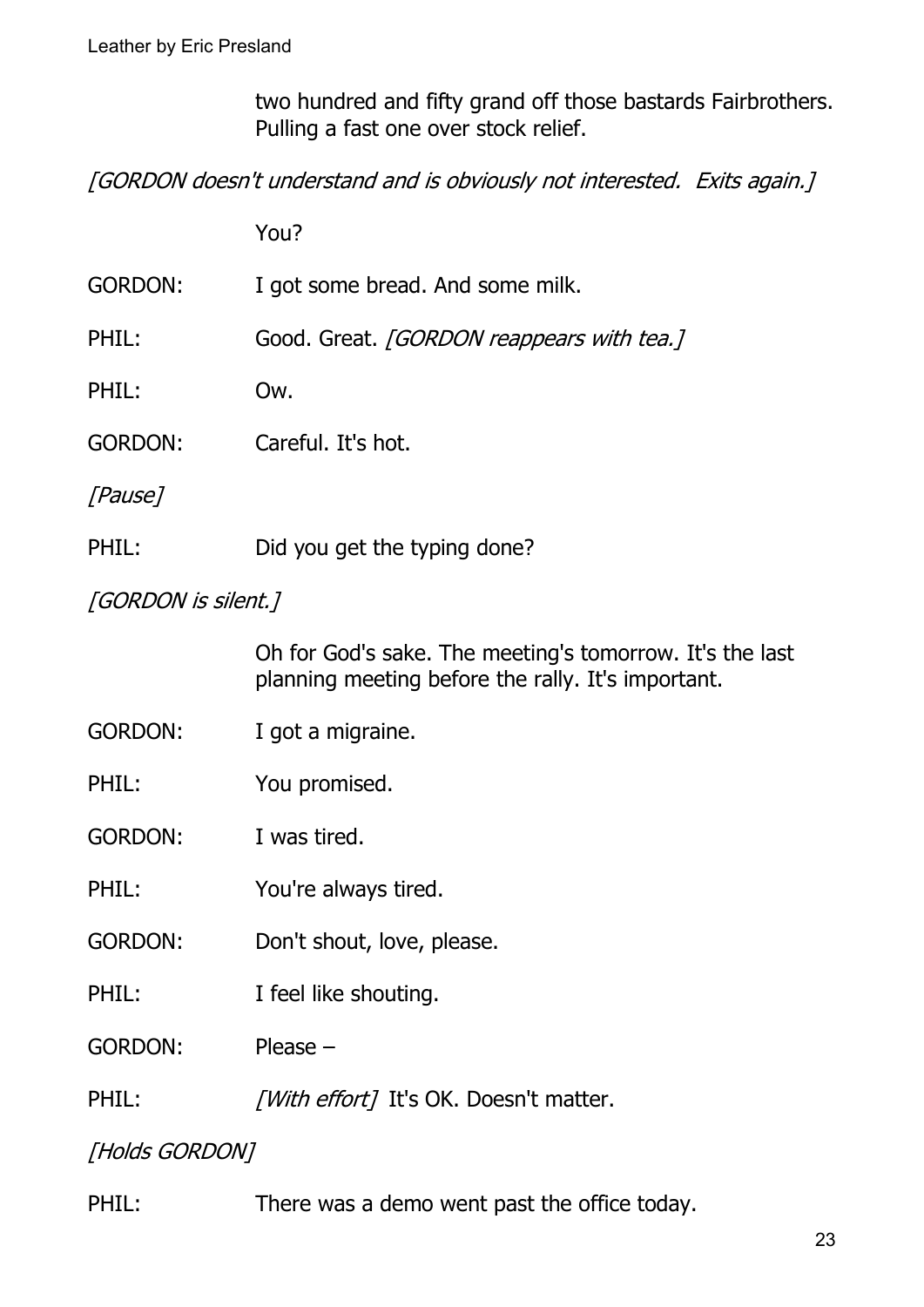- GORDON: Who?
- PHIL: Students from the University mainly. Against the death squads in Chile.
- GORDON: Any faggots?
- PHIL: Not officially.
- GORDON: I met a Chilean gay at a party once. He'd had electric shocks through his balls cos someone told the police he was queer. He thought it was his brother.
- PHIL: Imagine. Your own brother.
- GORDON: My brother'd do the same, given half a chance. He used to hold me down while my Dad took a strap to me. They'd take turns. Thought it'd make me into a real man.

#### [Pause]

- PHIL: We were standing at the window, watching the demo go by. Me and Shaw and Buckley. They shook their scurfy little heads and stuck out their fat bottoms and jingled the change in their pockets, and muttered about wasting taxpayers' money, blocking traffic and bringing back corporal punishment. Buckley even used the words 'mutinous scum'. He's got a dinghy at Burnham and thinks he's Captain Bligh.
- GORDON: You should shove a tax form down their whining throats till they choke on it. [Pause]
- PHIL: Nice tea.
- GORDON: Thanks. I'll get the curry on.

PHIL: I'll start the typing.

- GORDON: I wish I could make you calm down.
- PHIL: I like working. I like worrying. I'm a happy neurotic, OK? Don't try to reform me, for God's sake.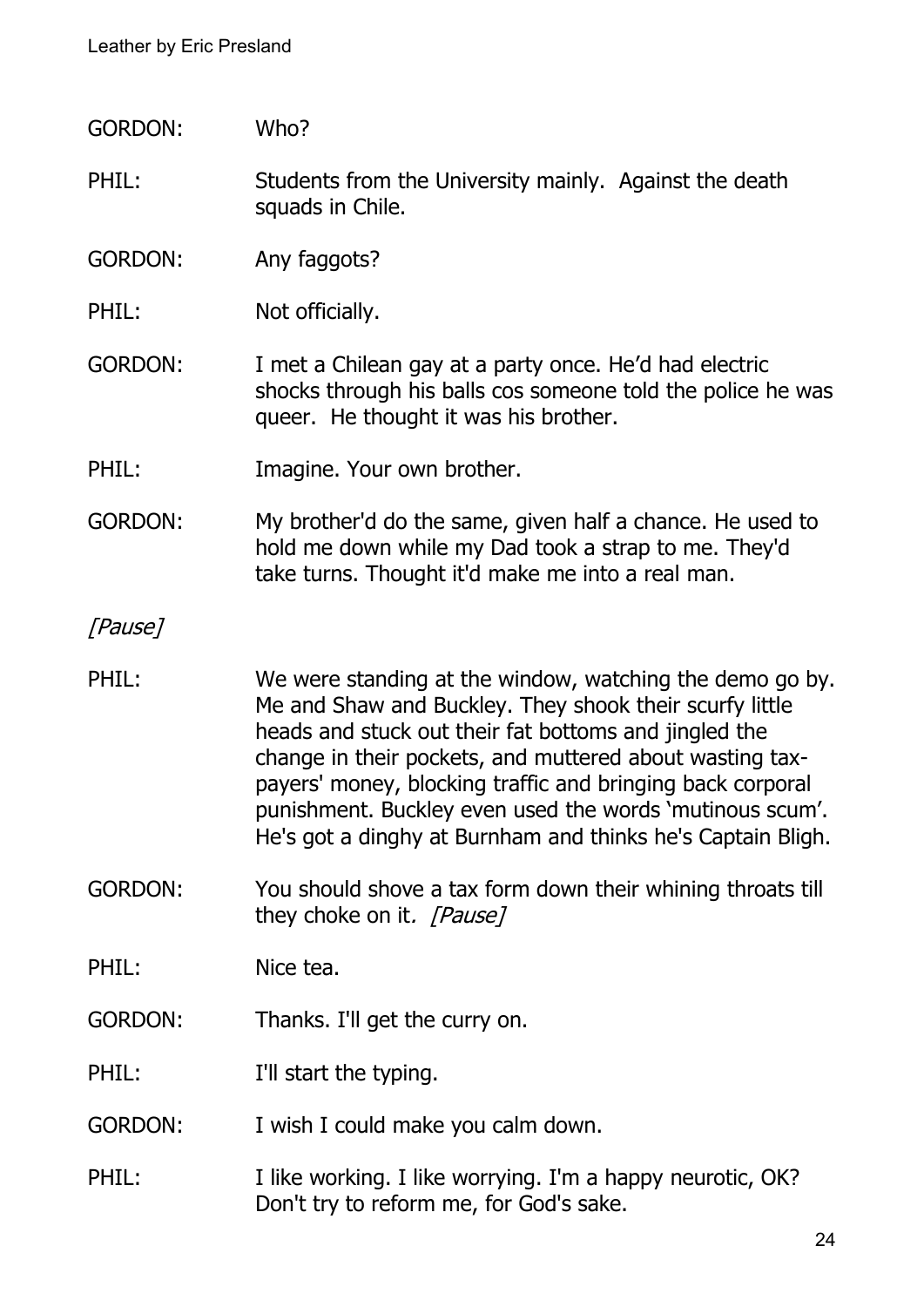| <b>GORDON:</b> | OK. [They kiss. GORDON exits.]                    |
|----------------|---------------------------------------------------|
| <b>GORDON:</b> | <i>[off]</i> Imagine. Five months already.        |
| PHIL:          | Do you think we should have an anniversary party? |
| <b>GORDON:</b> | Tacky.                                            |

[PHIL starts typing. There is a sudden cry of pain offstage. PHIL rushes off. Re-enters with GORDON, whose finger is bleeding.]

| <b>GORDON:</b> | It's all right.                                                                                                                                                                   |
|----------------|-----------------------------------------------------------------------------------------------------------------------------------------------------------------------------------|
| PHIL:          | Quick, sit down. I'll find some plasters.                                                                                                                                         |
| <b>GORDON:</b> | It's only a scratch.                                                                                                                                                              |
| PHIL:          | You've cut the top of your fucking thumb off. Give me that.<br>[Takes the kitchen knife out of GORDON's hand and throws<br>it away. / Stick your thumb in your mouth and suck it. |
| <b>GORDON:</b> | I was hoping for something better than a thumb.                                                                                                                                   |
| PHIL:          | Shut up and do it.                                                                                                                                                                |
|                |                                                                                                                                                                                   |

[He goes to the desk and finds a packet of plasters. Takes GORDON's hand. Blood spurts out.]

GORDON: It's only a cut.

[The door bell rings.]

PHIL: Shit. [Gives plaster to GORDON] Hold on to that. Put your thumb back in your mouth.

[GORDON does so. PHIL goes to the door to let CLIVE in.]

CLIVE: I trust I intrude not, my dear.

[He enters without waiting for a reply.]

PPHIL: Of course not.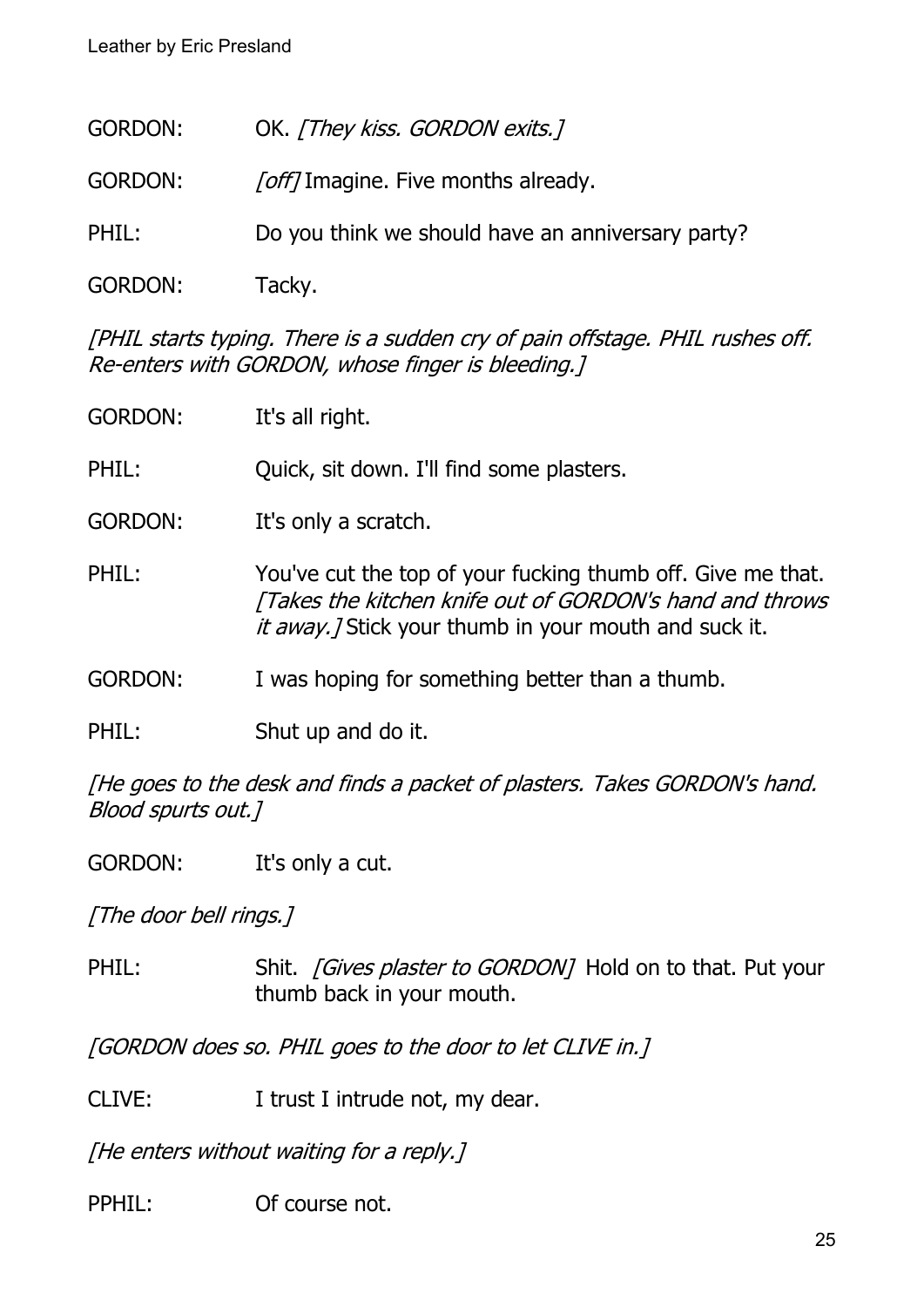- CLIVE: Aren't you a little old to be sucking your thumb, Gordon? Or is it a rehearsal for some more entertaining enterprise?
- PHIL: He cut his thumb while he was chopping the carrots. [Pointed] We were getting dinner.
- CLIVE: Enough for three, I hope?

[GORDON laughs. The action opens the cut again.]

- GORDON: You're outrageous, Clive.
- PHIL: Now look what you've done. You've made the cut open again. Here.

[He takes the plasters and very quickly puts one on.]

- PHIL: There. *[He puts the plasters back in the desk, brisk.]* Now, what can we do for you, Clive?
- CLIVE: Me? I came purely for the pleasure of your company, and Gordon's sweet face.

[GORDON blows him a kiss.]

| PHIL:          | Come off it. You only ever come round if you want<br>something.                      |
|----------------|--------------------------------------------------------------------------------------|
| CLIVE:         | I've hardly been here two minutes and he starts insulting<br>me.                     |
| PHIL:          | I can't think what kept me so long.                                                  |
| <b>GORDON:</b> | Fifteen - love.                                                                      |
| PHIL:          | Now come clean, Clive. Is it money?                                                  |
| CLIVE:         | Alas, yes. I find myself temporarily embarrassed. Purely<br>temporary, I assure you. |
| PHIL:          | Of course.                                                                           |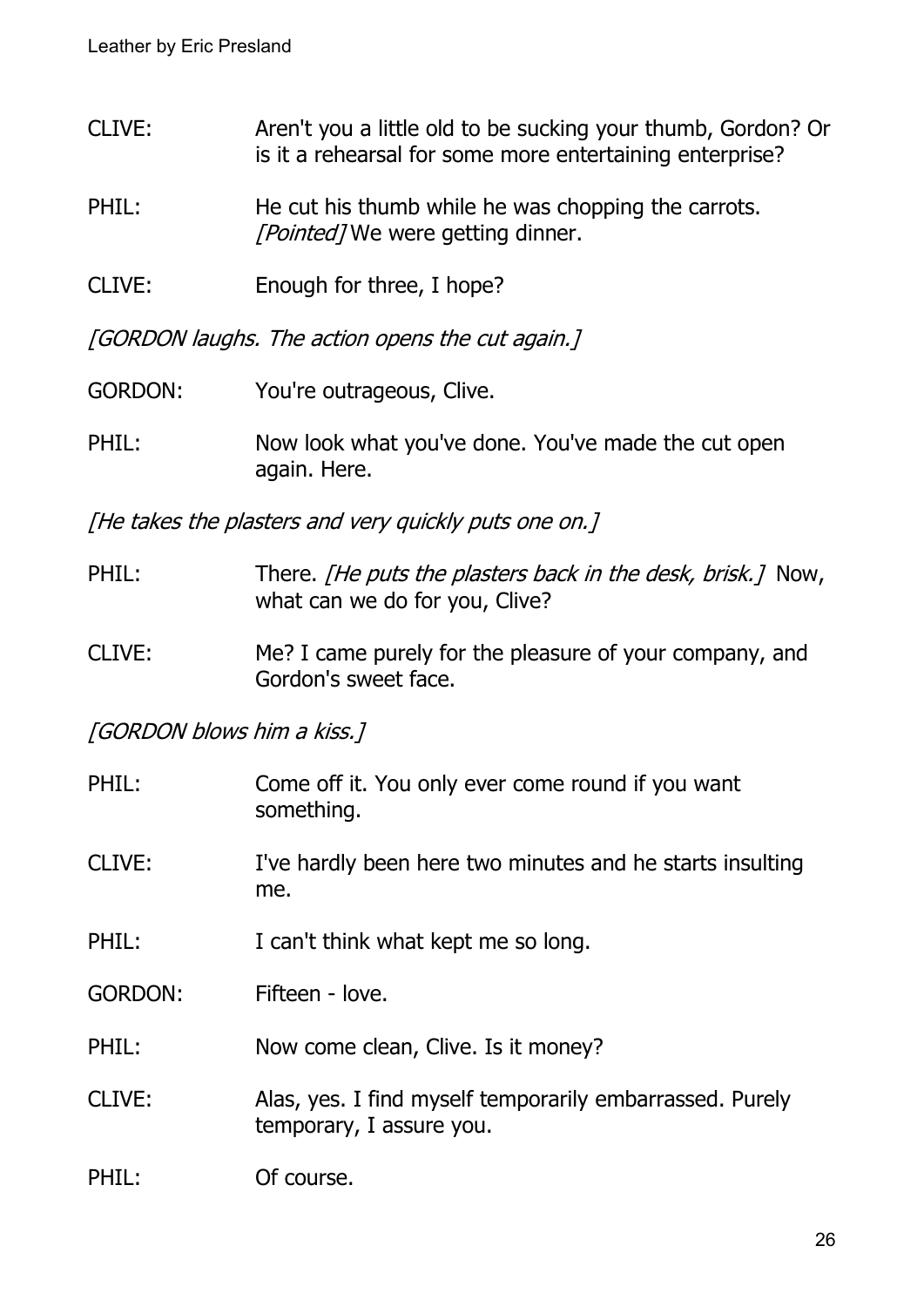- GORDON: Who is it this time?
- CLIVE: Have I no privacy, even in my lusts? You are however right, Gordon. Spring is in the air, and the sap is rising. At least, this sap is. If you must know, its name is Wesley, and it is currently playing a Faun who is Tired of Life in that ridiculous troupe visiting the Space. Rarely have I seen a pair of flesh-coloured tights filled to such advantage.
- GORDON: Not another actor!
- CLIVE: A dancer. Not Nijinsky, I grant you, but then I'm no Diaghilev. The boy is lonely, I am sure, lost in a strange city. He needs comfort and solace, and a companion who will show him the bright lights, introduce him to interesting people, who will soothe his aching muscles and wipe away his tears of homesickness. Not to mention fuck him silly.
- PHIL: Is that what he said?
- CLIVE: We haven't actually spoken…
- PHIL: Pining from afar?
- CLIVE: From the third row of the stalls, to be exact. Eight times. And I must say that love know no greater sacrifice than sitting through "The Savage Seasons". It's unspeakably boring – apart from my little bit of heaven, of course. It goes on for ever. Generations are born and die during the course of one performance. I kid you not. Babies born to expectant mothers in the Circle in 'Spring' get the last rites in the orchestra pit by the end of 'Winter'. There's a priest on hand to perform marriages, christenings and funerals, I swear. Fortunately the theatre barman mixes an excellent gin sling, so I amuse myself adequately for the first two acts while awaiting the arrival of my beloved. He is a veritable god, shining in the splendour of his panti-hose. You will meet him shortly, I trust. [The others are laughing. 7 Thirty pounds?
- PHIL: Twenty.
- CLIVE: Oh. I thought that little performance merited at least thirty.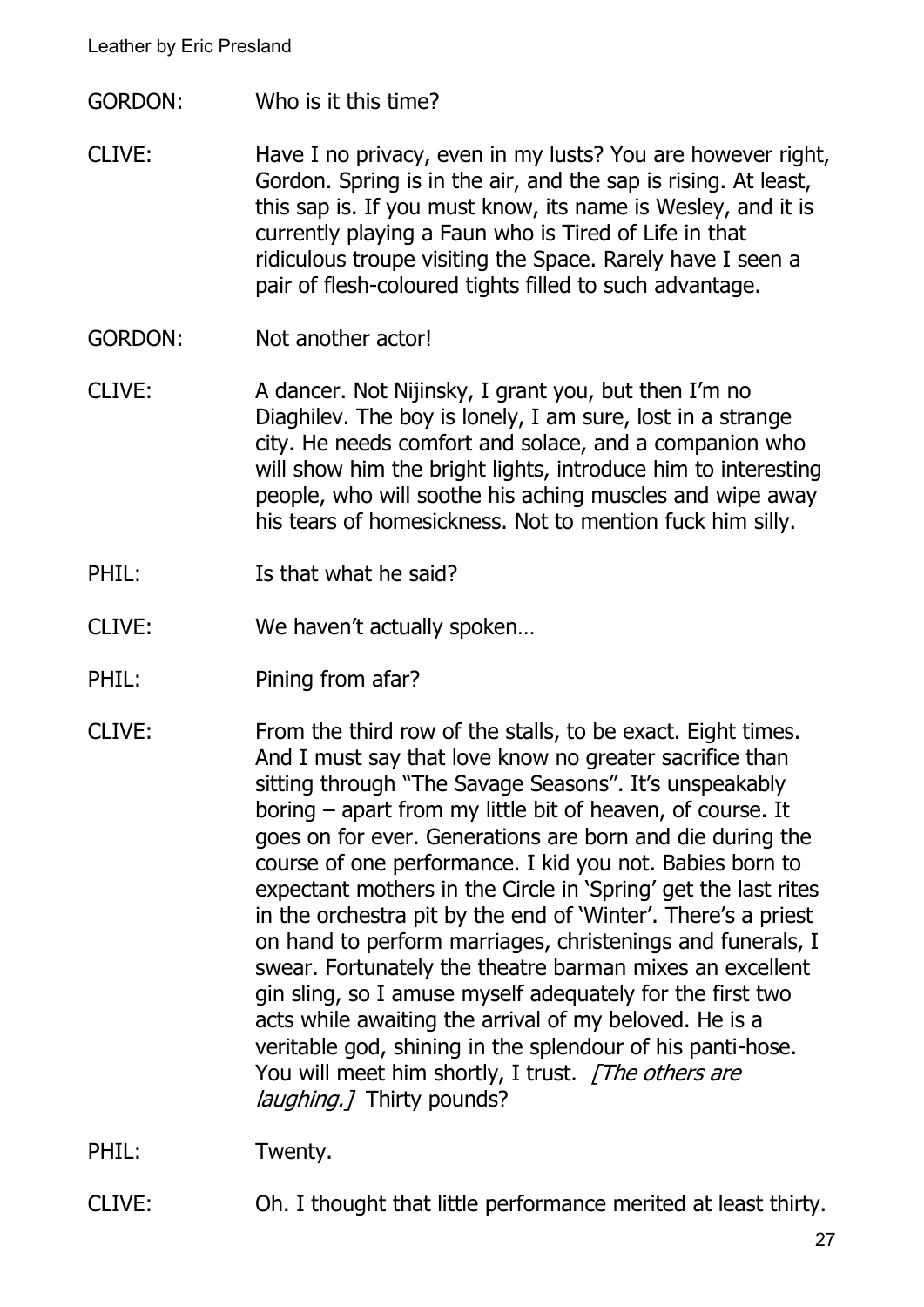- GORDON: What are you going to do about him?
- CLIVE: I shall send a single blood-red rose, courtesy of Interflora, together with an intriguing invitation to dinner at a little restaurant I know off the Bayswater Road totally lacking in charm.
- GORDON: Will it work?
- CLIVE: It usually does. [To PHIL:] Are you sure you can't make it thirty? With the extra tenner I will be able to afford a litre of the nauseating house-wine, which is delivered to your table in what look like oversized specimen jars. The contents do nothing to dispel the impression. However, it has its uses as a lubricant.
- PHIL: I'm sure you'll manage without. I've never known your mouth to fail you.
- CLIVE: Don't be crude. Wesley is different. This time it's the real thing.
- GORDON: And Shashi? And Faisal? And that nice little Malay student?
- CLIVE: Mere infatuations. I knew this was the one from the moment he awakened from his slumbers in his bower with a gesture of despair. I could have raped him on the spot.

[There is a huge embarrassed silence.]

| GORDON:       | Get out.                                          |
|---------------|---------------------------------------------------|
| <b>CLIVE:</b> | My dear? Have I said aught to offend?             |
| GORDON:       | Just get out. Fuck off out of it.                 |
| PHIL:         | You'd better go, Clive.                           |
| <b>CLIVE:</b> | But all I said was                                |
| PHIL:         | Don't explain, just go. I'll give you a ring, OK? |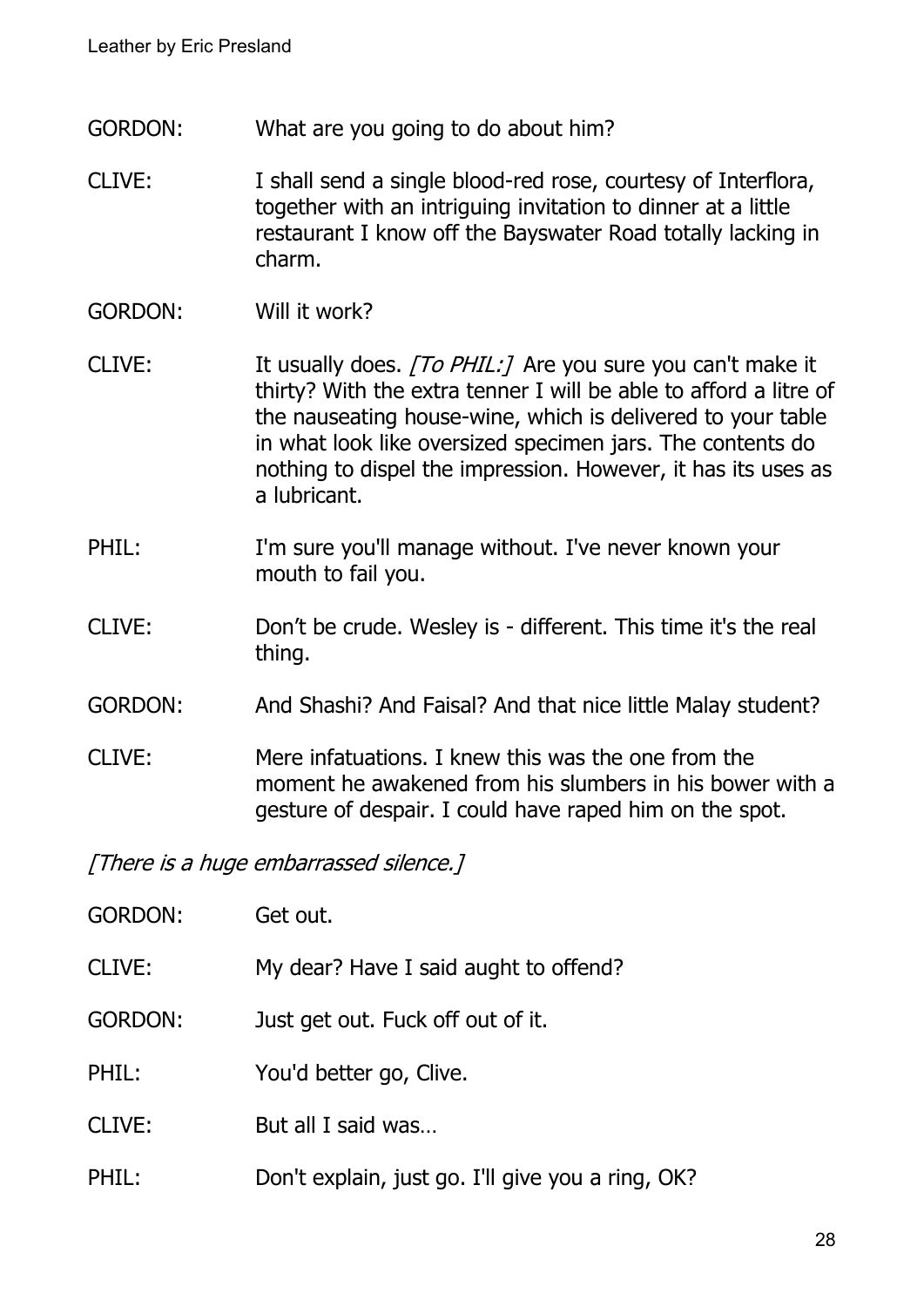CLIVE: All right. I just don't understand why you're so sensitive –

GORDON: Get him out of here, Phil. Please…

PHIL: Clive...

CLIVE: I gather my skirts and flee. I hope we meet again under more auspicious circumstances. [Turns at the door] Oh, that money… I do need it. He is so ravishable.

GORDON: I'll kill him.

[GORDON leaps from the chair. PHIL fends him off, hastily fumbling in his pocket for the money. He takes GORDON in one arm, throws the money on the floor, then holds GORDON, who is trembling in a blind rage, in both arms.]

PHIL: Gordon, Gordon... It's over now. It's all over. I love you. I love you.

[CLIVE scrambles on the floor for the money.]

- CLIVE: I'll see you soon, Phil. I'm sorry, Gordon –
- PHIL: Just go, for God's sake.
- CLIVE: Yes… Of course… Bonsoir.

[PHIL gradually soothes GORDON like a frightened horse. CLIVE exits.]

PHIL: There... there... it's all over... Gently does it. He's gone now. He won't come back. Shh… I love you... I love you so much... *[Anger has subsided into tears]* It's all over... Don't worry… It'll go away… You've got me… We've got each other…

[A slow fade.]

## **BLACKOUT**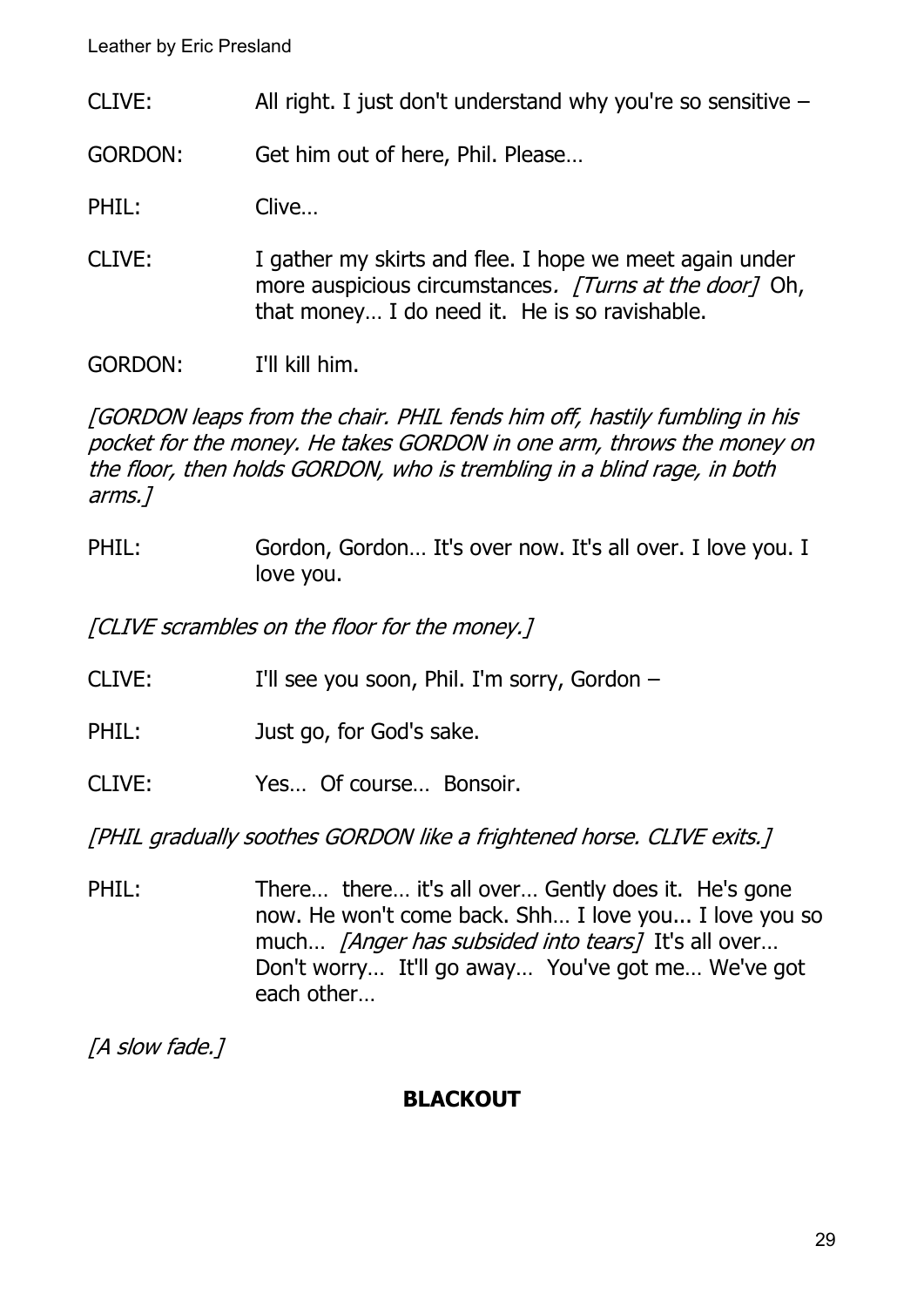Scene Five

THE FLAT. MARCH 6TH

[GORDON is sitting on the bedroom floor with a needle and cotton in front of him, and a candle. PHILIP and TERRY are bundling up leaflets in the other room.]

- PHIL: I'm worried.
- TERRY: You're always worried.
- PHIL: Have we done enough publicity?
- TERRY: There's a big piece in "Capital Gay". Anyway, nothing more you can do now. There comes a point where you just have to sit back and let it happen.
- PHIL: Whatever "it" may be.... You can be sure Parents Power will be out in force.
- TERRY: Nasty bunch of bigots. Did you see that leaflet they put out? Bloody disgrace.
- PHIL: Only to be expected. The Council has only to dip a toe into Positive Images of lesbians and gays, and the loonies are out in force.
- TERRY: These aren't loonies. They're dangerous. They say there's money from the Moonies behind them. Some nasty fascist connections too. I thought Clive was coming round.
- PHIL: He had a row with Gordon. These leaflets are terrible. Look at those smudges.
- TERRY: What sort of row?
- PHIL: That's the last time I go to Community Print. Their press must have been installed by Caxton.
- TERRY: Stop trying to avoid the subject.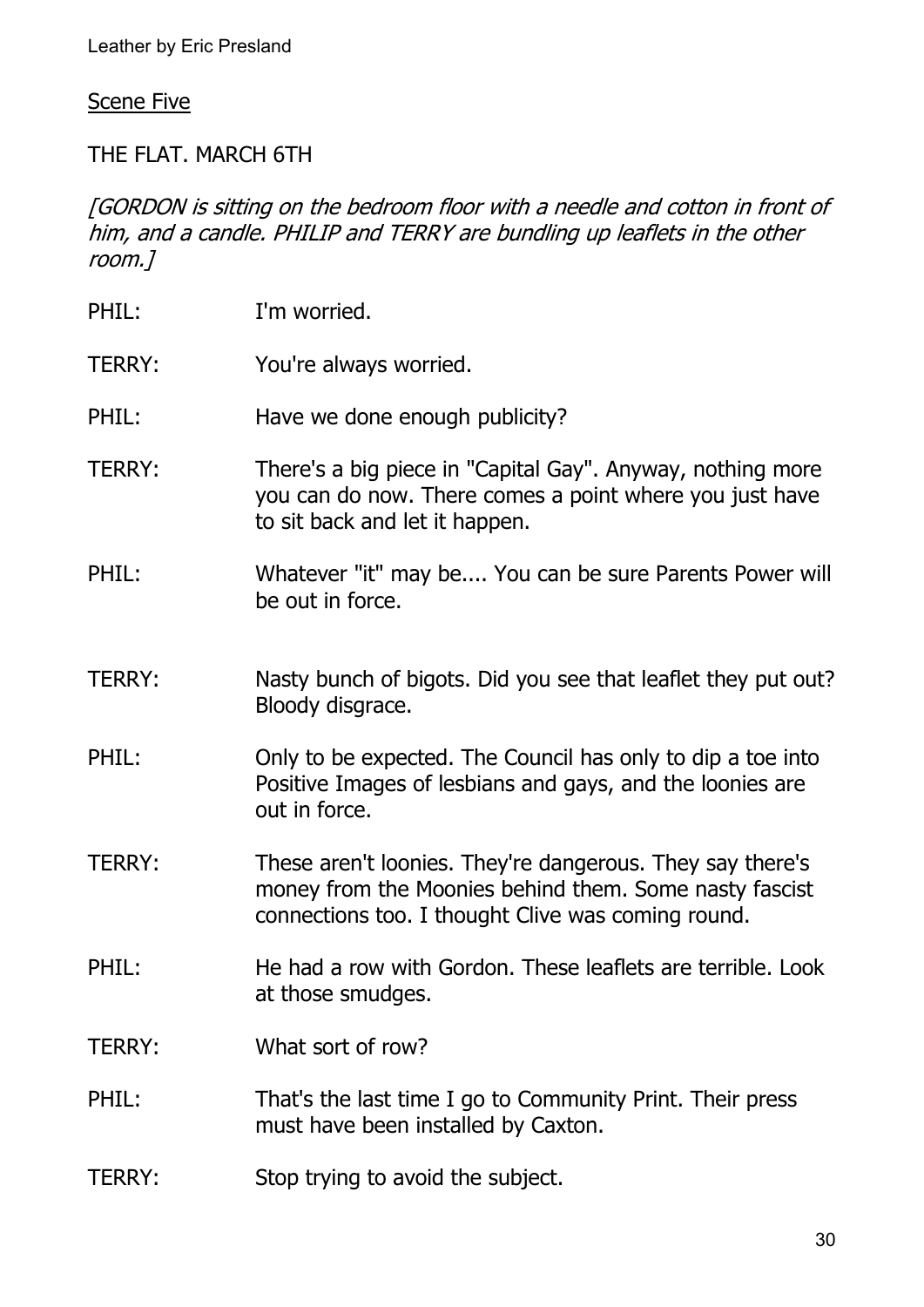- PHIL: I don't want to talk about it, if you don't mind.
- TERRY: Sounds serious.
- PHIL: Clive's got a hide like a rhinoceros, but Gordon Gordon finds it hard to forgive. Or forget.
- TERRY: Gordon's coming, I hope.
- PHIL: Oh yes. He wouldn't miss this one.
- TERRY: What's happened about the banner?
- PHIL: Gordon made one. It's around somewhere.
- TERRY: You know, we're amazingly well organised. It's good to have a bureaucrat around sometimes.
- PHIL: Method, my dear Watson. Even anarchists need method. Actually, it's all I'm good for.
- TERRY: Don't knock it. Sometimes I think I'll give my heart to the first person who can get through a meeting in under an hour. You'd better watch out - you almost managed it tonight. So efficient it was frightening.
- PHIL: Not too efficient, I hope. I mean, I did let people speak, didn't I? I was fair?
- TERRY: Course you were.

[GORDON comes back into the bedroom with kettle, some salt and a cup. Pours out a cup of hot water, adds salt. Stirs it.]

- TERRY: That the lot?
- PHIL: Mmm. Think so. Cup of tea?
- TERRY: Thanks.

[PHIL goes to kitchen, then into bedroom]

PHIL: [To GORDON:] Have you finished with the kettle?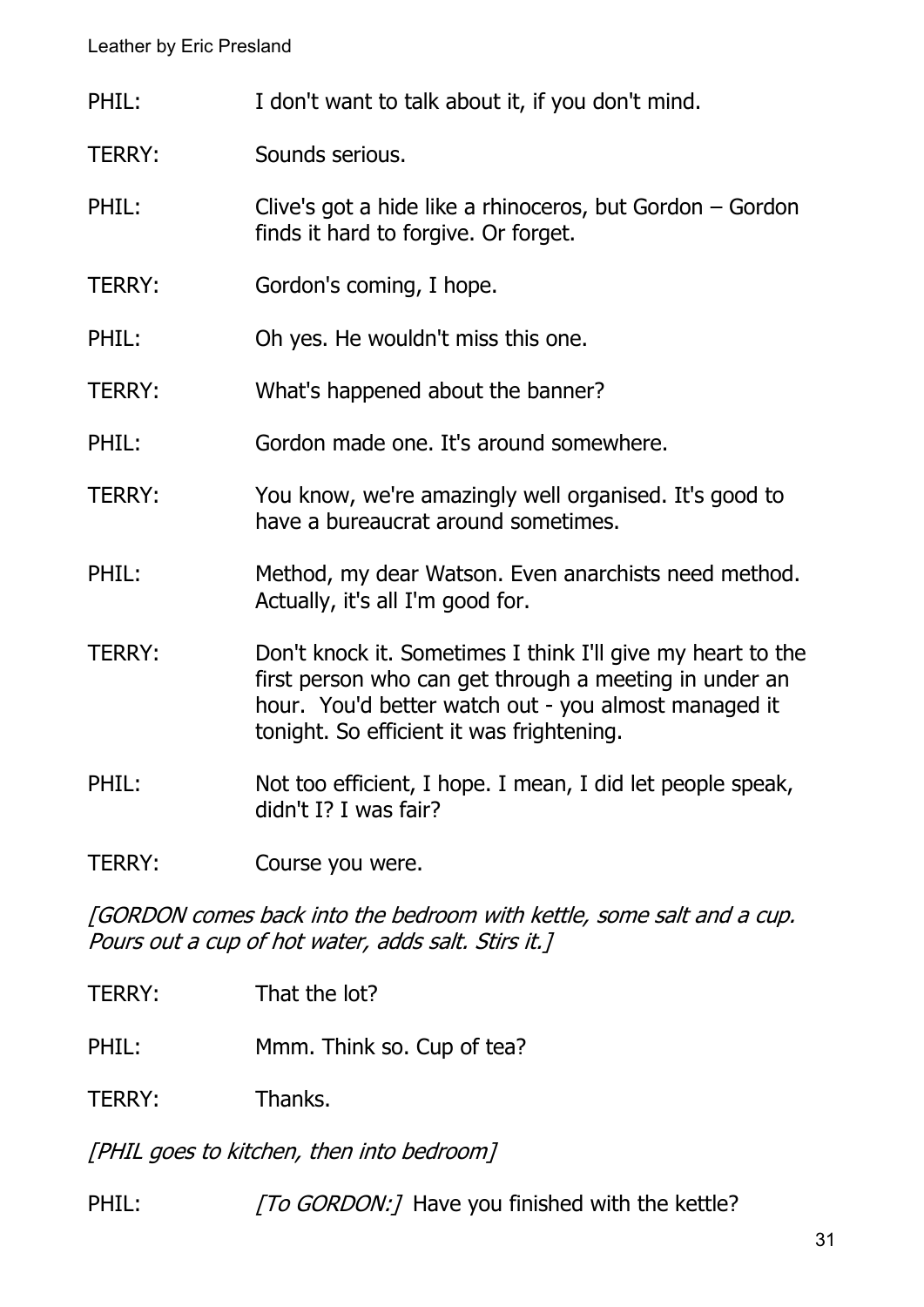| <b>GORDON:</b> | Sure.                                                                                    |
|----------------|------------------------------------------------------------------------------------------|
| PHIL:          | What on earth are you doing?                                                             |
| <b>GORDON:</b> | Piercing my ear.                                                                         |
| PHIL:          | Why?                                                                                     |
| <b>GORDON:</b> | Because I want to. I think it looks nice. Look at Terry's. I'd<br>like a stud like that. |
| PHIL:          | You can't do it on your own.                                                             |
| <b>GORDON:</b> | I may need a bit of help with the needle.                                                |
| PHIL:          | Christ! How can you?                                                                     |
| <b>GORDON:</b> | You don't object to Terry's.                                                             |
| PHIL:          | He had it done properly.                                                                 |
| <b>GORDON:</b> | I can't afford it.                                                                       |
| PHIL:          | If that's all that's worrying you, I'll pay for it.                                      |
| <b>GORDON:</b> | No. You pay for too much around here.                                                    |
| PHIL:          | It'll hurt. And what if it gets infected? It's dangerous.                                |
| <b>GORDON:</b> | I'll sterilise the needle. Look - salt - a candle. It's quite safe.                      |
| PHIL:          | How can you do this to yourself?                                                         |
| <b>GORDON:</b> | It's my ear, I'll do what I like to it.                                                  |
| PHIL:          | Go and have it done properly. Please.                                                    |
|                | [He puts a hand on GORDON's shoulder. GORDON gently moves away.]                         |
| <b>GORDON:</b> | Why don't you go and make tea, huh?                                                      |

PHIL: [Sighing] OK.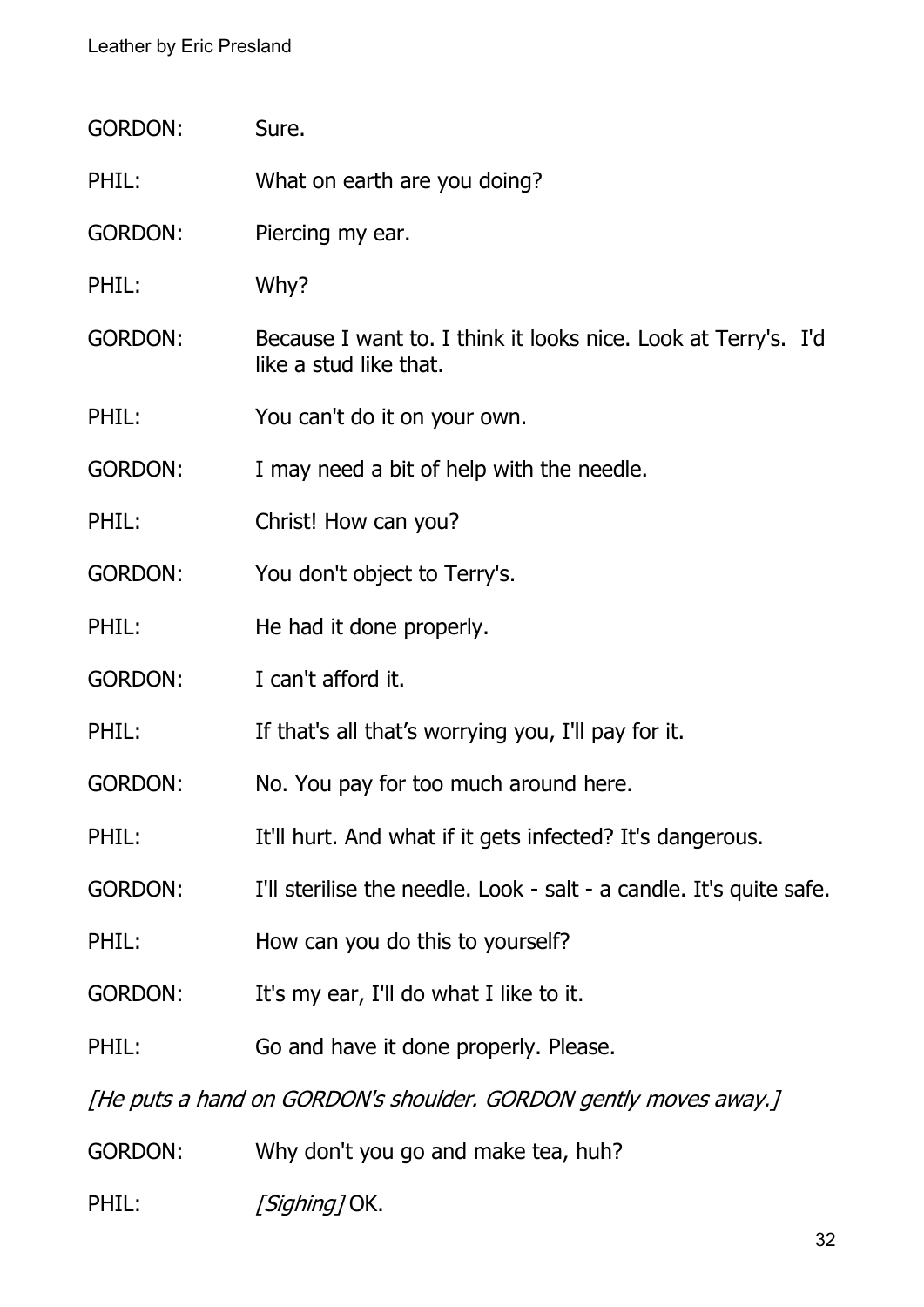[He goes into the kitchen. GORDON lights the candle and runs the needle through it. He takes his time. TERRY sits watching.]

- TERRY: You're well prepared?
- GORDON: I've been working myself up. Do you think it's going to be heavy?
- TERRY: I wasn't talking about the demo, I was talking about your piercing. Rather you than me. I couldn't do it myself. Still, it's your ear . . . .
- GORDON: That's what I said.
- TERRY: It's only pain.
- GORDON: If I do it myself, I can stop if I want to. But if it's out of Control... [Pause] When I was raped, I was in a state of shock for days. The bleeding didn't stop for nearly a week. I couldn't shit for a fortnight - every time I tried I just opened up the scabs again. It made me so scared I forced myself to go to a doctor - and I hate those bastards. He sent me to a consultant who gave me the most painful bloody enema you can imagine. And that was that. The scars healed in time. But inside… that's different.
- TERRY: But it's over now, right?
- GORDON: Yes. Mostly. Thanks to Phil.
- TERRY: And you're happy?
- GORDON: Yes…
- TERRY: Anything up?
- GORDON: Well, it seems so selfish. It's just that at times I feel –
- TERRY: Stifled?
- GORDON: I'm in his pocket. His flat. His things.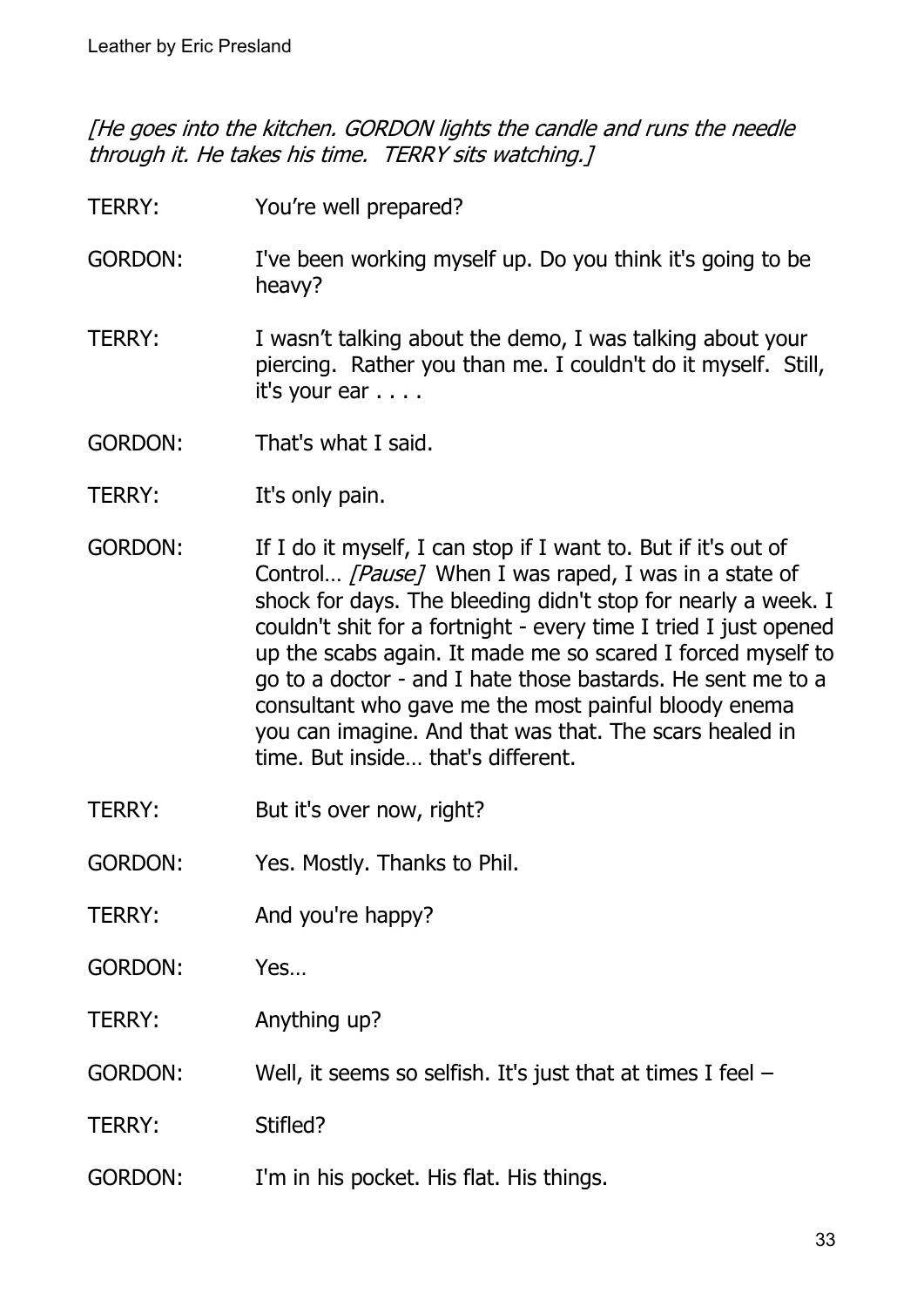- TERRY: Well, a sitting room can be a bedroom too. Just need to move a chair or two. Get a mattress. Record player. You need a bit of room to breathe. A place to be on your own.
- GORDON: I'm on my own all day.
- TERRY: Maybe you should get out more. Do more. For your own self-respect.

[Re-enter PHIL with tea.]

- TERRY: I was just saying Gordon should get out more.
- PHIL: I keep telling him, but he just doesn't seem to have the energy. It's the dole mentality. The less you do, the less you want to do.

[GORDON puts the needle to the flame again, and then into the water.]

| <b>TERRY:</b>  | Yet there's no point in going out just for the sake of it. |
|----------------|------------------------------------------------------------|
| PHIL:          | Why not? It's better than sitting at home brooding.        |
| <b>GORDON:</b> | Just talk about me among yourselves.                       |
| <b>TERRY:</b>  | I'm sorry, Gordon. You're right. It's not fair.            |
| PHIL:          | But it's true. I just wish I could find something for you. |
| <b>GORDON:</b> | That's a nice jacket, Terry. Where d'you get it?           |
|                |                                                            |

[He washes his ear carefully with salt water.]

TERRY: Down the Kings Road. Tiny place. RUSM.

[Pause. PHIL looks worried at GORDON, who carries on oblivious.]

- PHIL: I loathe violence. I don't understand how people can inflict it on each other voluntarily.
- TERRY: Don't you feel your own violence?
- PHIL: Sometimes. But you control it.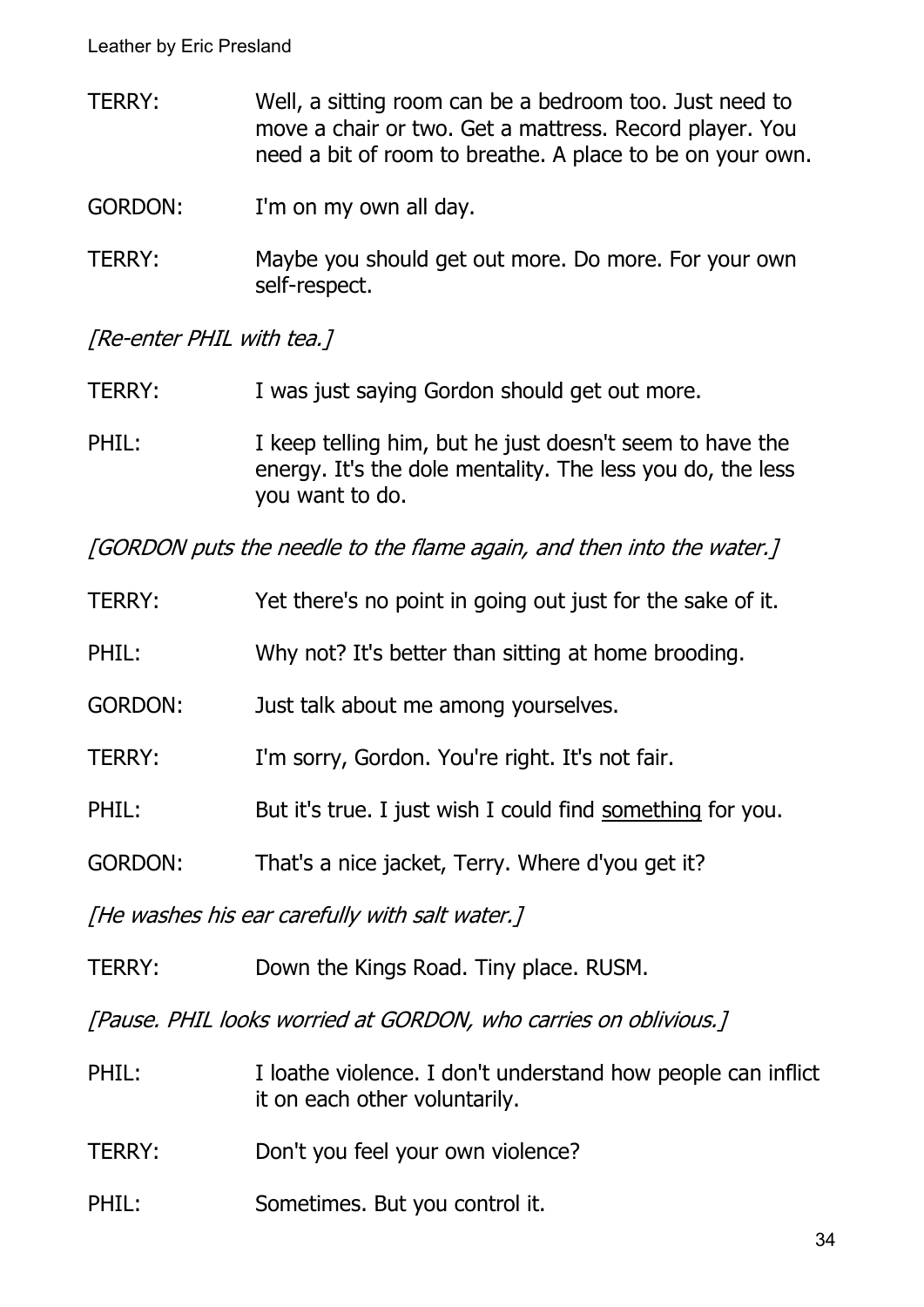- TERRY: It still comes out somewhere. Nobody knows what they're truly capable of. Isn't it better to use it in play-acting than keep it under some hatch which is bound to blow anyway one day?
- PHIL: There's nothing liberating about hitting people and being hit.
- TERRY: It doesn't have to be that. It doesn't have to be physical at all.
- PHIL: Who needs games like that anyway?
- TERRY: But that's the whole point. It's a game.

[GORDON has the needle halfway through his ear. He stops and turns it round several times. Then dabs it with salt water again. Takes another needle, sterilises it, and tries to add it to the same hole, to enlarge it.]

- PHIL: OK, so where do fantasies come from? From the real power structures around us. If society makes us feel powerless we fantasise about being powerful. We make it less real. It's a form of self-oppression.
- GORDON: Could you give me a hand?
- PHIL: What's up?
- GORDON: I can't find the hole.
- PHIL: Here.

[He takes the needle, tries to put it through. GORDON flinches.]

I'm sorry. Look, I can't do this. I told you should have had it done properly.

TERRY: Here. I'll have a go.

[He takes the needle and quickly and smoothly puts it in. GORDON starts at the pain.]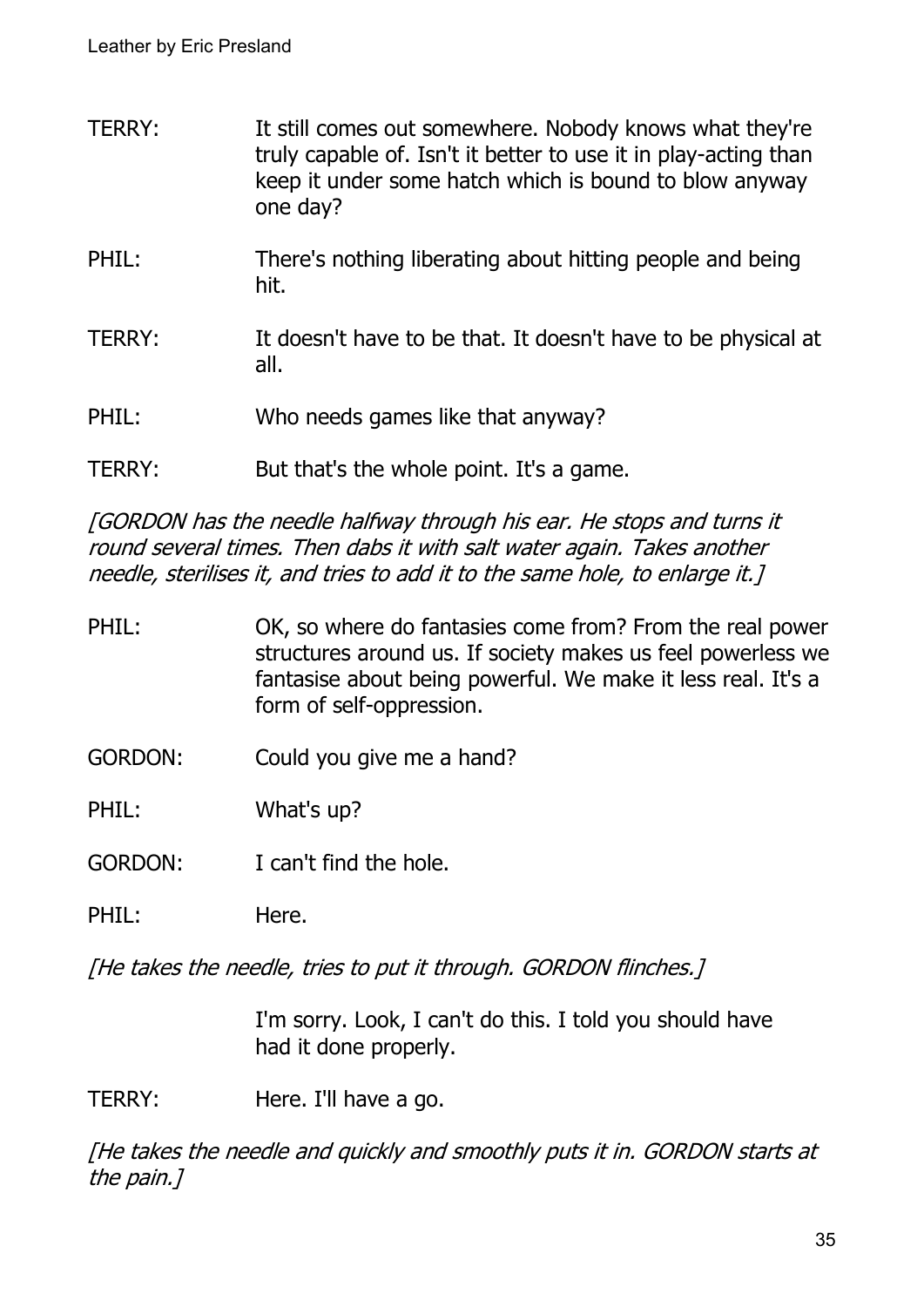Easy. Relax. I'm a doctor, remember? That's it.

[He takes the needle out and swabs the ear.]

Hold that for a moment.

[He takes the stud out of his own ear, quickly cleans it, and puts it into GORDON's.]

There. That's it.

[GORDON relaxes and drinks tea.]

| PHIL:          | Does it hurt?                                            |
|----------------|----------------------------------------------------------|
| <b>GORDON:</b> | Nothing serious. [To TERRY:] Thanks, love.               |
| TERRY:         | Phil was saying that SMers internalise power structures. |
| <b>GORDON:</b> | Perhaps they just like it.                               |
| PHIL:          | Ah, but why?                                             |
| <b>GORDON:</b> | Why not? No skin off your nose.                          |

[TERRY giggles at the phrase.]

- TERRY: I think you're frightened of it.
- PHIL: Of course I'm not.
- TERRY: I am. Fear's very close to lust behaviourally. It's the fear that makes SM sex so powerful. I went to a leather bar in San Francisco once. There was a sort of torture chamber. A woman was being crucified. Quite literally. Nails through her hands and feet. When I left, somebody was in the middle of nailing her right breast to the wall. I don't know if she was enjoying it, or even if enjoy's the right word. But she chose to be there.
- PHIL: You call that choice? I call that being driven by some demon of self-torment. Look, Terry, even our choices are learnt.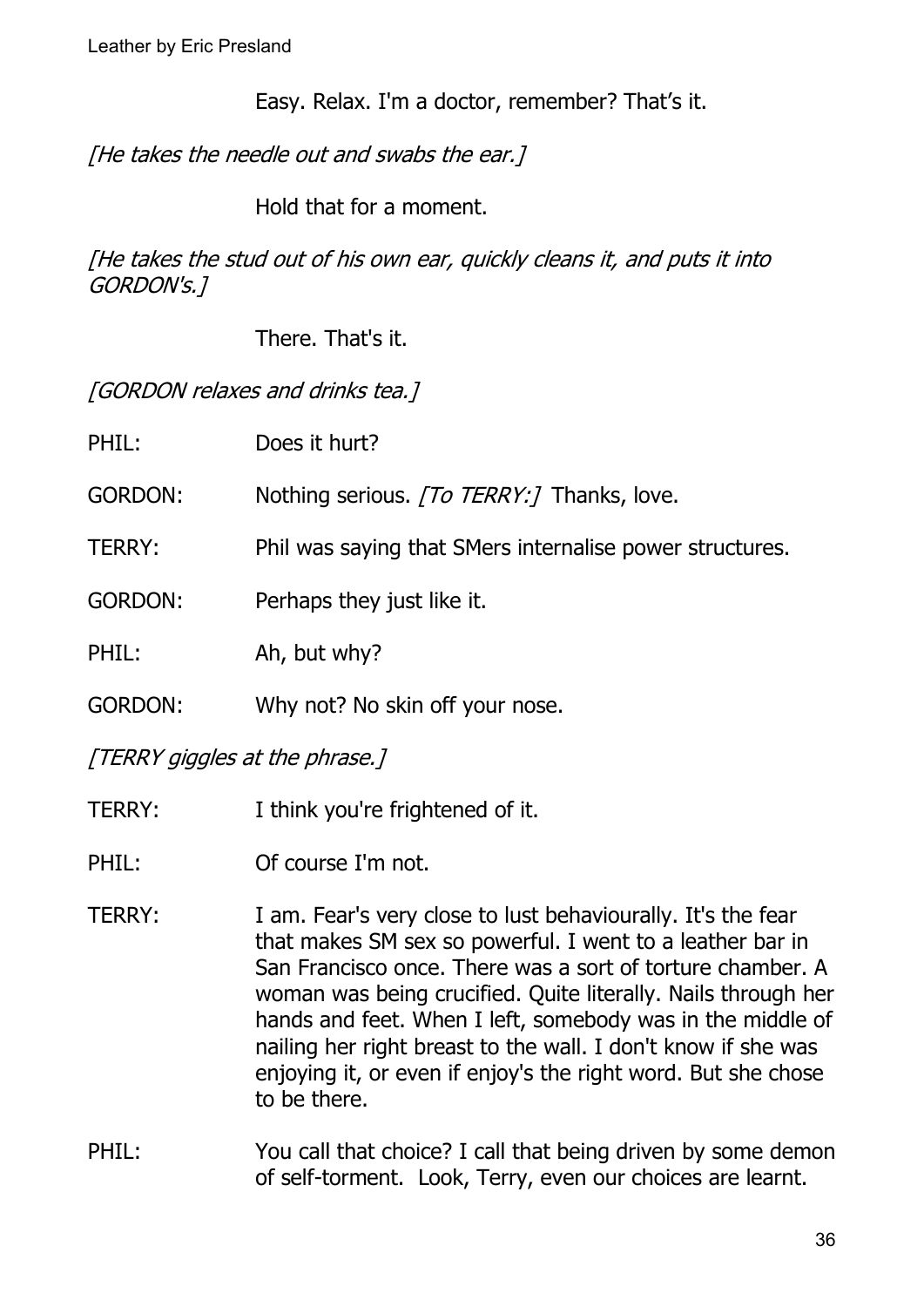- TERRY: So why should I have to defend what I do in bed and not you?
- PHIL: Because pain hurts. It seems to me, in the strictest sense, unnatural.

GORDON: Don't worry about him, he's just a prude.

- PHIL: I am not.
- GORDON: You are too.
- TERRY: Where's the banner?
- GORDON: In the kitchen.
- TERRY: Can I look?
- GORDON: Sure. Help yourself. [TERRY exits]
- PHIL: Are you OK?
- GORDON: Sure. Why not?
- PHIL: All that talk.
- GORDON: I don't need protecting.
- PHIL: Good. Here, give us a cuddle.

[He takes GORDON in his arms, GORDON not really wanting this. TERRY reenters with the Banner, which has Positive Images in silver lame on pink. He unfolds it dramatically. The effect is stunning.]

| TERRY: | Wow!                                                                  |
|--------|-----------------------------------------------------------------------|
| PHIL:  | Smarter than your average banner, what?                               |
| TERRY: | Who's a clever little fairy, then? Dazzles you just to look at<br>it. |

[TERRY accidentally treads on GORDON's foot.]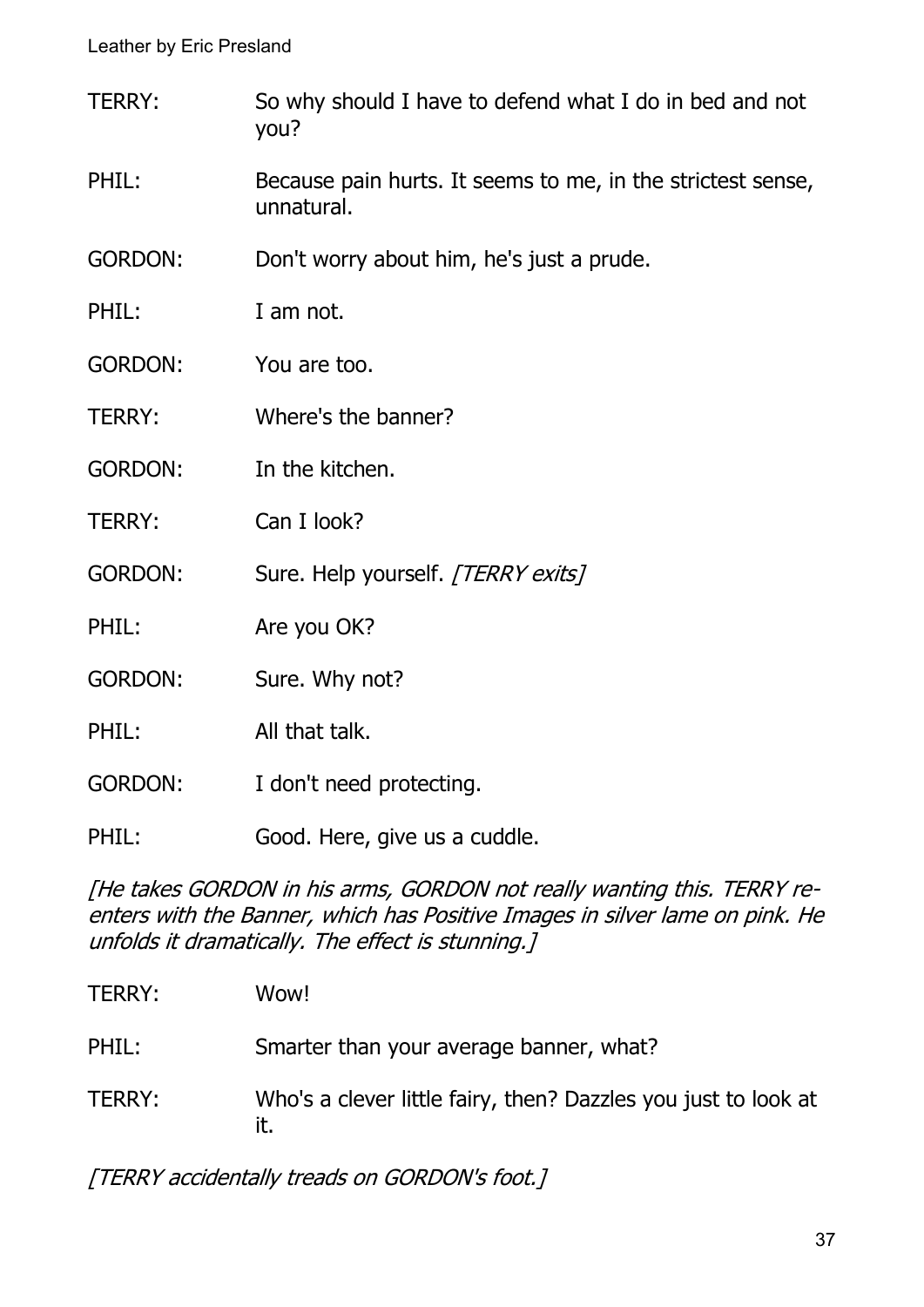| <b>GORDON:</b>                        | Ow.                                                                                                                         |  |
|---------------------------------------|-----------------------------------------------------------------------------------------------------------------------------|--|
| <b>TERRY:</b>                         | I hope you're not wearing those sandals tomorrow. One<br>tread from a steel-capped DM and you'll have three broken<br>toes. |  |
| <b>GORDON:</b>                        | They're the only shoes I've got.                                                                                            |  |
| <b>TERRY:</b>                         | Pity. They're the only toes you've got too.                                                                                 |  |
| PHIL:                                 | I'll buy you some heavy boots in the morning.                                                                               |  |
| <b>GORDON:</b>                        | I'm fed up with you buying me things.                                                                                       |  |
| PHIL:                                 | I like buying you things. What else should I spend my<br>money on?                                                          |  |
| <b>GORDON:</b>                        | Give it to charity.                                                                                                         |  |
| PHIL:                                 | What do you think I'm doing?                                                                                                |  |
| [He goes into the bedroom in a huff.] |                                                                                                                             |  |
| <b>GORDON:</b>                        | See what I mean? We've got problems.                                                                                        |  |
| <b>TERRY:</b>                         | You do need a pair of boots.                                                                                                |  |
| <b>GORDON:</b>                        | I need money. I need self respect.                                                                                          |  |

- TERRY: Hey, shouldn't you go in and talk to him?
- GORDON: He'll be alright. He does that sometimes.

TERRY: All the same, I don't think I should be here. [He gathers his stuff up. [ I'll see you at the Town Hall at six. [Picks up leaflets] I'll take these on the bike. Well, Goodnight. Love the banner.

[He gives GORDON the regulation kiss, which GORDON lengthens, putting his arms round TERRY. He digs his knuckles into TERRY's back. TERRY grunts with surprise, then surrenders to it.]

TERRY: Well. Now we know.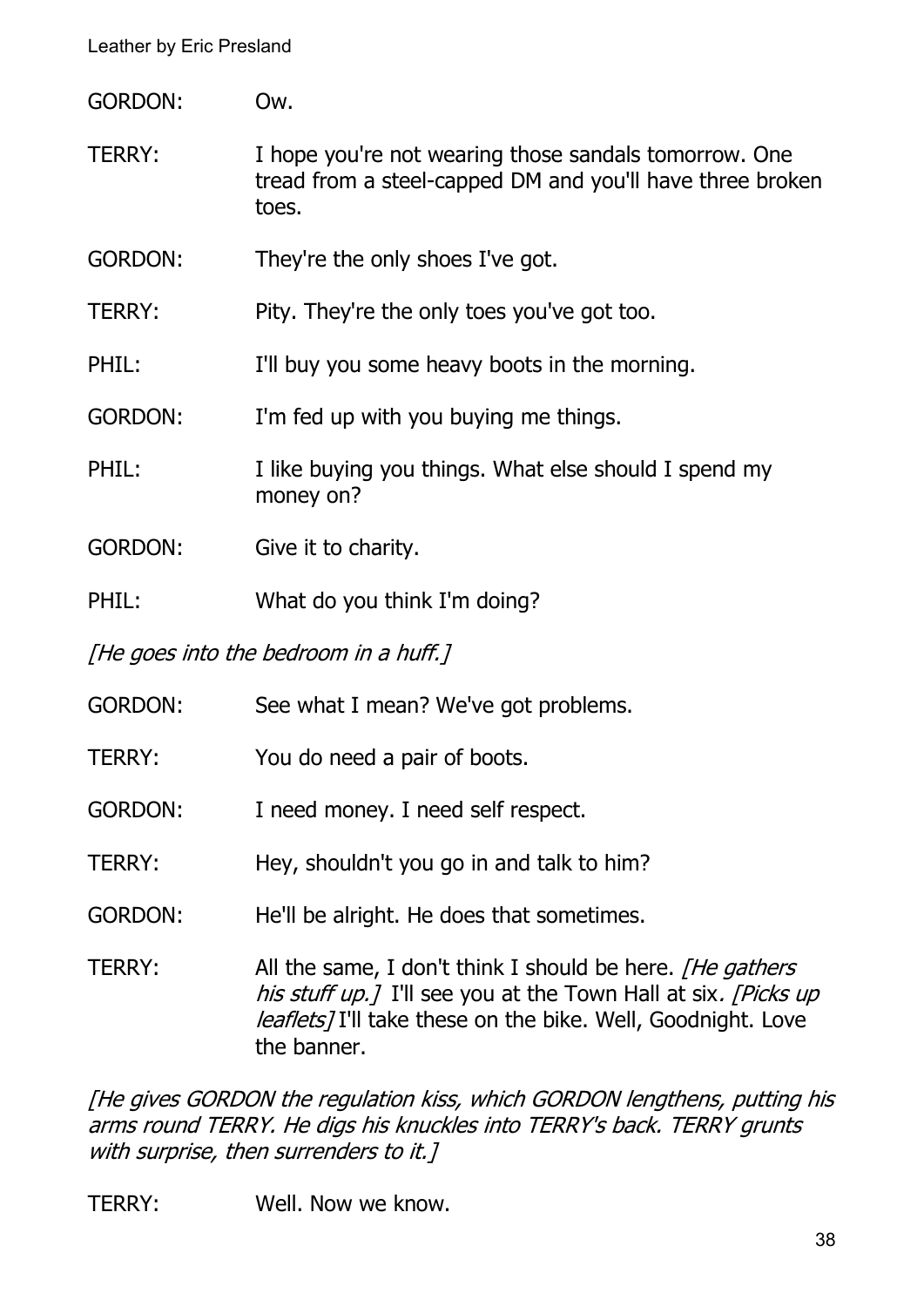- GORDON: Yes. Now you know.
- TERRY: Not that I'm surprised. Another time, maybe. Good luck with Phil.

[He leaves almost brusquely. GORDON fingers his new stud gingerly. Holds the banner out to admire it Then he takes his belt off and puts it round his neck like a dog collar. Stands looking at himself in the mirror as the lights fade to  $-1$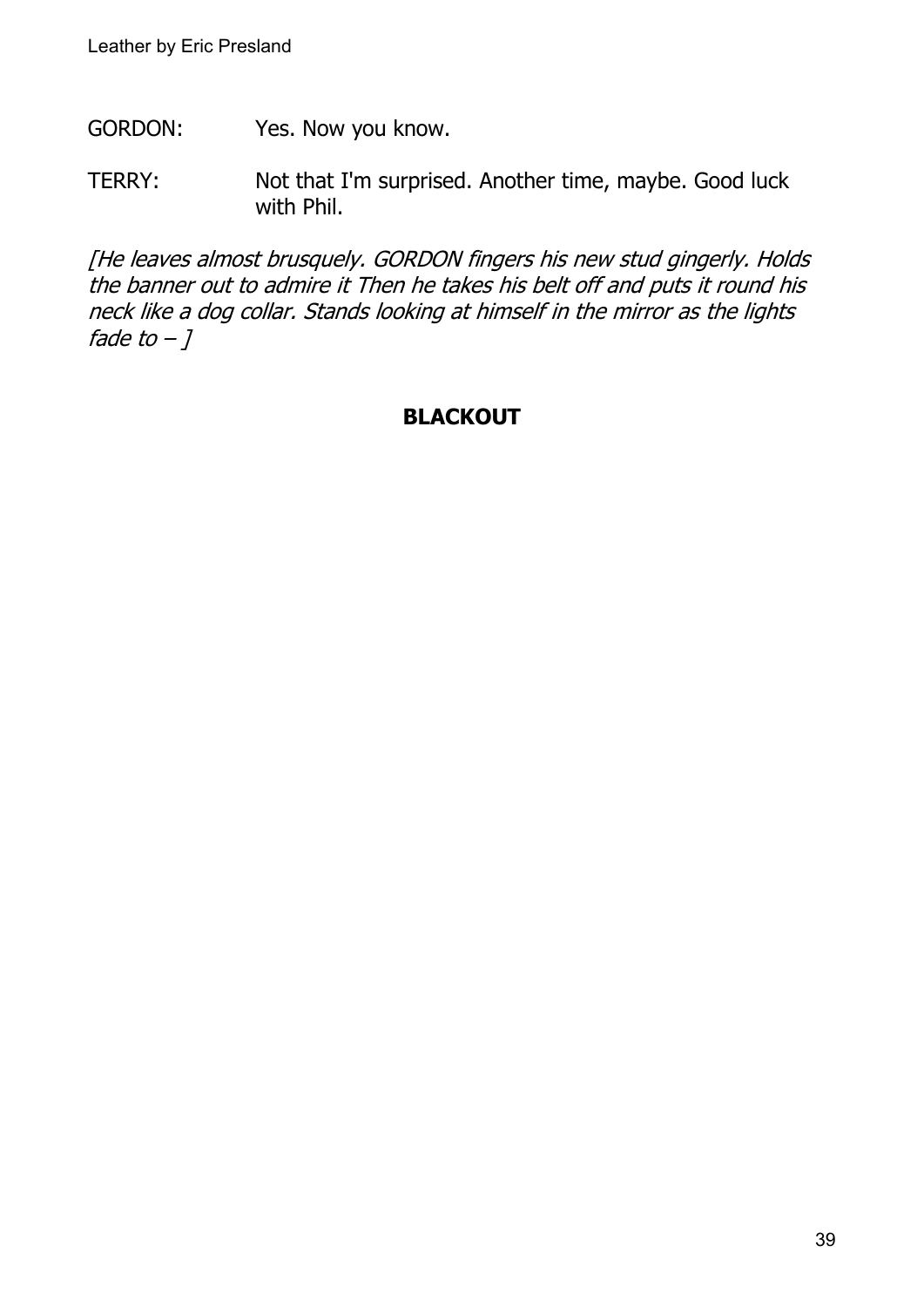Scene Six

MARCH 7TH.

[A Radio Interview on tape.]

INTERVIEWER: So what you're saying is, they're too young?

PARENT: Exactly. Children of six or seven don't have the intellectual development to understand concepts of sexuality. And yet here's the council planning to teach them homosexuality. For heaven's sake, why? Childhood's short enough as it is. Let them keep their innocence while they can. That's all Parents Power is saying. Parents would be failing in their responsibility if they didn't encourage a healthy respect for the family in their children.The family is the foundation of our society, after all. Parents Power has nothing against homosexuals. What they do in private is their own business. For heaven's sake, we all know such things exist, but do we really need to parade them?

[The noise of a demonstration gets louder and louder on tape as the lights fade.]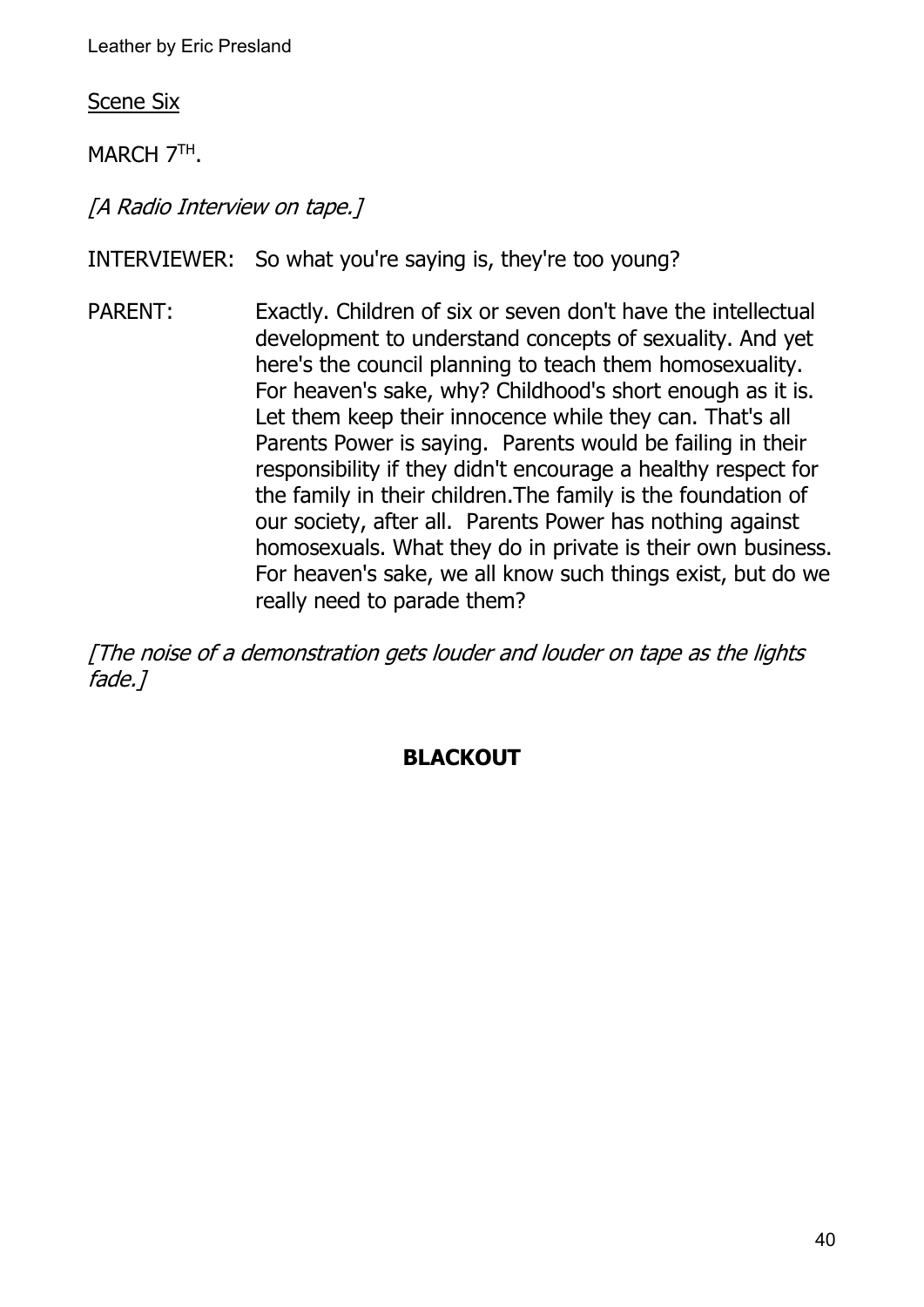#### Scene Seven

## THE FLAT. MARCH 7TH .

## [The flat is empty. It is evening. TERRY comes in, runs to the telephone. Dials a number.]

TERRY: Come on, come on. Hello? Clive? Terry here. Yes… sure… great… Clive, shut up for a minute, for God's sake. Phil's been arrested. At the Town Hall lobby. There was some NF trouble. No, they got away. Phil was lying on the ground so the police arrested him. I don't know. Causing an obstruction, I suppose. Kennington. Could you run down there and bail him out? I know the difference between a solicitor and a barrister, Clive. Sod the Law Society, you're supposed to be his friend. Anyway, anyone can stand bail, can't they? Right. I'm at Phil's flat. I've got the spare key. Look, I'll tell you all about it later. Just hurry, will you? Thanks. Bye.

[He puts the phone down. As he does so, GORDON rushes in. He has the banner in his hands, now torn.]

- TERRY: What's up?
- GORDON: I've been followed. Group of kids.
- TERRY: How many?
- GORDON: I didn't stop to count them.
- TERRY: Where'd you meet them?
- GORDON: I was coming away from the lobby. They came out of a side alley. It was the banner, I suppose. I've been all round the houses. Don't know if I've managed to lose them.

TERRY: Phil's been arrested…

[There is a battering at the door. GORDON and TERRY freeze. Then TERRY goes into the hall.]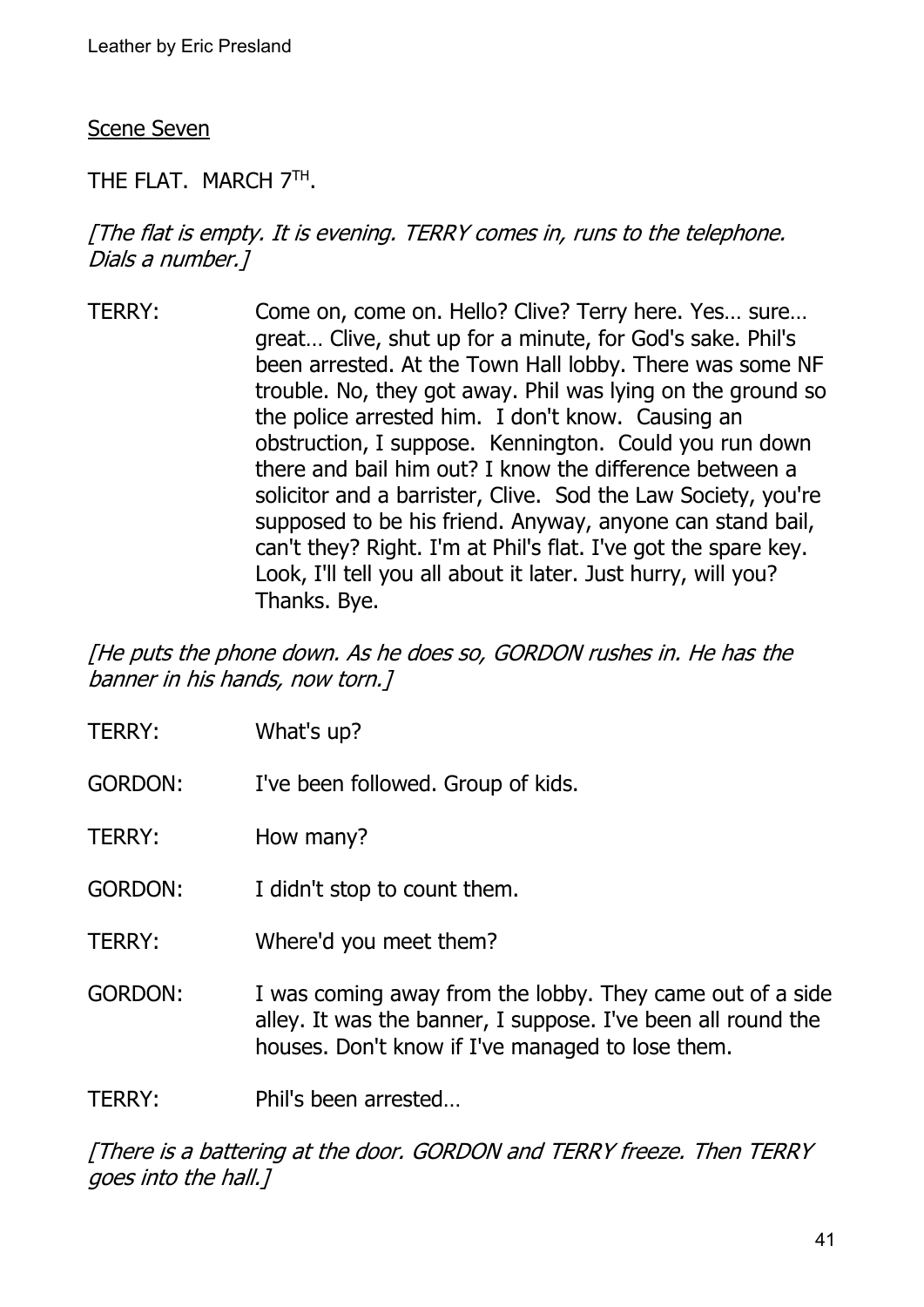| TERRY: | Who is it? |
|--------|------------|
|        |            |

[Shouting off, a very large group.]

| 1st VO:       | Oi. Queers.                                                                                 |
|---------------|---------------------------------------------------------------------------------------------|
| 2nd VO:       | We're coming to get you.                                                                    |
| 1st VO:       | Gonna kick your heads in.                                                                   |
| 2nd VO:       | National Front National Front                                                               |
| 1st VO:       | We know you're in there. You can't escape.                                                  |
| <b>TERRY:</b> | <i>[Best 'irate householder' voice]</i> What are you doing,<br>disturbing people like this? |

[Sound of the door being hammered.]

I don't know what you think you're playing at, but if you don't go away I shall call the police immediately.

- 1st VO: The only good queer is a dead queer.
- 2nd VO: Got AIDS yet?
- 1st VO: Fight AIDS, stamp out queers.
- TERRY: [Loud, firm] Gordon, get on the phone immediately. Dial 999.
- 2nd VO: Gordon! Hello, Gordon, ducky.
- 1st VO: Fucking benders.
- 2nd VO: Do you take it up the arse, Gordon darling?
- 1st VO: Rip his bollocks off.
- 2nd VO: Do you want me to give it you. Gordon? I bet you want my cock…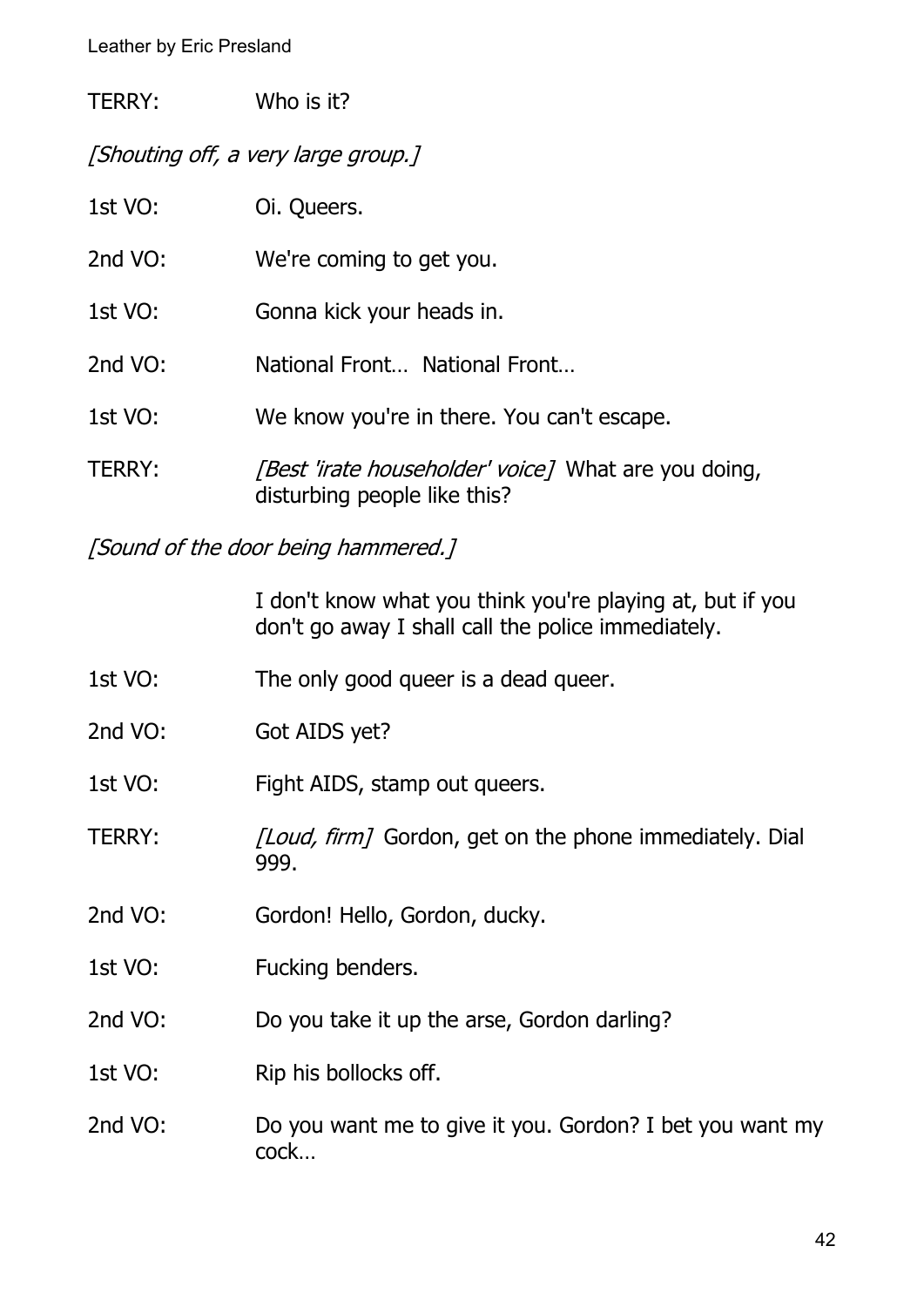[GORDON is stood in a terrified trance. A window smashes. A banger is thrown in. It goes off. TERRY produces an anti-rape whistle, sets it off, yelling at the top of his voice. The whistle rends the air for about thirty seconds, then stops. There is sudden, total silence. GORDON starts shaking.]

TERRY: Good whistle, that. I'll have to get a refill now, though. Did you phone the police? [No reaction] Good. I hate calling them in. You can stop that now, they won't be back. Sit down, I'll make a cup of tea. I said sit down.

[He playfully pushes GORDON into a seat and exits. Fade to:- ]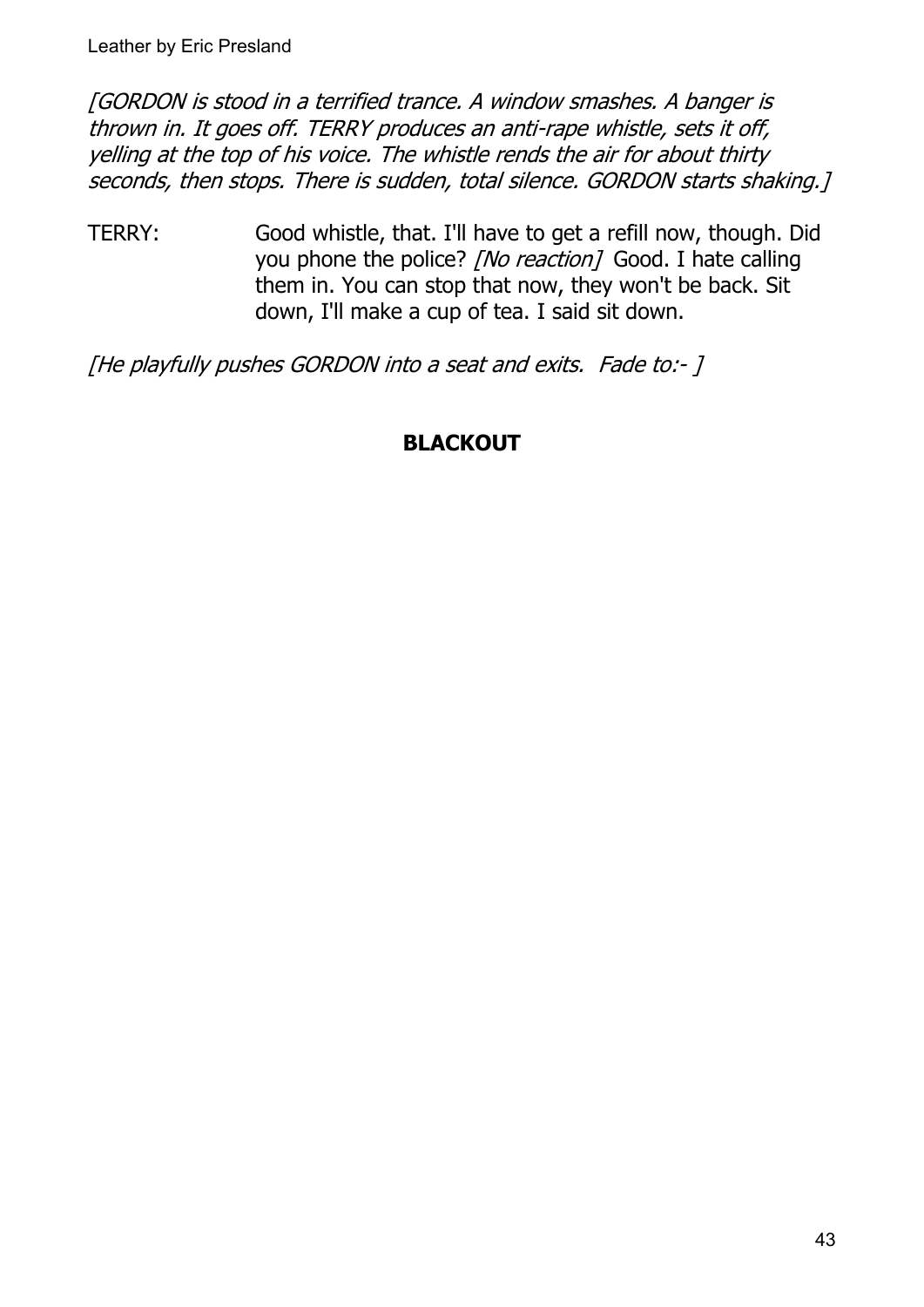#### Scene Eight

## THE POLICE STATION. MARCH 7TH.

## [A Counter. PHIL and CLIVE on one side, CONSTABLE on the other. The PC is itemising the contents of PHIL's pockets as he hands them back.]

- PC: One handkerchief… set of keys, five… One comb… one wallet… two ten pound notes, one five, two one pound notes… small change, 47p... One pair of shoelaces.
- PHIL: Why do they take those? It's pure humiliation.
- CLIVE: Nonsense. *[Ironic]* They take your shoelaces so that you can't hang yourself when you are overcome with remorse. I'm sure that humiliation is the last thing intended. Isn't that right, Constable?
- PC: I wouldn't know, sir.
- CLIVE: That appears to be all.  $[To PHIL:]$  If you'll just sign Here... Oh, and the bail form... *[To CONSTABLE:]* You have my banker's reference. Coutts – it's the Queen's branch, you know. Charge sheet…

[The CONSTABLE hands it over]

Thank you. And if there's nothing else we can do for you, we'll wish you goodnight.

[They leave. PHIL kneels to put his shoelaces back in. He has some difficulty bending down.]

- PHIL: [Surprised] You're good.
- CLIVE: I am. Very good. Do not be put off by my surface brilliance. Contrary to popular opinion, all that glisters is not dross. How are you feeling?
- PHIL: I can hardly move. Look I'd better be getting home. Gordon will be worried.
- CLIVE: You will do nothing of the sort. You are going to come back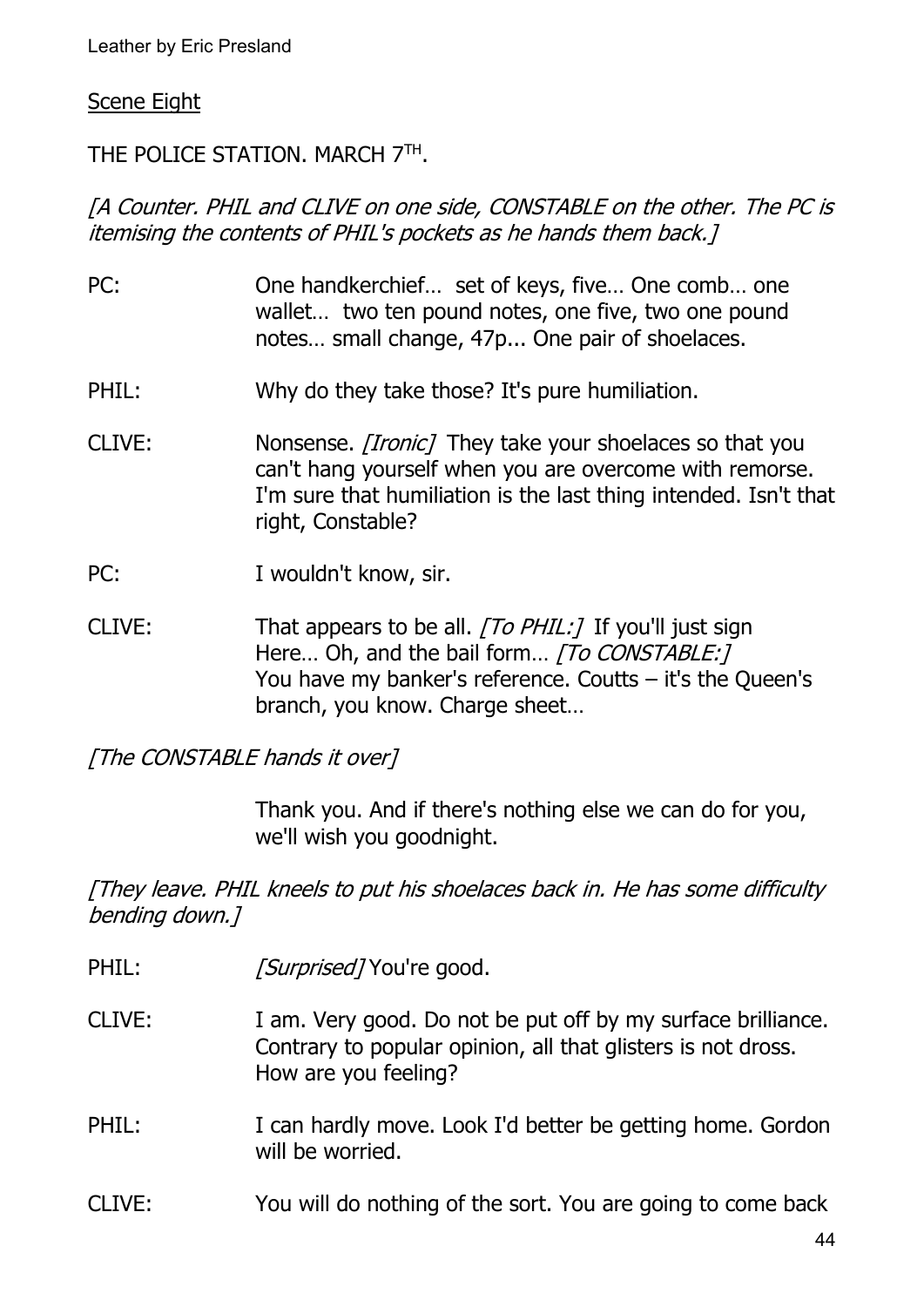with me. Wesley will mix you a large gin and tonic while I phone Doctor Mike. He s only just round the corner. Very camp and very sweet. Thank God for homosexuals – the NHS would fall apart without them. He can give you a going over, and make whatever report is necessary. Meanwhile, I will take some lurid snaps of your injuries on my box brownie. Then I shall don some drag for my best Florence Nightingale impersonation, put you in a hot bath, and then tuck you up in the spare bed.

- PHIL: But -
- CLIVE: No buts, I insist. If you are worried about Gordon, you can phone from the flat, though heaven knows she's old enough to take care of herself. Besides, I want you to write out everything you remember. If you leave it till tomorrow you'll have forgotten the half of it.
- PHIL: OK.
- CLIVE: You didn't make a statement, I hope?
- PHIL: I'm not stupid.
- CLIVE: Good.
- PHIL: They tried to make me. This inspector kept saying, "You might as well own up, son. It'll look better in court."
- CLIVE: Son! At your age you should find that flattering. [Reads] charge sheet.] Malicious wounding, assault, causing an affray. ABH. I think we can handle that little lot. I know a competent little solicitress who does wonders by fluttering her eyelashes at the bench.
- PHIL: How can a man as fundamentally nice as you say such terrible things?
- CLIVE: Because it is what I learnt as a callow youth. I'm too old to change now. It would take too much effort, and there are more important Everests to scale than me. I come of a piece. Take me or leave me.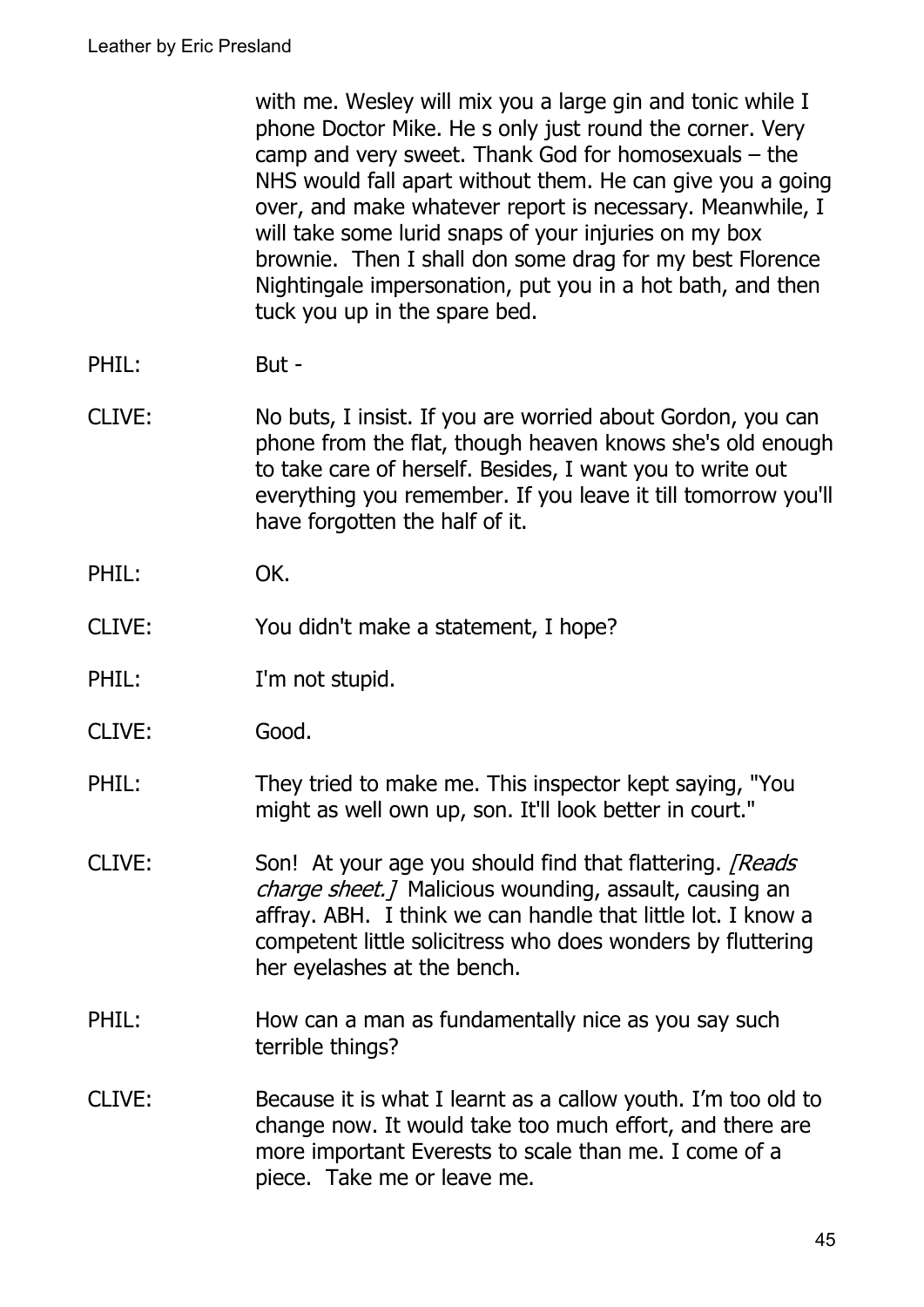- PHIL: What am I going to get?
- CLIVE: Get?
- PHIL: The sentence.
- CLIVE: Why, nothing, of course. You're not guilty. Taxi!

[PHIL protests feebly.]

No, I insist. You're in no condition to walk. Taxi! Er  $-$  you couldn't lend me the money for the fare, could you?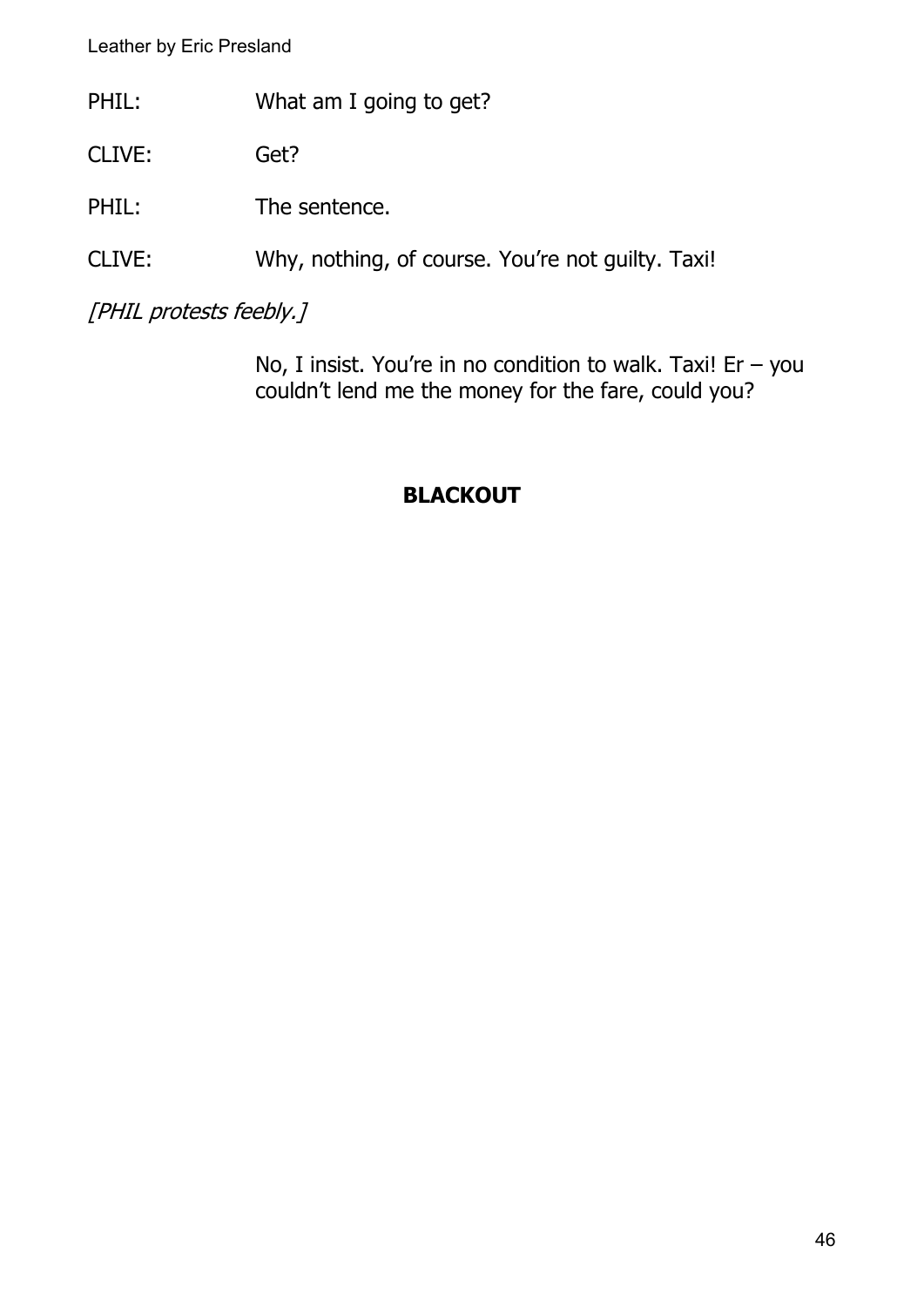#### Scene Nine

THE FLAT. THE SAME EVENING.

[GORDON and TERRY sit in semi-darkness. They are tense, waiting.]

| <b>TERRY:</b>  | Another cup of tea?                                                                     |
|----------------|-----------------------------------------------------------------------------------------|
| <b>GORDON:</b> | It's coming out of me ears.                                                             |
| <b>TERRY:</b>  | Another joint then?                                                                     |
| <b>GORDON:</b> | I don't think I should.                                                                 |
| <b>TERRY:</b>  | Worrying won't help. You're as bad as Phil.                                             |
| <b>GORDON:</b> | I can't help it.                                                                        |
| TERRY:         | I like your boots.                                                                      |
| <b>GORDON:</b> | I just wish I could have paid for them myself. Phil got them<br>this morning. Insisted. |
|                |                                                                                         |

[The phone rings. They both start for it, then back away, smiling.]

GORDON: No. You.

TERRY: Sure? [He answers it.] Hello? Phil? Thank god for that. Where are you? Good. Gordon's here. No, he's fine. Do you want to talk to him? I'll put him on.

[GORDON has been hovering. He takes the phone.]

GORDON: Love? Are you OK? I've been so worried… Oh, that's good. Does it hurt? Sure. Oh, I'm fine. Bit freaked out, but that's over now. There was a bit of trouble…

[TERRY signals frantically]

Hang on a mo, love. [To TERRY: ] What?

TERRY: Don't mention what happened here. He's got enough to worry about. We'll get the window mended first thing, he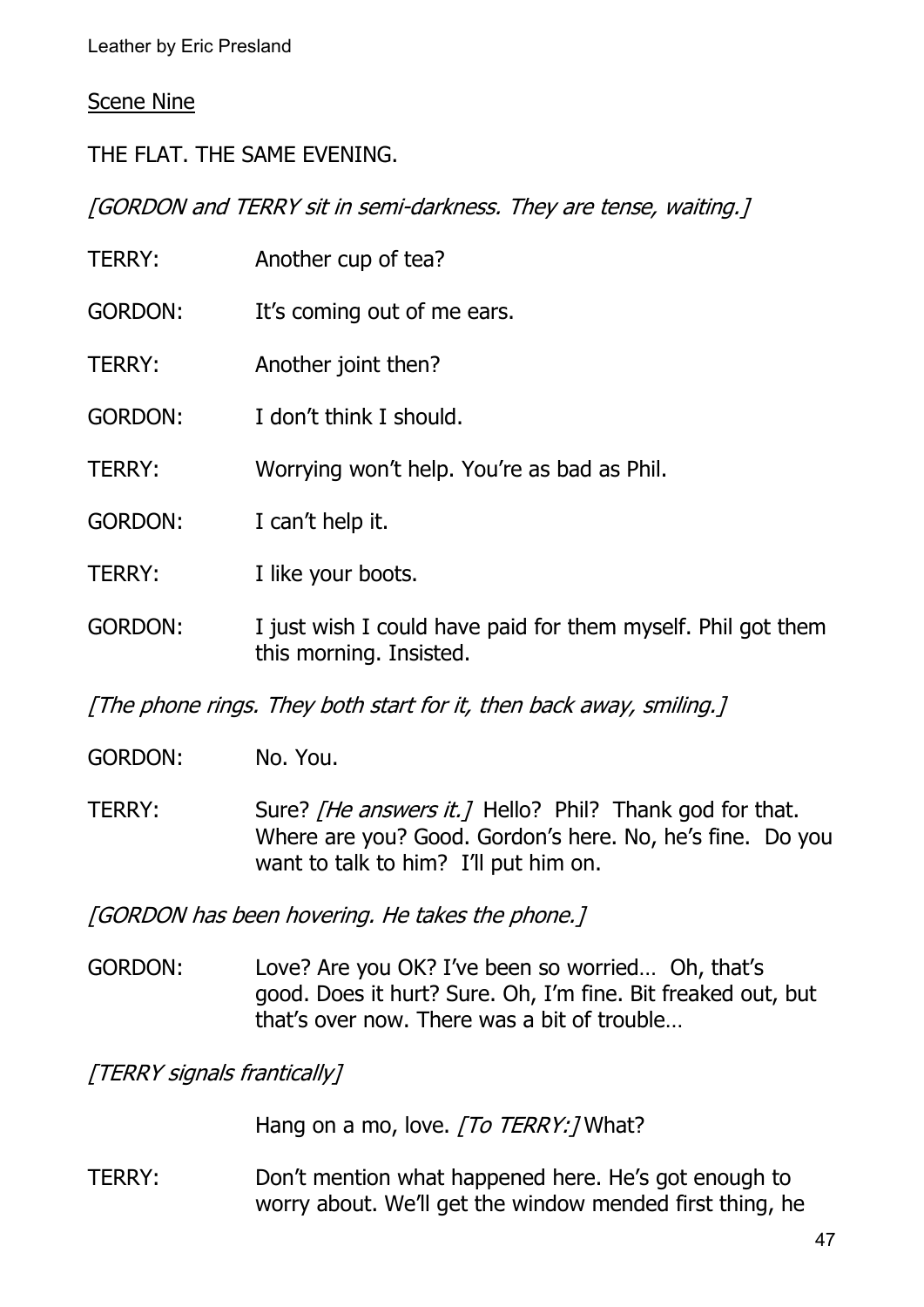won't notice.

- GORDON: [To PHIL:] Sorry love. Trouble? No, I meant the drama. When are you going to be back? Oh sure. I understand. Don't worry, I'll be fine. We'll talk in the morning. Take care of yourself, love. Thanks for ringing. Bye. [He puts the phone down. *J* He's staying over at Clive's.
- TERRY: You don't sound too pleased.
- GORDON: I don't fancy staying here on me own.
- TERRY: There's no danger.
- GORDON: I won't sleep.
- TERRY: Neither will I.

[GORDON goes to take his boots off.]

| TERRY:         | No. Leave them on.                                                |
|----------------|-------------------------------------------------------------------|
| <b>GORDON:</b> | Why?                                                              |
| TERRY:         | Because I like them. Please.                                      |
| <b>GORDON:</b> | OK. [Pause] What do we do now?                                    |
| TERRY:         | What do you want to do?                                           |
| <b>GORDON:</b> | Nothing in particular. Why do people always have to do<br>things? |
| TERRY:         | No reason.                                                        |
| <b>GORDON:</b> | Do you want some music?                                           |
| TERRY:         | That'd be nice.                                                   |

[GORDON goes over to the record player. Puts on the slow movement of Mozart's 23<sup>rd</sup> piano concerto.]

GORDON: Not really my style, but it's very soothing.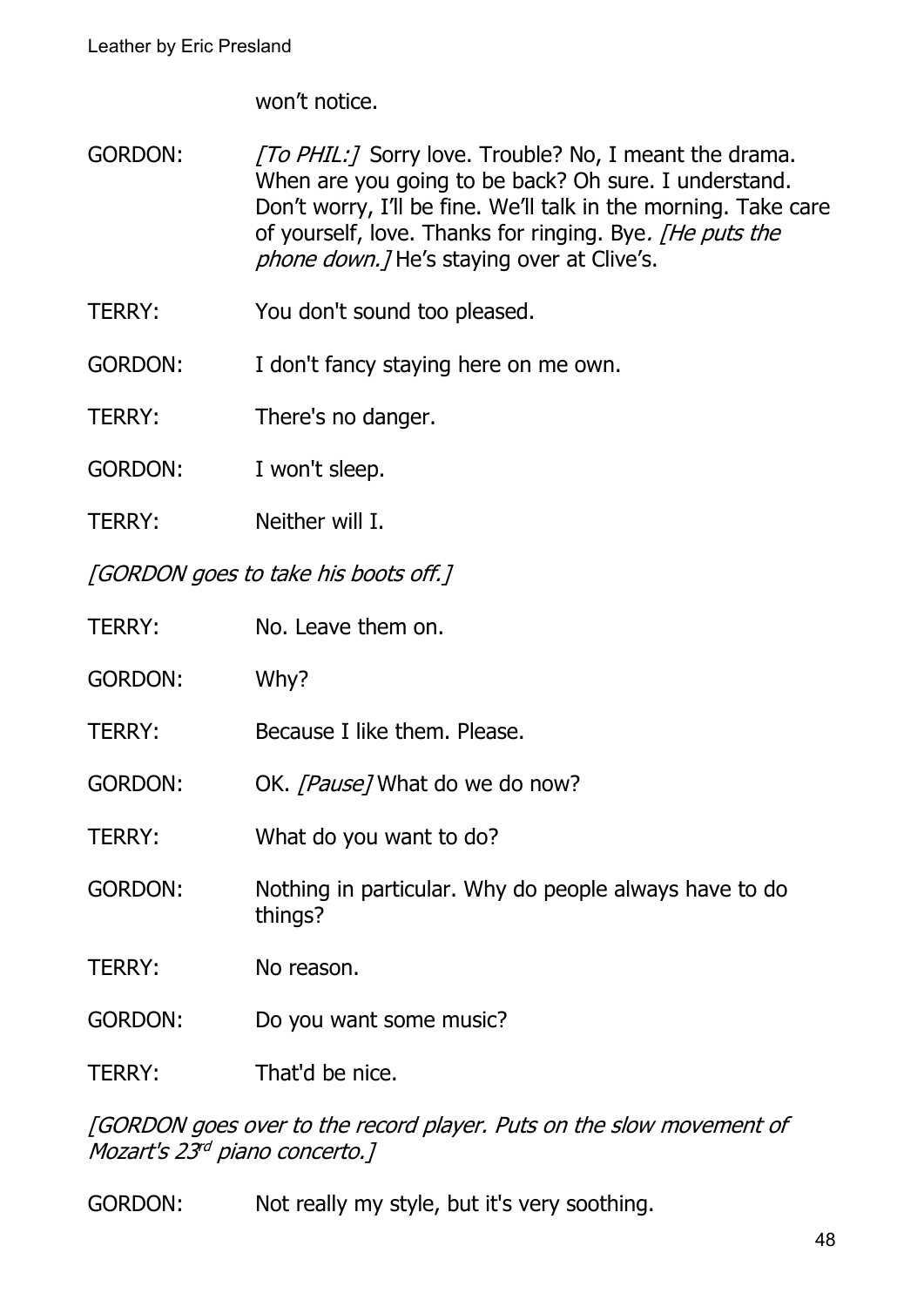- TERRY: Don't you have any records?
- GORDON: All still in Sunderland. I wish I had the bread. There's lots I'd like to get.
- TERRY: Peddle your arse round the Dilly. You'd need a haircut. of course. And you'd have to shave off the beard. Tidy yourself up a bit - you couldn't work looking like a slob. But you're quite presentable underneath that lot, except your bum's a bit big. Bit old, of course. But a lot of punters aren't that fussy.
- GORDON: Bastard.

[During TERRY's speech GORDON has been kicking TERRY playfully. He aims a hard kick. Pause.]

Will you stay tonight?

- TERRY: What are you offering?
- GORDON: What do you want?
- TERRY: Make me stay.

[He takes GORDON's boot and rubs it against his cheek.]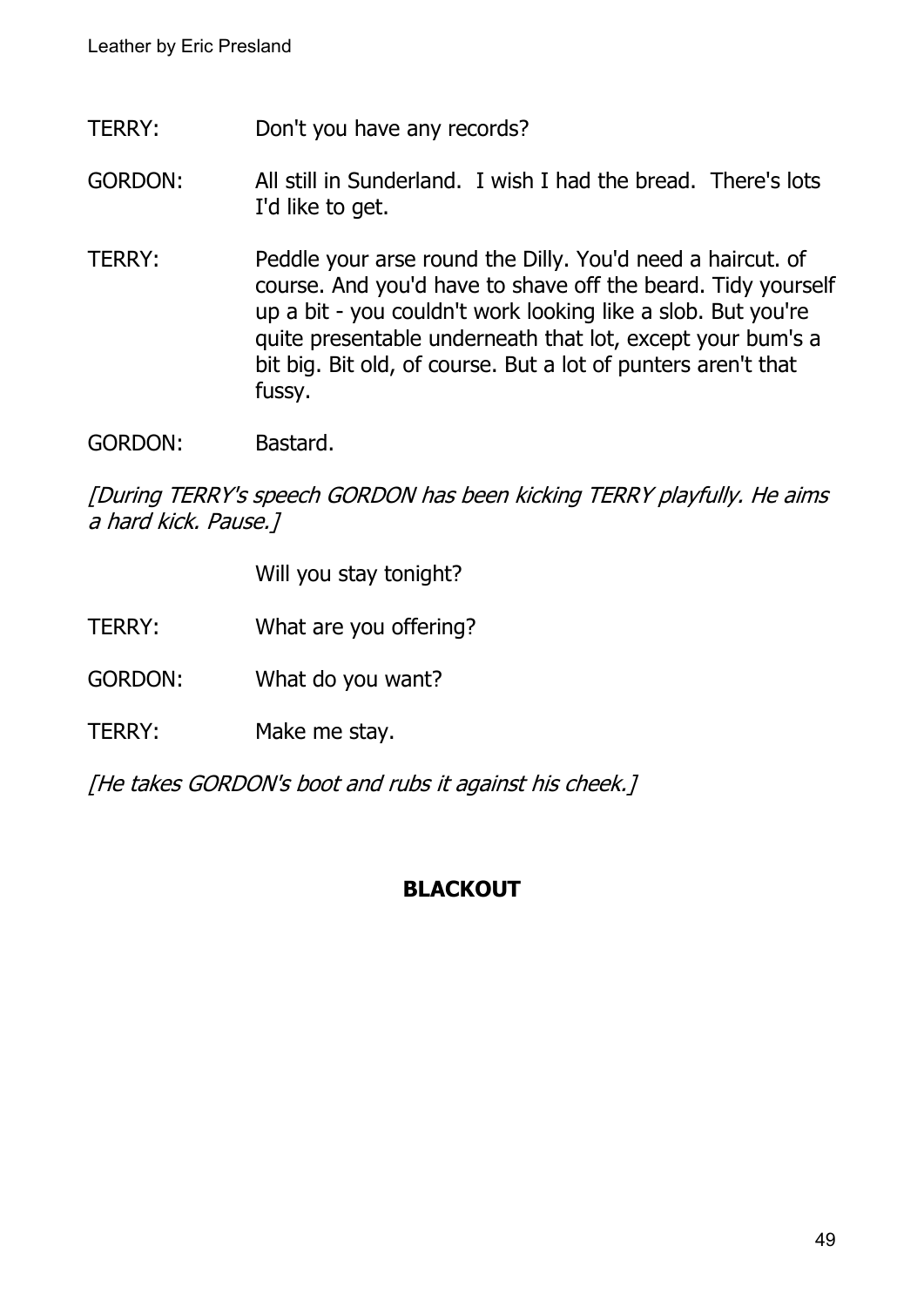#### Scene Ten

\* \* \*

#### THE SAME EVENING

## [PHIL, GORDON and TERRY in separate spots. TERRY kneels facing upstage. PHIL is dictating to CLIVE, who is unseen.

- PHIL: I don't know. It's a bit confused really. We were on one side of the Town Hall steps. Parents Power was on the other side. The Police were in the middle. It got quite heated. Somebody started chucking bottles at us. \* \* \* GORDON: Who am I? TERRY: Who am I? GORDON: Rapist. TERRY: Skinhead GORDON: Dad. TERRY: Fascist GORDON: What am I? TERRY: You are strong. GORDON: You are weak. TERRY: I am strong.
- PHIL: I was standing on a wall holding onto the railings. There was a lot of milling about. Then about twenty skinheads appeared out of a pub on the other side of the road. The Four Feathers, do you know it? Some of them had British Movement tattoos. A couple of them had sticks, and I think I saw one with a kitchen knife. There were a couple of older men standing in the doorway, giving directions.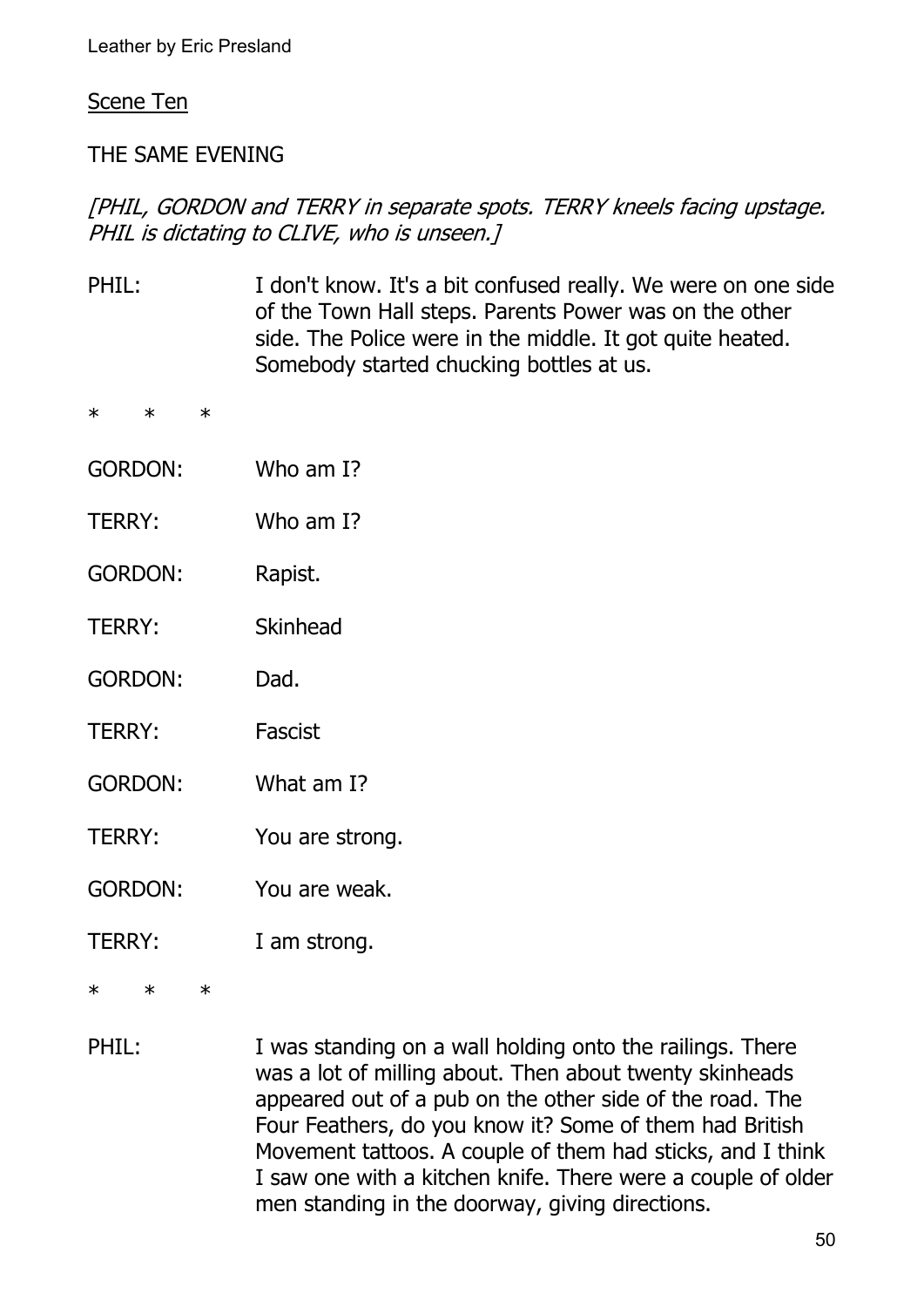\* \* \*

- GORDON: Years I've been waiting. Gonna wipe that smile off your face, Dad.
- TERRY: You won't get me. Not like you got the others.
- GORDON: You tried to strangle me. Choke me. Clean sheets. Soap powder.
- TERRY: Voices shouting
- GORDON: Voices whispering in my ear.
- TERRY: Noise
- GORDON: Stop the voices
- TERRY: You can't shout me down.
- GORDON: I'll teach you a lesson
- TERRY: You can't tame me
- GORDON: Nothing's going to make you stop except me
- TERRY: Boot. Fist. You'll never get me.
- \* \* \*
- PHIL: The police weren't expecting anything. So they just charged into us. I didn't have a chance to warn anybody. There was too much noise. They started hitting all around them. I saw a couple of guys - sixteen, seventeen - dragging this woman out of the crowd by her hair. She was screaming at the top of her voice, but nobody noticed. One of them had a lump of wood with a four-inch nail in it. He was hitting her on the back and shoulders. You could see the blood spreading in little pools on her jersey every time he struck. I didn't think what I was doing or anything.

\* \* \*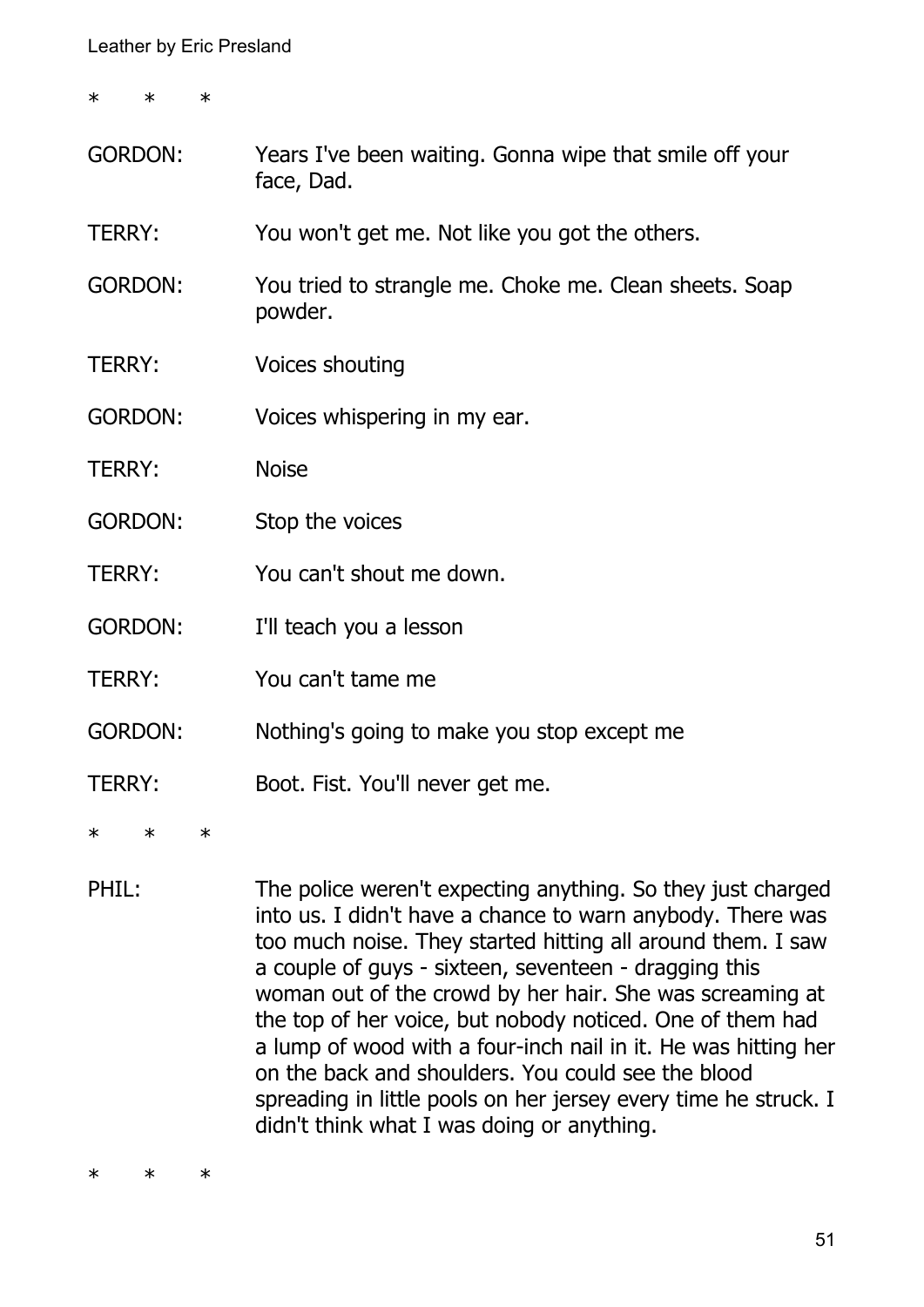| TERRY:                     | Tell me                                                               |
|----------------------------|-----------------------------------------------------------------------|
| <b>GORDON:</b>             | You kept laughing                                                     |
| TERRY:                     | You can't break me                                                    |
| <b>GORDON:</b>             | You couldn't hear me screaming, Dad.                                  |
| TERRY:                     | Go on. Do it again.                                                   |
| <b>GORDON:</b>             | You couldn't hear me screaming, Dennis.                               |
| <b>TERRY:</b>              | Again. I can take it.                                                 |
| <b>GORDON:</b>             | Dennis and John. Dennis. Dad.                                         |
| TERRY:                     | Do it again. I defy you.                                              |
| <b>GORDON:</b>             | You're breaking my arm, Dad.                                          |
| <b>TERRY:</b>              | No power.                                                             |
| <b>GORDON:</b>             | Please God, stop it. I'll believe in you if you make them stop<br>it. |
| <b>TERRY:</b>              | Muscle. Bone. But no power.                                           |
| GORDON:                    | No, Dennis. I think I'm going to split. I can't take it.              |
| <b>TERRY:</b>              | I can take it.                                                        |
| <b>GORDON:</b>             | The bone's cracking, I can feel it, it's giving, Dad, no please.      |
| TERRY:                     | Slobs, morons. I hate you. I despise you.                             |
| $\ast$<br>$\ast$<br>$\ast$ |                                                                       |
|                            |                                                                       |

PHIL: I charged into the guy with a stick and knocked him over. The woman broke free, I think. I managed to get hold of the stick, but then I was tripped from behind. I was surrounded be these people kicking shit out of me. I must have passed out then.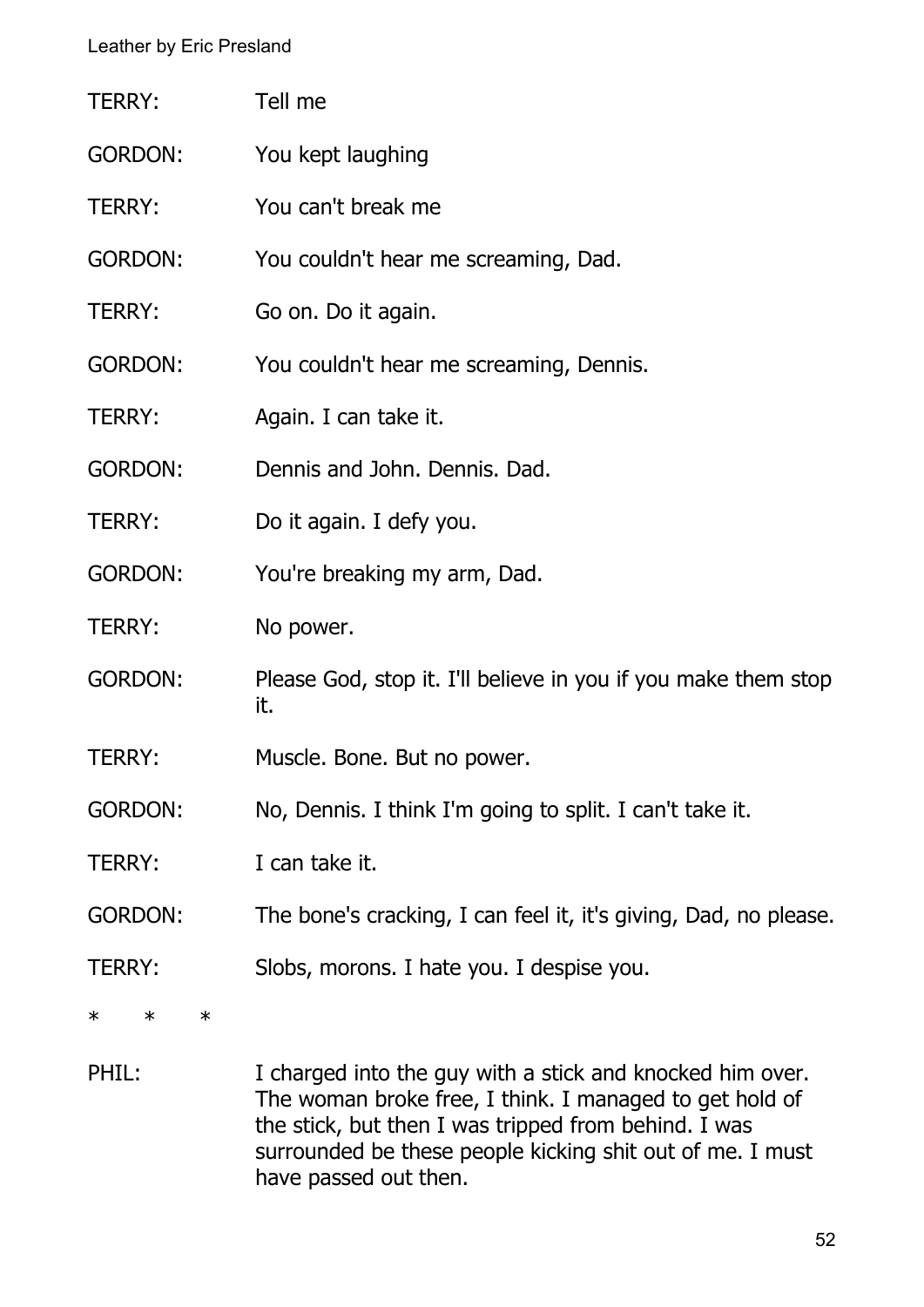\* \* \*

| <b>GORDON:</b> |        |        | Fingers. Forcing. One. Two. Three.                                                                                                                                                                                                                                    |
|----------------|--------|--------|-----------------------------------------------------------------------------------------------------------------------------------------------------------------------------------------------------------------------------------------------------------------------|
| <b>TERRY:</b>  |        |        | You can't win. Hate. Punish.                                                                                                                                                                                                                                          |
| <b>GORDON:</b> |        |        | No, I can't take it. I'm too small.                                                                                                                                                                                                                                   |
| <b>TERRY:</b>  |        |        | You can't punish. I am strong.                                                                                                                                                                                                                                        |
| <b>GORDON:</b> |        |        | Pick on someone your own size, Dad.                                                                                                                                                                                                                                   |
| TERRY:         |        |        | I can take anything you throw at me                                                                                                                                                                                                                                   |
| $\ast$         | $\ast$ | $\ast$ |                                                                                                                                                                                                                                                                       |
| PHIL:          |        |        | When I came round, they were dragging me off to the<br>wagon. I tried to put up a fight, but I wasn't in much of a<br>state. I noticed one of the pigs had the stick - they showed<br>it to me at the station. It had bloodstains and bits of wool<br>and hair on it. |
| $\ast$         | $\ast$ | $\ast$ |                                                                                                                                                                                                                                                                       |
| <b>GORDON:</b> |        |        | You big bullies both of you no you can't my inside's going<br>it's filling me it's coming out my chest                                                                                                                                                                |
| <b>TERRY:</b>  |        |        | I am strong me, me, yes me no tears for me                                                                                                                                                                                                                            |
| <b>GORDON:</b> |        |        | You've killed me, Dad.                                                                                                                                                                                                                                                |
| TERRY:         |        |        | I am pure undefiled                                                                                                                                                                                                                                                   |
| <b>GORDON:</b> |        |        | Fist stop there please fist beautiful fist don't stop                                                                                                                                                                                                                 |
| <b>TERRY:</b>  |        |        | Don't stop                                                                                                                                                                                                                                                            |
| ∗              | $\ast$ | $\ast$ |                                                                                                                                                                                                                                                                       |
| PHIL:          |        |        | Sure I'd recognise them. Six foot. Well built. Tattoos.<br>Braces. Shaved heads. Somebody's wet dream.                                                                                                                                                                |
| $\ast$         | $\ast$ | $\ast$ |                                                                                                                                                                                                                                                                       |

53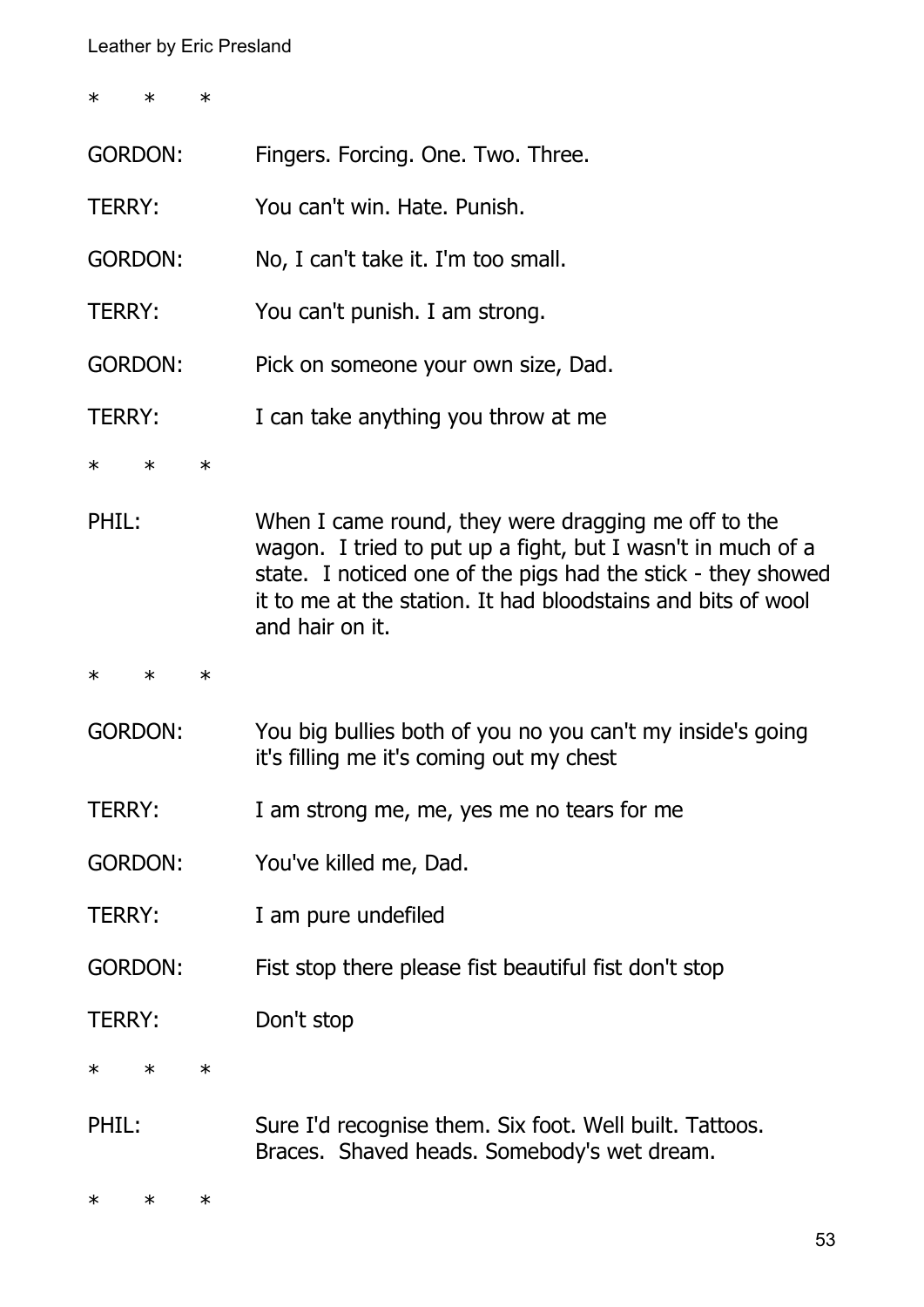- TERRY: I am cleansed by pain
- GORDON: I'll show you you killed me all of you there I'll pay you all of you
- TERRY: I am pure
- GORDON: Pulp
- TERRY: Strong
- GORDON: Kill
- TERRY: Sticks
- GORDON: Smash
- TERRY: Studs
- GORDON: Crush
- TERRY: Whips
- TERRY: Hands Fist
- GORDON: All of you
- TERRY: Give never
- GORDON: Won't ever again
- TERRY: Give back
- GORDON: Not ever ever ever
- TERRY: To lash the sin pure from me.

[GORDON collapses into TERRY's arms.]

\* \* \*

PHIL: You know, in one way I'm glad this happened. It's like some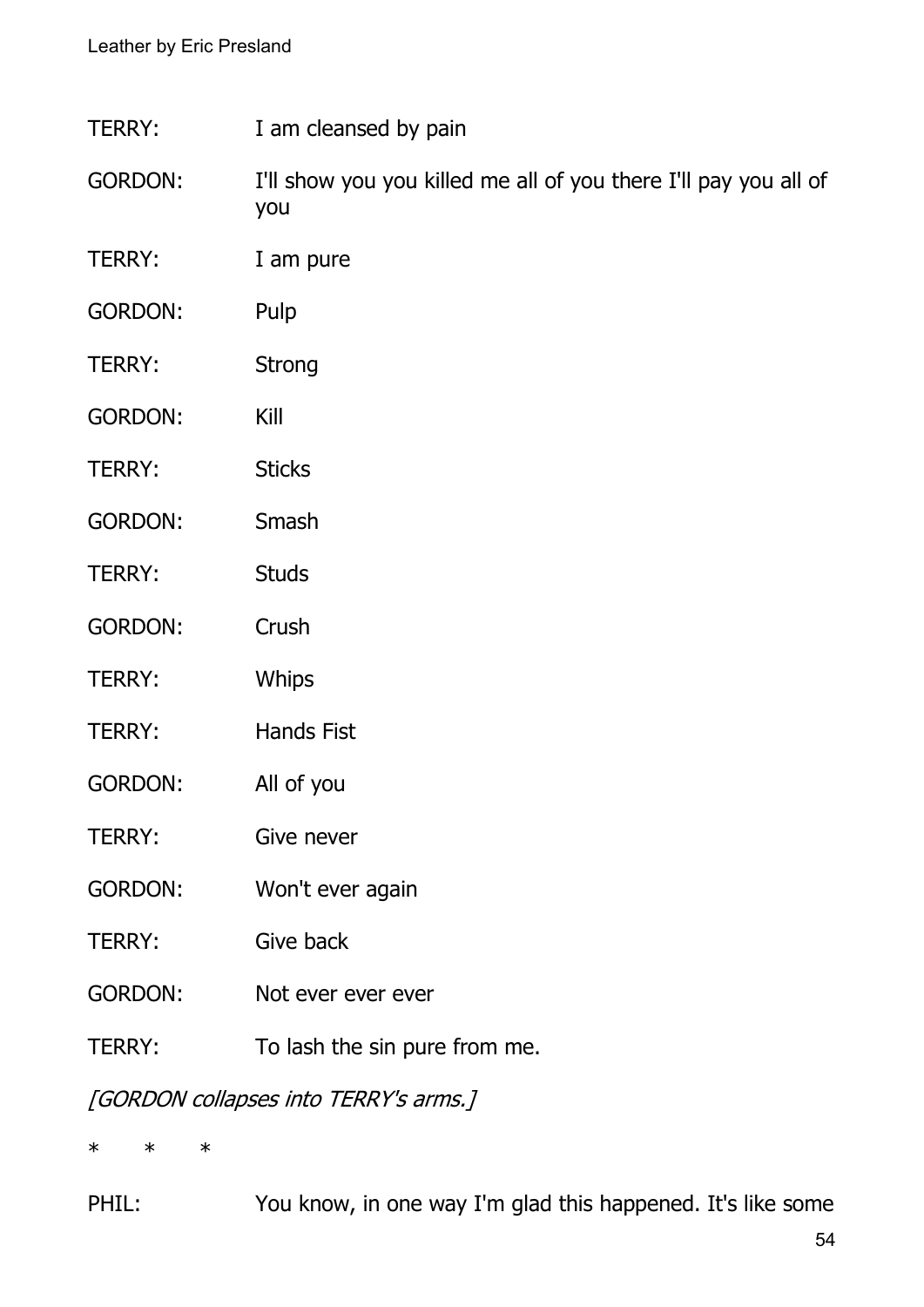barrier was broken. For the first time since I was a kid, I did something without thinking about it. Maybe it wasn't the right thing - but I did it. I let myself go.

\* \* \*

[Mozart plays in the background. TERRY slowly sits up and kisses GORDON's boot. They embrace. GORDON strips off TERRY's leather jacket, and puts it on himself.]

GORDON: Fuck me. Please.

## **A SLOW FADE TO BLACKOUT**

END OF ACT ONE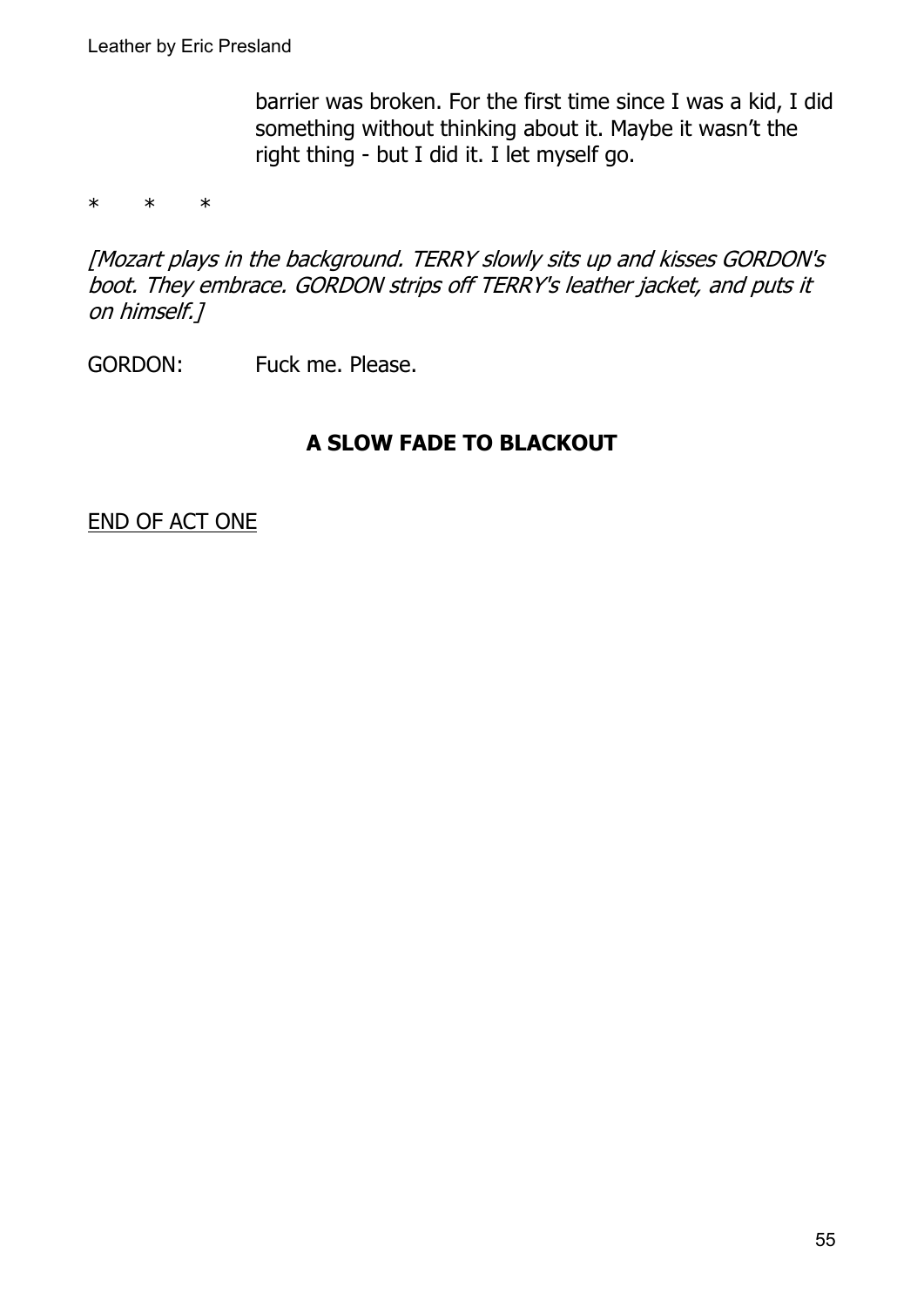#### ACT TWO

Scene One

THE FLAT. APRIL 2ND.

[The room has been rearranged. The bedroom has become GORDON's. The living room is PHIL's. It is early evening. GORDON is in his room, reading. The record player is on in PHIL's room, loud so GORDON can hear it. PHIL enters from work, a couple of letters in his hand. He opens one and reads it.]

GORDON: *[calling]* Hi.

[PHIL doesn't answer; he reaches over to turn the record-player down automatically. He sits down to read, seriously absorbed.]

GORDON: Hey, I was listening to that. *[He comes through to the* other room] What's up?

PHIL: It's come.

GORDON: Summons?

- PHIL: Yeah.
- GORDON: When?
- PHIL: June 15th. Ten weeks. Plenty of time.

GORDON: Worried?

PHIL: Yes. No. Bored, more like. And tired. It was worth it in the heat of the moment. Now it's just another bloody hassle. Sod the fine, these defence committee meetings are punishment enough. Interviews, press releases, getting hold of witnesses. I'm fed up with it.

GORDON: Work still getting you down?

[He massages PHIL's shoulders.]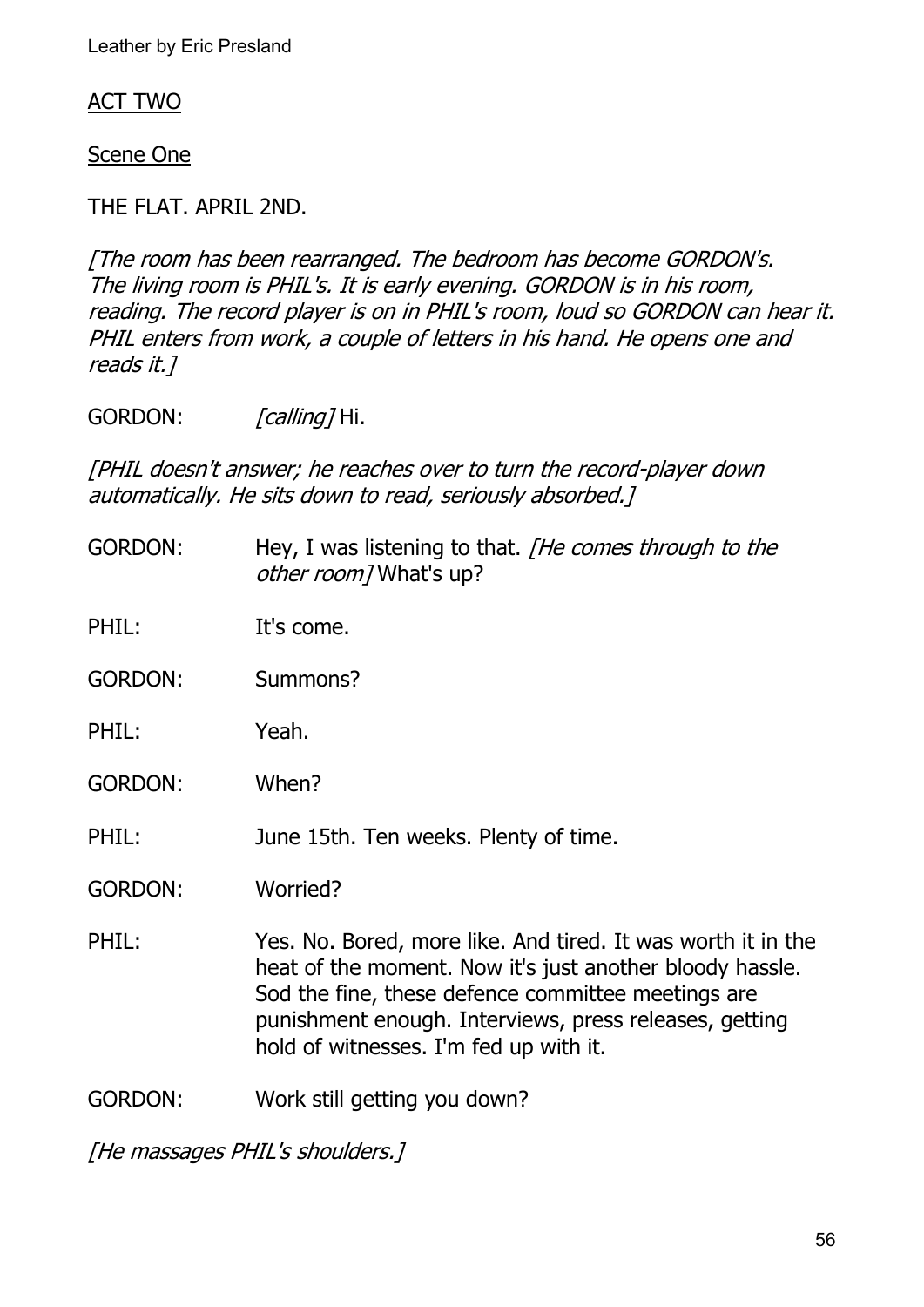- PHIL: Yeah. I must be the only forty year old junior tax inspector in the country. I'm sure it's Buckley blocking any promotion. I'd have thought he'd be glad to get rid of me. Do you know, he's just acquired an electric organ? One of those ghastly things with an automatic rhythm section. He's learning "With These Hands" in the lunch hour. It's driving me crazy.
- GORDON: So change your job.
- PHIL: What to?

GORDON: I dunno. Bookshop. Printing. Community work.

PHIL: Which is exhausting and time consuming as well. The community is a lousy employer.

GORDON: At least you'd be exhausted in a good cause.

- PHIL: At least now I get home on the dot of half past five; leaving the evenings free for an endless round of boring bloody meetings. Hey, what's that smell, as if I didn't know.
- GORDON: Want a toque?

PHIL: Not before food. I didn't know you had any.

- GORDON: [Tense] Terry came round. He's on night-call this week.
- PHIL: Oh, that's nice. How is he? I haven't seen him for nearly a month - since the demo, in fact.
- GORDON: That's cos of nights. He's OK. Sent his love. You coming to the meeting tonight?
- PHIL: [Yawns] I suppose so. You?
- GORDON: Sure. We've got all those donations to sort out.
- PHIL: You know, I feel a bit embarrassed being involved in a defence committee designed to defend me. Like taking round your own collection plate.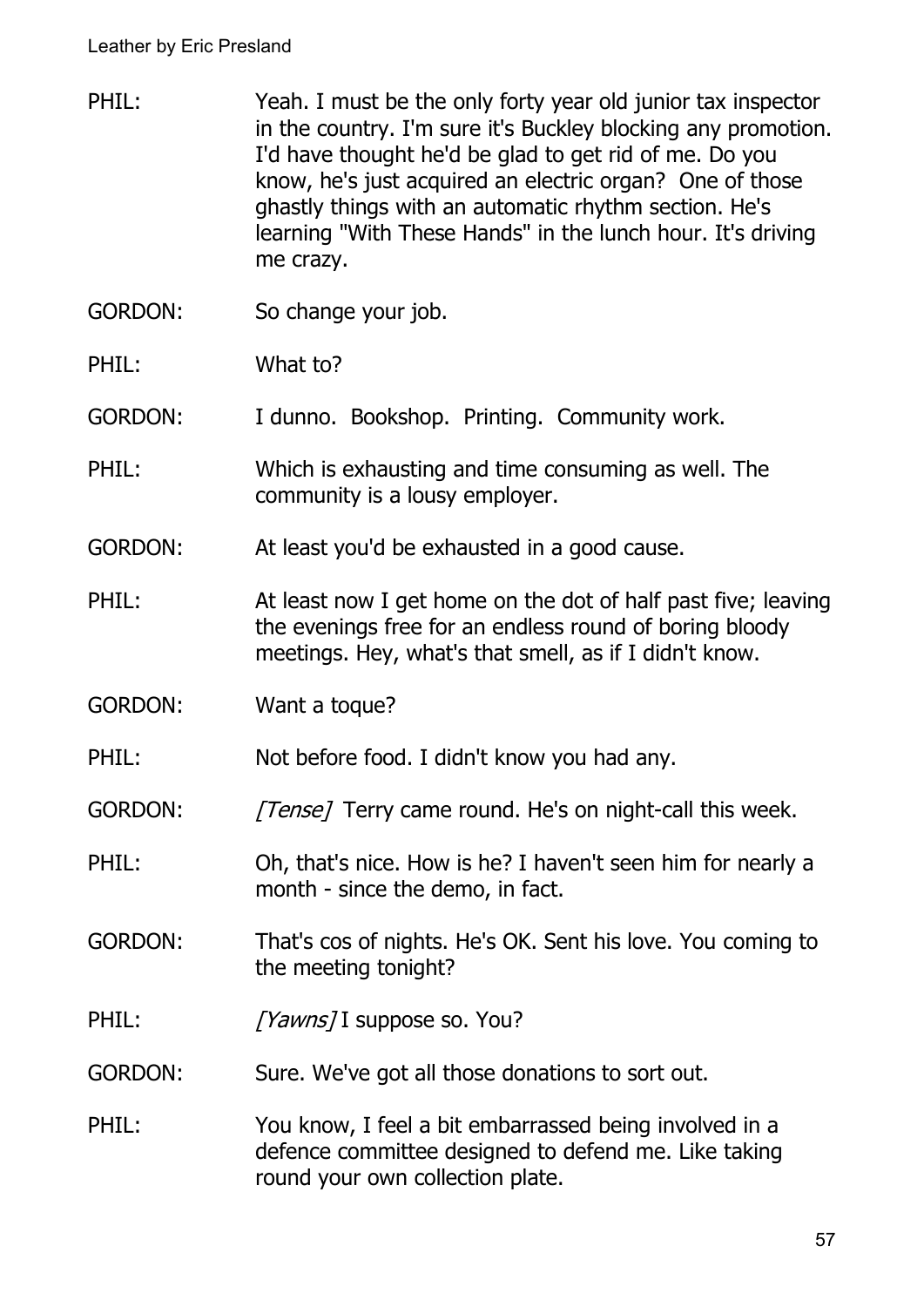GORDON: You could give it a miss tonight. We could manage without you.

PHIL: Nothing else to do.

GORDON: Your trouble, you think the world will stop if you're not in charge.

PHIL: Rubbish. Anybody could do what I do.

GORDON: Then let them.

PHIL: Hey, couldn't we both give this evening a miss? We haven't had an evening together for ages. I mean, just us. I could take you to a movie or something.

GORDON: I don't want to be taken to a movie. You go.

PHIL: It's no fun on my own. Couldn't you skip, just this once?

GORDON: I promised.

[PHIL puts his arm round GORDON, who winces. PHIL is instantly concerned. GORDON makes a decision. He takes PHIL by the hand and draws him to the bedroom - his room.]

PHIL: You're always bloody promising these days.

GORDON: Oh great! A month ago you were moaning cos I don't do anything. Now I am doing something, you don't like it. I just can't win.

PHIL: We're drifting. I'm frightened.

GORDON: Oh, love. *[Comes and takes his hand]* Don't let's quarrel.

PHIL: What's up?

GORDON: Nothing.

PHIL: You can't fool me. What is it?

GORDON: Hey, you look really tasty in your suit.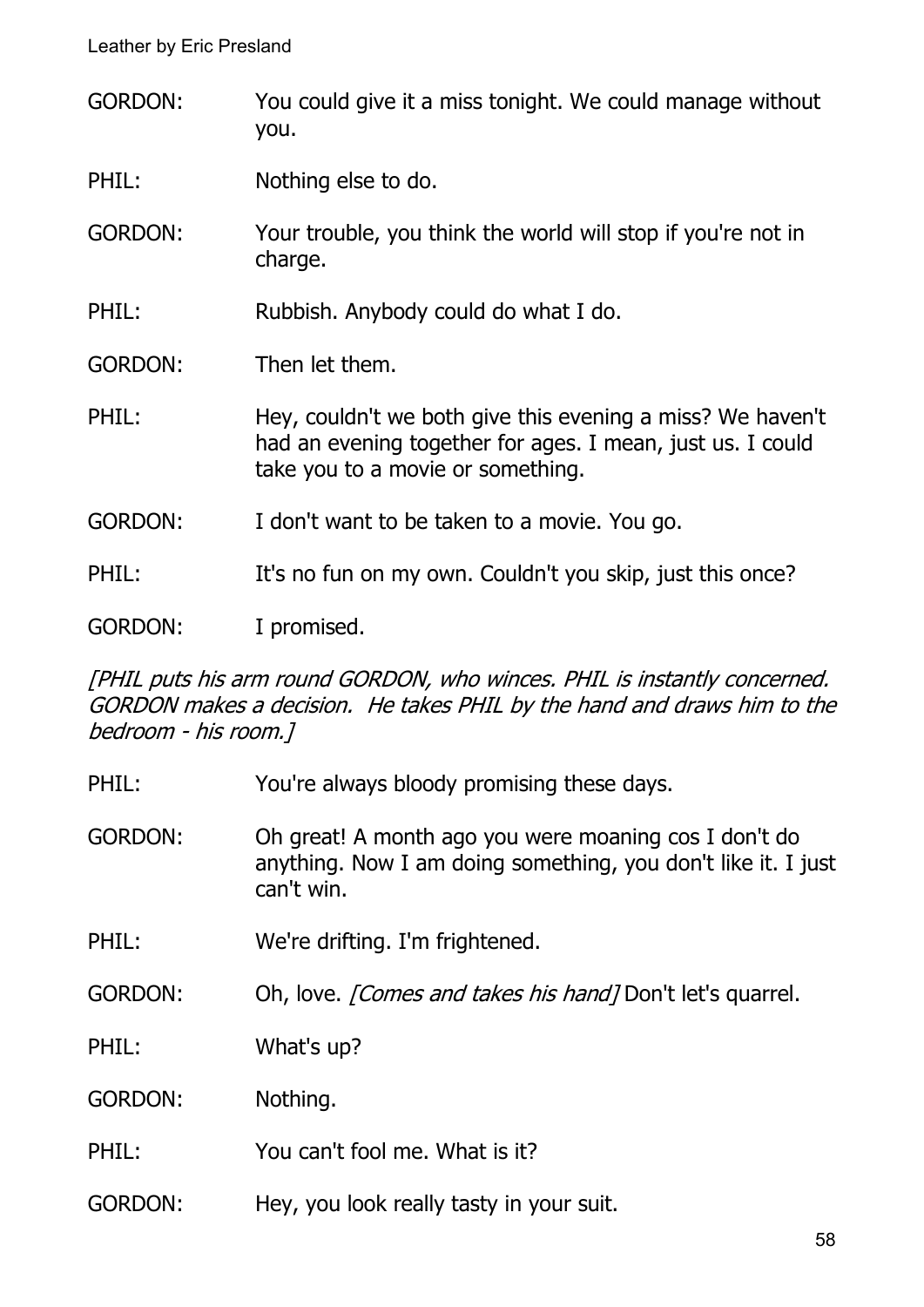[He kisses PHIL, but is careful not to press against him.]

|                | Let's go to bed, huh?                                                                                                            |
|----------------|----------------------------------------------------------------------------------------------------------------------------------|
| PHIL:          | But you've got to -                                                                                                              |
| <b>GORDON:</b> | There's plenty of time. It's not yet six. Come on. There's<br>something I want to tell you.                                      |
| PHIL:          | What?                                                                                                                            |
| <b>GORDON:</b> | I'll tell you in bed.                                                                                                            |
| PHIL:          | We haven't done this for ages.                                                                                                   |
| <b>GORDON:</b> | We did it last night.                                                                                                            |
| PHIL:          | I mean, been to bed when I got home from work. It<br>feels rather sinful. Very pleasant.                                         |
|                | [They are undressing. GORDON goes to turn off the light.]                                                                        |
| PHIL:          | No. Leave it on. I want to look at you.                                                                                          |
| <b>GORDON:</b> | You sure?                                                                                                                        |
| PHIL:          | Quite sure.                                                                                                                      |
| <b>GORDON:</b> | [Sighs] OK. [Pause] Hey, remember that time we went to -<br>where was it? That castle?                                           |
| PHIL:          | Conway.                                                                                                                          |
| <b>GORDON:</b> | That's it. Our dirty weekend. Rhyll out of season. All the<br>shops shut up and drizzle all the time. But the castle was<br>fun. |
| PHIL:          | Yes.                                                                                                                             |
| <b>GORDON:</b> | We stood up on the battlements and you could see all the<br>fields green and brown along the coast, and Anglesey                 |

across the bay. The rain was blowing in from the sea, and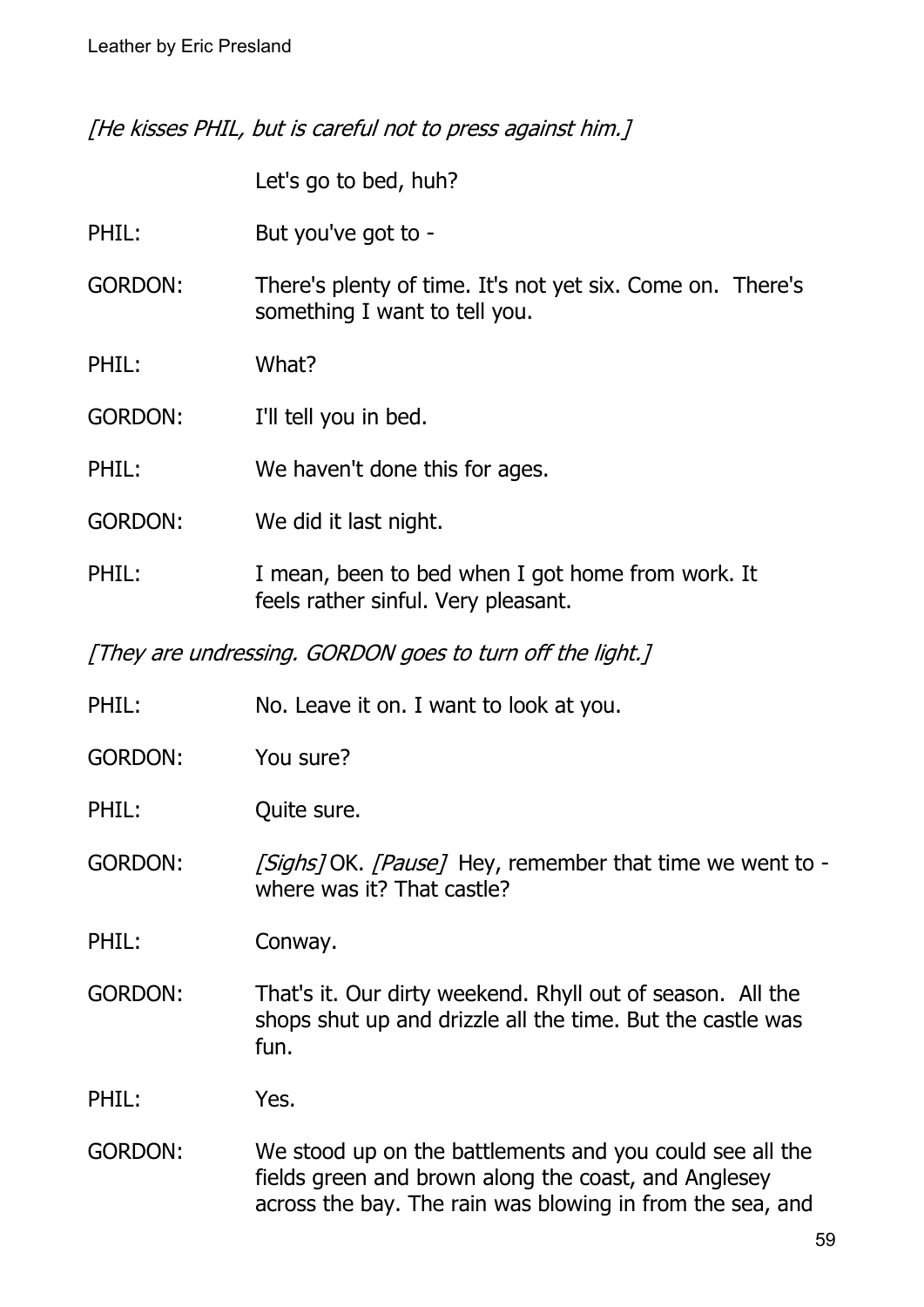the wind was unbelievable. Took your breath away. You pulled me into an - a

PHIL: An embrasure.

GORDON: More like a cottage. Somebody's pissed in the corner, and all the graffiti. And you sucked me off so beautifully. The spray in my face, your tongue warm and wet on my cock.

[GORDON takes a deep breath, takes off his jersey. His back is covered in welts and bruises. PHIL is completely non-plussed as to how to react. He folds his clothes carefully to gain time, but his voice trembles.]

- PHIL: Terry?
- GORDON: You had to know some time. I wanted to take you to bed. Tell you with my arms around you. I love you, Phil. I still want you.
- PHIL: Did you enjoy it?
- GORDON: Yes.
- PHIL: Do you love him?
- GORDON: He's very exciting.
- PHIL: How nice for you.
- GORDON: Oh, love. Don't worry… I wouldn't do anything to hurt you.
- PHIL: I'm just a bit... phased... by Terry's special interests. Yours too?
- GORDON: At the moment, yes. Sometimes.
- PHIL: I don't know what to do.
- GORDON: There's nothing to do. Nothing's changed.
- PHIL: *[Forcing interest]* What are they, those marks?
- GORDON: I can't see.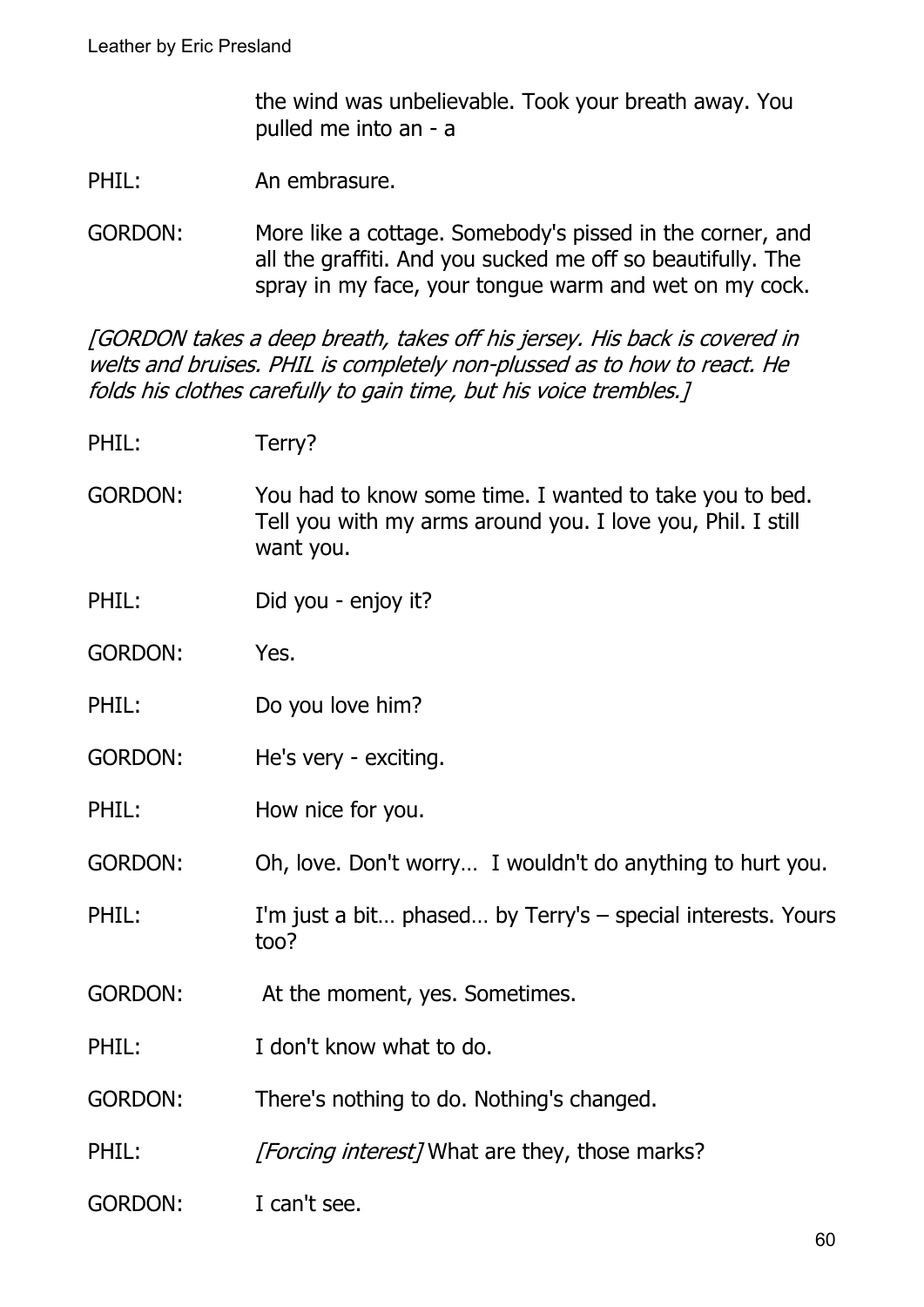| PHIL:          | What did you use?                                                                                   |
|----------------|-----------------------------------------------------------------------------------------------------|
| <b>GORDON:</b> | Terry's belt.                                                                                       |
| PHIL:          | Oh.                                                                                                 |
| <b>GORDON:</b> | And his track shoes. But that's mostly on my arse.                                                  |
| PHIL:          | There are little blue-yellow marks on your shoulders<br>here. They look a bit like cigarette burns. |
| <b>GORDON:</b> | They're not.                                                                                        |
| PHIL:          | I suppose it must be the studs. On the belt.                                                        |
| GORDON:        | Yeah. Must be. Oh dearest. I do love you so much.                                                   |

[He puts his arms round PHIL. PHIL grabs him almost desperately. The movement makes GORDON wince again.]

- PHIL: [Almost in tears] I don't know how to hold you any more.
- GORDON: Don't…

PHIL: Don't what? Don't hold you? Don't take any notice of the way you shy a way every time I touch you? I literally don't know what to do.

GORDON: Bruises go away.

PHIL: Great. Terrific. So we stop having sex till you can bear to be touched again? Then what happens? Do I get a look-in then before you go and see Terry again, or do you go back to Terry straight away for some more while I wait till you're in the mood and undamaged?

GORDON: I'm going to have a bath.

- PHIL: Yes, do that. It'll bring out the bruises quicker.
- GORDON: I'm sorry you're taking it like this.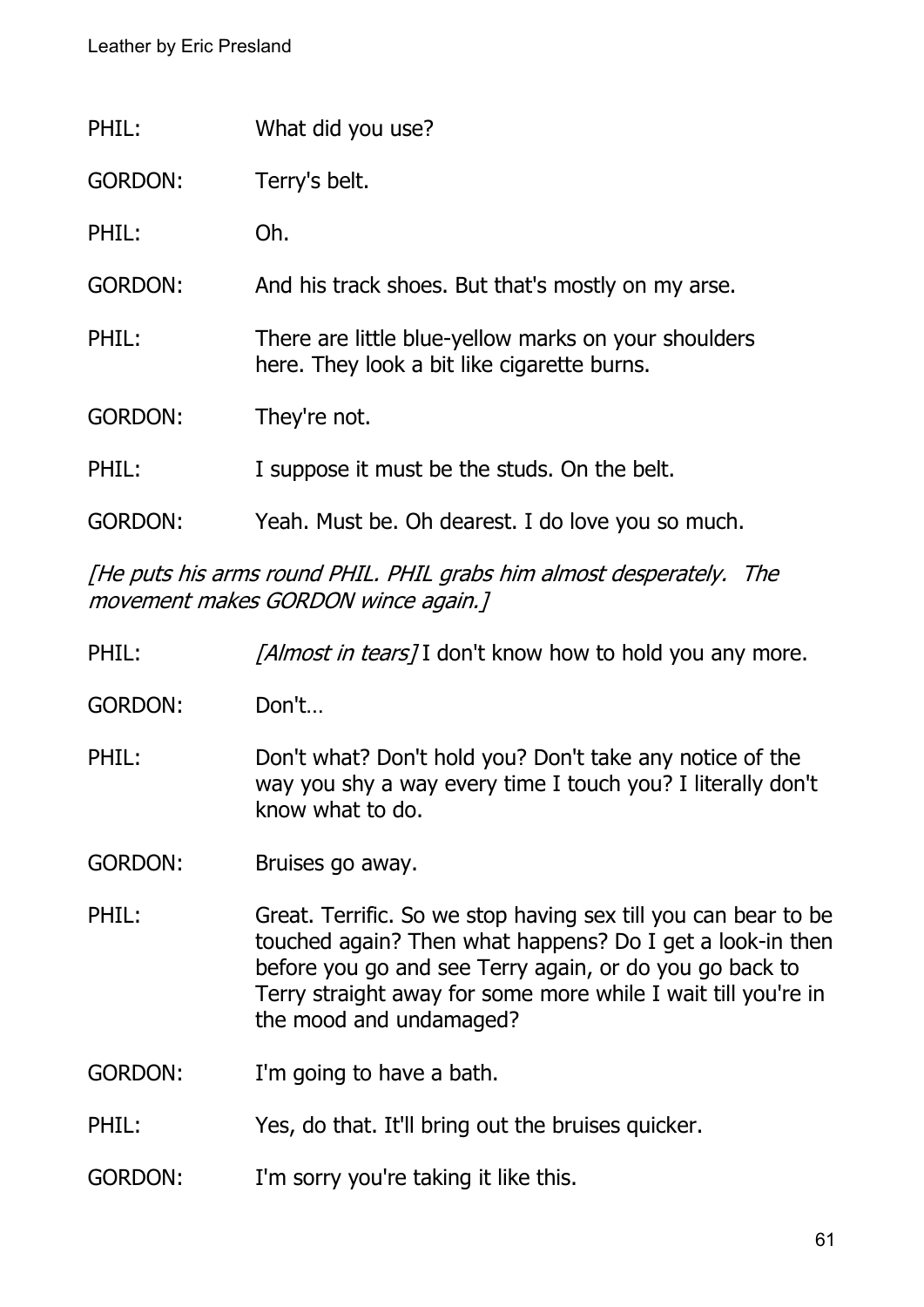PHIL: Well, what did you expect? I'm randy after you've worked me up, I'm disappointed, I'm scared - all right, I'm jealous. And after all I've done for you – GORDON: You don't fucking own me. Much though you'd like to. PHIL: What's that meant to mean? GORDON: Like buying me everything. Like trying to keep me tied to everything you do. PHIL: Gordon - GORDON: I'm not your fucking wife. PHIL: Gordon, I want to talk about -GORDON: Now get out of my fucking room.

[They stare at each other. PHIL slams out of the room and out of the front door. 1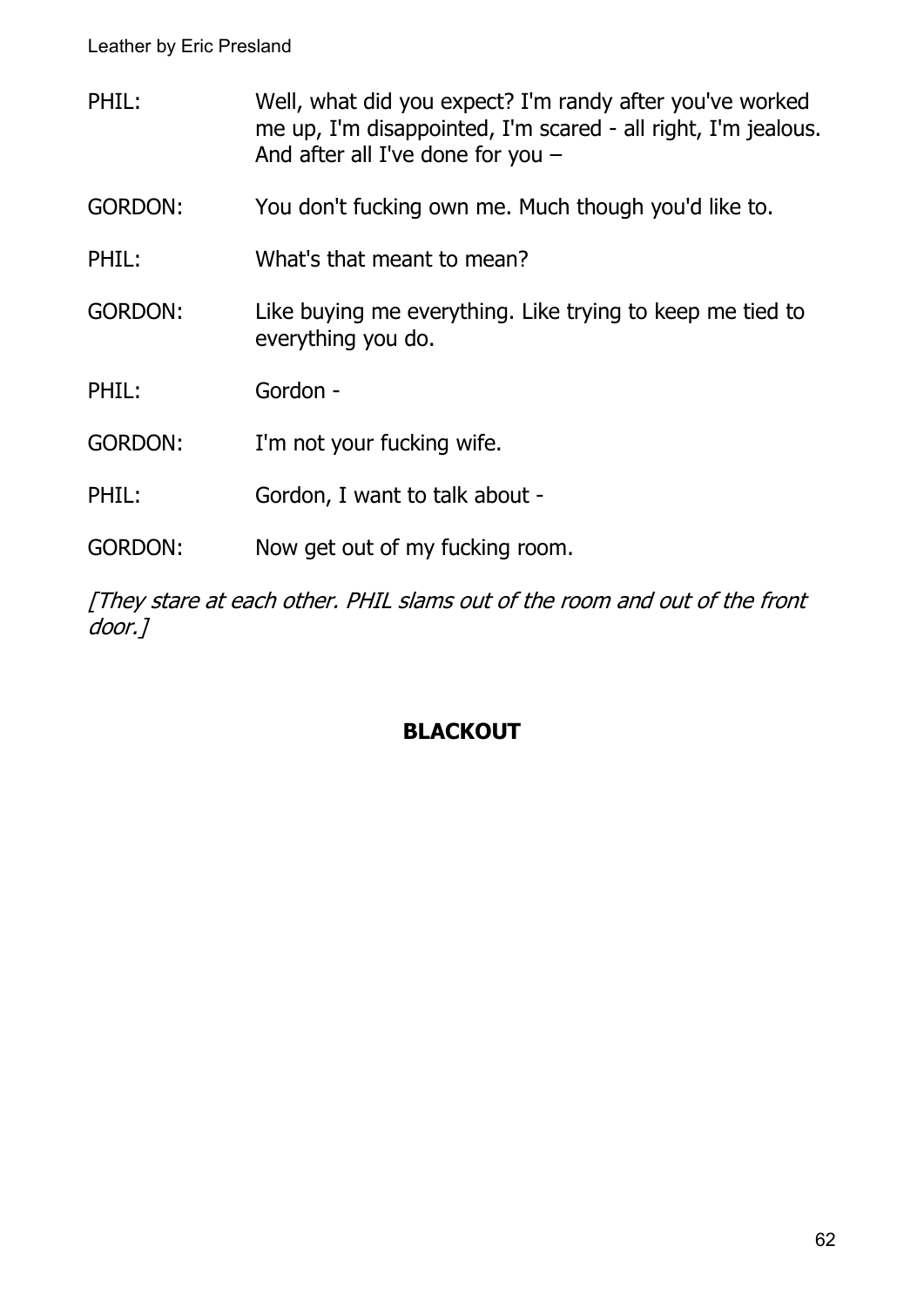#### Scene Two.

## HAMPSTEAD HEATH. APRIL 2ND.

## [It's later the same evening. PHIL is walking in a state of nervous agitation. He paces up and down. He is slightly drunk, talking to himself.]

PHIL: "My room"... "Get out of my room"... Fucking hell, that was part of my flat two weeks ago. He doesn't even pay rent. Who does he think he is?

> Course, it serves you right. Another of your lame ducks. Well, he's found his feet now, all right. Next thing you won't be able to imagine what you saw in him. That's OK, that's the best bit, when you don't feel anything more. But he's certainly got the whip hand right now.

[He realises what he's said and laughs. A man crosses near him. Turns and looks hard at PHIL. PHIL only glances, not really interested.

PHIL: You ought to be proud of yourself. Gordon's your creation. You fall for him because he's vulnerable, so you make him less vulnerable, and when you've done that he tells you to piss off. Success!

[He laughs. The man has returned. They pass again. PHIL sidesteps, oblivious.]

| MAN:  | You talk to yourself, did you know that?               |
|-------|--------------------------------------------------------|
| PHIL: | It's the only way to have an intelligent conversation. |
| MAN:  | <i>[Laughs]</i> You've got a point. Been here long?    |
| PHIL: | I don't know. What's the time?                         |
| MAN:  | About ten o'clock                                      |
| PHIL: | Doesn't time fly when you're enjoying yourself?        |
|       |                                                        |

[They both laugh]

MAN: There's some bushes over there.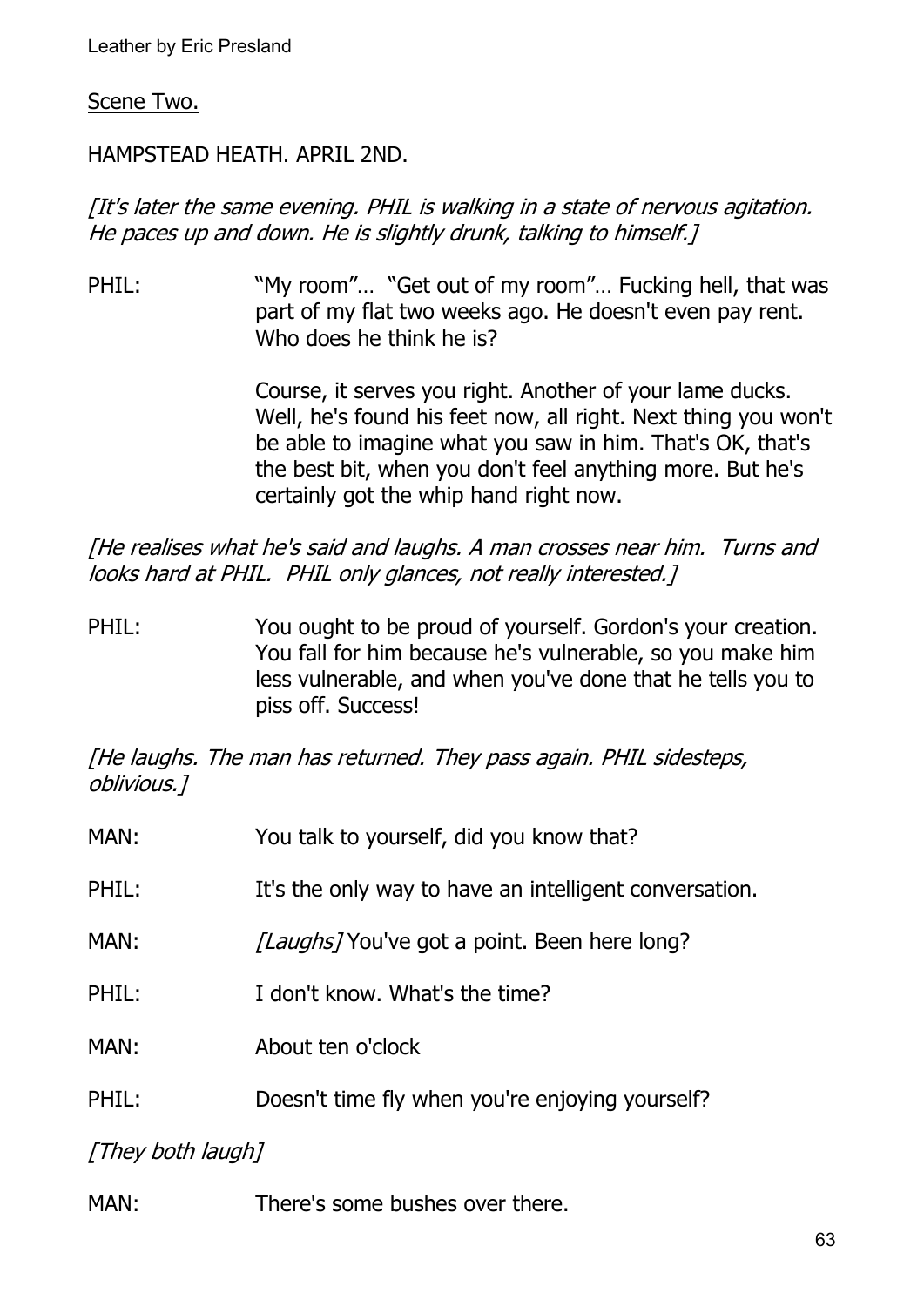| PHIL: | So there are. How convenient                                                                                                                       |
|-------|----------------------------------------------------------------------------------------------------------------------------------------------------|
| MAN:  | Well?                                                                                                                                              |
| PHIL: | OK. Sure. You come here a lot?                                                                                                                     |
| MAN:  | Only in the summer. You?                                                                                                                           |
| PHIL: | First time.                                                                                                                                        |
| MAN:  | Really?                                                                                                                                            |
| PHIL: | Yes. I think it's creepy, to be honest. People who never<br>speak, faces you never see. It's the quiet. I don't think I<br>could just - plunge in. |
| MAN:  | You get used to it.                                                                                                                                |

[The lights fade]

.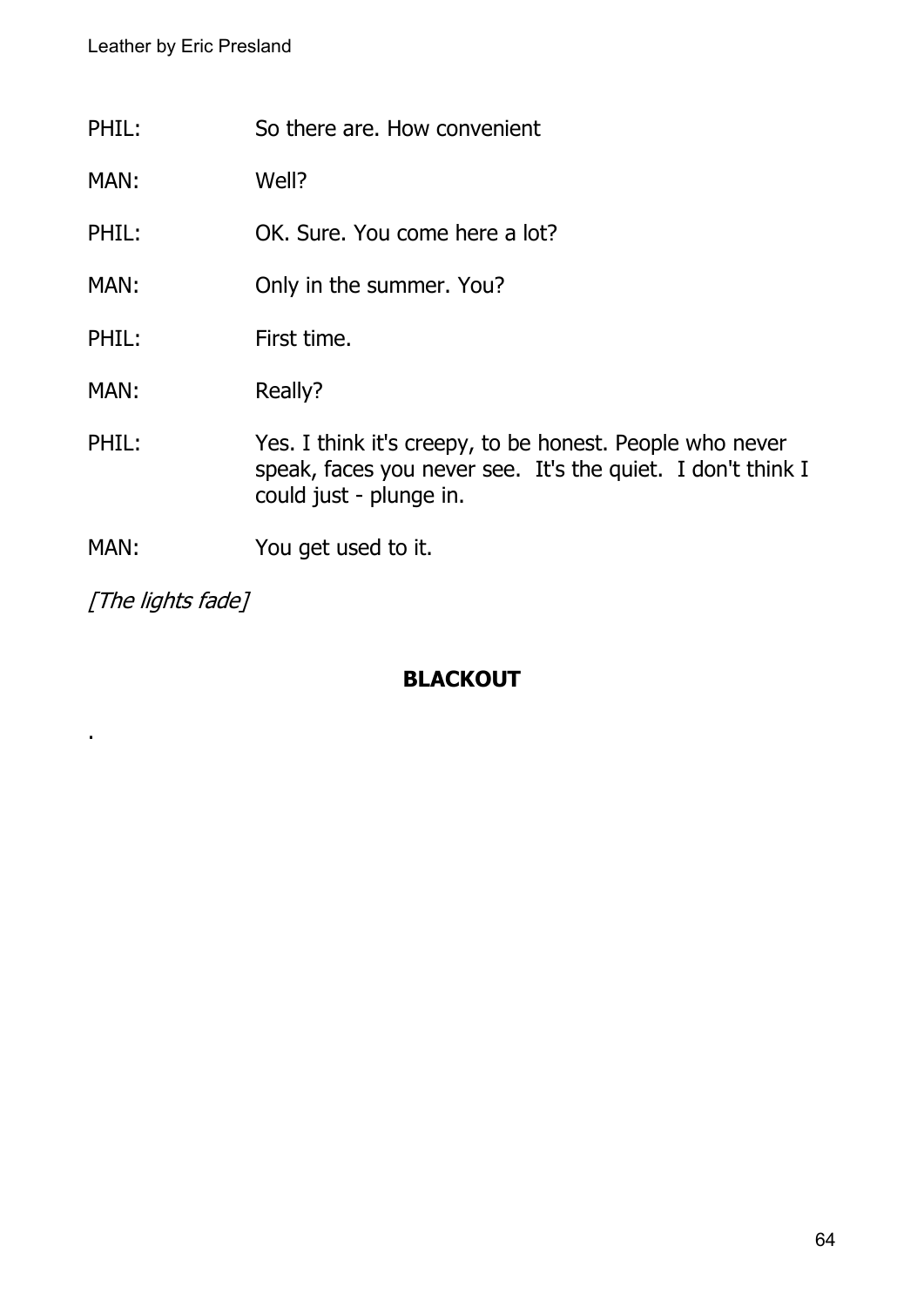#### **Scene Three**

THE FLAT. APRIL 2ND, LATER.

[GORDON is asleep in his room. Front door opens and closes. Very slowly PHIL comes in. He is almost in a state of trance. He stops centre stage. He keeps muttering to himself. Voice Over on tape - his voice.]

- V.O.: I'm sorry, but I can't go through with this. I've changed my mind. I know that's not very nice for you, mucking you around, but - I can't. I shouldn't have come up here in the first place. I was trying to prove something - but I don't want to any more. I can't. It was stupid. I can't. I want to go home. I can't. No, please - I can't. Put that knife away. I can't. Let me go. I can't. I can't. I can't.
- PHIL: [Onstage, scarcely audible.] You can't rape nothing. I am nothing. You can't rape nothing.

[He goes to GORDON's door, looks in, as if to wake him. Changes his mind, shuts the door softly. Goes to the phone and dials.]

PHIL: Clive? No, I don't. *[Looks at his watch]* Is it? I'm sorry, I had no idea. Look, can I come round and see you? Yes, now. I know it's late, but it's important. Please, Clive. I've done something stupid…

#### **FADE TO BLACKOUT**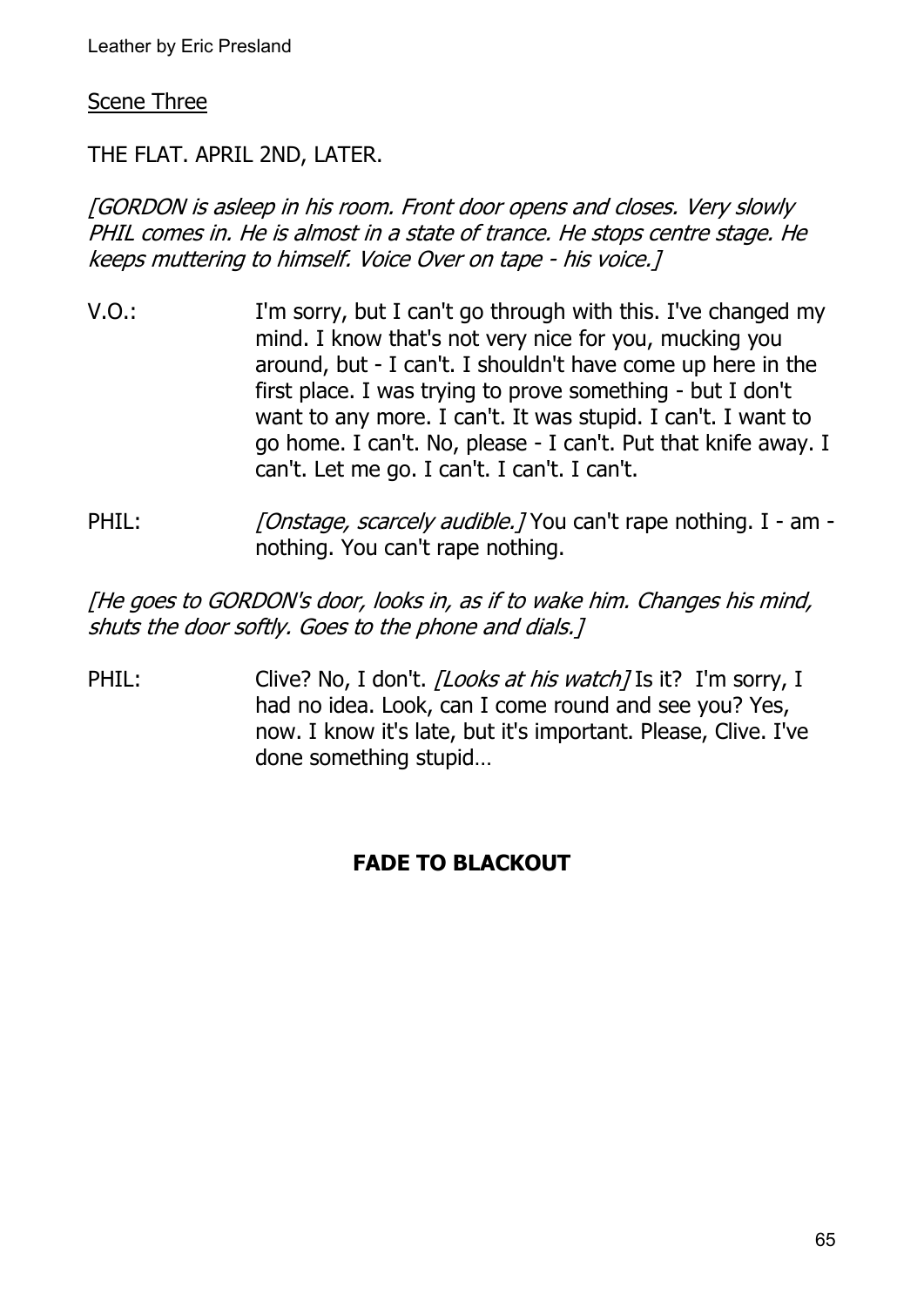# Scene Four

THE FLAT. JUNE 5TH.

[CLIVE and PHIL are going through papers.]

| PHIL:  | What time are they coming?                                                                                                                       |
|--------|--------------------------------------------------------------------------------------------------------------------------------------------------|
| CLIVE: | Officially, about ten minutes ago.                                                                                                               |
| PHIL:  | Typical. Endless bloody meetings that never even<br>start on time. I'm fed up with it.                                                           |
| CLIVE: | It's Faggot Local Time. They'll be here.                                                                                                         |
| PHIL:  | <b>Including Gordon?</b>                                                                                                                         |
| CLIVE: | Probably not.                                                                                                                                    |
| PHIL:  | You're not sure?                                                                                                                                 |
| CLIVE: | I was rather banking on his sensitivity to the situation. I<br>hinted as much.                                                                   |
| PHIL:  | Fat chance. The only hint he'd understand is half a brick.<br>Selfish little bastard.                                                            |
| CLIVE: | Mmm. Well, we've got three witnesses. Unfortunately the<br>skinheads still elude the law.                                                        |
| PHIL:  | It's serious, isn't it? This case, I mean.                                                                                                       |
| CLIVE: | My dear, they are throwing the book at you, plus index,<br>appendices and supplements.                                                           |
| PHIL:  | I'm scared.                                                                                                                                      |
| CLIVE: | You have no reason to be. A vindictive judge could<br>conceivably give you five years. But the point is, you are<br>innocent. We have witnesses. |

# PHIL: I hope you're right.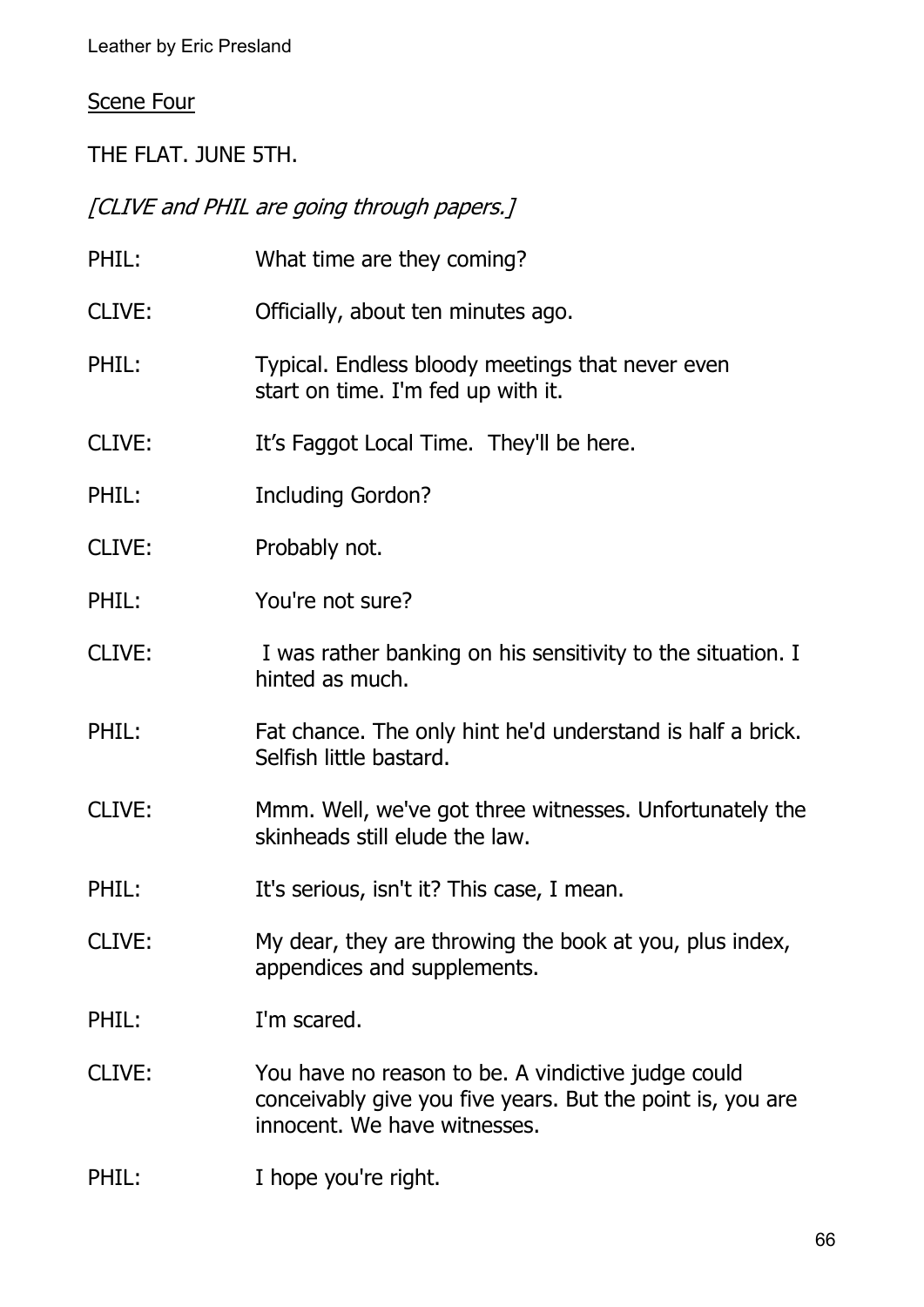- CLIVE: I'm always right. Now enough of this nonsense. Let's talk about something more interesting.
- PHIL: How's Wesley?
- CLIVE: You touch a delicate spot. Wesley was last seen at Heaven villainously cross-gartered in white leather. The effect, I am told, was akin to a somewhat overcooked hot cross bun. I grieve, I pine.
- PHIL: Maybe it's what he wants; he's just finding his feet.
- CLIVE: I am pained that he doesn't want me. And what he has found is other people's feet. Oh Phil, when is this wretched fashion for dressing up in dead cows going to pass? I loathe it. It's a disease. Somebody seems to succumb to it every other week. Only on Tuesday, a very sedate stockbroker of my acquaintance, feeling the pinch of middle years, confided that he had suddenly acquired the urge to appoint himself in a stetson, boots and chaps. No wonder the stock market's falling.
- PHIL: Where is everyone?
- CLIVE: All in its own sweet time. I'm grateful for the chance of a quiet chat with you. We talk personally only too rarely.
- PHIL: True. [Pause] So, what now, apres-Wesley? Forward once more to the Covent Garden crush bar, dear friends?
- CLIVE: Not yet a while. I feel suddenly old this time. I was looking in the mirror this morning for the first time in years. I didn't recognise the face. I could see the features of someone I knew underneath it, features that were young, smooth, confident, not unattractive, rather sensitive. Only they have blurred with food and drink and experience. The sensitive mouth is hardened against pain, the eyes dare you to reject them. In short, I am middle-aged.
- PHIL: Get thee to a Health Spa.
- CLIVE: Not any more. For many years my skin has been trying to crawl back up my cheekbones to its original position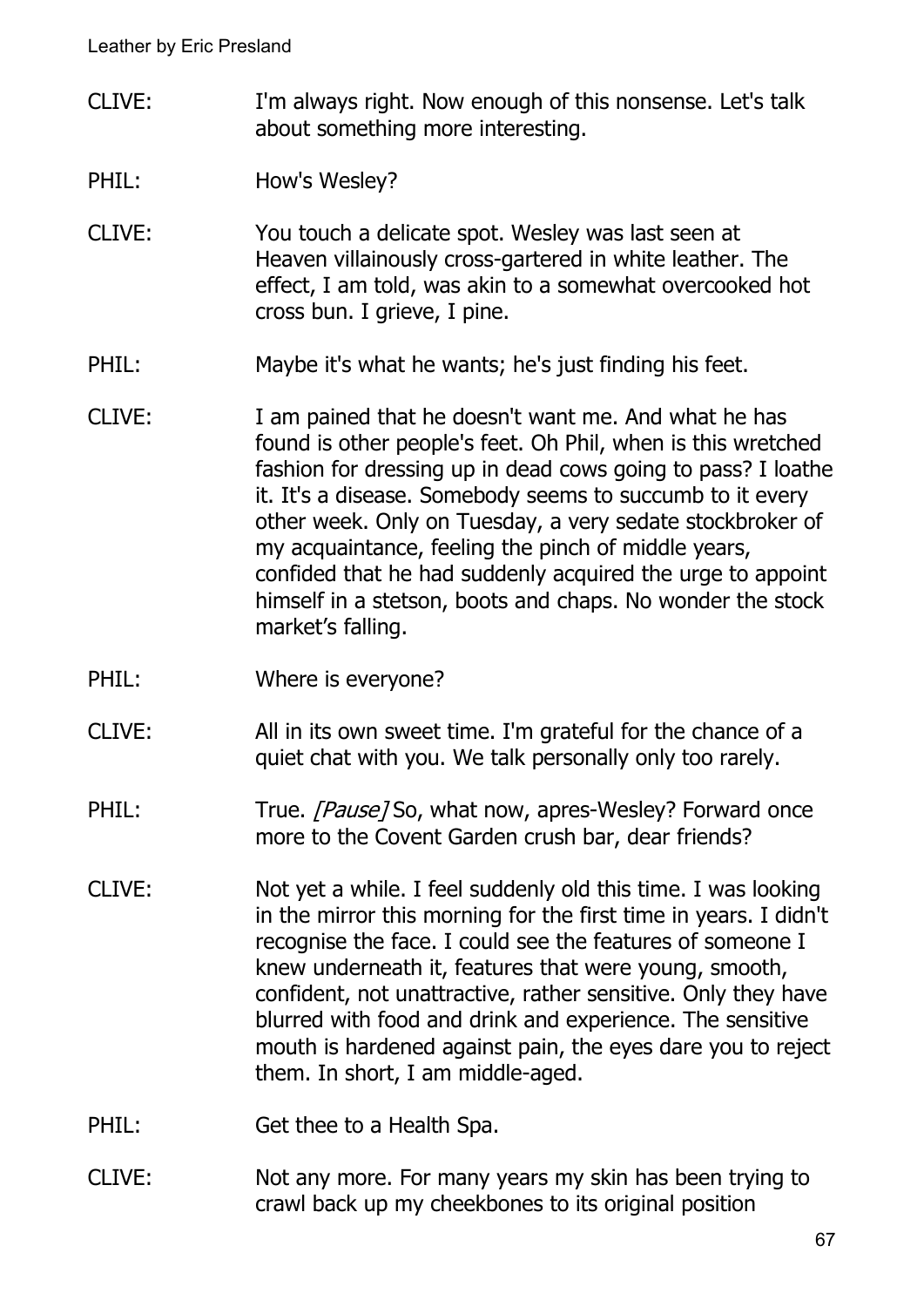beneath the eyes. I have exhorted it, pushed it, pulled it, nourished it with vitamins and cossetted it with creams, egging it on in its heroic ascent against time and gravity. But now my skin has finally said, "What the heck!" And so do I. Got any gin?

- PHIL: You're in luck. A new bottle.
- CLIVE: In that case I suggest we boost our joint morale before the hordes arrive.
- PHIL: What, all three of them?
- CLIVE: It's as good an excuse as any.
- PHIL: True. *[He gets up to pour the drinks.]*
- CLIVE: Let us rise above the turgid confines of the flesh.
- PHIL: [Pouring] Thanks, Clive.
- CLIVE: For what?
- PHIL: Oh everything. This last two months. You've been very good.
- CLIVE: I have merely been in the right place at the right time.
- PHIL: Well, what I needed I got. And I'm very grateful. [Pause] "Damaged goods," that's what Gordon called it. That's exactly it. Of course, in many ways it was my own fault  $-$
- CLIVE: We've been over all that, and it's arrant nonsense as you well know.
- PHIL: It's as if at a crucial moment I ceased to exist –
- CLIVE: How are "things", as they say, with Gordon?
- PHIL: Oh, not as bad as they might be. He's over at Terry's. When they're together they stop over there. I prefer it that way. [Pause] Oh, we've tried being 'civilised' about it. I had Terry over for dinner one Saturday. It was awful. I spent the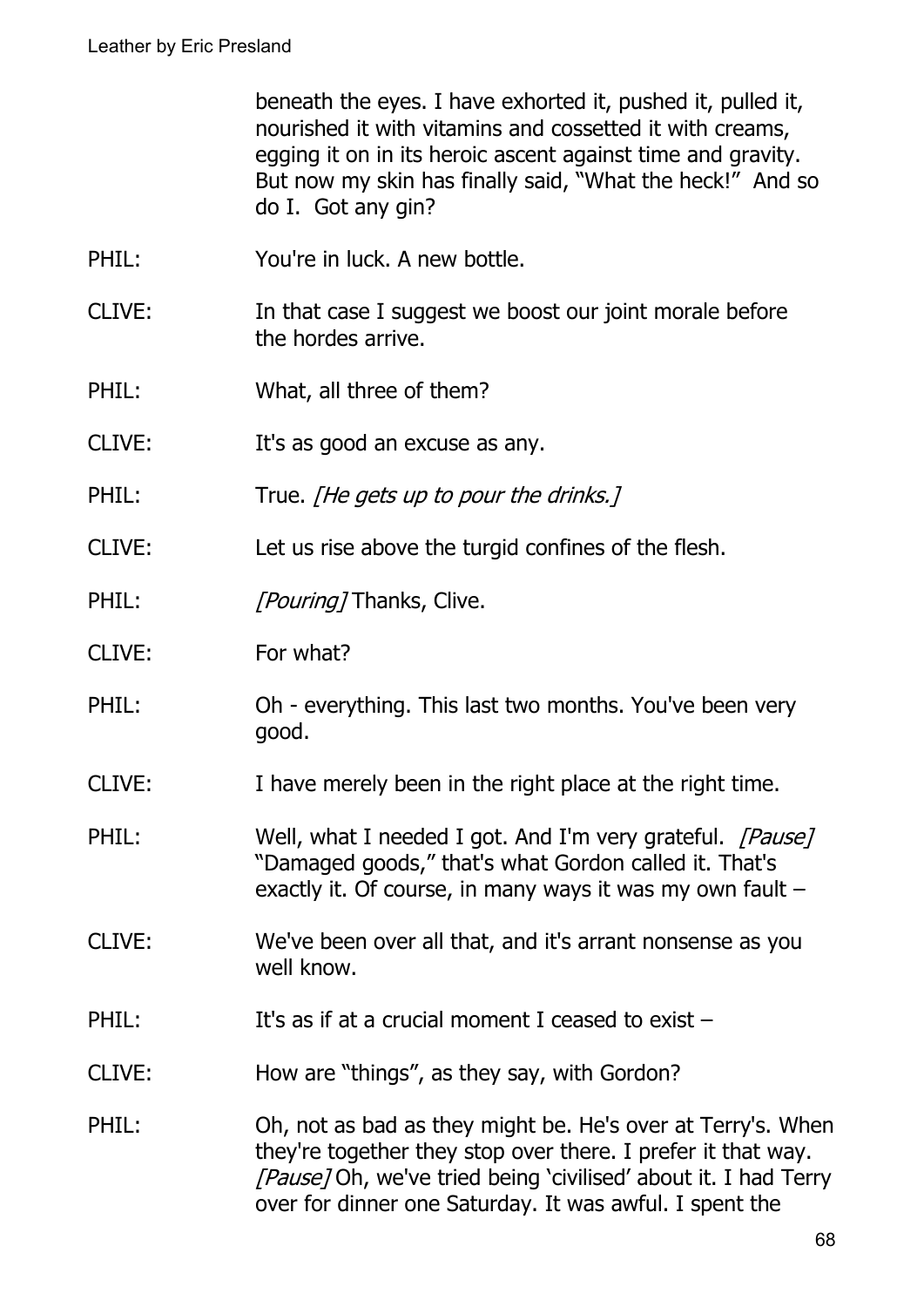whole evening wondering which of us was going to end up in bed with Gordon. I kept shaking with fright. I knew the answer all along, of course. I lay in here, listening to them in there. God knows what they were doing to each other, but it was quite - noisy. Anyway, after you've been raped, all love making sounds like rape. I kept getting flashbacks to the Heath. I rushed out into the street screaming. Quite literally. In my knickers. I sat on a wall by the park nearly naked, and howled. When I came back in, they'd stopped, thankfully. So I asked them not to come here for a bit. I couldn't tell them the real reason, but they were quite good about it. Another drink?

- CLIVE: Thanks.
- PHIL: I'm sorry to bore you. It's ridiculous, really. I can't stop talking about it, thinking about it. And them. It's there all the time, even when we're doing something like this. Little pictures. Earth in the mouth. Screams. My screams. Gordon's screams. Oh, hell. I've told you all this before.
- CLIVE: At least a dozen times, my dear. One more or less won't make any difference. You're still seeing Gordon?
- PHIL: Yes.
- CLIVE: And you're still having sex with him?
- PHIL: Sort of.
- CLIVE: Sort of?
- PHIL: Well, we arrange to meet, and we meet, and we have a drink, and Gordon looks like he's got indigestion, and says he can't cope with the demands that Terry and I are both making, by which he means the demands that I'm making – he seems quite happy with Terry's demands. And at the end of the evening we agree it's better to have talked, and I say, "Do you want to come back?", and he says 'yes', sometimes, but mainly 'no'. And when he says no, I go all cold inside, and I try to ignore it and arrange to meet again. And when he says yes, I get frightened of what I might be expected to do. So he comes back and the conversation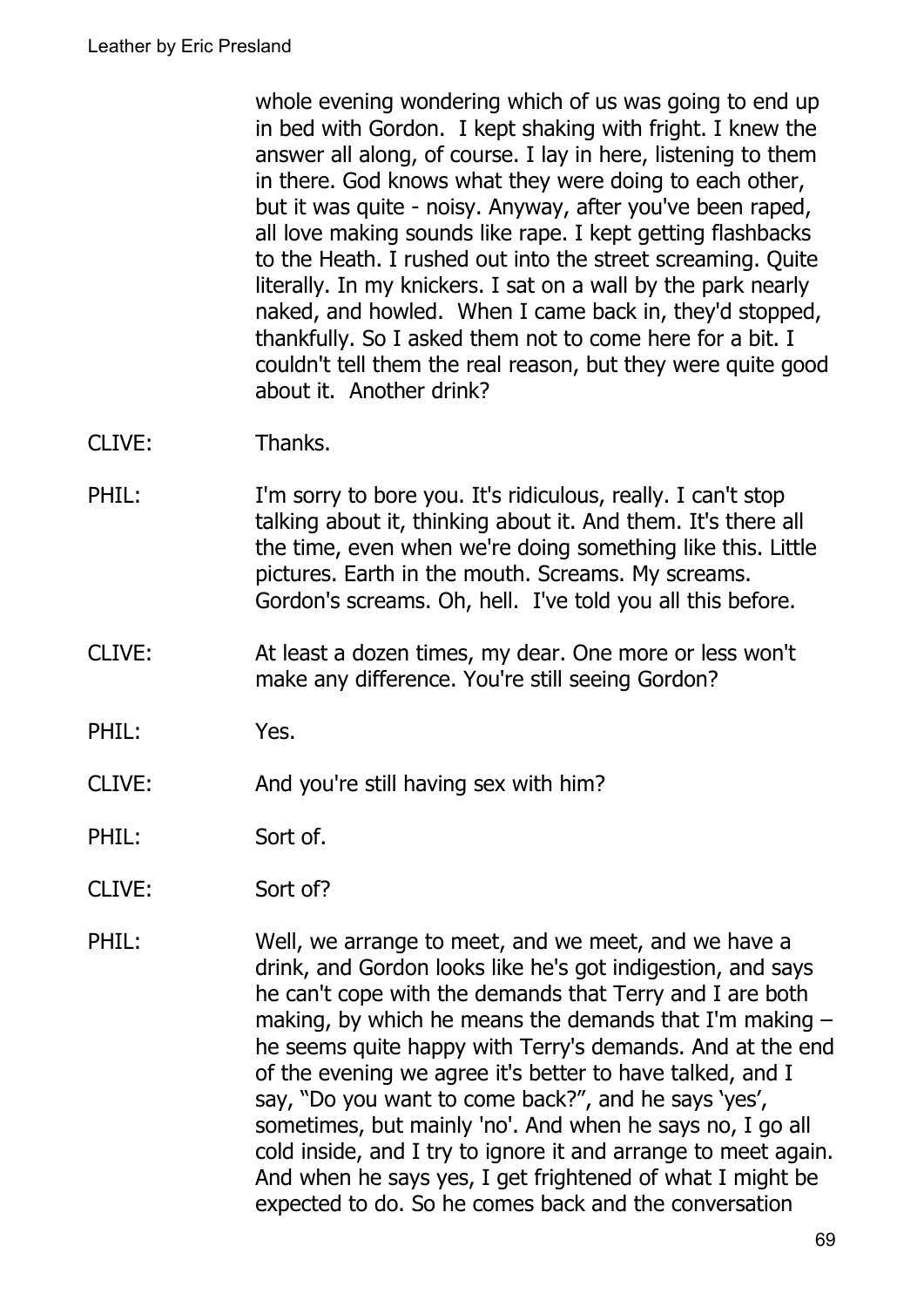goes all stilted, and eventually I say, "Shall we go to bed?", and then he lies there staring at the ceiling, all tense, and then I can see him making the decision that he's going to please me, and he steels himself to do so. And aftewards I feel like I've had a rather inexperienced rent boy, and then we go to sleep, in silence.

- CLIVE: I see.
- PHIL: Oh Clive, what am I going to do? Two months I've had to put up with it.
- CLIVE: I'd say find someone else fast. Find several people.
- PHIL: But I want Gordon.
- CLIVE: But you need friends.

[The bell rings. CLIVE answers it. Enter ALAN.]

| ALAN:  | Have I missed the fun?                                                                                                                                            |
|--------|-------------------------------------------------------------------------------------------------------------------------------------------------------------------|
| CLIVE: | What fun?                                                                                                                                                         |
| ALAN:  | What? You mean you haven't overthrown capitalism yet?                                                                                                             |
| CLIVE: | We were waiting for you to do it.                                                                                                                                 |
| ALAN:  | Hi, Phil. Sorry I'm late. Caucus meeting                                                                                                                          |
| CLIVE: | How you cope with those grimy heterosexual socialists is<br>beyond me. Or why. I could never feel totally at ease with<br>people who rolled their own cigarettes. |
| ALAN:  | Gordon rolls his own.                                                                                                                                             |
| CLIVE: | But Gordon compensates by using a cigarette holder, so we<br>excuse him his one proletarian affectation.                                                          |
| PHIL:  | Will you please stop talking about Gordon?                                                                                                                        |
|        |                                                                                                                                                                   |

[The bell rings. ALAN answers it. Laughter in the hall. GORDON and TERRY enter, very much 'together'.]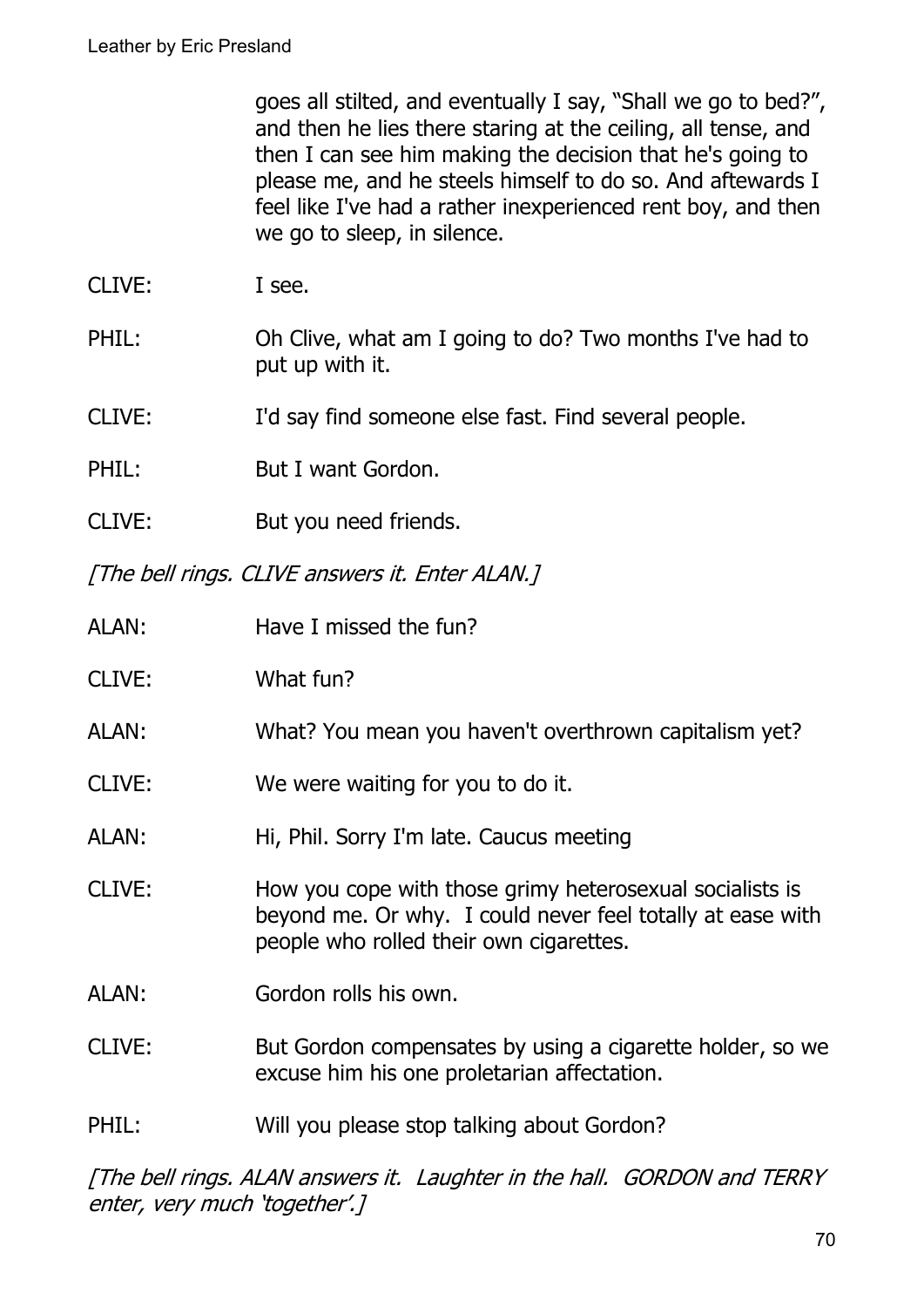| TERRY:                                       | Sorry we're late. Gordon took hours tarting himself up. |  |
|----------------------------------------------|---------------------------------------------------------|--|
| <b>GORDON:</b>                               | And Terry's bike wouldn't start. As usual.              |  |
| TERRY:                                       | It doesn't like the weight of Gordon's fat arse.        |  |
| <b>GORDON:</b>                               | Baggage!                                                |  |
| [They laugh and punch each other playfully.] |                                                         |  |

CLIVE: I'd like to call this meeting to order.

PHIL: [Cold] Hello.

GORDON: Hello, love.

[He separates himself almost guiltily from TERRY. They sit down, very proper.]

| ALAN:        | I've got apologies from Sue and Howard. They're at a<br>conference in Sheffield.                                                          |
|--------------|-------------------------------------------------------------------------------------------------------------------------------------------|
| PHIL:        | How convenient.                                                                                                                           |
| CLIVE:       | That's quite enough of that.                                                                                                              |
| PHIL:        | Sorry.                                                                                                                                    |
| CLIVE:       | Now, Phil's decided he wants to defend himself.                                                                                           |
| <b>ALAN:</b> | Is that wise?                                                                                                                             |
| PHIL:        | I know what I'm doing. I hate lawyers. Loud porty voices.<br>Present company excepted, of course I'll make my own<br>mistakes, thank you. |
| ALAN:        | That's what worries me. Why take the risk?                                                                                                |
| PHIL:        | It's my neck.                                                                                                                             |
| CLIVE:       | Phil feels that if he conducts his own defence, he'll be more<br>in control.                                                              |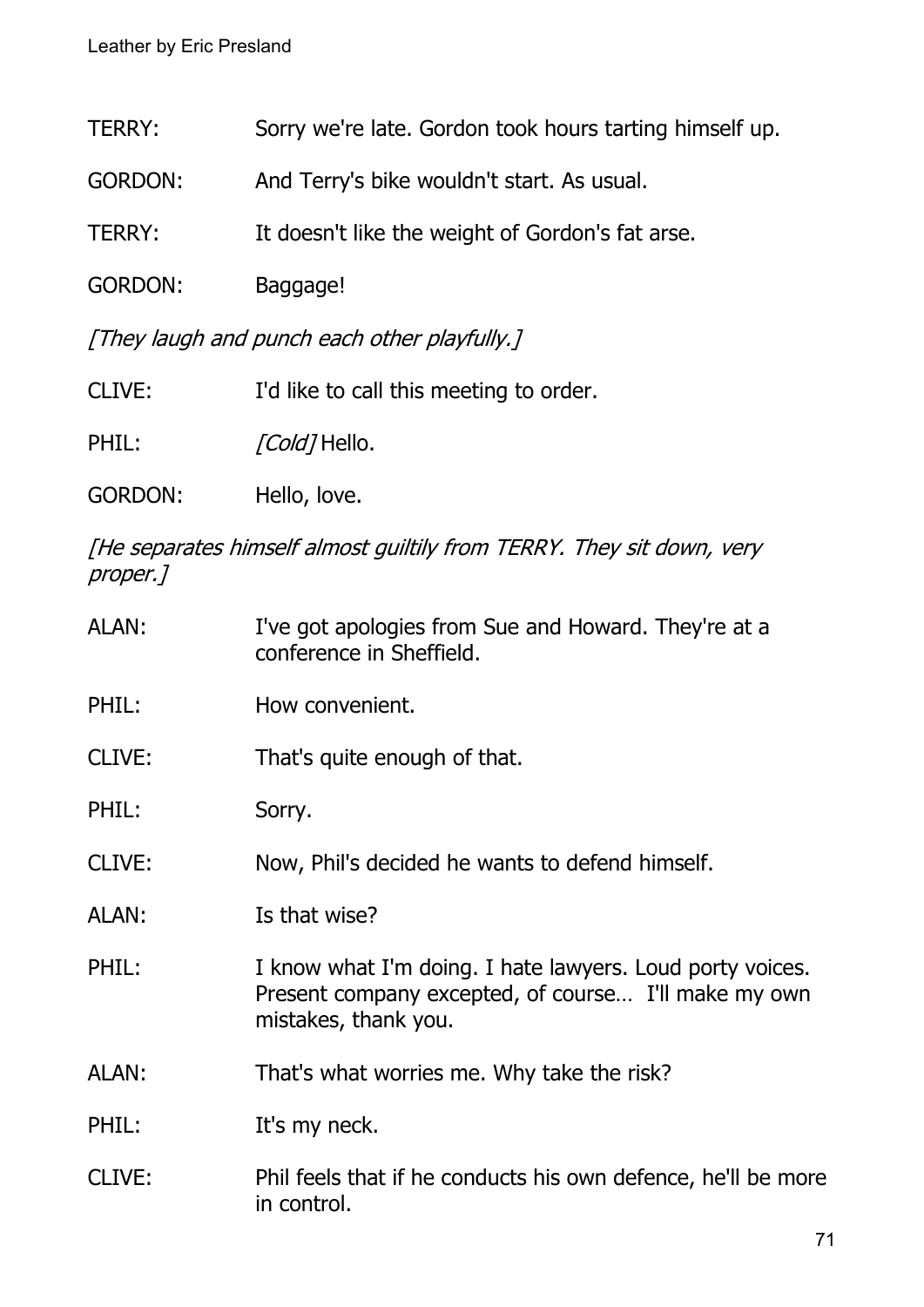- TERRY: It's been done before. Remember the Oz trial.
- GORDON: That dates you.
- TERRY: You said you liked mature men.
- GORDON: Not moth-eaten. *[A laugh and a push.*]
- TERRY: Eat shit, pus-head.
- GORDON: What? Here?
- PHIL: [Slightly hysterical] Can we stick to the point?
- ALAN: Do we know who the judge is?
- CLIVE: Mr. Justice Newton, I believe. Not noted for his broadness of mind, but usually fair if not rubbed the wrong way.
- TERRY: Didn't he hear John Burgess's case? The one who got done for manslaughter. Some guy had a heart attack on him in his pleasure chamber. Got off with a conditional discharge, surprisingly enough.
- GORDON: Maybe the judge is into S and M.
- PHIL: [More upset] Please...
- CLIVE: Quite right. The point is, we've got a very good chance, and there really is no case to answer.
- PHIL: The police are trying to whitewash their handling of the demonstration. The prosecution is a diversion. They haven't caught one of those skinheads.
- GORDON: *[Whispers to TERRY]* If they do, I hope they save one for me.
- PHIL:  $[Rising in fury]$  I'm sorry, but I can't possibly carry on with this. If you can't keep the meeting in order, Clive, I don't want to know. Bunch of wankers, wasting my time.  $\int A s$  he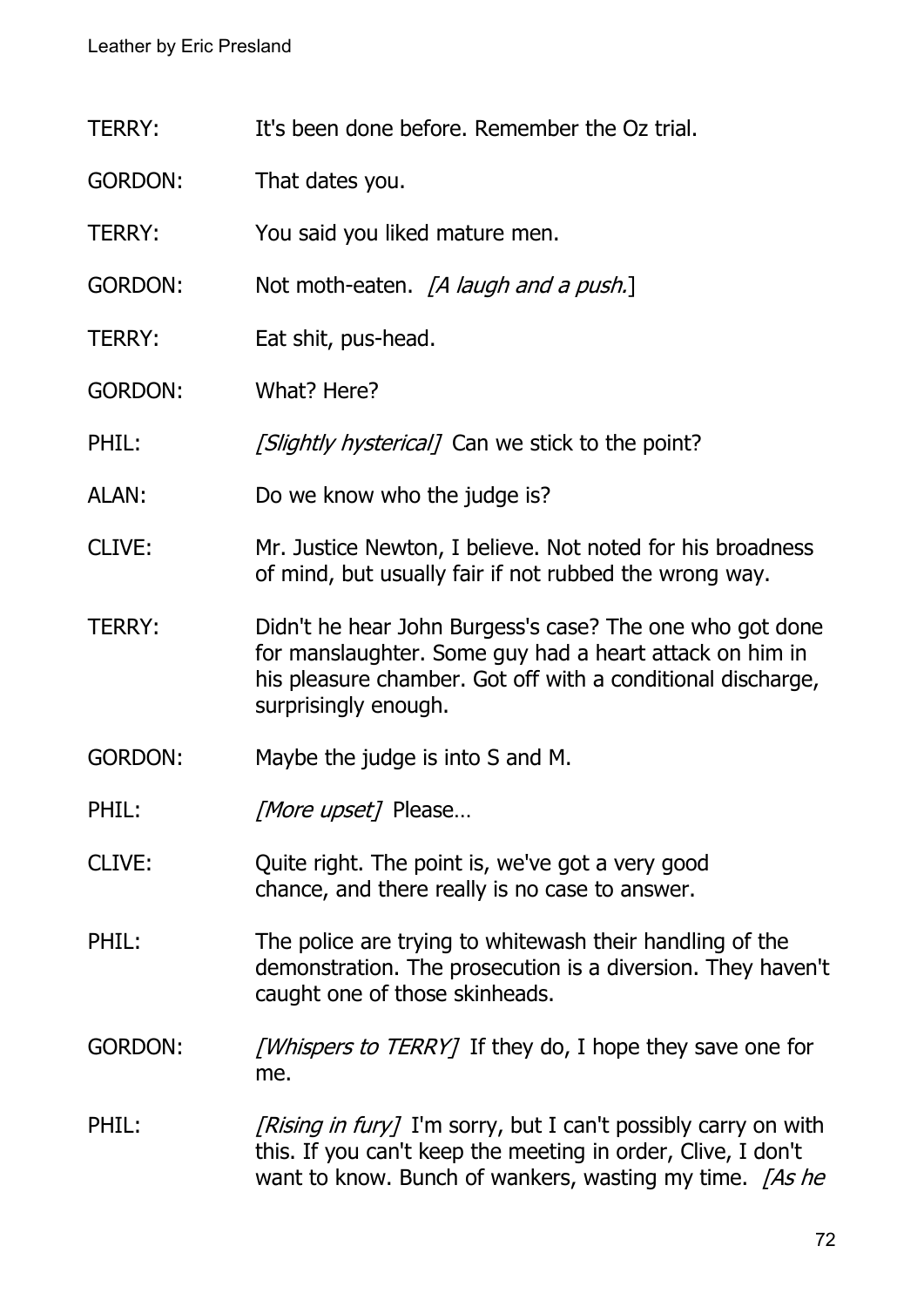goes, to TERRY and GORDON:] Kindly confine your sadism to the bedroom where it belongs.

[PHIL Exits. CLIVE hesitates, wondering whether to follow him. Then  $-J$ 

CLIVE: Now. Behaviour outside the court. I believe you wanted to say something, Alan…

# **FADE TO BLACKOUT**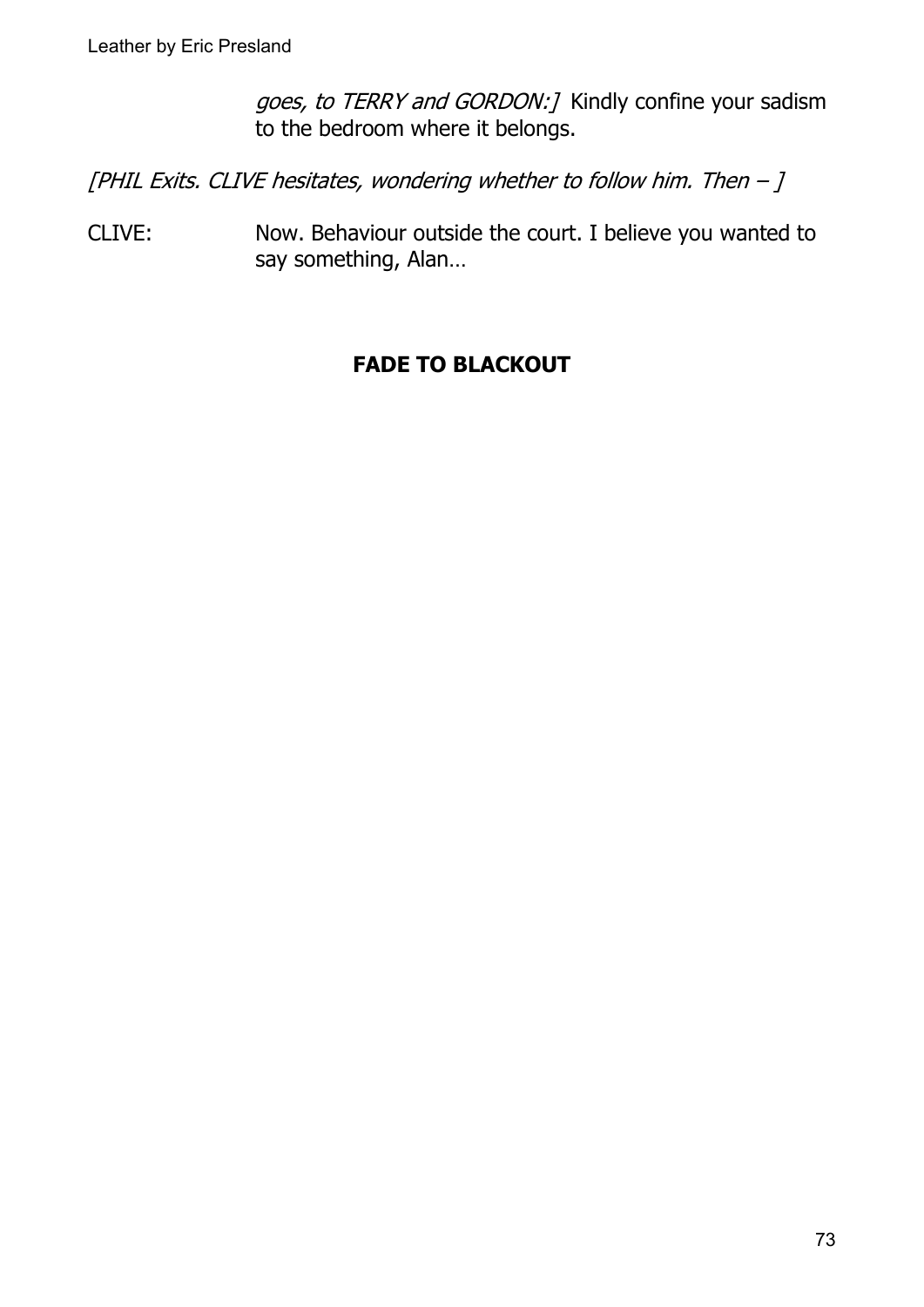#### Scene Five

A SEX SHOP. JUNE  $10^{TH}$ .

[HUGO, an athletic blond, is behind the counter, reading a mag. Enter TERRY and GORDON. GORDON is a bit nervous.]

| TERRY:           | Oh, come on. They won't rape you.                      |
|------------------|--------------------------------------------------------|
| <b>GORDON:</b>   | I know. I just feel like a dirty old man.              |
| TERRY:           | They don't stock them.                                 |
| [GORDON laughs.] |                                                        |
| TCDDV.           | $C$ tan baing so soul $M_2$ don't boug to buy anything |

TERRY: Stop being so coy. We don't have to buy anything if we don't want to. They're very nice and helpful.

[He sees HUGO and is a bit shocked.]

| <b>GORDON:</b> |  | [Seeing HUGO] Oh, I'll have that one. |
|----------------|--|---------------------------------------|
|                |  |                                       |

TERRY: Not for sale. Little slut.

[Slaps GORDON's wrist. GORDON holds it out for more.]

| HUGO:          | Can I help you, sir?                         |
|----------------|----------------------------------------------|
| <b>GORDON:</b> | Any time                                     |
| TERRY:         | Hello, Hugo. This is Gordon.                 |
| HUGO:          | Hi                                           |
| <b>GORDON:</b> | [To TERRY] What lovely people you know.      |
| TERRY:         | Hugo and I are old friends. Aren't we, Hugo? |
| HUGO:          | <i>[Awkwardly]</i> Yes.                      |
| <b>TERRY:</b>  | Gordon's pretty new.                         |
| <b>GORDON:</b> | You make me sound like a virgin.             |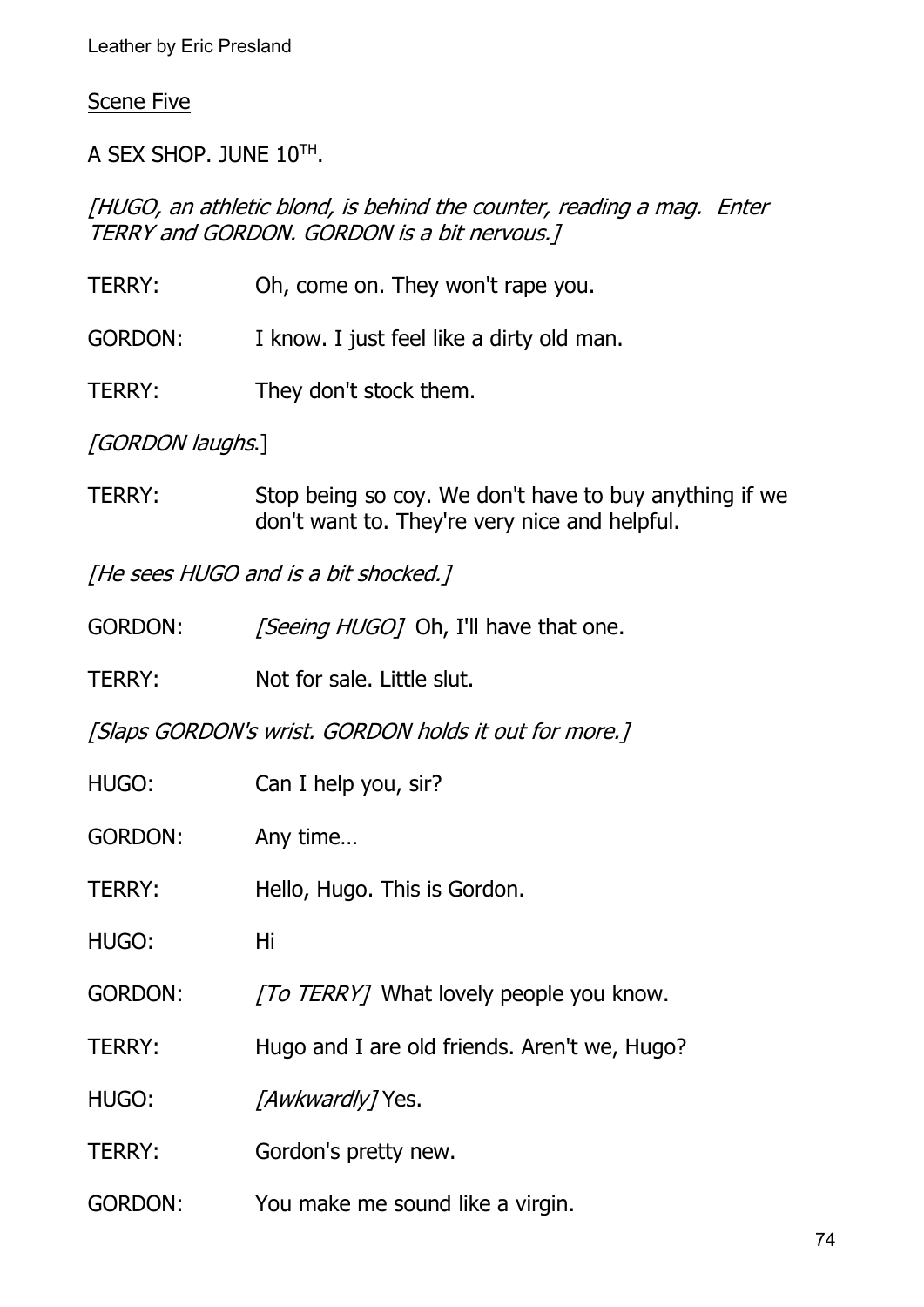TERRY: I thought I'd show him around. That OK with you?

- HUGO: Sure. Help yourself. Are you interested in anything in particular?
- GORDON: Er I don't know yet.

TERRY: I've got a few odds and ends at home.

- HUGO: I know.
- TERRY: Of course you do. Anyway, I thought it better if he had some things of his own. Then he's not tied to me.
- GORDON: In a manner of speaking. [HUGO laughs]
- TERRY: He's only got a bit to spend, but it's his birthday next week, so I thought I'd get him something too.
- HUGO: I see. Well, look around. And if you need a hand, I'll tell you anything you need to know.
- GORDON: I will.

[HUGO sits back with his magazine. GORDON surveys the shop.]

I don't know where to start.

- TERRY: Well, basically it depends whether you want to dress up, or whether you want things which have some kind of  $-$  effect. A lot of this stuff is pure Hardy Amies.
- GORDON: [Looking at a price tag] Jesus!
- TERRY: What's that?

GORDON: £19.95 for a crummy bit of leather.

TERRY: This stuff comes expensive. If people want it, they'll pay for it.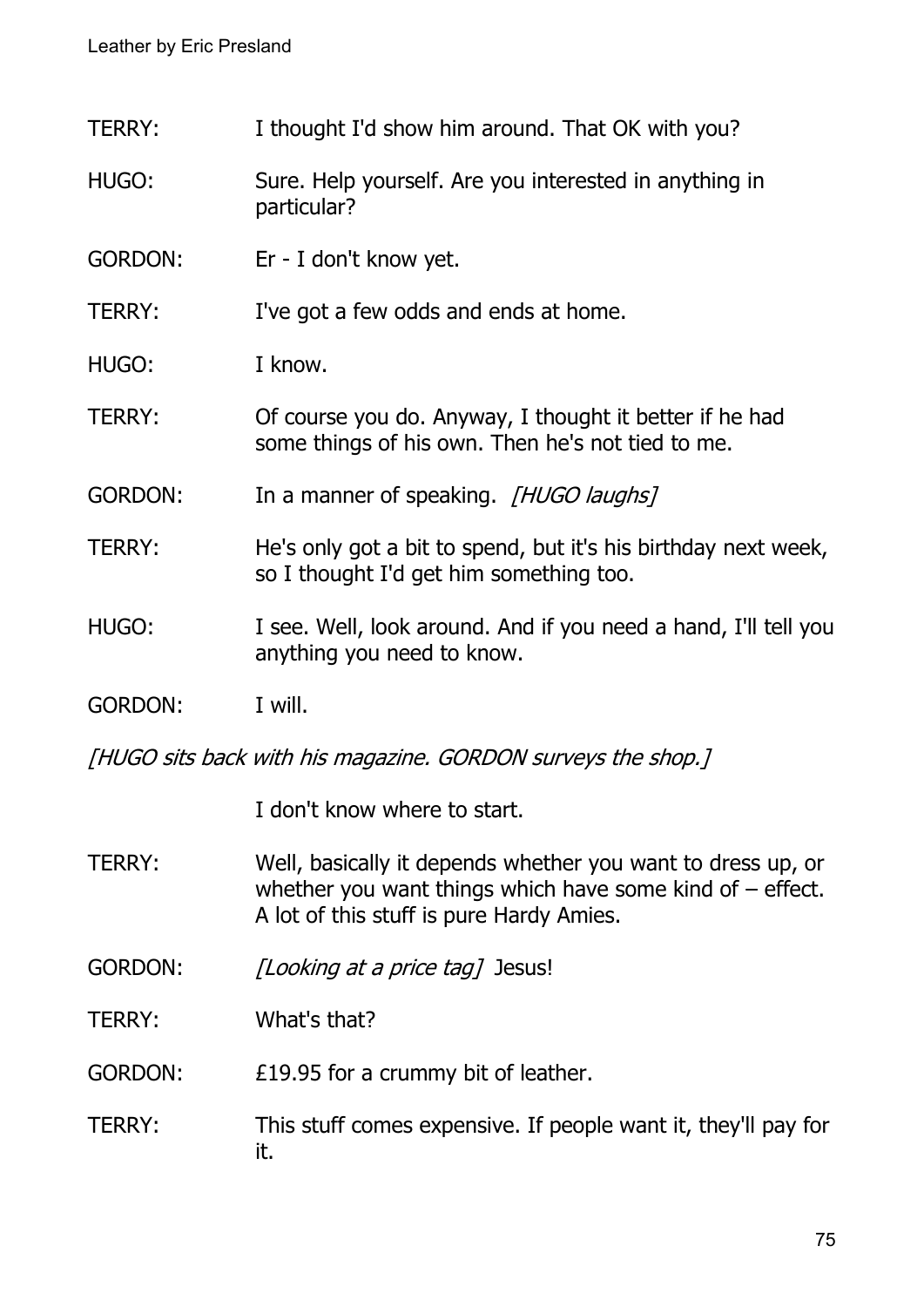| <b>GORDON:</b> | It's a rip-off.                                                                                                                                                                                                                                  |
|----------------|--------------------------------------------------------------------------------------------------------------------------------------------------------------------------------------------------------------------------------------------------|
| TERRY:         | They're all individually made. It takes a certain amount of<br>time and skill. Think of it as craftwork.                                                                                                                                         |
| <b>GORDON:</b> | What's this for?                                                                                                                                                                                                                                 |
| TERRY:         | Known as an L-piece, which is silly, cos it's more of a T than<br>an L.                                                                                                                                                                          |
| <b>GORDON:</b> | But what do you do with it?                                                                                                                                                                                                                      |
| <b>TERRY:</b>  | Oh, come on. Use a bit of nous.                                                                                                                                                                                                                  |
| <b>GORDON:</b> | Does it go round your cock?                                                                                                                                                                                                                      |
| <b>TERRY:</b>  | Oh, well done! You see that stem of the T goes round<br>between your balls, and the crosspiece goes round the base<br>of your prick.                                                                                                             |
| <b>GORDON:</b> | I see. [Pause] What about that lot?                                                                                                                                                                                                              |
| <b>TERRY:</b>  | Harnesses of various kinds. Master/slave stuff.                                                                                                                                                                                                  |
| <b>GORDON:</b> | Interesting                                                                                                                                                                                                                                      |
| <b>TERRY:</b>  | Do you want to look?                                                                                                                                                                                                                             |
| <b>GORDON:</b> | Mmm.                                                                                                                                                                                                                                             |
| <b>TERRRY:</b> | Hugo, can we have one down?                                                                                                                                                                                                                      |
| HUGO:          | Sure. <i>[Comes over]</i> What do you want?                                                                                                                                                                                                      |
| <b>GORDON:</b> | Oh, a harness, maybe                                                                                                                                                                                                                             |
| HUGO:          | Well, there are master-harnesses, open-back with cock<br>harness, £47-95, but to be honest, they're not much use.<br>Just tinsel on the Christmas tree. Still, they look quite good<br>at parties and so on. Slave harnesses are rather better - |

simple collars, £19.95; closed back with cockring, £49-95, or there are light slave harnesses at £24-95. Quite effective,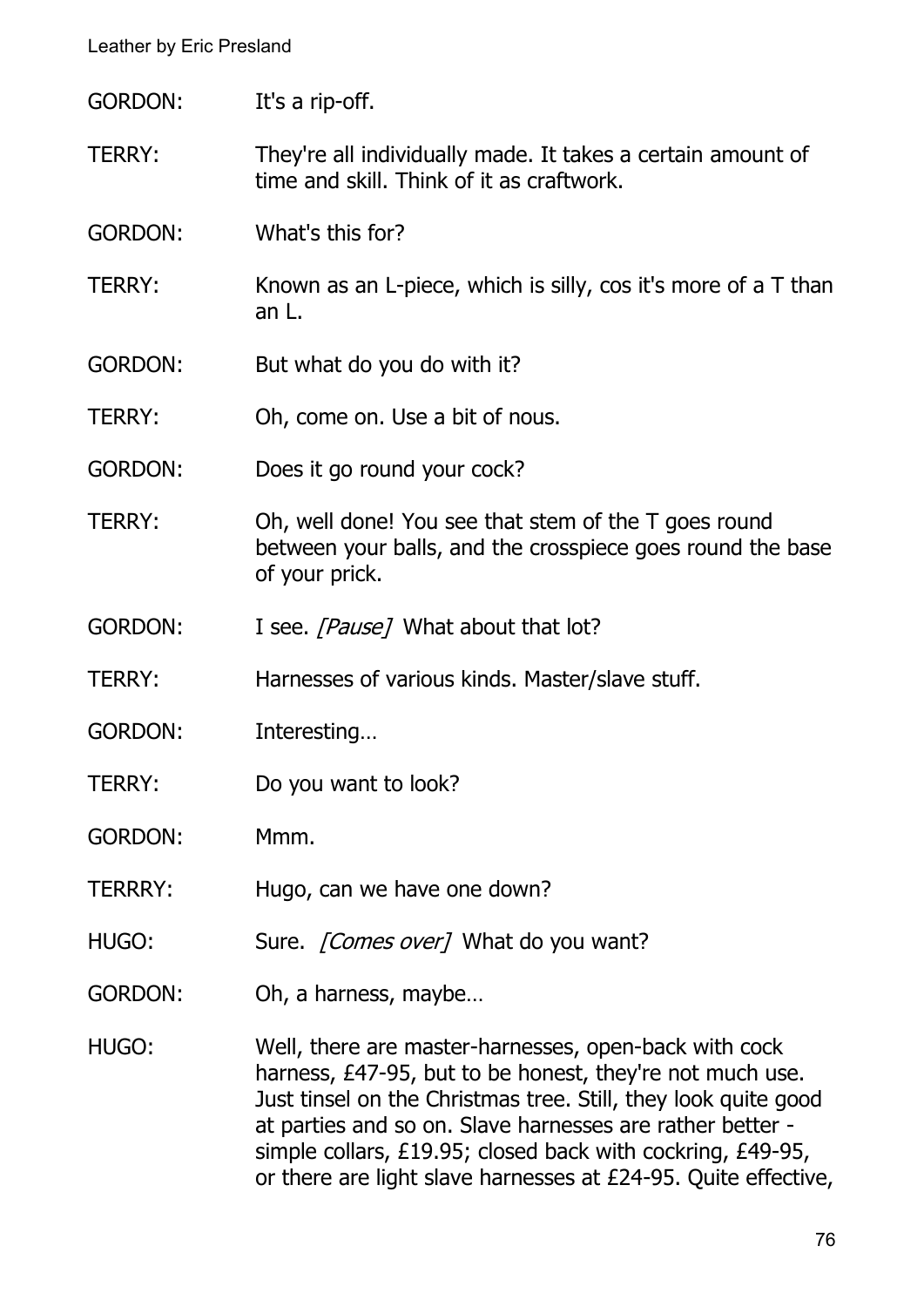those, for hanging people up and so on. Do you want to try it on?

- GORDON: Er can I?
- HUGO: Sure. There's a trying-out room through there. Anything else?
- TERRY: Didn't you say something about handcuffs?
- HUGO: There's lots to choose from. Leg irons, thumbcuffs, handcuffs with or without bars.
- GORDON: I hardly need to try those on. [To TERRY:] This place is outrageous.
- TERRY: Forget the handcuffs.
- HUGO: You're quite right. You can do much better things with a home-made board and some rope.
- GORDON: You're not trying to sell very hard, are you?
- HUGO: I know. I'm not very good at this job, to be honest. What about some chain? You don't want this stuff – open link, no strength. But that stuff's welded solid. Impossible to break. Nice.
- TERRY: And you can get it an any good ironmongers at a quarter of the price. [He makes a face at HUGO.]
- GORDON: [To HUGO] Well, you tried...
- HUGO: Look, I think you should go for costume. If you look good, you'll meet guys who've got the other gear. Then later you'll have an idea of what you like, and you'll have more money to play with. [To TERRY:] What do you think?

TERRY: Sounds fair.

HUGO: What are your measurements?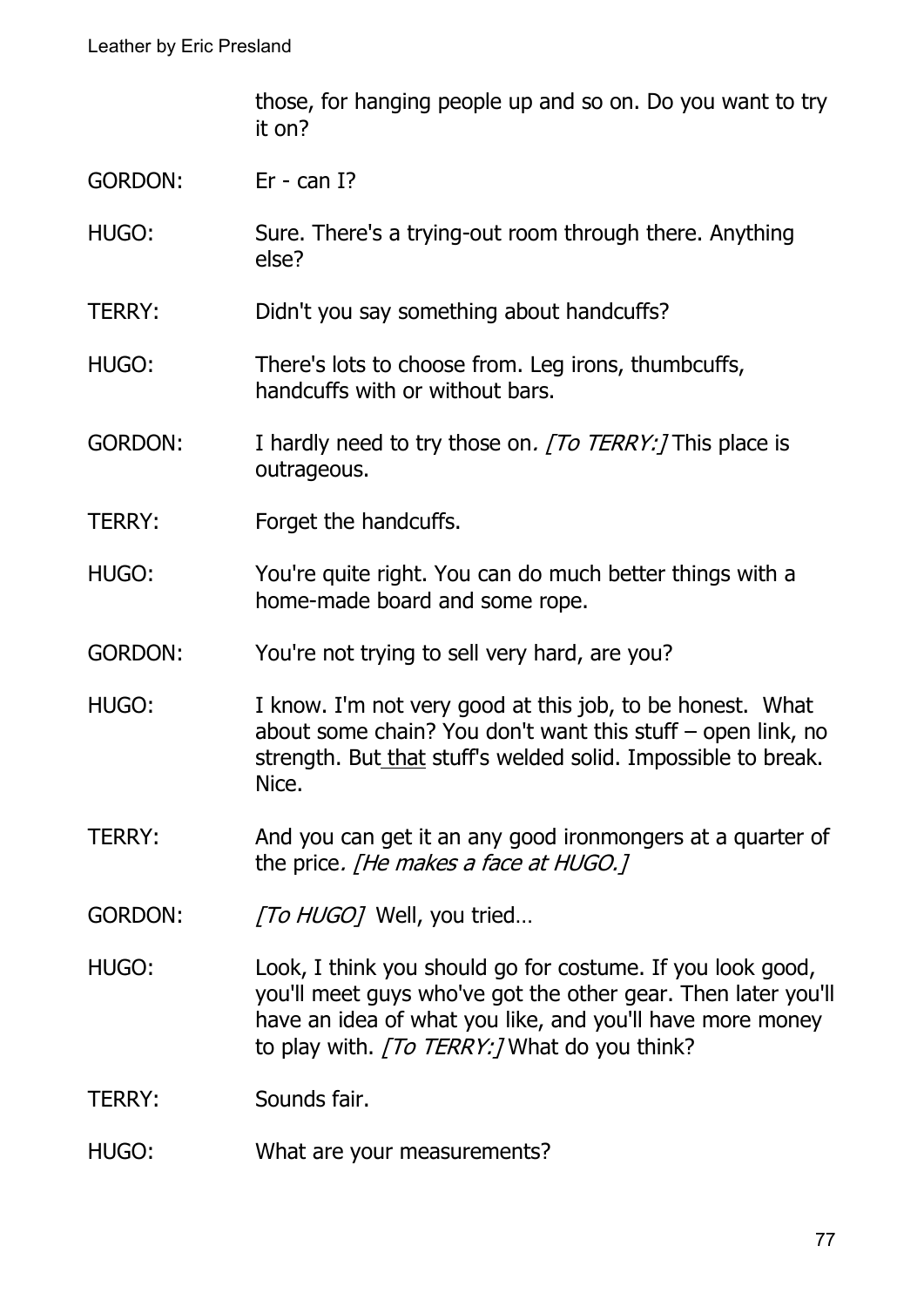- GORDON: Here. *[Produces paper from pocket]* We measured up before we came out. [Giggles.]
- HUGO: [To TERRY:] Spoilsport. [Looks at list] OK. Right.

[HUGO disappears.]

TERRY: Still nervous? GORDON: What's nervous? *[Reads another label]* "Gates of Hell". Well, I know what they do. TERRY: Absolute agony. Lovely. Worth getting. Only £7.95, and you can't really improvise a home-made substitute. It's just not the same with curtain rings. GORDON: The names! [Looks] "Meat Tenderiser"... TERRY: If you get one, make sure you don't get the sort with round studs. Can't feel them. Useless. GORDON: Let's see what Hugo comes up with. TERRY: Sure.

[GORDON impulsively grabs TERRY by the balls and pulls him to him. They kiss. HUGO re-enters with an armful of leather jackets, trousers, etc.]

HUGO: Here. I think these should do you. Luckily you're a fairly standard size.

TERRY: Fat arse.

- HUGO: Don't listen to him. You've got boots, haven't you? Good. Now, I'll tell you what I'll do. If they all fit you, and you like the effect, we'll say £220 the lot, OK? I'll probably get the sack because that's at cost.
- TERRY: And I'll go halves with you for your birthday. Hugo's being very generous.
- GORDON: I know. Thanks.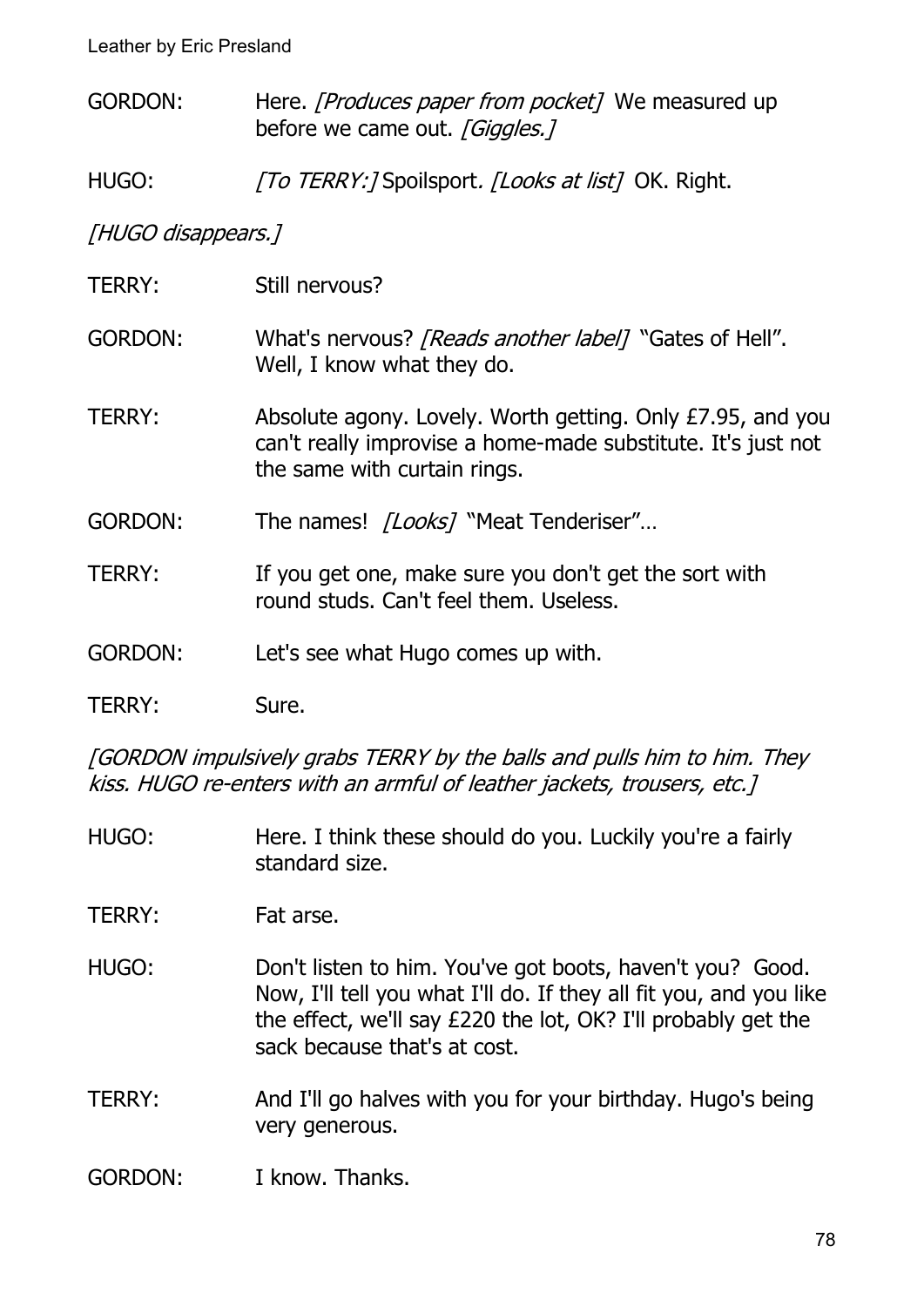HUGO: Well, go in there and change. Off you go.

[He shoos GORDON off. To TERRY:]

| This should be interesting.                                                                            |
|--------------------------------------------------------------------------------------------------------|
| I'm looking forward to it.                                                                             |
| [There is some discomfort between them on their own.]                                                  |
| Do you want anything?                                                                                  |
| I'd better get some more poppers.                                                                      |
| We've got some new stuff direct from New York. £8 a<br>bottle.                                         |
| Eight quid. What a conl No, I'll stick to British. Half the<br>price and you know what you're getting. |
| I like your friend.                                                                                    |
| The feeling's mutual, I believe.                                                                       |
|                                                                                                        |
| Lover?                                                                                                 |
| Sort of.                                                                                               |
| How long?                                                                                              |
| Oh, a couple of months. He's got another lover south of the<br>river.                                  |
| You?                                                                                                   |
| You know me. Same as ever [Pause]                                                                      |
| You haven't phoned for a long time.                                                                    |
| I know. Sorry.                                                                                         |
|                                                                                                        |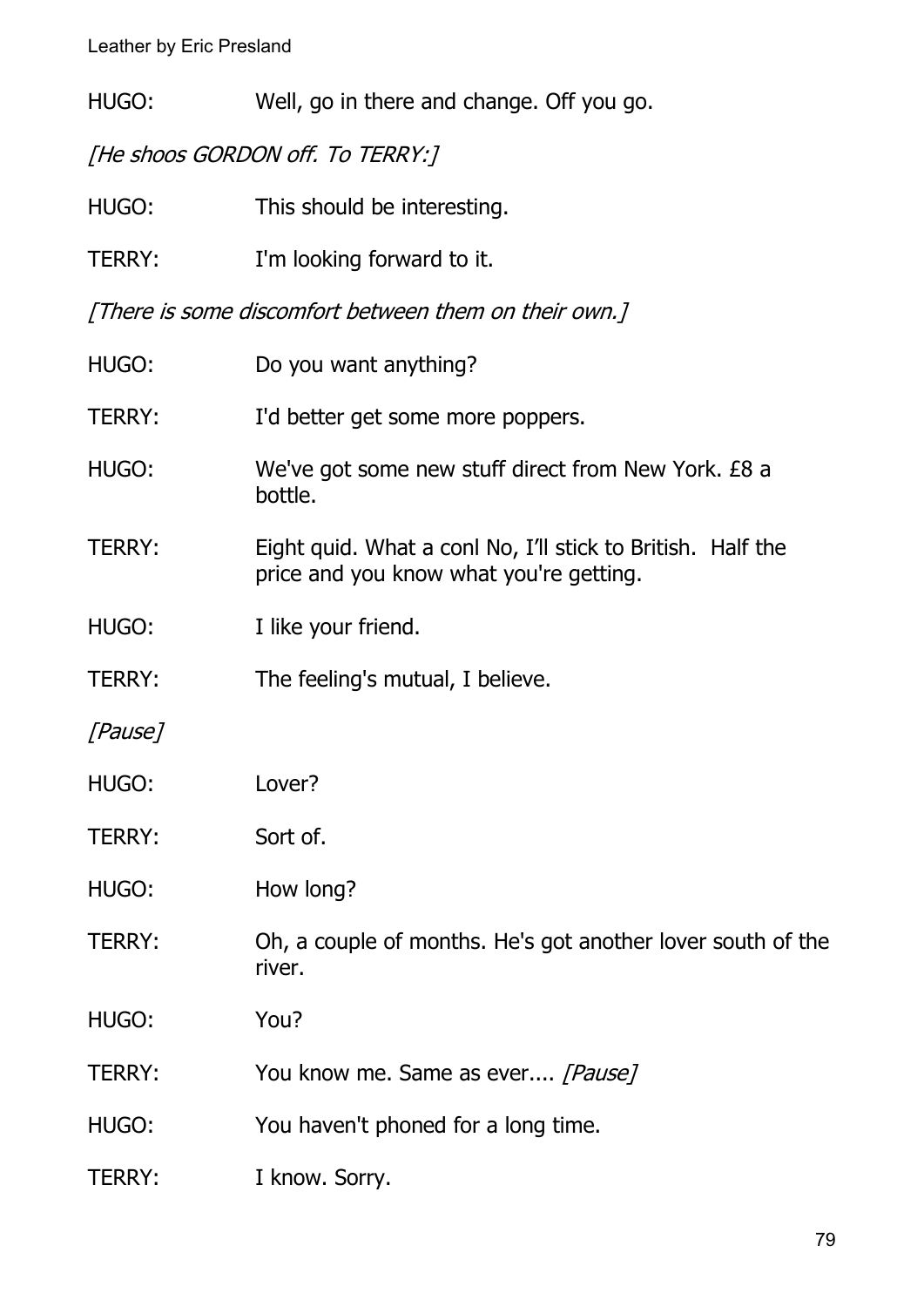| HUGO:         | But then, neither have I.                                                 |
|---------------|---------------------------------------------------------------------------|
| TERRY:        | That's the way it goes.                                                   |
| HUGO:         | You forget                                                                |
| TERRY:        | Not me. [Pause.]                                                          |
| HUGO:         | I enjoyed our sessions.                                                   |
| <b>TERRY:</b> | So did I.                                                                 |
| HUGO:         | Mark died.                                                                |
| <b>TERRY:</b> | I'm sorry.                                                                |
| [Pause]       |                                                                           |
| HUGO:         | I'd like to get together again.                                           |
| <b>TERRY:</b> | That could be good.                                                       |
| HUGO:         | Your friend too. Gordon?                                                  |
| <b>TERRY:</b> | Yes, Gordon.                                                              |
| HUGO:         | I like him                                                                |
| <b>TERRY:</b> | You said. Oh come here, Hugo. Don't be so scared.                         |
|               | [He runs his hand down Hugo's chest. stops at the nipples.]               |
|               | Oh, you've had your tits pierced.                                         |
| HUGO:         | Yes.                                                                      |
| <b>TERRY:</b> | I must get around to it some time.                                        |
| HUGO:         | Yes. Come round. The two of you. I've got some<br>videos you might enjoy. |
| <b>TERRY:</b> | I'll ask him. Or you ask him                                              |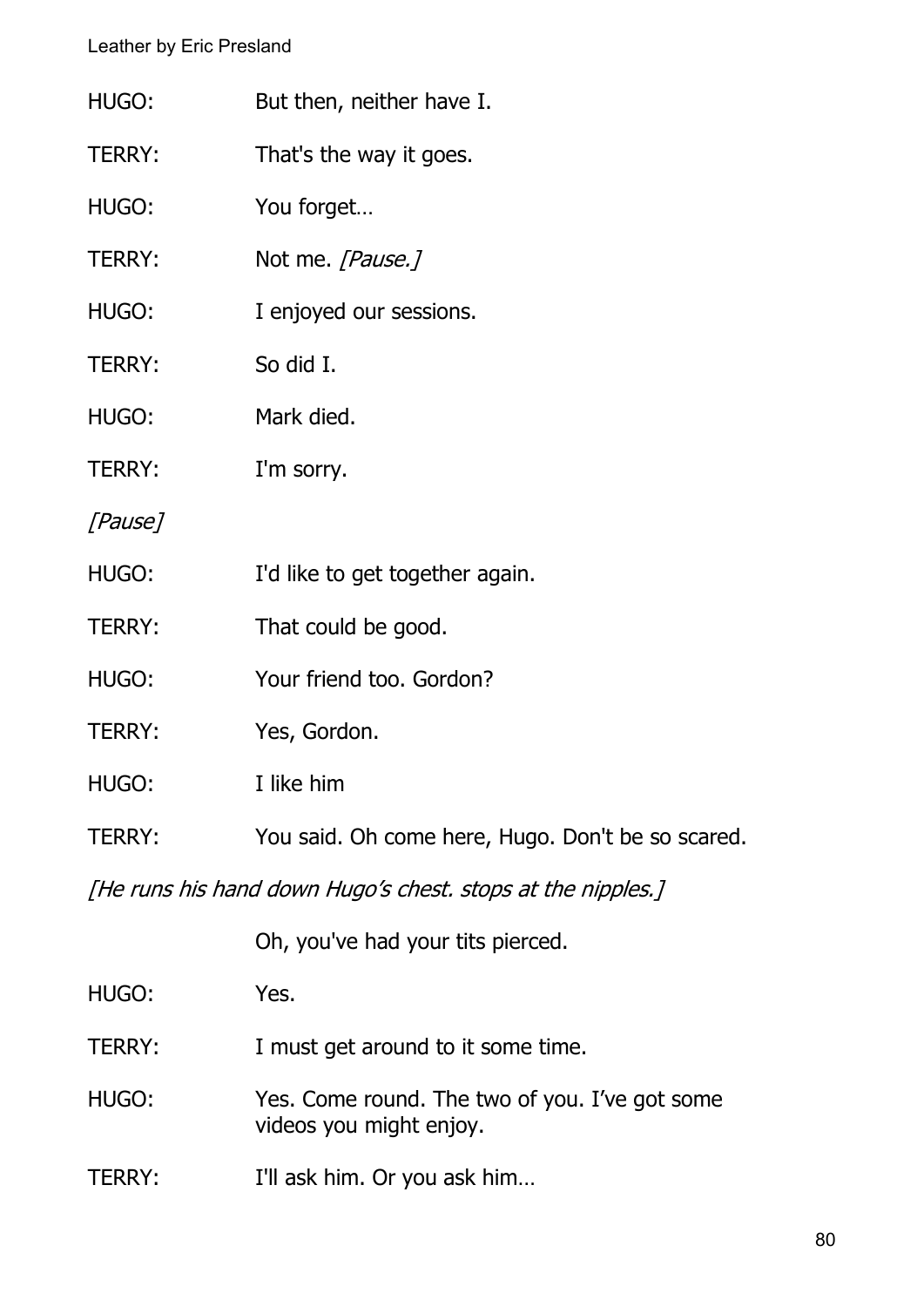[GORDON re-enters. He is dressed in leather jacket, trousers and boots. His long hair is swept back under a cap. He has a stud belt. The jacket is open, and he has a collar/harness on. The effect is magical; he is a different person, powerful and magnetic. The chrysalis has turned into a butterfly. TERRY and HUGO stare as if hypnotised as GORDON walks slowly forward. Hurriedly HUGO produces a rhino whip which he places in GORDON's hand. TERRY flicks off his cap and puts on a mask, almost as if crowning him. GORDON enjoys the sensation he is creating.]

TERRY: [To HUGO] He'll take it.

# **BLACKOUT**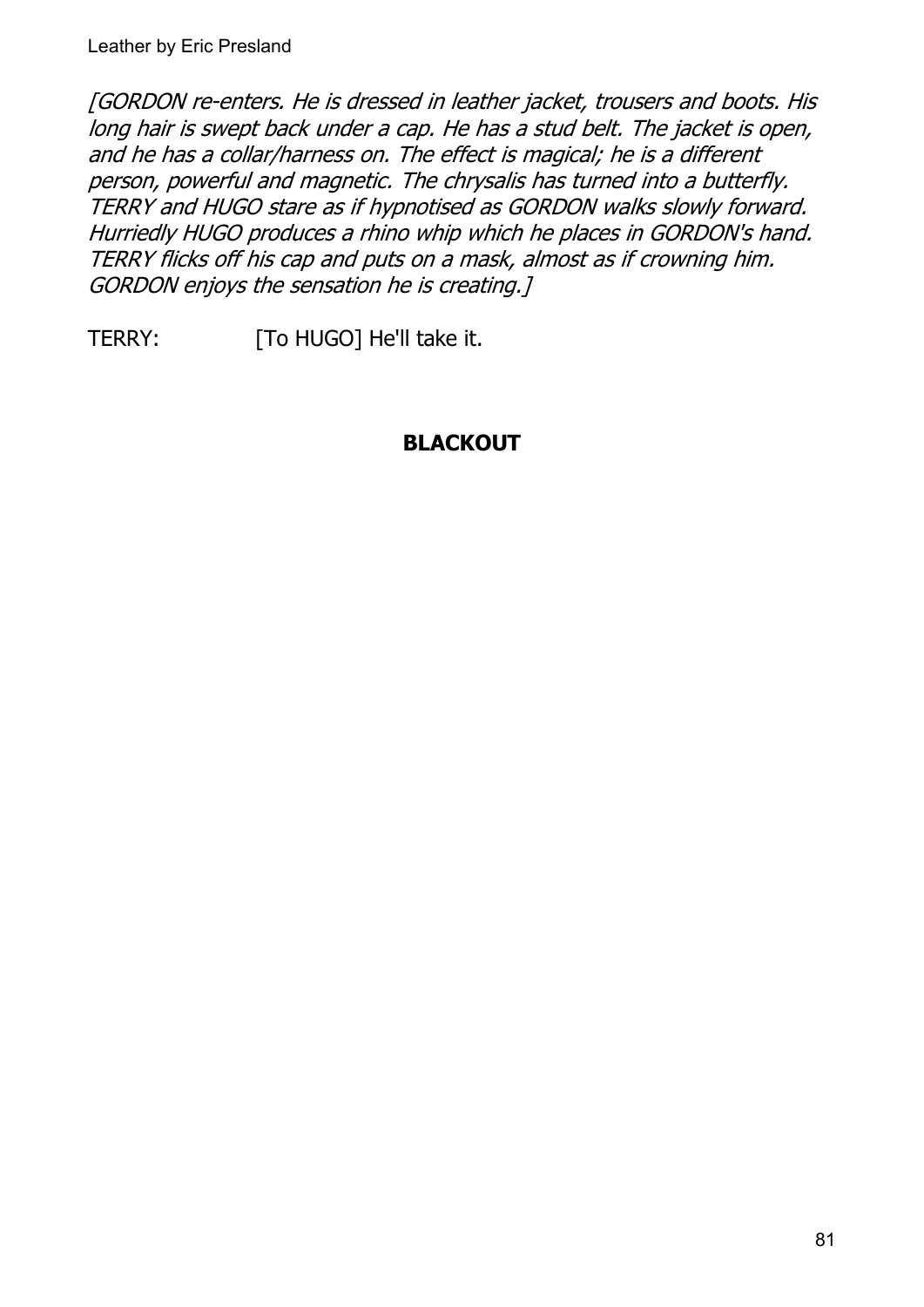#### Scene Six

THE COURT. JUNE 15TH.

[PHIL in the dock, CLIVE behind him. Opposite, MR JUSTICE NEWTON.]

- PHIL: So I submit that the Crown has totally failed to prove that there is any case to answer. We have only police evidence…
- NEWTON: Only police evidence, Mr erm Stewart? Do you wish to suggest that the officers involved in this trial are committing periury?
- PHIL: Too bloody right I do.
- CLIVE: Shut up, you fool.
- PHIL: We have heard from three witnesses that I was acting to save someone from serious injury. Bloody hell, you ought to give me a medal.
- NEWTON: Kindly moderate your language in my court.

[Lights fade down and then up.]

NEWTON: … accordinq to Constable Whicker, the accused was seen brandishing the offensive weapon, an extremely ugly weapon. This is confirmed by his fingerprints. Police witnesses further testify that the accused upon arrest kicked and screamed, hurled abuse and threatened violence. And then there are the discrepancies between the defence witnesses' accounts... You have seen the defendant's behaviour in court, and may conclude that he is a man of somewhat violent and intemperate character…

[Lights fade down and up. CLIVE and PHIL collecting papers.]

- PHIL: Shit! Two and a half grand!
- CLIVE: There was always that possibility. Juries don't like tax inspectors.

#### PHIL: I blew it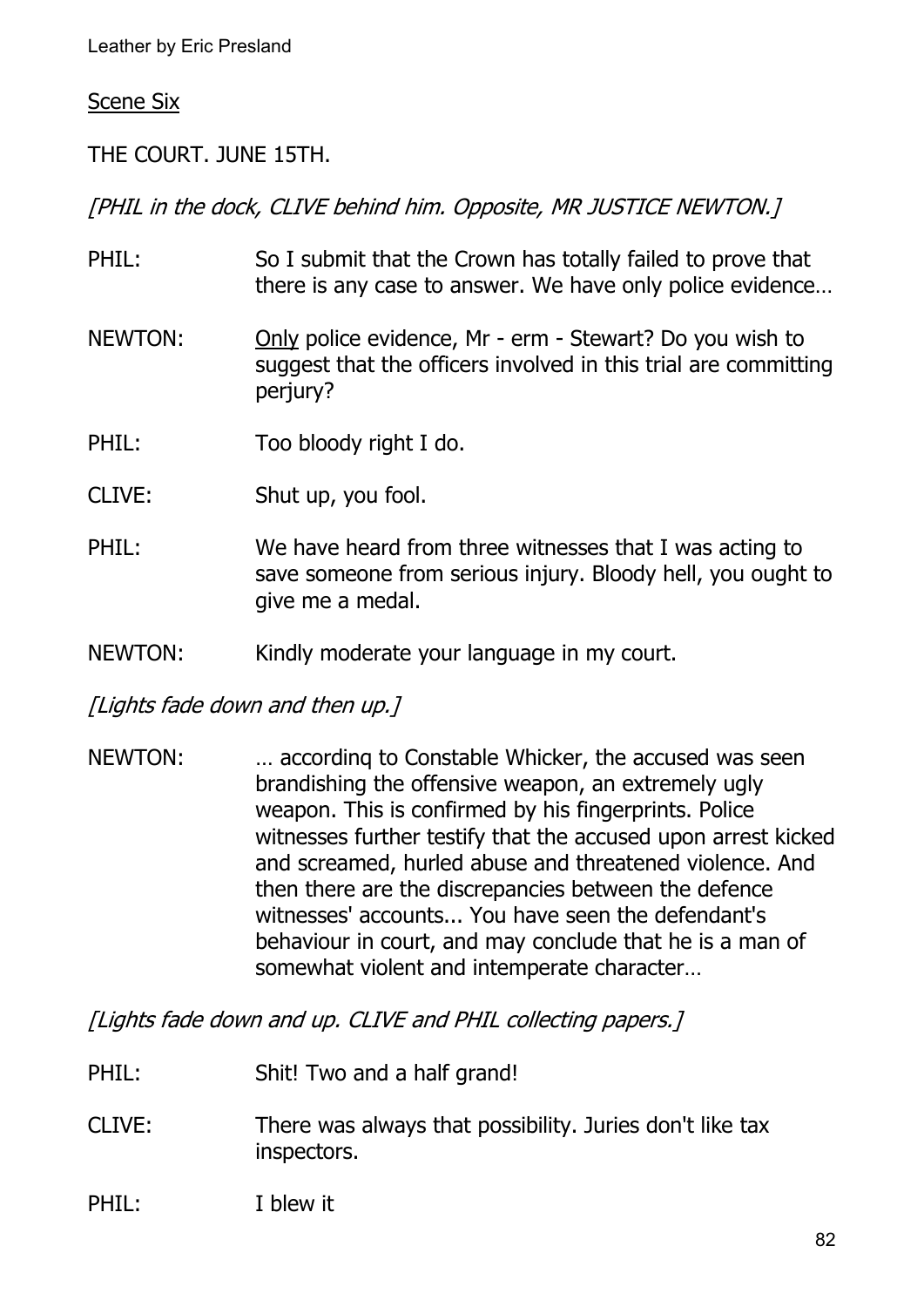- CLIVE: Frankly, you did. You shouldn't have lost control.
- PHIL: I don't know what came over me.
- CLIVE: You are tired, you are worried, you are sick with fear of losing Gordon. You shouldn't have defended yourself, but you wouldn't be told.
- PHIL: I don't need "I told you so".
- CLIVE: My dear, don't turn on your true friends. [Pause] There was a good turnout. Outside.
- PHIL: Was Gordon there?
- CLIVE: Yes.
- PHIL: Oh Clive, I think I'm going out of my head. What am I going to do?
- CLIVE: Do? There is nothing to do. I'm afraid it happens all the time.

### **FADE TO BLACKOUT**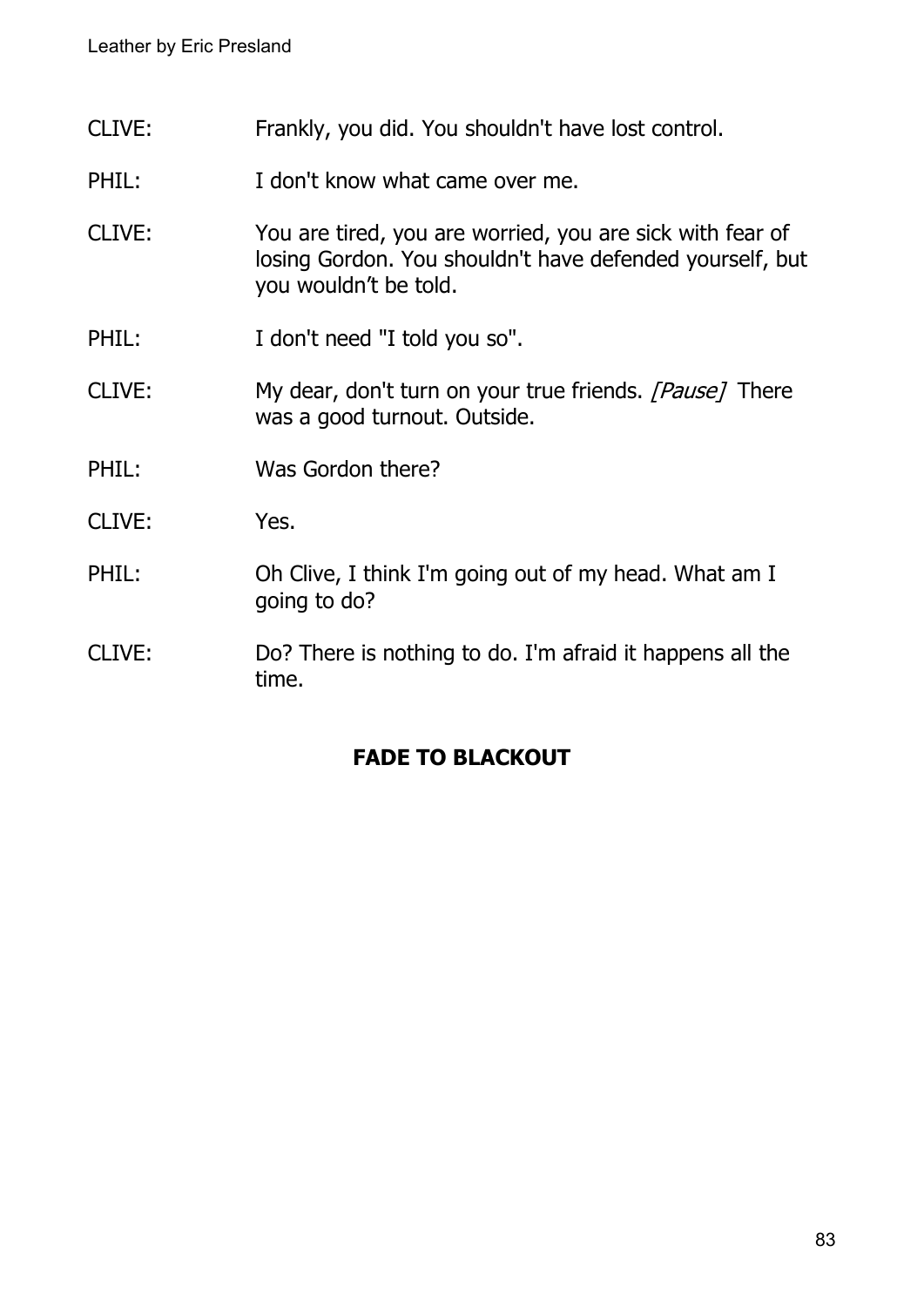Scene Seven

THE FLAT. JUNE 15TH.

[The same evening. Darkness. PHIL is sitting brooding. Doorbell rings. PHIL goes and opens it, switching on the light as he goes. Brings in GORDON, who wears his jacket and boots. They meet as strangers.]

- PHIL: Thanks for coming. It was good of you.
- GORDON: I heard the verdict.
- PHIL: Well, sit down. Coffee?
- GORDON: Thanks.

[PHIL exits. GORDON looks round, goes to the bedroom; it is as if it was somebody else's room, somebody he doesn't know. PHIL re-enters.]

| PHIL:          | Kettle's on.                                      |
|----------------|---------------------------------------------------|
| <b>GORDON:</b> | Great. [Pause] It's cold in here.                 |
| PHIL:          | It's some time since you stayed. Unlived-in.      |
| <b>GORDON:</b> | Do use it if you need to. I don't mind.           |
| PHIL:          | I have once or twice. Oh, by the way -            |
|                | [He dives into a corner, comes up with a parcel.] |

PHIL: Happy Birthday. Sorry it's a bit late. I was hoping to see you sooner… Anyway…

GORDON: Thanks.

[He unwraps it. PHIL talks to cover his nervousness.]

PHIL: I didn't know what to get you. But I thought you might have a use for it  $-1$  mean, you're not exactly well off for clothes, are you?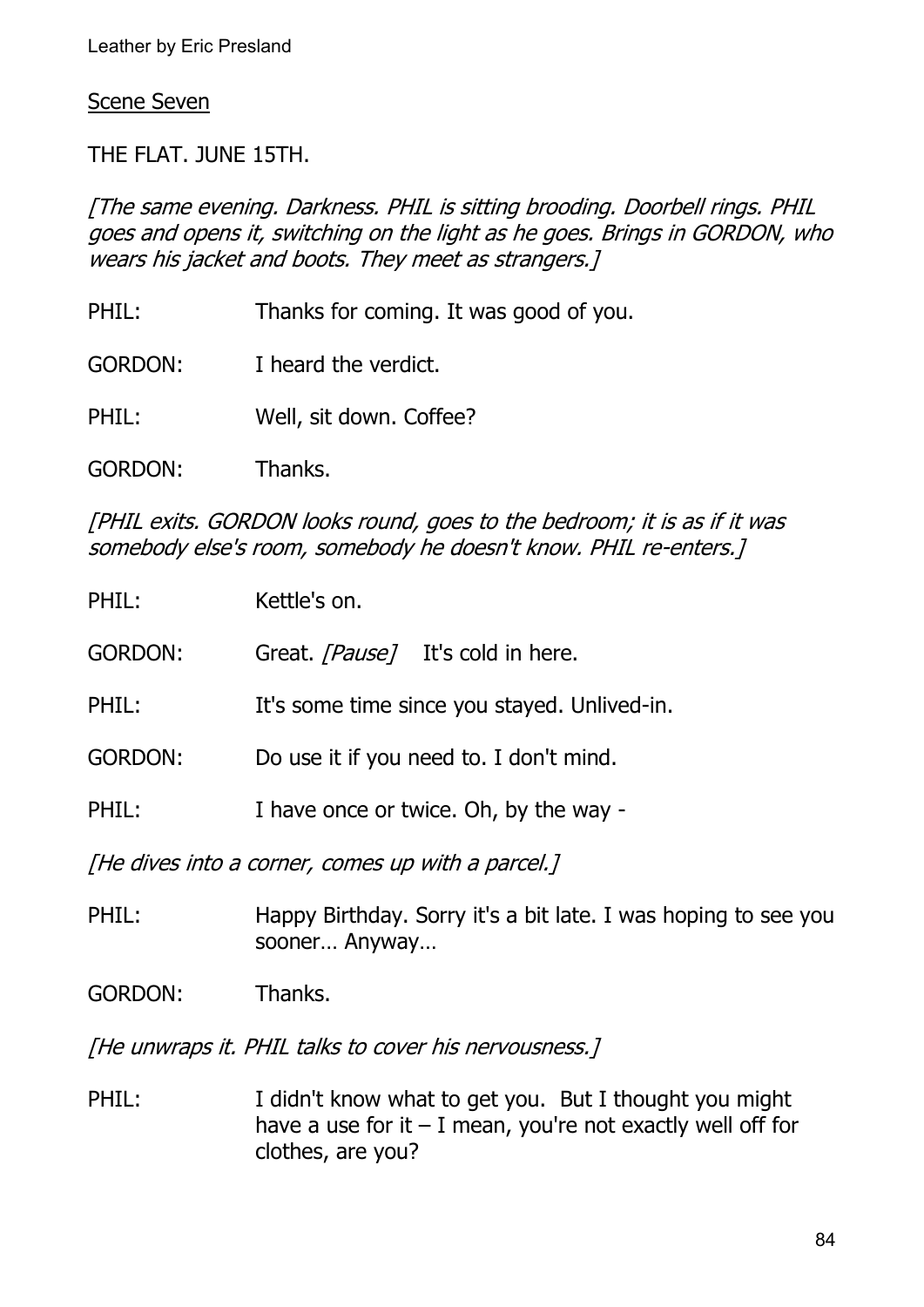[GORDON has taken out a large fluffy cashmere sweater. It is very obviously not what he wants. PHIL watches carefully for his reaction.]

| <b>GORDON:</b> | It's very nice.                                                                 |
|----------------|---------------------------------------------------------------------------------|
| PHIL:          | It'll be very warm when the winter comes.                                       |
| <b>GORDON:</b> | Yes I like the colour.                                                          |
| PHIL:          | You said you did. That's why I got it. We saw them in<br>Camden Lock, remember? |
| <b>GORDON:</b> | That seems ages ago.                                                            |
| PHIL:          | It is ages ago.                                                                 |
| <b>GORDON:</b> | Thank you                                                                       |

[He puts it down carefully. PHIL expects a kiss.]

PHIL: [After a pause] It's set me back a bit. The verdict. I was just beginning to get used to  $-$  things  $-$  and then this. I was so confident we'd win.

GORDON: I know. [Pause] I'm glad to be here.

PHIL: Thanks.

GORDON: I want to help.

PHIL: Do you want to go out for a drink or something?

GORDON: The kettle's on for coffee.

PHIL: Oh, right. Should be boiled by now. [Exits]

[GORDON makes a gesture of despair. PHIL re-enters with two mugs.]

| PHIL:   | Two sugars, yes? I got it right this time. |
|---------|--------------------------------------------|
| GORDON: | Phil, I'm meant to live here, remember?    |
| PHIL:   | Meant to. Sometimes I forget               |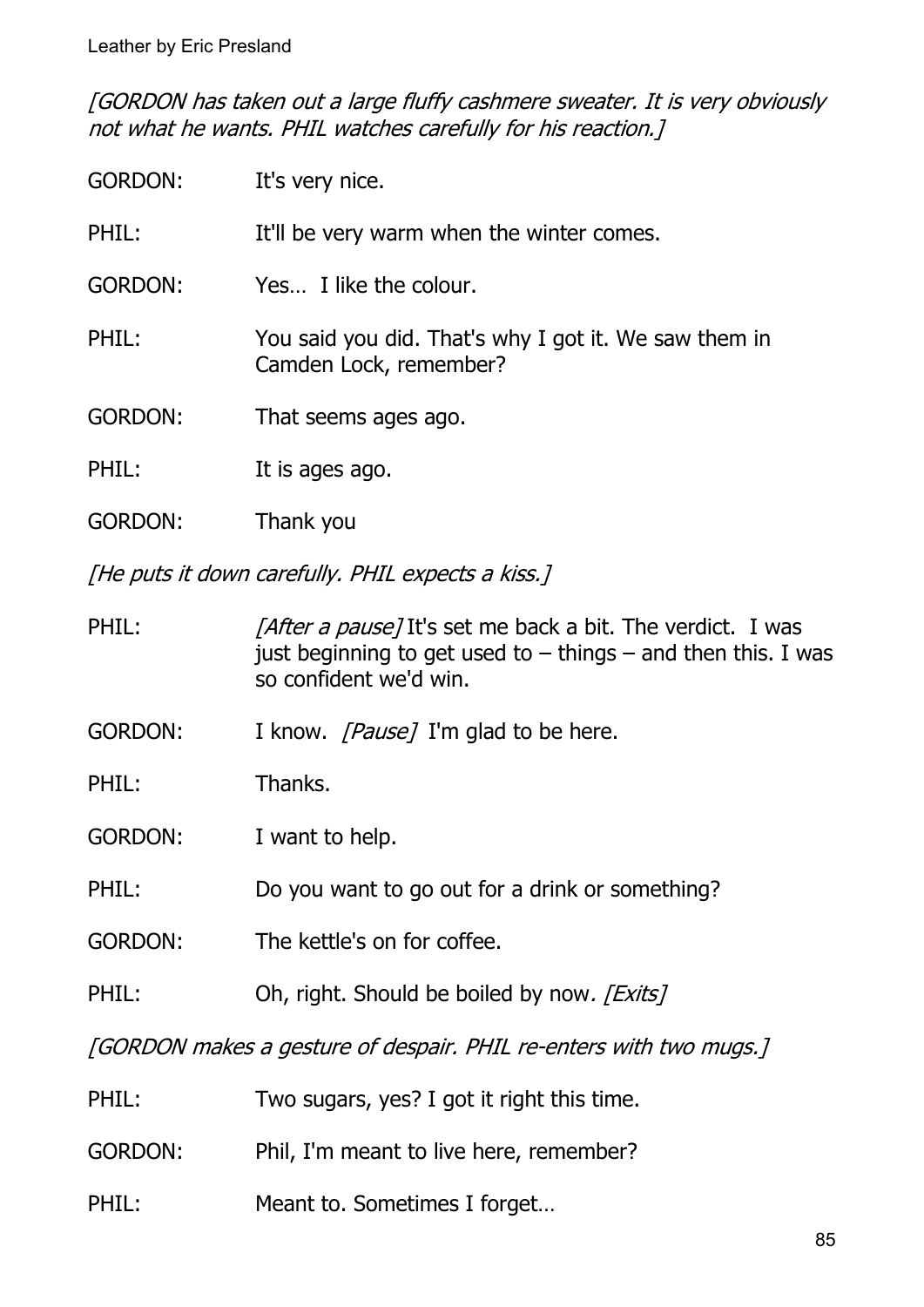GORDON: For God's sake, sit down. Calm down.

[He takes hold of PHIL. PHIL tenses at his touch, then relaxes into it. GORDON strokes his hair.]

| <b>GORDON:</b> | Thanks for the present.                                                                                                                                                                                                                                                         |
|----------------|---------------------------------------------------------------------------------------------------------------------------------------------------------------------------------------------------------------------------------------------------------------------------------|
| PHIL:          | I wish I'd got you something you wanted more. I didn't<br>know                                                                                                                                                                                                                  |
| <b>GORDON:</b> | I like it. Honest                                                                                                                                                                                                                                                               |
| PHIL:          | These last two months have been $-$ awful.                                                                                                                                                                                                                                      |
| <b>GORDON:</b> | I'm sorry. I didn't want to cut you out. I tried $-$ I am trying<br>- to keep both things going. Oh maybe I should just give it<br>all up. It's such a mess.                                                                                                                    |
| PHIL:          | Isn't it just?                                                                                                                                                                                                                                                                  |
| <b>GORDON:</b> | You don't help.                                                                                                                                                                                                                                                                 |
| PHIL:          | How could I help?                                                                                                                                                                                                                                                               |
| <b>GORDON:</b> | You could relax a bit.                                                                                                                                                                                                                                                          |
| PHIL:          | I can't help it. I watch you slipping away. It's been a<br>fortnight since I saw you. And I haven't hassled, I haven't<br>made a scene. Time, that's all I ask. Time to get back to the<br>way it was. The house is cold. I feel like a lover-in-waiting. I<br>feel humiliated. |
| <b>GORDON:</b> | Why can't we just do something nice, instead of just fucking<br>talking? I'm fed up with feeling a shit. Do you wonder I put<br>off corning to see you?                                                                                                                         |
| PHIL:          | I've got to talk                                                                                                                                                                                                                                                                |
| <b>GORDON:</b> | If I go away, I can corne back again. If I want to. If you<br>make me want to.                                                                                                                                                                                                  |

# PHIL: I miss you dreadfully.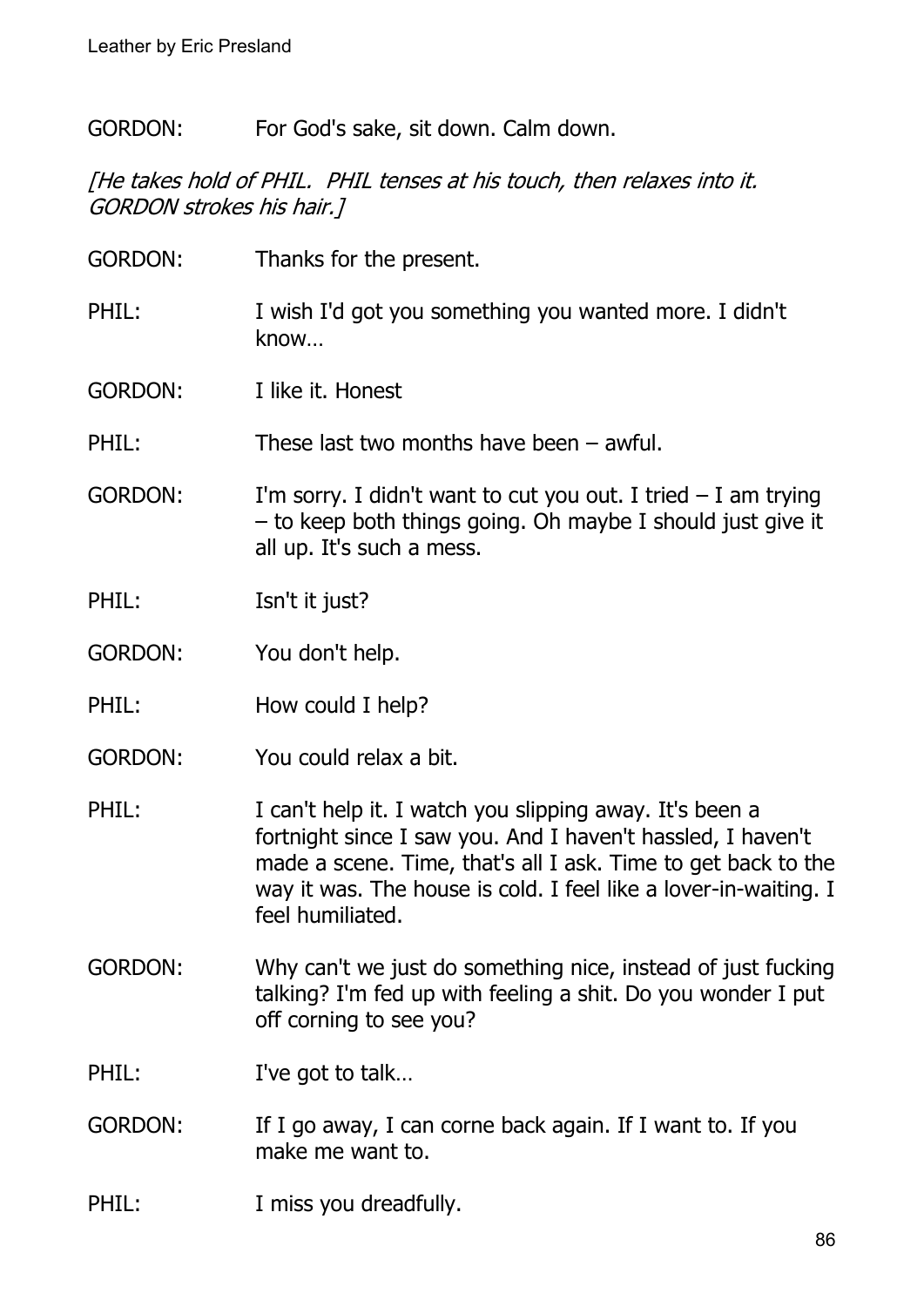| <b>GORDON:</b> | I know                                                                                                                                                                                                                                                                                                       |
|----------------|--------------------------------------------------------------------------------------------------------------------------------------------------------------------------------------------------------------------------------------------------------------------------------------------------------------|
| PHIL:          | Do you love Terry?                                                                                                                                                                                                                                                                                           |
| <b>GORDON:</b> | I don't know.                                                                                                                                                                                                                                                                                                |
| PHIL:          | Do you?                                                                                                                                                                                                                                                                                                      |
| <b>GORDON:</b> | It's a stupid question.                                                                                                                                                                                                                                                                                      |
| PHIL:          | Why?                                                                                                                                                                                                                                                                                                         |
| <b>GORDON:</b> | What's it mean?                                                                                                                                                                                                                                                                                              |
| PHIL:          | Let me make it easy for you. Does time seem to go faster<br>when you're with him - suddenly you look at a clock and<br>you find a whole day's gone without noticing it? And does it<br>seem like his jokes are funnier than anyone else's, and<br>sometimes you get a hard-on just thinking about him during |

es you get a hard-on just thinking about him during the day, which you do quite a lot in little unexpected moments; and does it seem like you've known him all your life, and you can't remember the time before, when you didn't know him? And does sex with him seem more exciting, more keen and more fun than it does with anyone else? Is that what it feels like?

GORDON: [Slowly] Yes.

PHIL: You love him.

- GORDON: I suppose I must.
- PHIL: I felt like that about you.
- GORDON: I still love you as well.

PHIL: But not as much.

GORDON: It's different.

PHIL: How?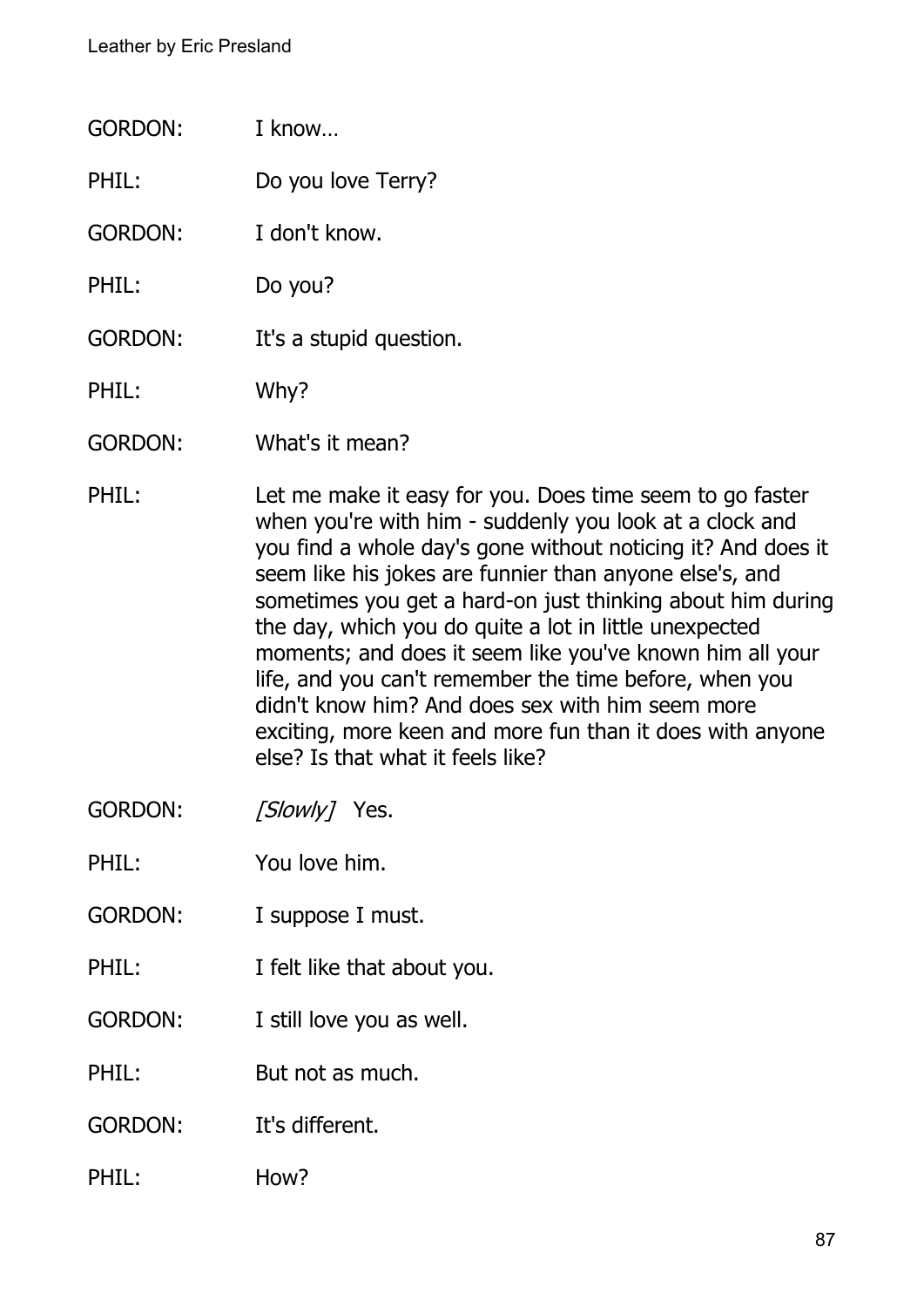| <b>GORDON:</b> | Just different.                                                                                                                                          |
|----------------|----------------------------------------------------------------------------------------------------------------------------------------------------------|
| [Pause]        |                                                                                                                                                          |
| PHIL:          | What have you been doing?                                                                                                                                |
| <b>GORDON:</b> | Got a job.                                                                                                                                               |
| PHIL:          | Great. Where?                                                                                                                                            |
| <b>GORDON:</b> | Nothing special. A wine bar. Just part time. I'm still signing<br>on.                                                                                    |
| PHIL:          | You deserve better than that. With your brains.                                                                                                          |
| <b>GORDON:</b> | It's what I want right now. I like working. I never thought I<br>would.                                                                                  |
| PHIL:          | You've found your niche, then.                                                                                                                           |
|                |                                                                                                                                                          |
| <b>GORDON:</b> | If you like.                                                                                                                                             |
| PHIL:          | With Terry.                                                                                                                                              |
| <b>GORDON:</b> | Yes.                                                                                                                                                     |
| PHIL:          | And where do I fit in                                                                                                                                    |
| <b>GORDON:</b> | I don't know yet. I really don't. I need time too                                                                                                        |
| PHIL:          | I'll give you time, all the time you want. Anything. Only,<br>come back, please. Don't leave me like this. I beg you. I<br>don't think I can cope. $I -$ |

[They sit in silence.]

| PHIL:          | What's so special about it? You know |
|----------------|--------------------------------------|
| <b>GORDON:</b> | I can't put it into words.           |
| PHIL:          | I want to know.                      |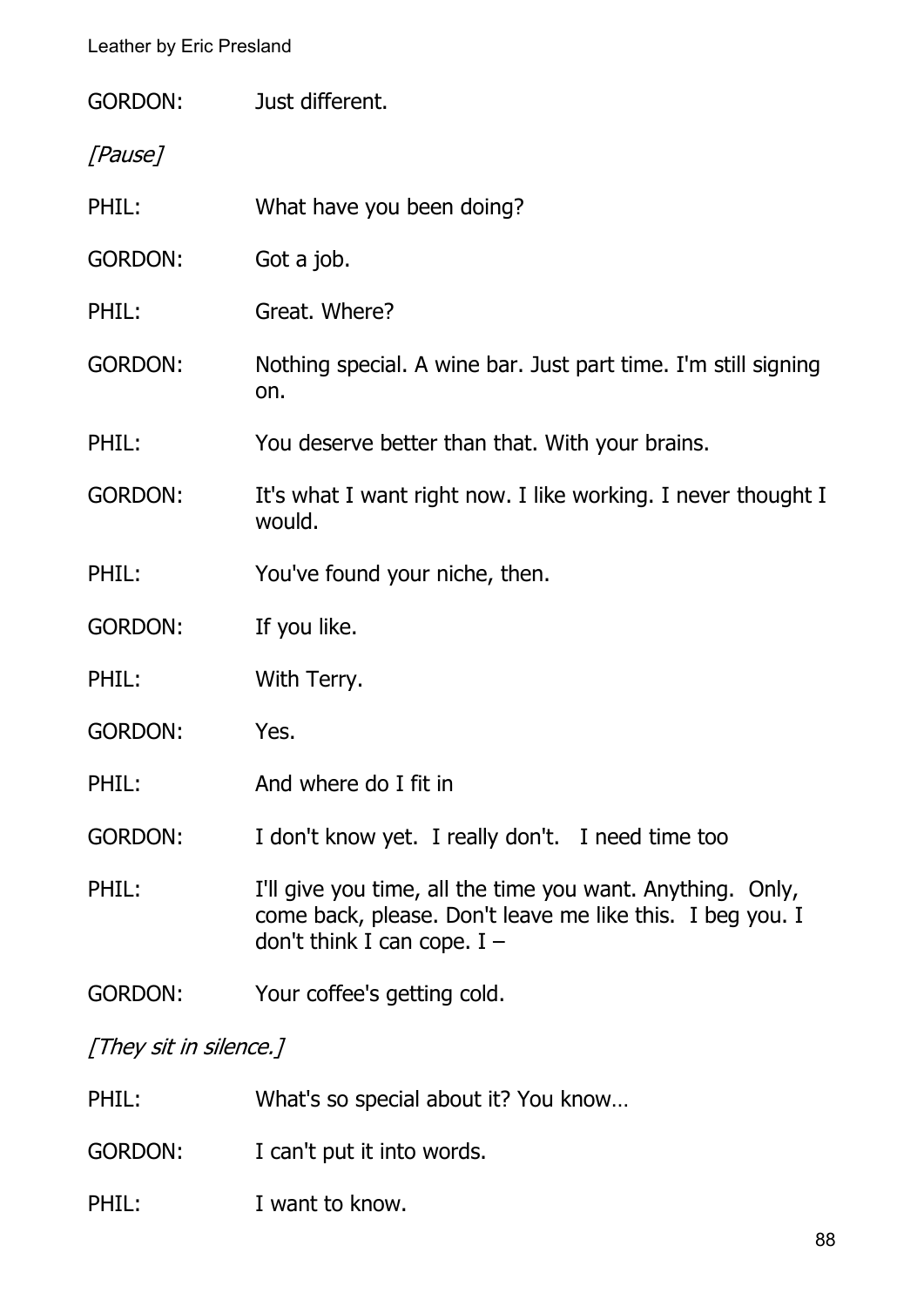| <b>GORDON:</b> | It's exciting. It's treading a tightrope. It's pushing at the<br>limits. The tension in a good session's incredible. |
|----------------|----------------------------------------------------------------------------------------------------------------------|
| PHIL:          | Is it? <i>[A moment of decision]</i> Do you think I'd like it?                                                       |
| <b>GORDON:</b> | You?                                                                                                                 |

PHIL: Why not?

[He goes on his knees and kisses GORDON's boot. Embarrassed, GORDON raises him gently.]

| <b>GORDON:</b> | There are places you can go -                                               |
|----------------|-----------------------------------------------------------------------------|
| PHIL:          | I didn't mean that. I meant with you.                                       |
| <b>GORDON:</b> | I don't think it would work.                                                |
| PHIL:          | How can you say that? You don't know till you've tried.<br>Show me, please. |
| <b>GORDON:</b> | I couldn't.                                                                 |
| PHIL:          | Please.                                                                     |
| <b>GORDON:</b> | It's not part of us.                                                        |
| PHIL:          | I've got to find out. I want to share it with you. Please.<br>Please.       |
| <b>GORDON:</b> | Is it that important?                                                       |
| PHIL:          | Yes.                                                                        |
| <b>GORDON:</b> | Don't be disappointed if it doesn't work.                                   |
| PHIL:          | I won't. Oh, thank you. Thank you.                                          |
| <b>GORDON:</b> | What do you want to do?                                                     |
| PHIL:          | What do you want? I'll do anything                                          |
|                |                                                                             |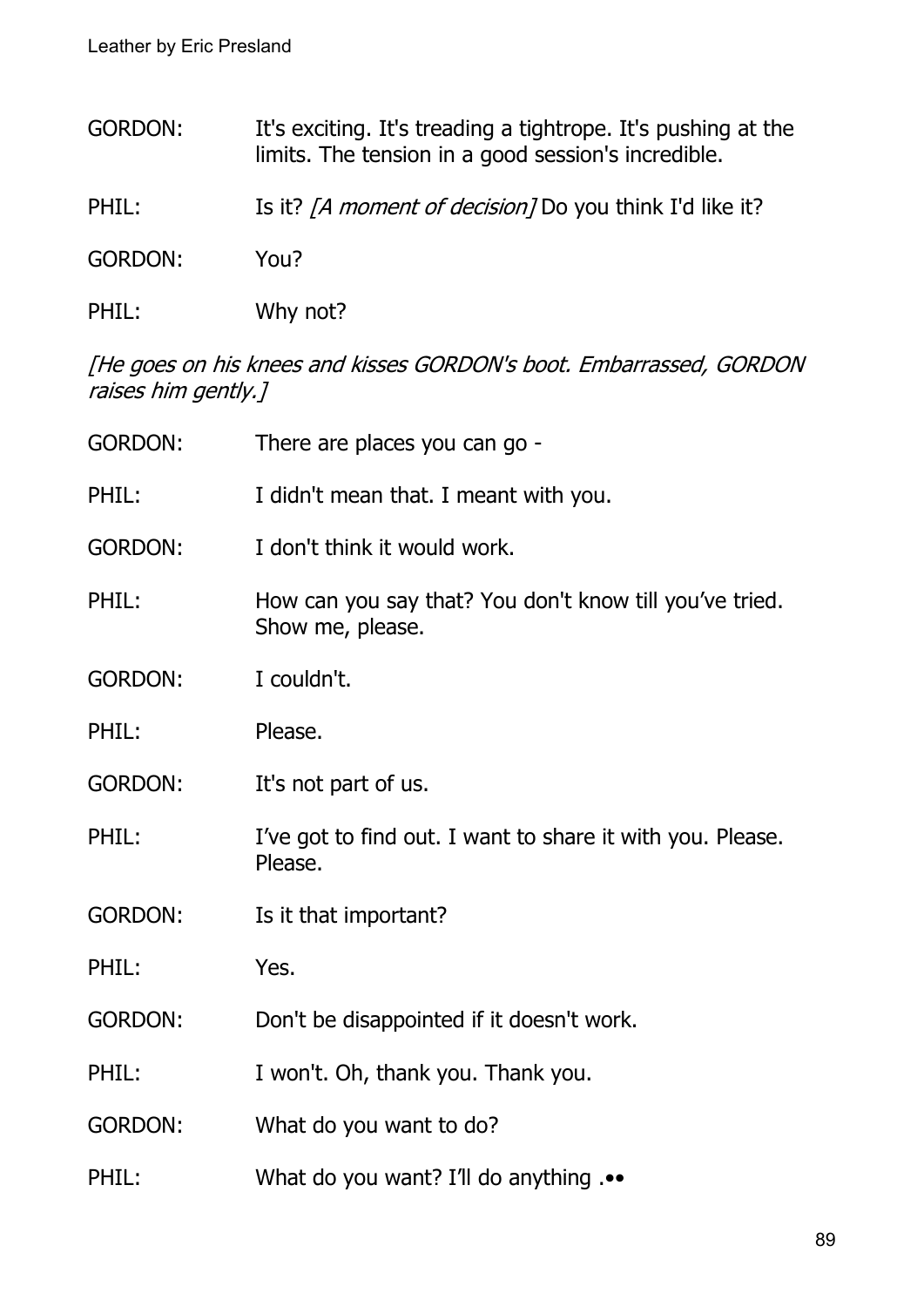| <b>GORDON:</b> | This is for you.                                                                                                |
|----------------|-----------------------------------------------------------------------------------------------------------------|
| PHIL:          | I don't know where to start.                                                                                    |
| <b>GORDON:</b> | What do you think about doing?                                                                                  |
| PHIL:          | Well, I've always had a thing about being tied up.                                                              |
| <b>GORDON:</b> | You never told me.                                                                                              |
| PHIL:          | I couldn't.                                                                                                     |
| <b>GORDON:</b> | Tight or loose?                                                                                                 |
| PHIL:          | What?                                                                                                           |
| <b>GORDON:</b> | How tight do you want to be tied?                                                                               |
| PHIL:          | Oh, tight. Very tight. Then I've always imagined being<br>whipped, then screwed by someone very big and strong. |
| <b>GORDON:</b> | Oh, legs apart then.                                                                                            |
| PHIL:          | I suppose so.                                                                                                   |
| <b>GORDON:</b> | If you don't have your legs apart, how can I screw you?<br>What have you got?                                   |
| PHIL:          | Got?                                                                                                            |
| <b>GORDON:</b> | If I'm going to tie you up, I need something to tie you with.                                                   |
| PHIL:          | There's the washing line in the kitchen. Under the sink,<br>remember?                                           |
| <b>GORDON:</b> | That'll do.                                                                                                     |
|                |                                                                                                                 |

[He goes to find it.]

- PHIL: Oh God, what am I doing?
- GORDON: [Off] Go through and get undressed.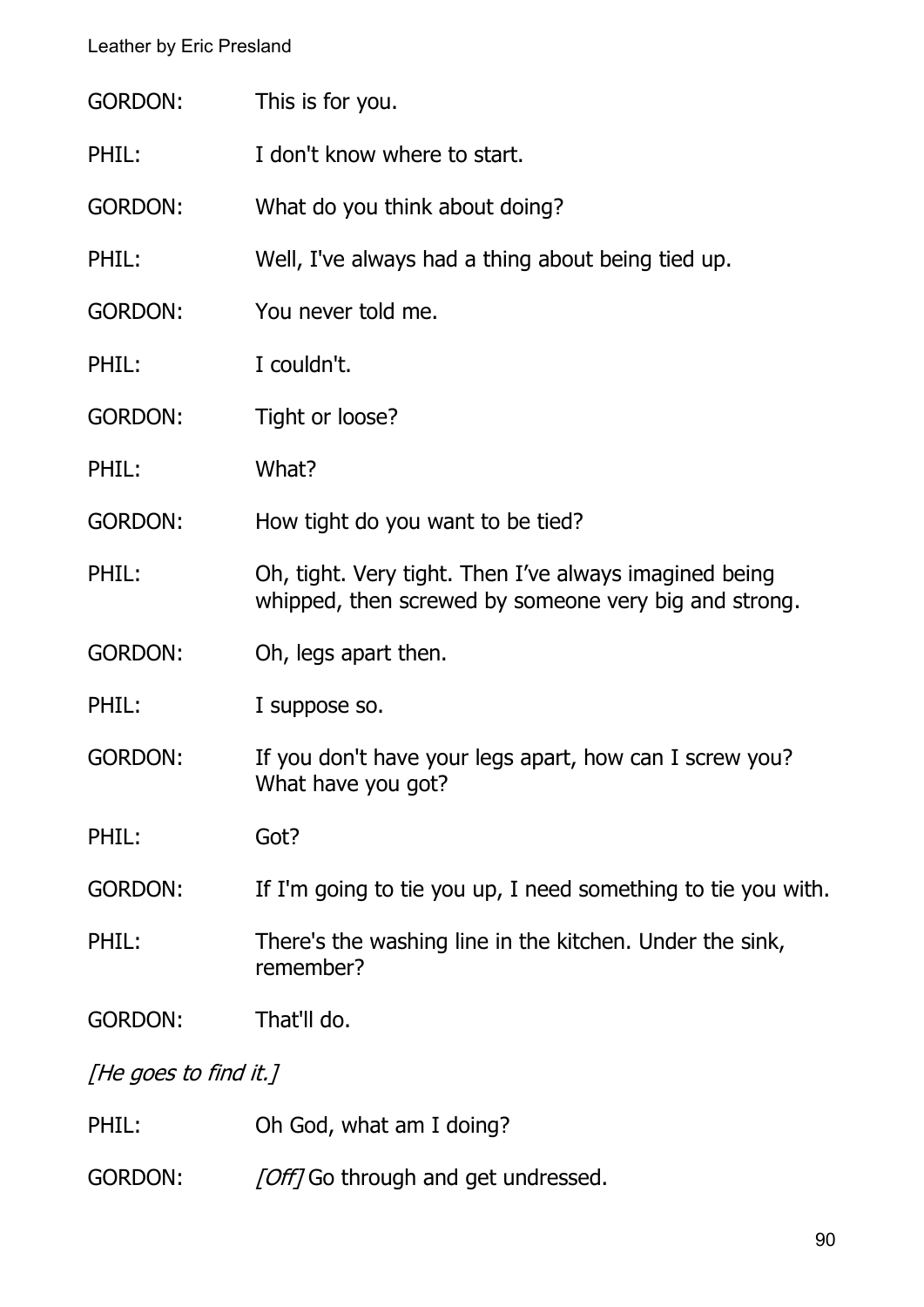PHIL: Right.

[PHIL goes through to the bedroom, and gets undressed to his underpants. Hugs himself as if cold. GORDON returns with a rope, a broom handle and some string.]

GORDON: It's not very strong, but it'll do.

PHIL: Does it need to be?

GORDON: We'll see. Do you want me to strip?

PHIL: Of course.

[PHIL makes to start undressing him. Roughly GORDON pushes him onto the bed, undressed himself. He is acting tough, getting into character for PHIL's fantasy. PHIL watches him, fascinated and frightened.]

- PHIL: Don't we even get to kiss?
- GORDON: If you're good. Maybe. Give me your hands.

[PHIL does so. Expertly GORDON ties his wrists.]

PHIL: Quite a knack, isn't it?

GORDON: Turn over.

[He pushes PHIL roughly onto his stomach. Pulls down his pants. Runs his hand over PHIL's buttocks.]

PHIL: That's nice. *[GORDON smacks him hard.]* Ow.

GORDON: Over.

[PHIL turns onto his back with difficulty. GORDON takes the string, and ties PHIL's knees apart with the broom handle. PHIL is getting very nervous.]

PHIL: It's a strange feeling, being helpless. Not unpleasant, just odd.

GORDON: Shut up.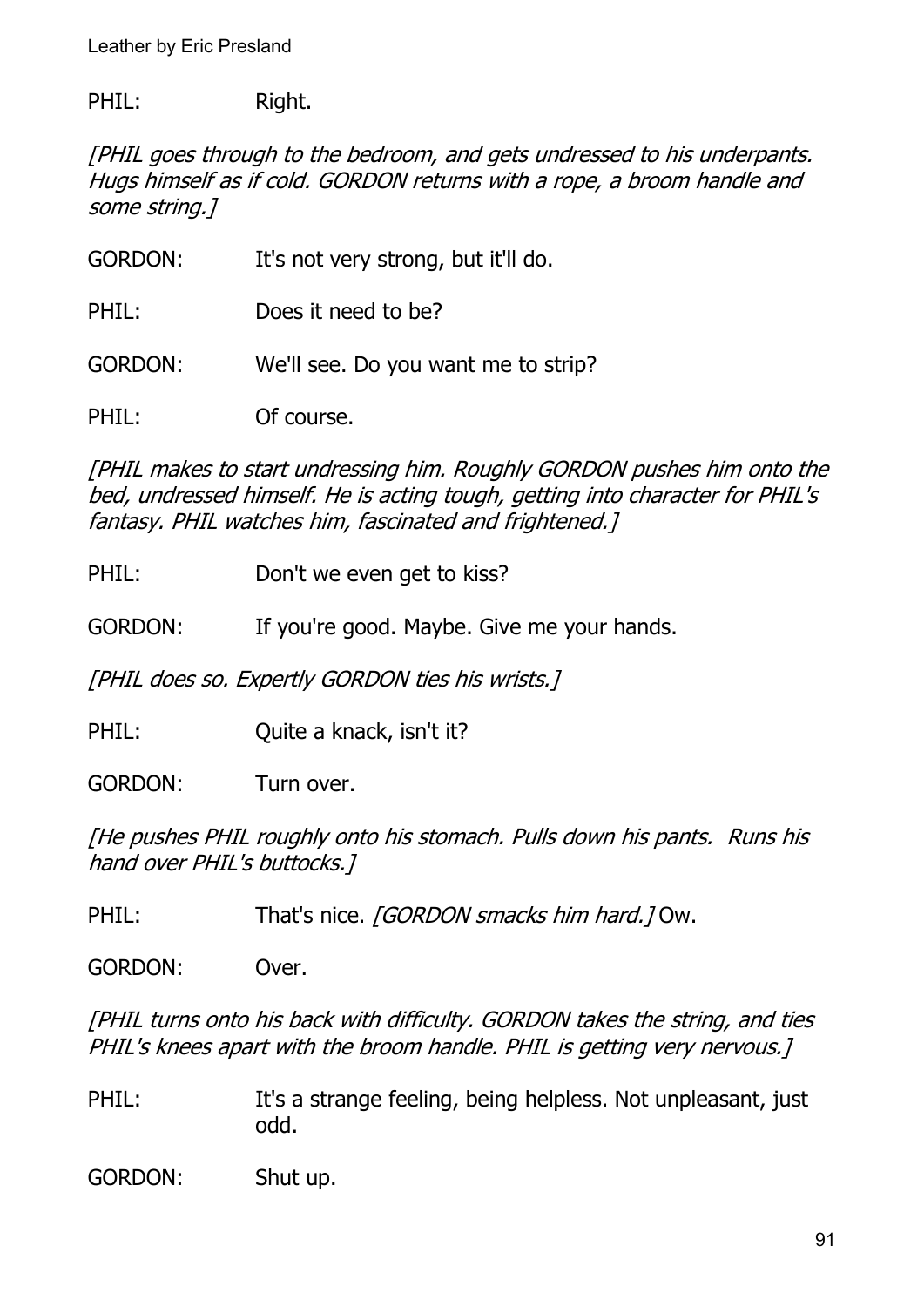[Pause]

| PHIL:          | I hope you know what you're doing.            |
|----------------|-----------------------------------------------|
| <b>GORDON:</b> | Don't be nervous.                             |
| PHIL:          | Me, nervous? Curious, more like. I trust you. |
| <b>GORDON:</b> | Do you?                                       |
| PHIL:          | I want to see you.                            |
| GORDON:        | Right.                                        |

[GORDON picks up his jeans, takes the belt off them, and slowly moves to the side of the bed. He stands over PHIL.]

- GORDON: There's one thing I want to make clear. The moment you say stop, I stop. Understood?
- PHIL: Understood.
- GORDON: Now you see me.
- PHIL: Aren't you going to start?
- GORDON: Do you see me?

PHIL: Yes.

GORDON: What do you see?

[Lights change. From this point on, GORDON turns away from PHIL, and focusses on the front of the stage, as if PHIL is in front of him. PHIL reacts as if he has been genuinely hit, but the two are dislocated. He brings up the belt, carefully chooses a place, then strikes. PHIL gasps, closes his eyes.]

PHIL: I see strength.

GORDON: What do you see?

[He chooses another place, strikes again. He does this several times, getting harder. He does one across the back of PHIL's legs, and PHIL winces, almost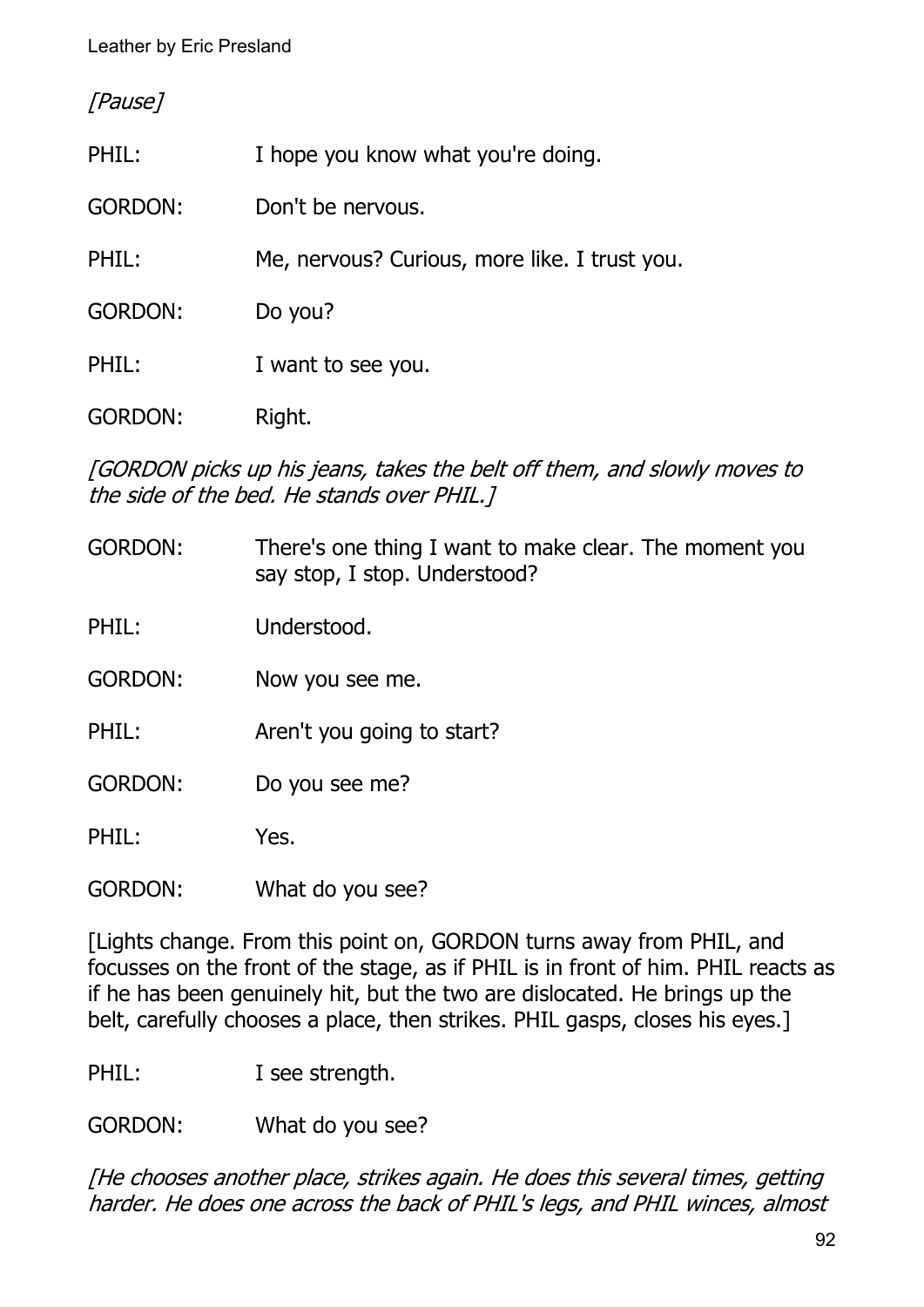calls out. GORDON registers his near-protest and returns to work on his back. He gets harder and faster. Over this, the dialogue:]

| <b>GORDON:</b> | What do you see?                                                                                                         |
|----------------|--------------------------------------------------------------------------------------------------------------------------|
| PHIL:          | I see power.                                                                                                             |
| <b>GORDON:</b> | Do you like what you see?                                                                                                |
| PHIL:          | Yes. [A hit] I like what I see.                                                                                          |
| <b>GORDON:</b> | What do you see?                                                                                                         |
| PHIL:          | I see male.                                                                                                              |
| <b>GORDON:</b> | What do you feel?                                                                                                        |
| PHIL:          | I feel Surrender.                                                                                                        |
| <b>GORDON:</b> | What do you feel?                                                                                                        |
| PHIL:          | I feel Pure.                                                                                                             |
| <b>GORDON:</b> | Do you like what you feel?                                                                                               |
| PHIL:          | I like what I feel.                                                                                                      |
| <b>GORDON:</b> | What do you feel?                                                                                                        |
| PHIL:          | I feel Energy.                                                                                                           |
| <b>GORDON:</b> | What do you feel?                                                                                                        |
| PHIL:          | I feel Light.                                                                                                            |
| <b>GORDON:</b> | What do you feel?                                                                                                        |
| PHIL:          | I feel Sharp $-$ I feel Fear $-$ I feel Pain $-$ I feel Loss $-$ I feel<br>Men $-$ I feel Dark $-$ I feel $-$ I feel $-$ |

[Suddenly PHIL starts sobbing, tears streaming down his face. Immediately GORDON stops. He returns to the real PHIL. The sobs grow uncontrollably.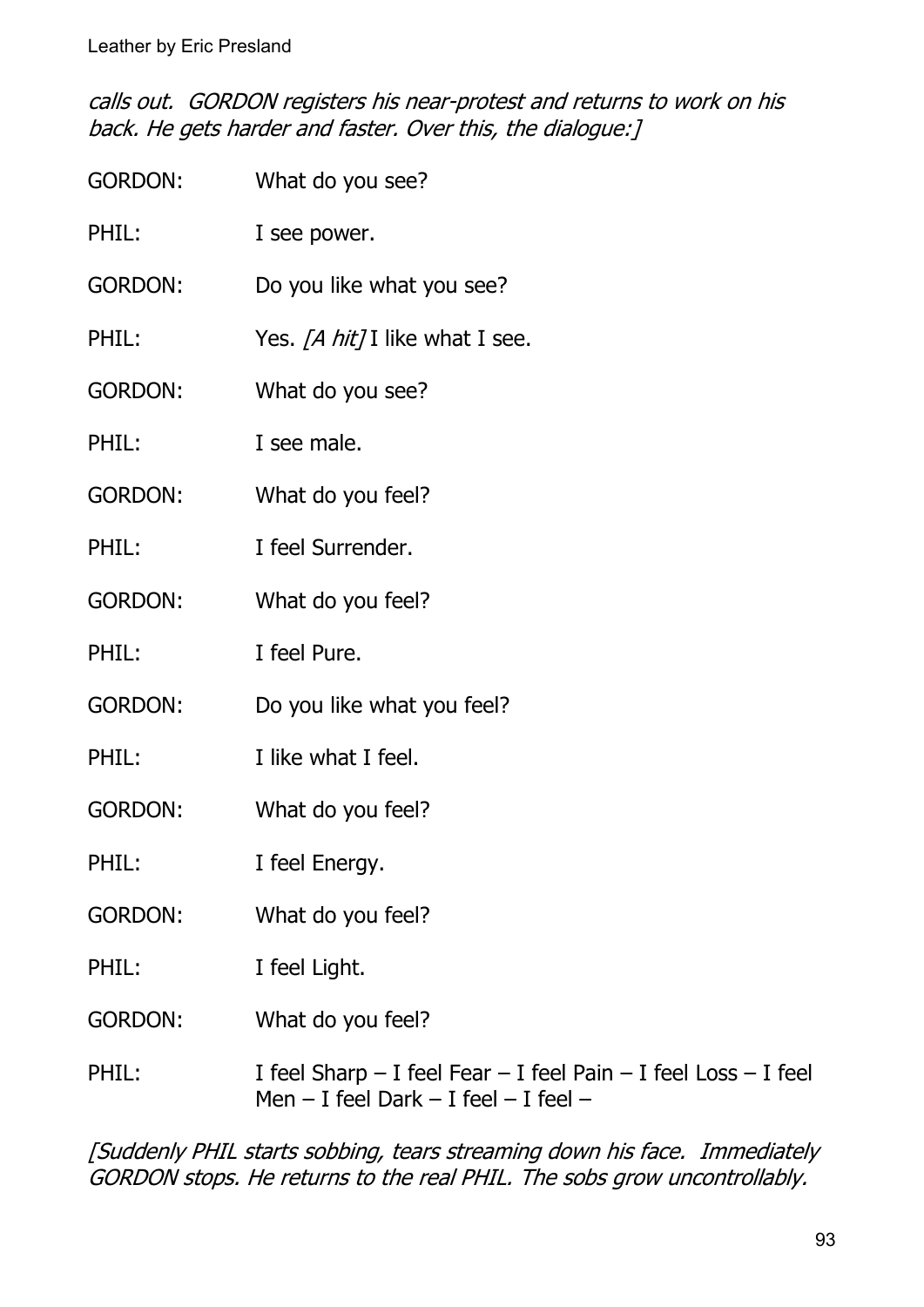Suddenly PHIL opens his eyes as if scared out of his wits. He screams deafeningly, a very long time. GORDON slowly unties him.]

GORDON: I told you it wouldn't work. [Cradles PHIL's head.] Oh, love. Don't you understand? It isn't necessary.

PHIL: Isn't it? Isn't it?

# **FADE TO BLACKOUT**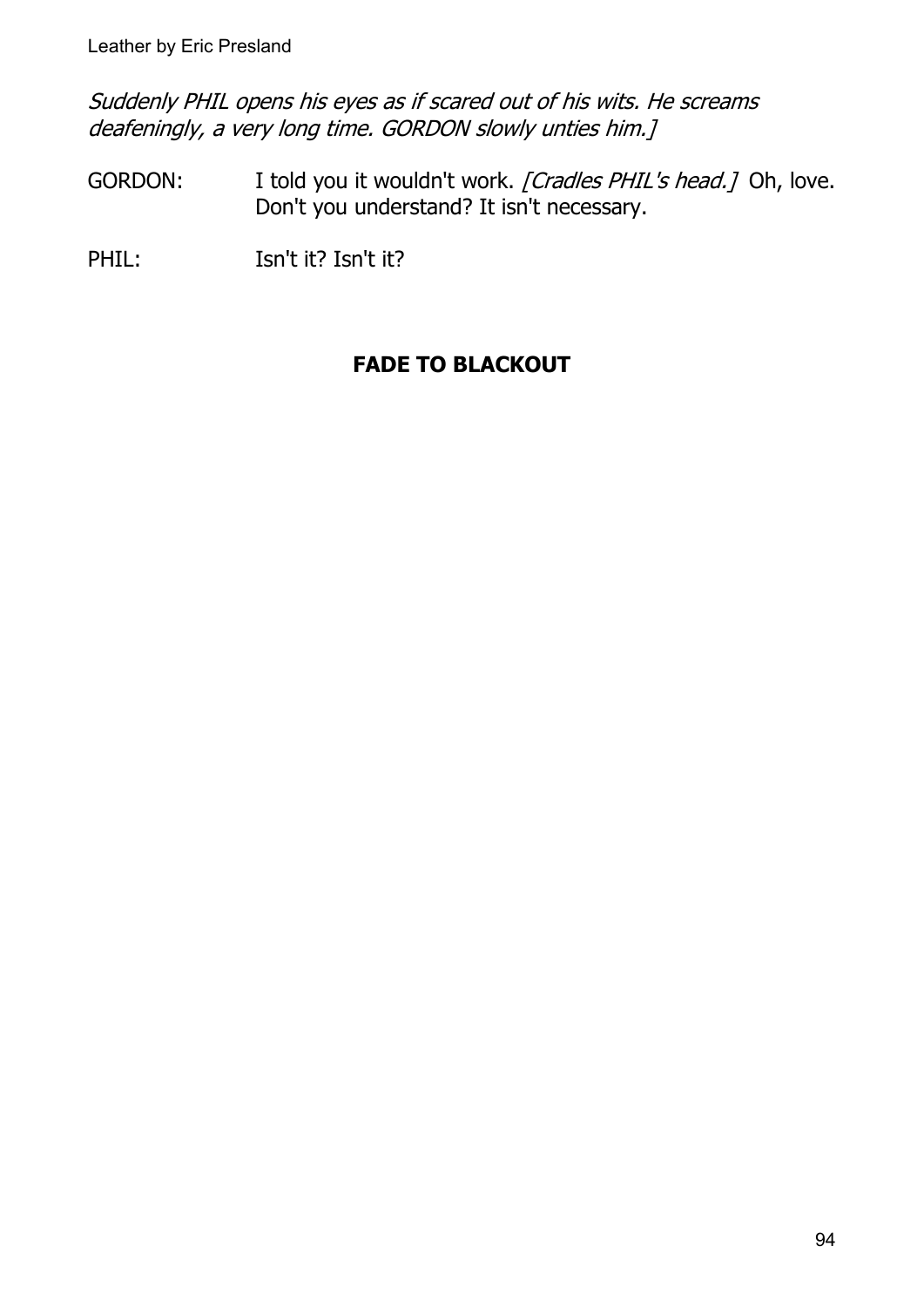#### Scene Eight

### THE URINAL AT THE TAX OFFICE. JUNE 16TH.

[BUCKLEY standing at a stall, a large confident man of middle years. Enter PHIL, who stands two stalls up. They both stand in silence for a moment.1

BUCKLEY: Interesting little story in the Telegraph this morning. Page thirteen. PHIL: Really, sir? BUCKLEY: In the Law Reports. You got off quite lightly. PHIL: I was innocent. BUCKLEY: The judge in his wisdom thought not. PHIL: He's a senile old fascist. BUCKLEY: Oh? [Pause] Look, Stewart. I run a tight ship here. I like to feel I keep my finger to the wind, you know. When you were appointed, you were given a set of the Civil Service rules. Have you read them recently? PHIL: Not recently, but – BUCKLEY: You signed a contract agreeing to abide by them. PHIL: Sir? BUCKLEY: Bloody hell, Stewart, they're not some kind of joke PHIL: **I** realise that. BUCKLEY: For God's sake, why didn't you tell me, old chap? Come down to the captain's cabin for a chinwag? PHIL: I did tell you, sir. I asked your permission for the day off. I told you it was for a demonstration. BUCKLEY: You didn't say what kind of demonstration.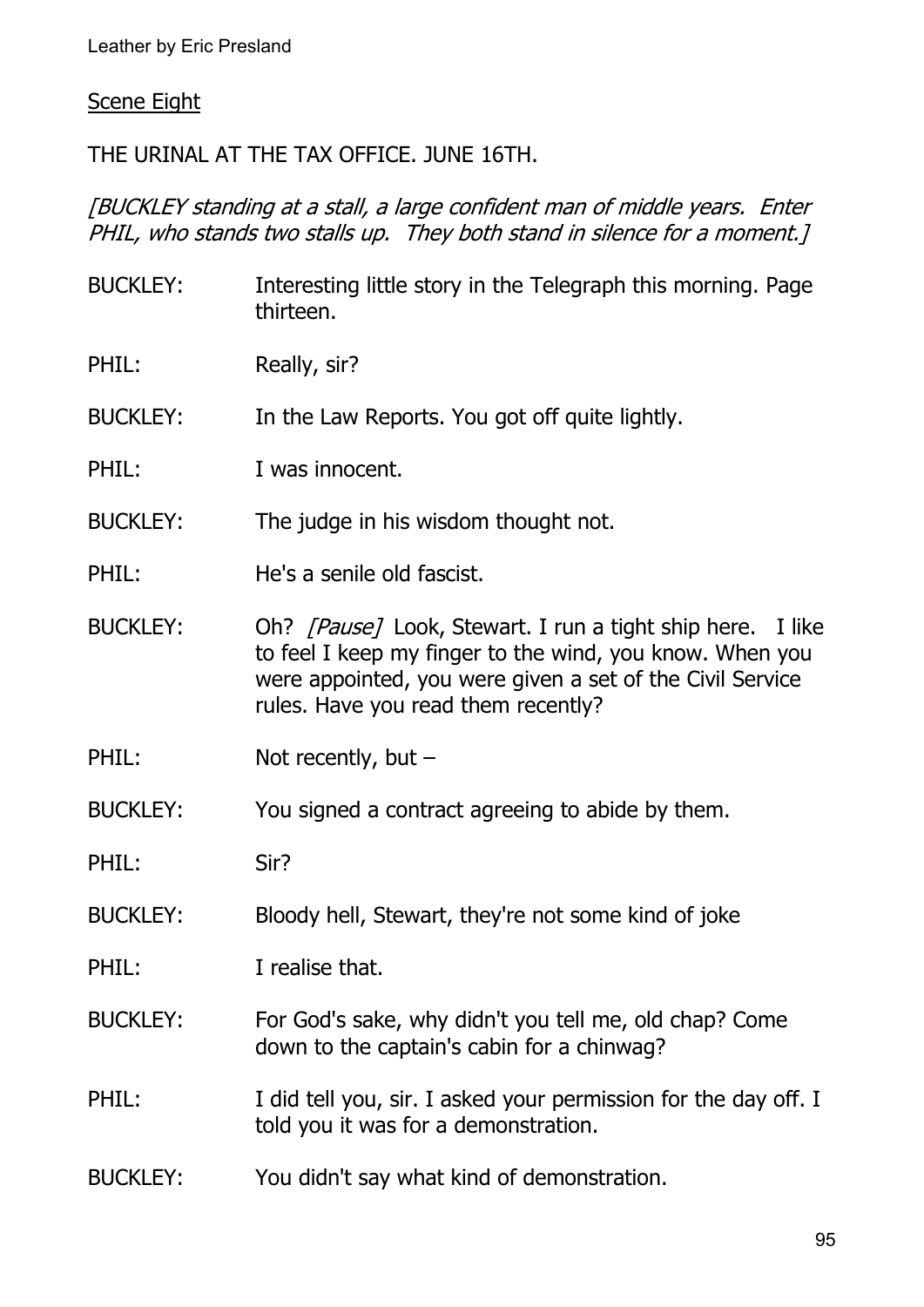- PHIL: It was in "The Guardian", sir. I didn't think of it as political.
- BUCKLEY: Not political, criminal.
- PHIL: I was innocent.
- BUCKLEY: Dammit, we don't offer you a job in the Tax Office; we offer you a position. An inspector must be respected. I shall have to make a report to M4, you know.
- PHIL: Do what you want.

BUCKLEY: You're making life very difficult for both of us.

PHIL: Mr. Buckley, before I joined the Inspectorate, I was quite candid about the scope of my activities, and said that I foresaw a possible conflict of interest.

- BUCKLEY: But I don't think we foresaw –
- PHIL: Let me finish. I was assured that there was unlikely to be a conflict. I have the letter still. On the strength of it I accepted. Since when I have consistently been patronised, cautioned, counselled and oppressed by intellectual inferiors with the moral spine of a bowl of junket.
- BUCKLEY: Really! That's hardly –

PHIL: Shut up.

- BUCKLEY: Stewart, are you mad?
- PHIL: I said shut up. I now consider myself absolved from a contract which you have already broken. As far as I am concerned, you can take your M4, along with the P1s, P11s, RSOs, R37s and all the other crappy forms you produce from murdered trees, you may add your quarterly SCls, throw in your silly rubber dinghy in which you pretend you are John Wayne…

BUCKLEY: I say –

PHIL: ... and the ghastly Hammond organ which you can't play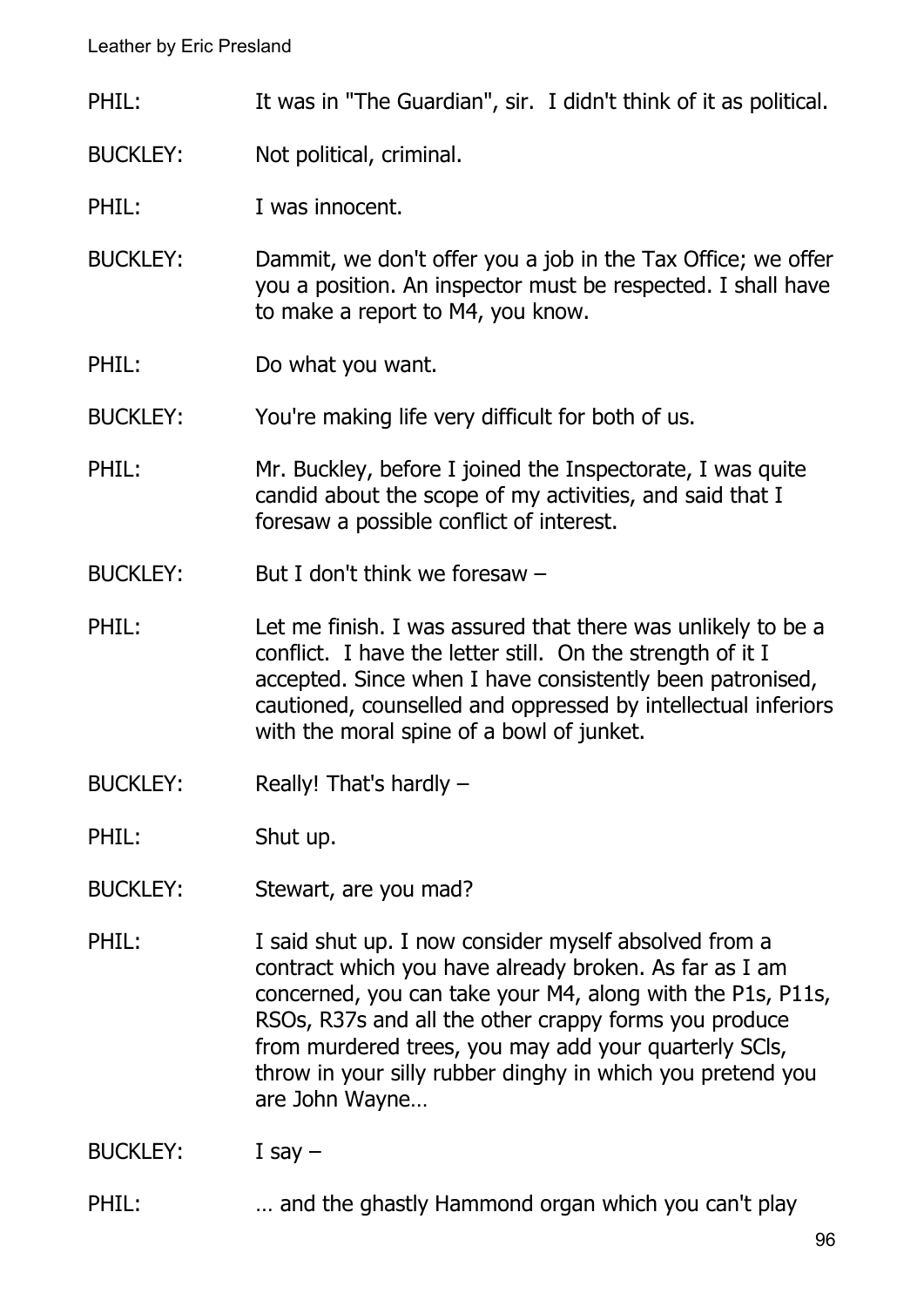and which crucifies the office every lunchtime; then you can stuff the whole grisly mixture down whichever pompous orifice will cause you the maximum discomfort.

# [Pause]

BUCKLEY: I hope you're going to apologise for that.

[PHIL exits.]

BUCKLEY: I want you in my office at two o'clock, Stewart. Stewart! Stewart!

# **FADE TO BLACKOUT**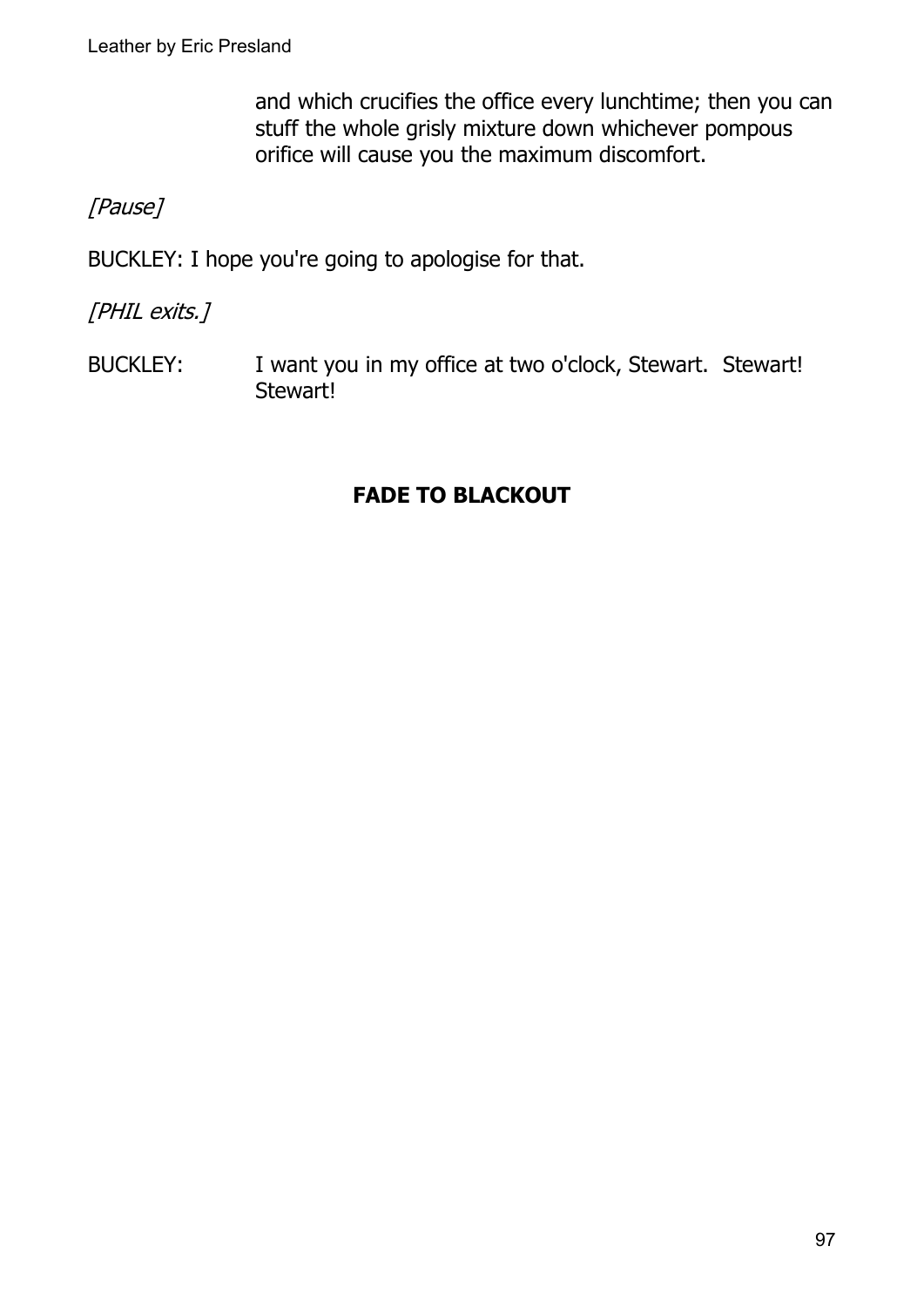#### Scene Nine

THE FLAT. JUNE  $16^{TH}$ .

[It is the same evening. PHIL is going through his papers. He tears things up as he goes, savagely. He is elated and slightly drunk. The bell rings. He answers it. GORDON comes in, almost apologetically.]

- PHIL: Come in, come in, come in. Sit down. You're privileged to witness a unique experience. There goes my career, socalled, and my source of income. I said sit down. Well, to what do l owe this unexpected pleasure? I must say after last night I wasn't expecting to see you for at least a month.
- GORDON: What's the matter with you?
- PHIL: Matter? Nothing's the matter. Everything as they say is hunky-dory. I am footloose and fancy-free. The world is my oyster.
- GORDON: You've given up your job?
- PHIL: Or it has given me up. Hard to say which really. I jumped before they pushed me.
- GORDON: What are you going to do?
- PHIL: Do, my dear heartache? I shall do what any self-respecting person would do. I will go out and get blind drunk. Then I shall try and think about it tomorrow while recovering from the hangover. You haven't answered my question. What do you want? You must want something. People only come and see me when they want something.
- GORDON: I've come to collect my things.
- PHIL: I can't say that's unexpected. I'm only surprised it took so long. Well - why prolong the agony? Help yourself. You know where everything is, of course. Where are you going, if I may be permitted to ask?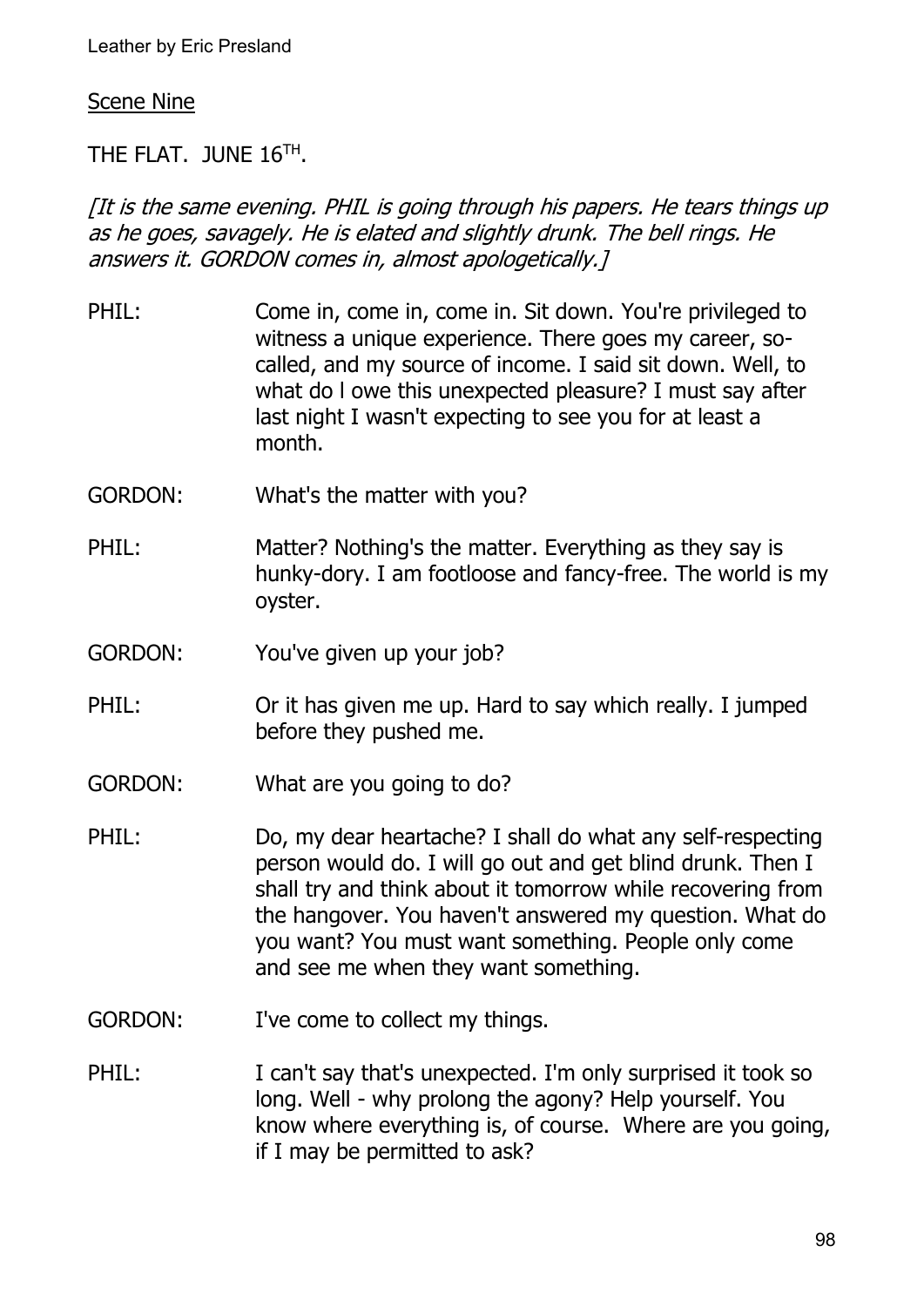- GORDON: t's a flat in a house a couple of doors down from Terry. 37b. Fell vacant suddenly.
- PHIL: You knew this yesterday, didn't you?
- GORDON: Yes.
- PHIL: And you didn't tell me
- GORDON: It was a bad time –
- PHIL: It's always a bad time. You just didn't want to face up to telling the truth. As usual.
- GORDON: It came so suddenly.
- PHIL: Terry must be tired of you getting under his feet. I knew it wouldn't last.
- GORDON: Phil. Please don't. You don't have to be like this.
- PHIL: Like what? I think I've been a model of civilisation. My lover leaves me and I laugh. I crack jokes. I frisk and gambol like a lamb. I'll help you pack. I'll even open a bottle of champagne if you like.
- GORDON: I still want to see you.
- PHIL: Oh no, thank you. I know what that means. It means dinner once a month in an Indian restaurant with red flock wallpaper, which I will pay for, and stilted conversation about old times. I don't think so. Thanks for the offer, though.
- GORDON: Do you want me to hate you?

PHIL: It might help.

GORDON: You're going the right way about it.

[GORDON exits into the bedroom with a rucksack. starts to pack. PHIL drops his manner and falls into a chair. After a second he notices GORDON's other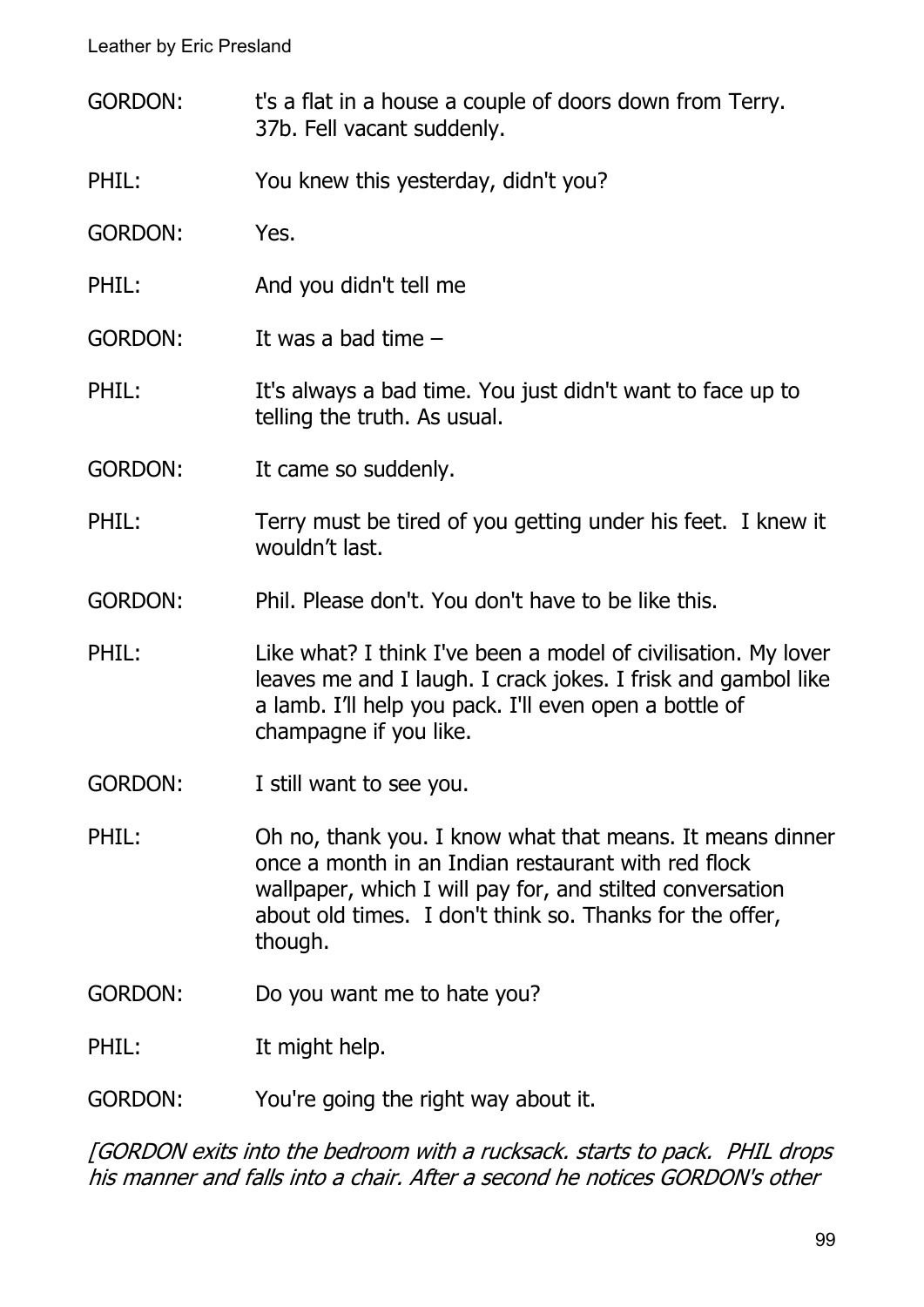bag beside him. There is a bit of wire sticking out of it. Curious, he pulls it out. Pulls until it won't come any further. Opens zip. Pulls out a small pulley. Looks through the bag. Pulls out a length of plastic piping, a couple of clips with weights attached, a smooth round pebble, two bolts. PHIL looks at them curiously.]

GORDON: [From the other room] Have you still got my towel?

PHIL: It's in the bathroom.

[GORDON crosses through towards the bathroom.]

| PHIL:          | What are you doing? Setting up as an ironmonger?                                                                                                                                                                                                                                                                                     |
|----------------|--------------------------------------------------------------------------------------------------------------------------------------------------------------------------------------------------------------------------------------------------------------------------------------------------------------------------------------|
| <b>GORDON:</b> | What are you doing, going through my things?                                                                                                                                                                                                                                                                                         |
| PHIL:          | Guilty secret, eh?                                                                                                                                                                                                                                                                                                                   |
| <b>GORDON:</b> | Mind your own business.                                                                                                                                                                                                                                                                                                              |
| PHIL:          | Tell me.                                                                                                                                                                                                                                                                                                                             |
| <b>GORDON:</b> | You won't like it.                                                                                                                                                                                                                                                                                                                   |
| PHIL:          | Tell.                                                                                                                                                                                                                                                                                                                                |
| <b>GORDON:</b> | [To hurt] Nipple clips, OK? You can put different weights<br>on them. Rope for tying, pulley for hanging someone up.<br>The pebble's for hide-and-seek. You can have great fun<br>finding it, depending on where you hide it. The piping is to<br>stick down your cock. The bolt similarly. My do-it-yourself<br>kit. Or part of it. |

[PHIL drops them, GORDON retrieves them.]

PHIL: You've come a long way, haven't you?

GORDON: I suppose so.

- PHIL: You bloody little fool. Don't you realise you'll hurt yourself.
- GORDON: That is the object of the exercise.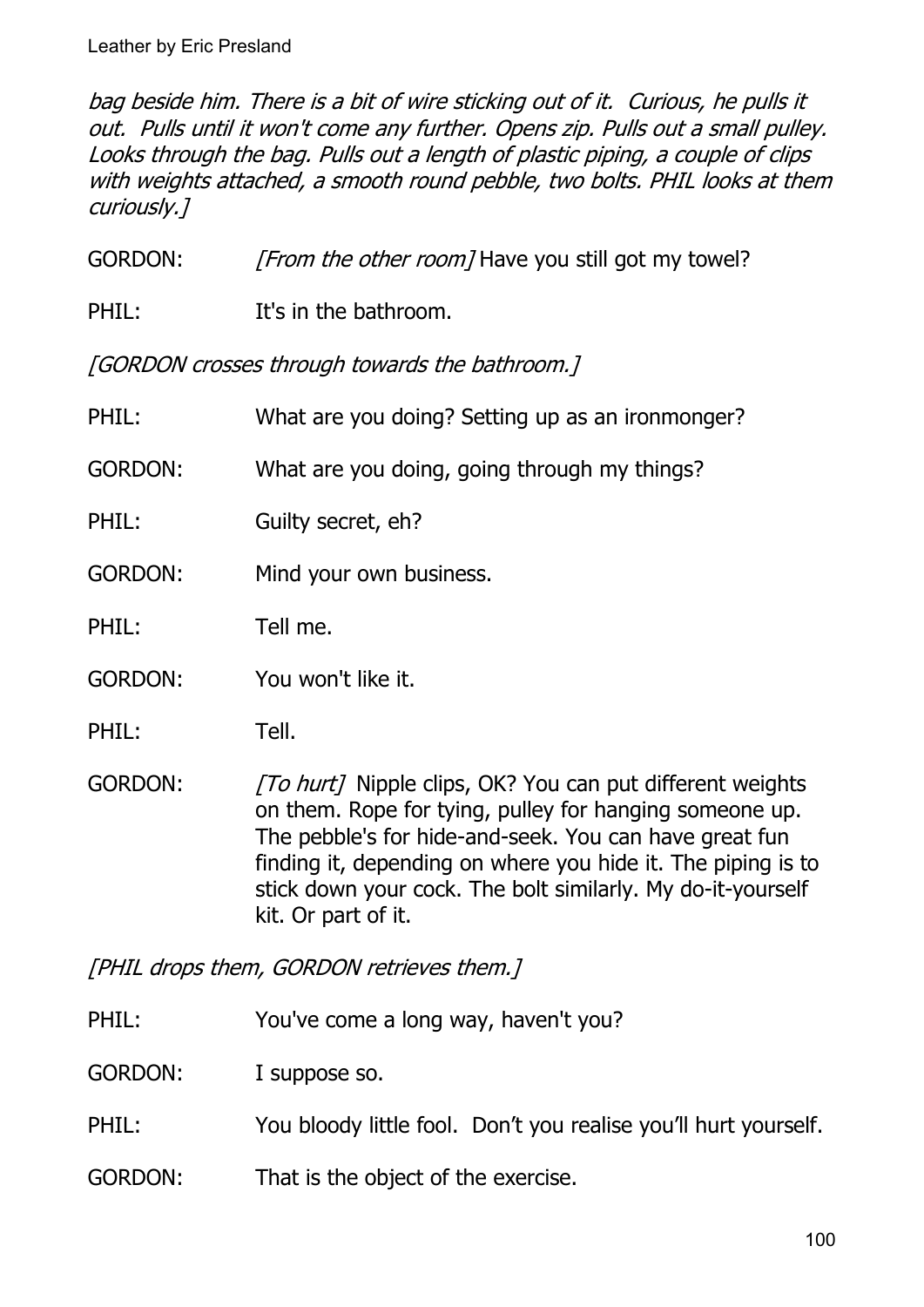- PHIL: I don't believe I'm hearing this. Do you remember what you were like just nine months ago? Do you? Eight months ago you couldn't bear to be penetrated. Never, never would you let me screw you from behind. And I did everything you wanted. Oh, so carefully. All that gentleness, remember? I made you. I rebuilt you.
- GORDON: Yes. And I'm grateful
- PHIL: Grateful?
- GORDON: Why not? You put me together. And now I've turned into what I always wanted to be. What does that make you, Frankenstein?
- PHIL: Always wanted?
- GORDON: Oh yes. Ever since I can remember. When we played cowboys and indians, I was always the one who got tied up.
- PHIL: You never told me.
- GORDON: It was there all along.
- PHIL: You never told me anything.
- GORDON: Where do you think I was, the night I got raped?
- PHIL: I don't know.
- GORDON: In John Burgess's bedroom. You know, the one whose trade died on him. The one who was done for manslaughter. He's still inside. *[Pause]* I'd been to the Princess. The leather pub. First thing I did when I hitched to London. I knew exactly what I wanted. Met a couple of men, who invited me to a party. Then I freaked out. I couldn't handle it. Not at the time. I just clammed up completely. And do you know what really freaked me out, more than the pain, more than the humiliation, more than anything? What really freaked me out was the fact that somewhere, deep inside, a small part of me, a secret part of me, enjoyed it.
- PHIL: What a waste. What a pointless fucking waste. You bastard.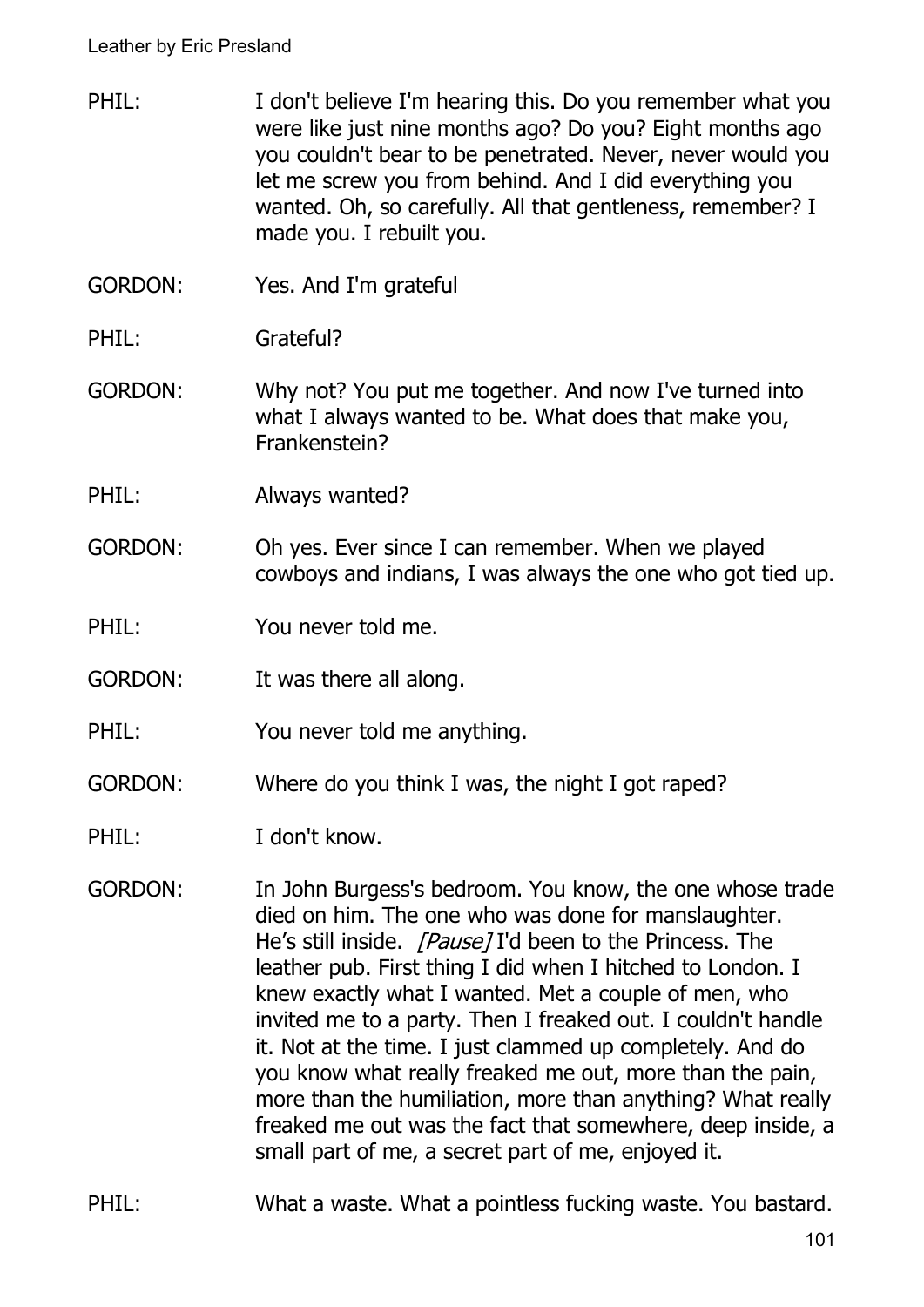[He hits GORDON across the face.]

GORDON: [Looking at him steadily] Better?

[PHIL goes berserk. Something snaps in him. He pushes GORDON over on the floor against the wall, leaps on him, pins his shoulders with his legs. Belatedly GORDON realises than PHIL is serious, but PHIL has him trapped. He smashes GORDON's head repeatedly against the floor.]

PHIL: This is what you want, is it? OK, then. We'll give you what you want. Nobody tells me I've wasted nine months of my life. Nobody. Least of all you, Sonny Jim. I got raped for you, you little shit.

[GORDON is unconscious. PHIL picks him up. Lights change and music.]

PHIL: Months of letting you screw me. I wanted you to screw me, oh yes, don't get me wrong. I loved taking you, loved feeling you inside me. But oh, how I longed to do the same for you. Kept hoping. Waiting for the day.

[He lays GORDON tenderly on the bed. Whispers in his ear.]

PHIL: But you can now. We'll see what you can take now. So I never turned you on like Terry turns you on, eh?

[He remembers GORDON's bag in the other room, goes and fetches rope and a couple of candles.]

PHIL: Now we get down to it. Rock bottom. All the things you lied to me about. "Couldn't handle it." There's too much you couldn't handle, my lad, that's your trouble.

[He ceremonially lights the candles, places them at the corners of the bed. He ties GORDON's wrists to the bed, then the feet, which face towards the audience.]

PHIL: Sorry it's not as tight as you might like, but I haven't had the practice you've had. Have to do, though, won't it? And tie off. Lucky I was in the Boy Scouts. Never knew knots would come in so handy.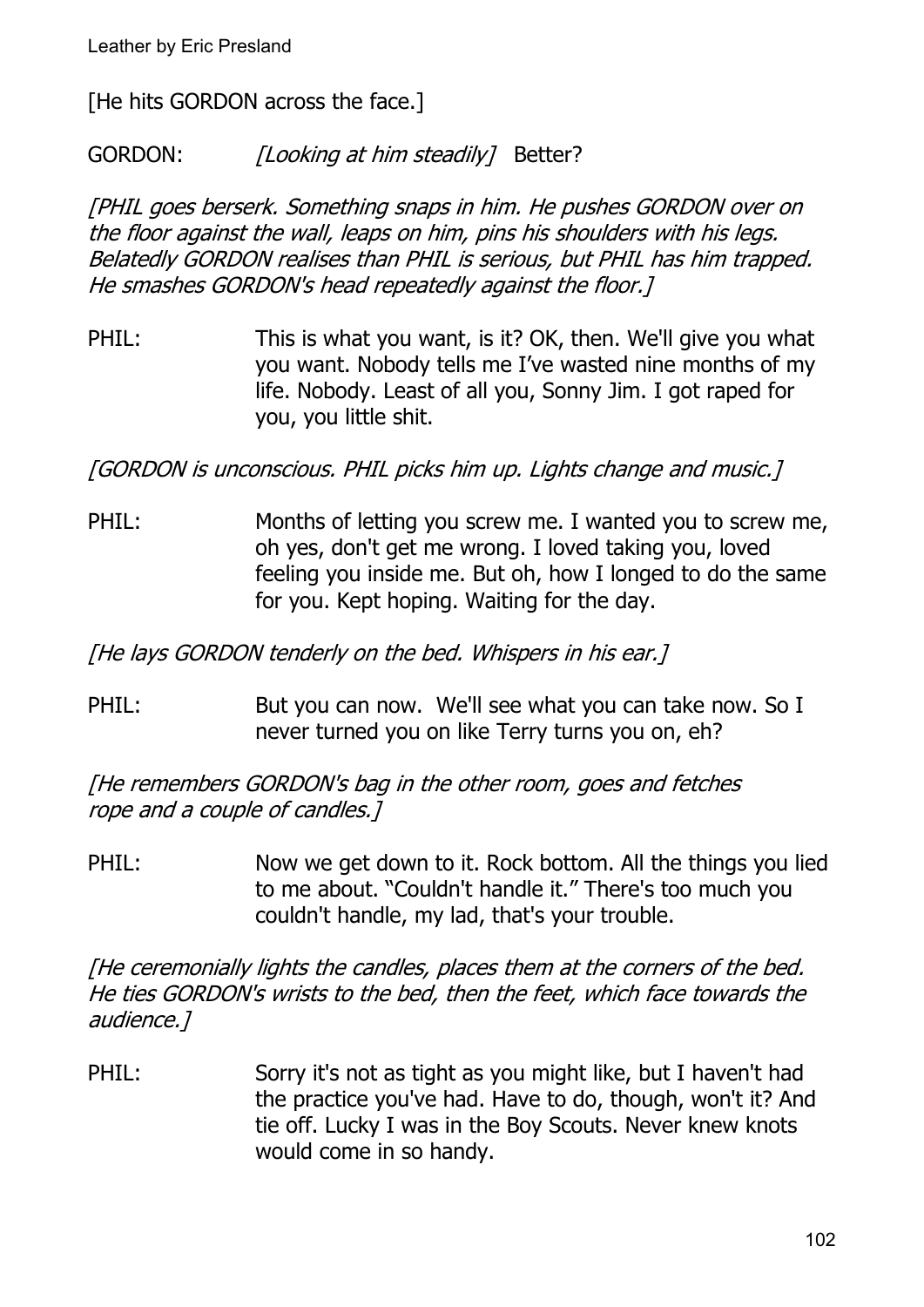[Goes into the kitchen. Comes back with a cup of water, and a knife. Splashes water over GORDON. Slaps his face.]

Come on, come on. Wake up. I want you awake for this.

[GORDON comes round]

PHIL: That's better. I want you to know what's happening.

[A brief fade, and then lights up again. PHIL has a large sheet of black material, and a long red ballroom glove. He covers GORDON's body with the black material, faces front. Until the next lights change, GORDON's voice is heard on tape.]

| <b>GORDON:</b> | What are you doing? |  |
|----------------|---------------------|--|
|                |                     |  |

- PHIL: What you been wanting all these years. I don't know what made me overlook it for so long. Well, we shall now rectify [He giggles.] the omission.
- GORDON: No. You're bloody mad. Phil please –
- PHIL: Relax, baby. That's what you told me.

[He holds the knife by GORDON's head.]

Don't tell me Terry is so fucking wonderful. Is Terry wonderful? Is he?

- GORDON: No.
- PHIL: That's a good boy. And sex with me was good, wasn't it? What do you say?
- GORDON: Yes.

PHIL: Again.

GORDON: Yes.

PHIL: What? What was it?

GORDON: Marvellous. Bloody wonderful.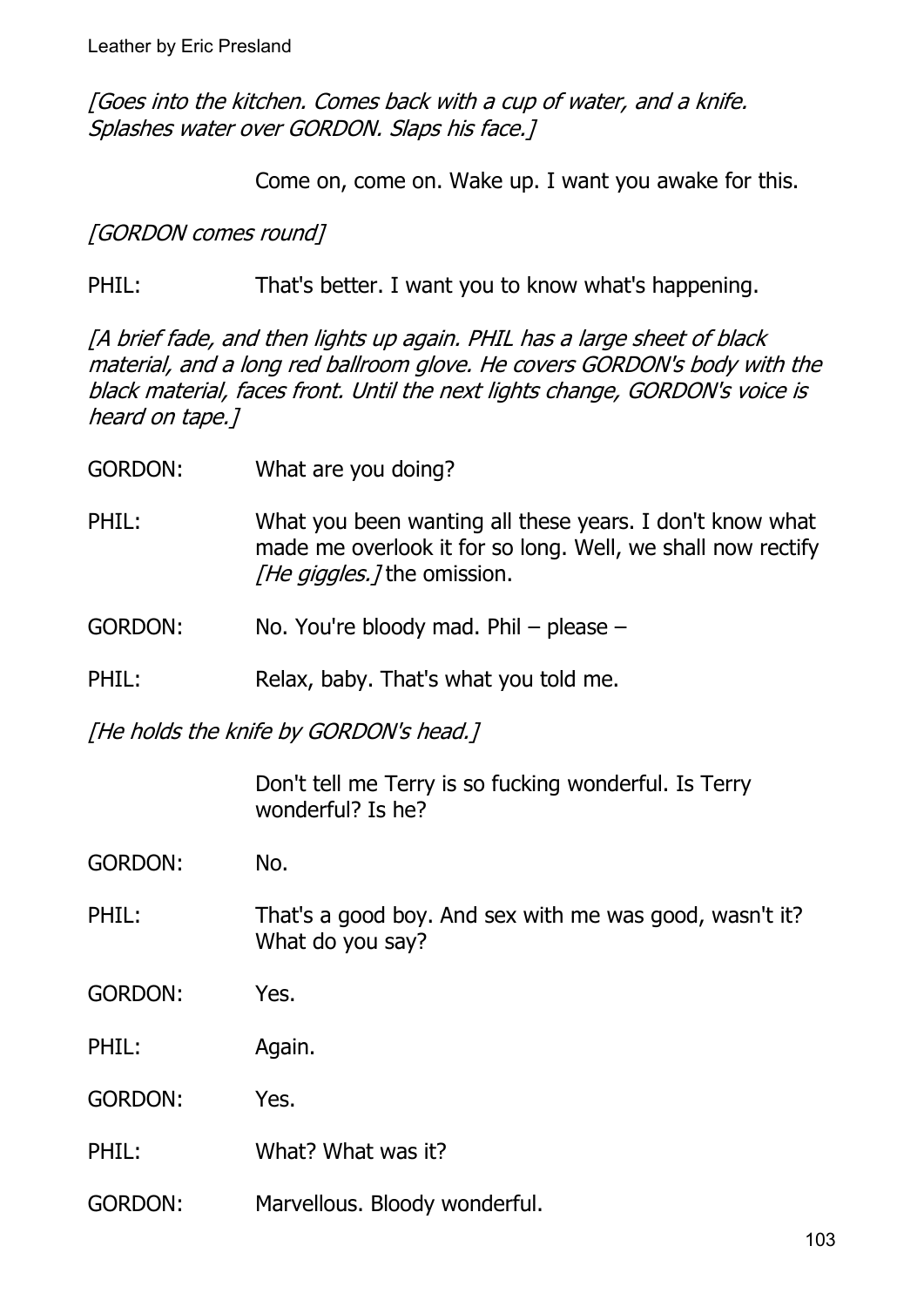PHIL: Are you enjoying yourself? I am hugely. Are you? Are you?

GORDON: Yes.

[PHIL turns away from GORDON, takes the glove, and very slowly puts it on, taking his time doing up all the buttons to the elbow. In the theatre the lights go down on GORDON, who now lies rigid with terror, during the early part of the next speech. A solo spotlight on PHIL.]

PHIL: Listen, boy. I want to leave you just the way I found you. Fucked up to hell. I'm going to mess your mind up the way you messed me up. I hope it hurts. I hope it hurts like fuck. I want you to have nightmares like you used to. I'm going to burn them into your brain. And this time I want you to see me when you wake up screaming. Because I'm going to tear you apart. We'll see what you can take, my old dutch. If you're into stretching your limits, we'll stretch your limits for you. And that's what it's all about, isn't it? Do your own thing, and I'll do your thing. And now I'm just making up for lost time. This is what I so signally failed to provide. Are you ready for this?

[The glove is on. PHIL makes a fist, and very slowly punches from low to high. Over that:]

> In, in. Search. Reach. Push. Push. Higher. Harder. In, up, up, to the core, to the centre. Reaching far, far into the heart of darkness. Explode.

[From his hand comes a spurt of blood]

# ALTERNATIVE ENDINGS

# 1. FROM THE ORIGINAL 1990 SCRIPT

[The door bell rings. Lights change. PHIL realises what he has been doing. He whips the cover off GORDON, takes the glove off.]·

Nothing. You can't rape nothing.

[He goes to the door, opens it in a trance.]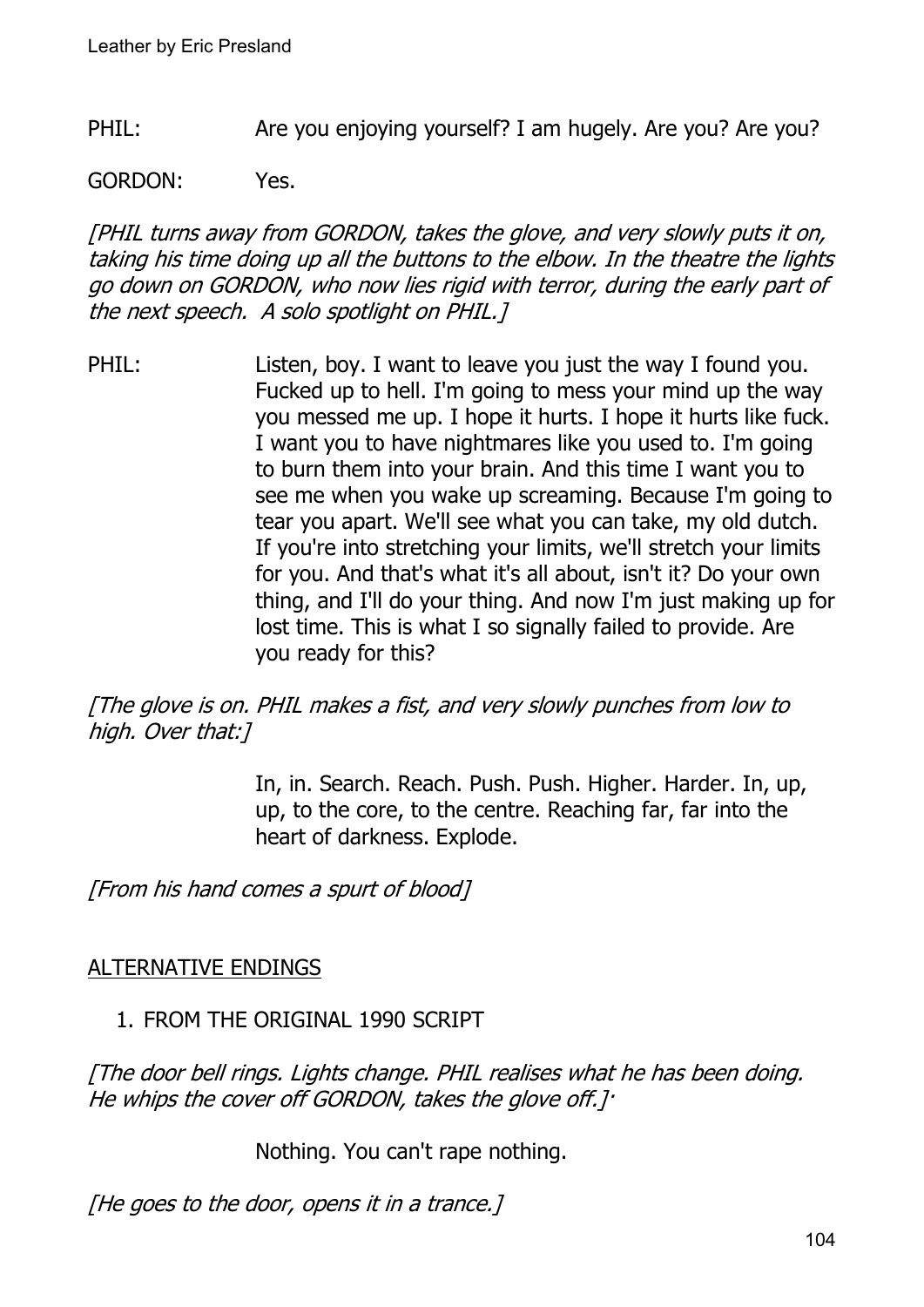You can't rape nothing. Nothing. You can't rape nothing.

[TERRY comes in, talking nervously.]

- TERRY: Hope I haven't caught you on the hop. Is Gordon here? He said he might need a hand - what's up? What the hell have you been doing?
- PHIL: You can't rape nothing.
- GORDON: Terry?

[TERRY rushes through to the other room.]

TERRY: Gordon? [Sees him lying there.] Gordon, love... [Unties him, cradles him in his arms. *[* Don't worry, love. It's all over. Gordon, sweet. Don't cry. It's all over. Sh. It'll go. It's only pain. There, there.

[TERRY rocks GORDON. PHIL reappears in the doorway. To PHIL:]

Get out of here.

PHIL: I just –

TERRY: Don't say anything. Just go.

[Silently PHIL nods, tears in his eyes.]

GORDON: He was trying to - It's all my fault.

TERRY: I can see what he was trying to do. Don't talk. Just relax.

GORDON: It hurts.

TERRY: It'll pass. I'll get some water and clean you up.

[PHIL is still standing dazed in the middle of the room.]

TERRY: I thought I told you to get out.

[PHIL turns and flees.]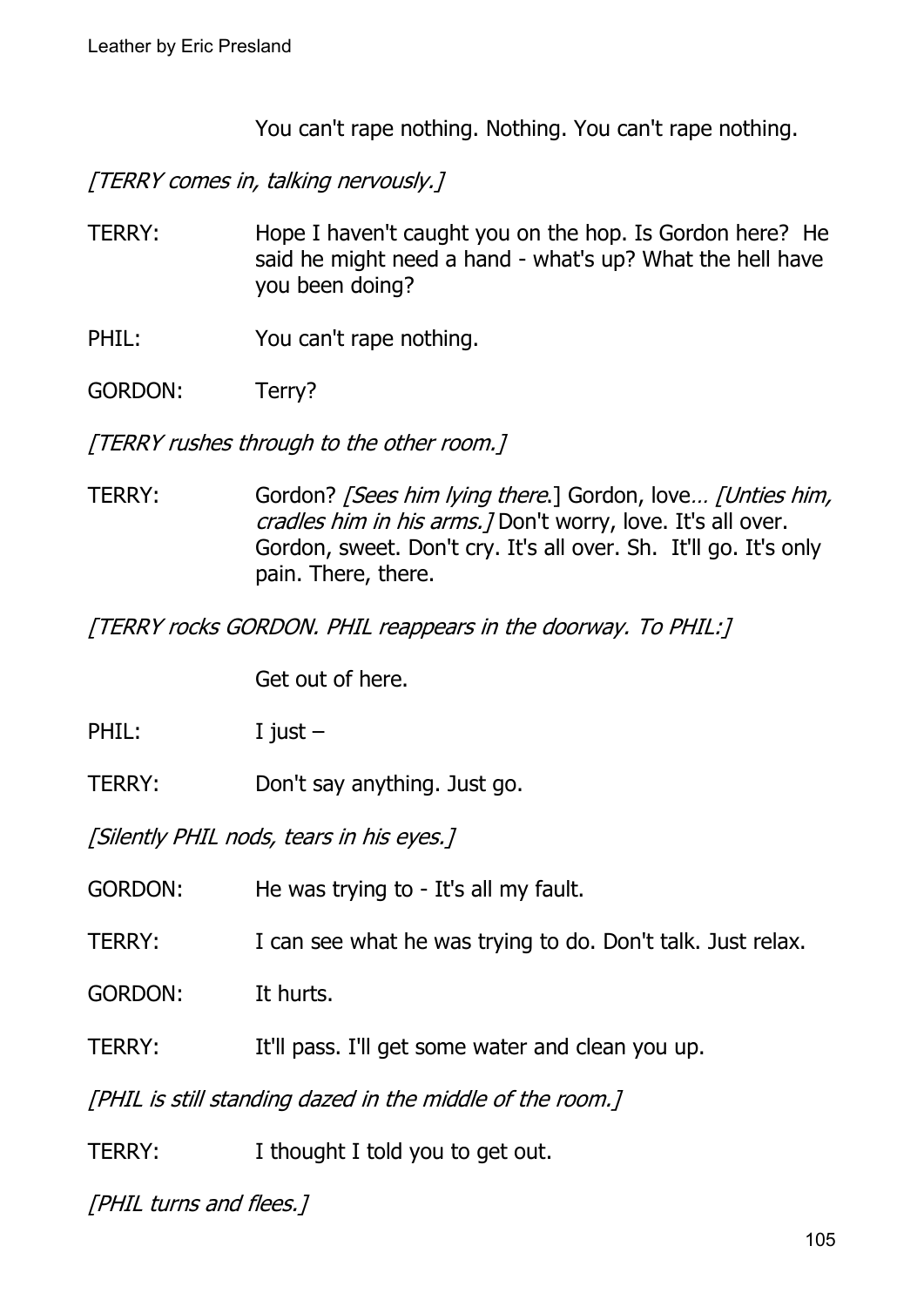### **FADE TO BLACKOUT**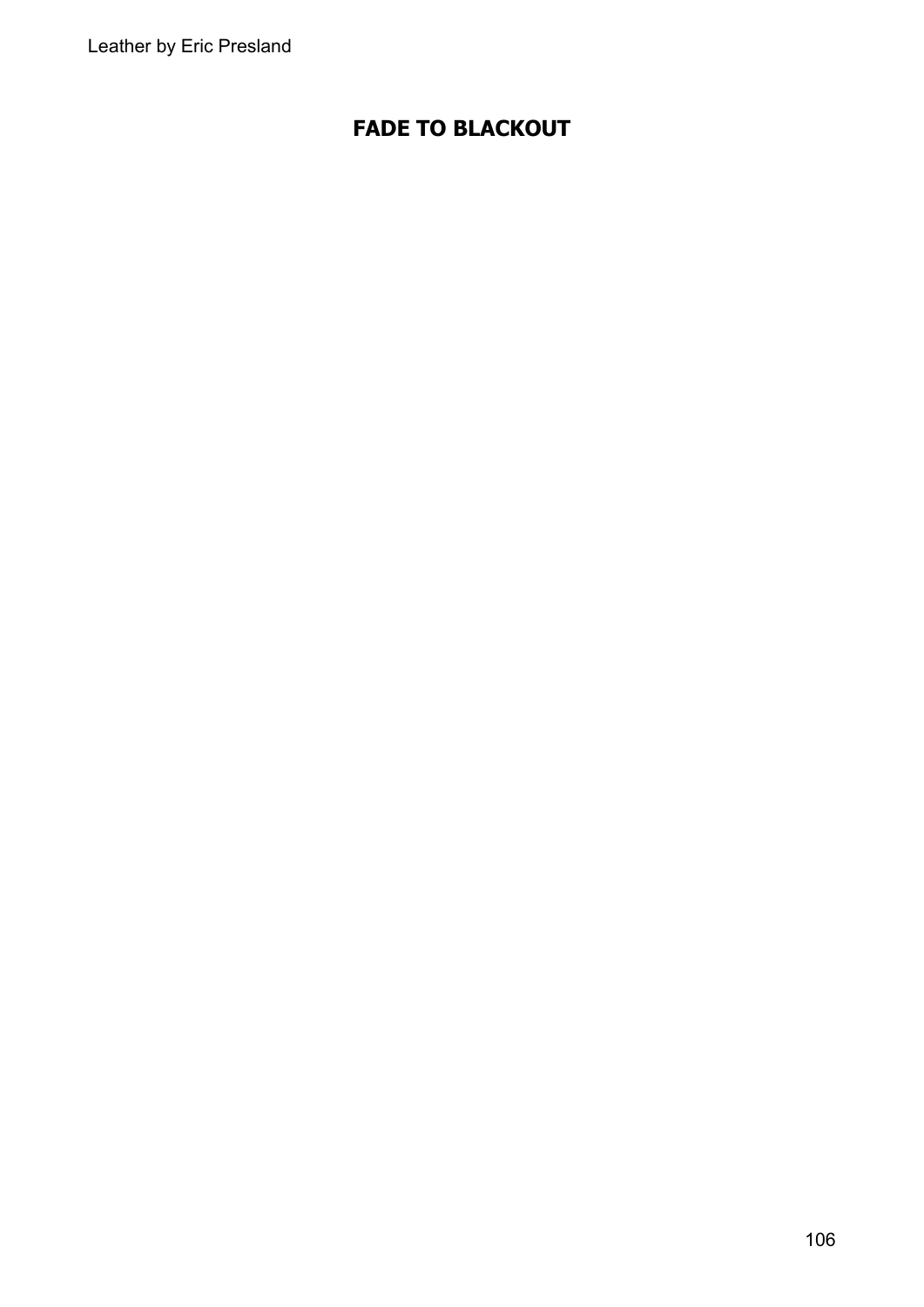# Scene Ten

### A LARGE ROUNDABOUT. JULY 29TH.

### [Cars are hooting and flashing by. Enter PHIL and CLIVE. CLIVE carries PHIL's hold-all.]

| CLIVE: | Is this wise, I ask myself? The juggernauts will barely have<br>time to see you, let alone brake.                                                            |
|--------|--------------------------------------------------------------------------------------------------------------------------------------------------------------|
| PHIL:  | There's a layby just there. I've never had problems here<br>before.                                                                                          |
| CLIVE: | And how long is it since you hitch-hiked?                                                                                                                    |
| PHIL:  | I don't know. Fifteen years?                                                                                                                                 |
| CLIVE: | And just think, you could be travelling in the luxury of<br>British Rail, eating one of their delicious breakfasts. I'll loan<br>you the money if necessary. |
| PHIL:  | Since when have you had any money? It's not a matter of<br>cash anyway. I wanted to.                                                                         |
| CLIVE: | A gentleman of the road?                                                                                                                                     |
| PHIL:  | Exactly. Freedom. No responsibilities. No timetables.                                                                                                        |
| CLIVE: | You almost make me wish I was coming with you.                                                                                                               |
| PHIL:  | I need time on my own.                                                                                                                                       |
| CLIVE: | I know, my dear. I know. And I can't really envisage a sod<br>for my pillow. Not in that sense. [Pause]                                                      |
| PHIL:  | Have you heard anything of Gordon?                                                                                                                           |
| CLIVE: | Terry says he's better. In fact he seems to be in rather<br>better shape than you are.                                                                       |
| PHIL:  | A month's rest. That's all I needed. I'm off the trangs now.<br>I'll sort myself out. I shall sit on hillsides and give myself a                             |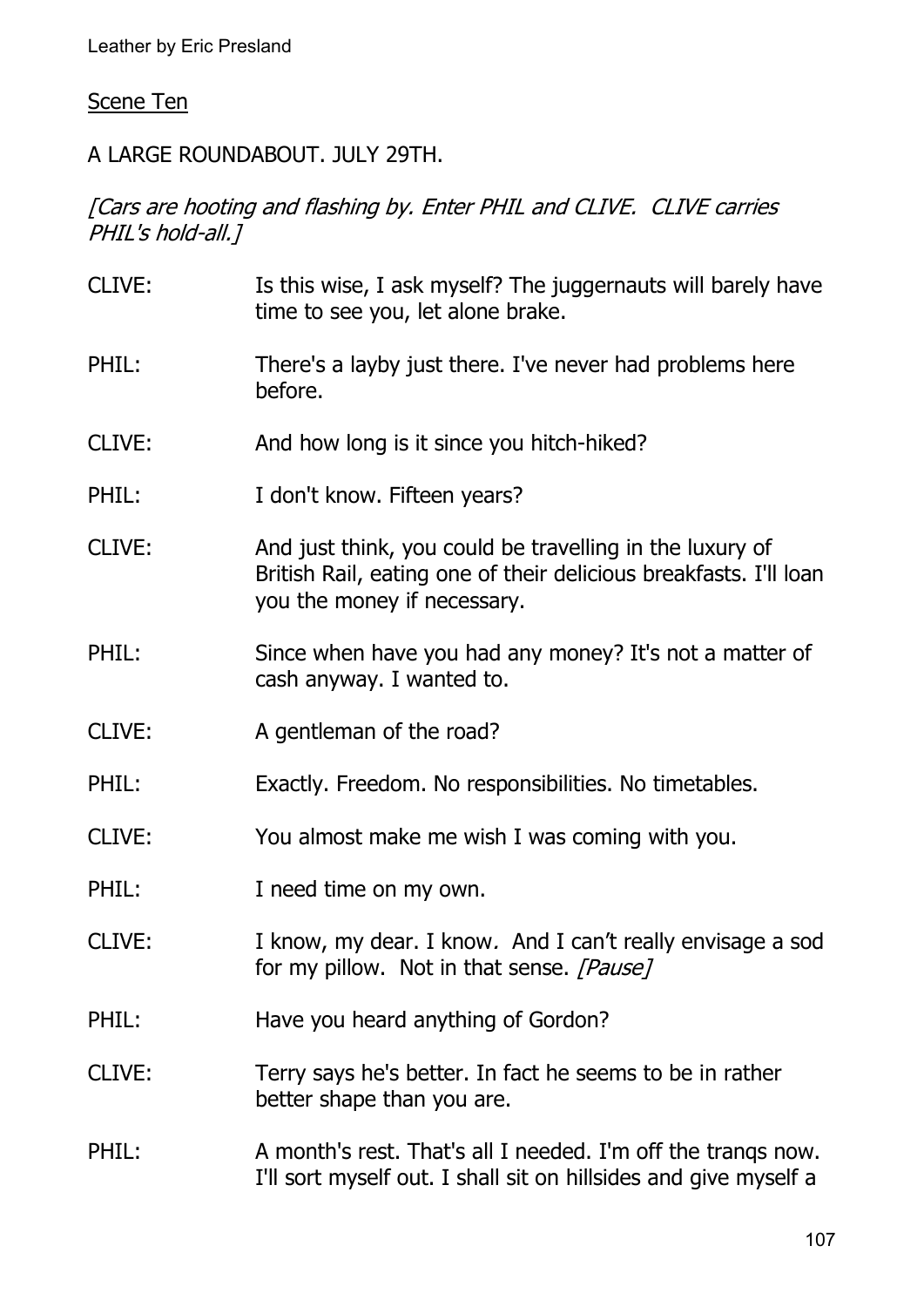good talking to. I will learn to be happy on my own. I sent him a bunch of roses.

- CLIVE: Gordon?
- PHIL: Yes. No reply, of course. But there will be...
- CLIVE: Young Gordon has a vindictive streak, and in this case I can hardly blame him. No number of roses can make up for…
- PHIL: He'll forgive. Eventually.
- CLIVE: Is it important?
- PHIL: Oh, yes. Yes. Hey, I'll never get a lift standing chatting to you like this. Cars'll never stop if they see you.
- CLIVE: I'm a perfectly respectable barrister.
- PHIL: Exactly. Whoever heard of a hitcher in a three-piece suit?
- CLIVE: You have a point. Therefore I shall take my leave without further ado.
- PHIL: Cheers.

[He impulsively kisses CLIVE, who is embarrassed.]

You've been wonderful.

- CLIVE: If you need anything…
- PHIL: Scoot!
- CLIVE: Au revoir, my dear.

[He exits. PHIL sticks his thumb out and starts hitching, as the lights slowly fade.]

### **BLACKOUT**

# **THE END**